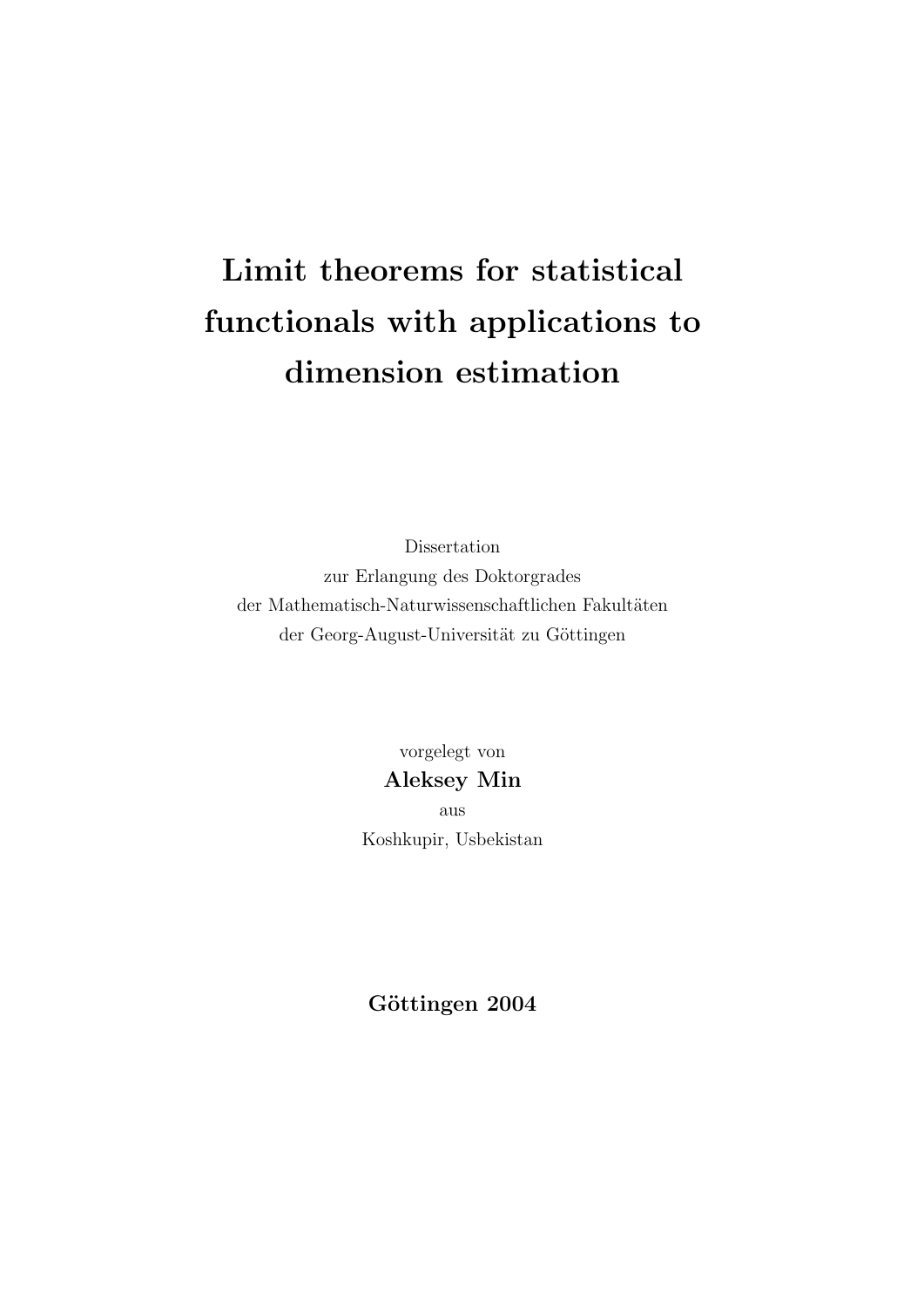D7

Referent: Prof. Dr. Manfred Denker Korreferentin: Prof. Dr. Susanne Koch Tag der mündlichen Prüfung:  $23.06.2004$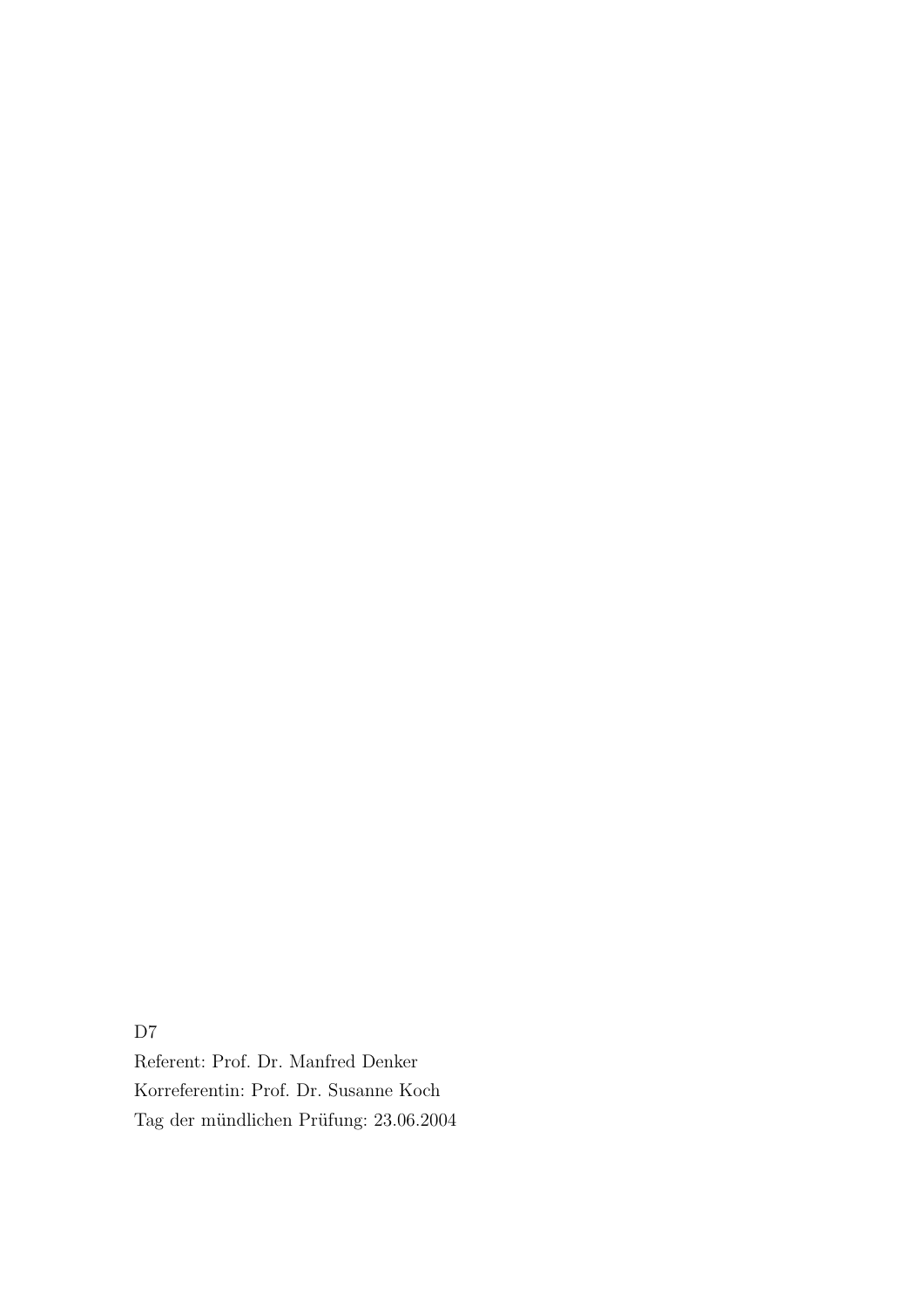## **Contents**

#### [Introduction](#page-4-0) 5

| 1                |     | <b>Preliminaries on Dimension Theory</b>                                | 11 |
|------------------|-----|-------------------------------------------------------------------------|----|
|                  | 1.1 | Measure dependent definitions of fractal dimension                      | 11 |
|                  | 1.2 | Estimation methods for the local dimension                              | 14 |
|                  | 1.3 | Estimation methods for the information dimension $\ldots \ldots$        | 16 |
|                  | 1.4 |                                                                         | 18 |
|                  | 1.5 |                                                                         | 20 |
| $\bf{2}$         |     | Asymptotic properties of the statistic $T_n$                            | 26 |
|                  | 2.1 |                                                                         | 26 |
|                  | 2.2 |                                                                         | 29 |
|                  | 2.3 |                                                                         | 35 |
|                  | 2.4 | Multivariate Central Limit Theorem                                      | 41 |
| 3                |     | <b>Numerical results</b>                                                | 43 |
|                  | 3.1 |                                                                         | 43 |
|                  | 3.2 |                                                                         | 45 |
|                  | 3.3 |                                                                         | 50 |
| $\boldsymbol{4}$ |     | <b>ASCLT</b> and <b>ASLT</b> for U-statistics                           | 55 |
|                  | 4.1 | U-statistics of dependent random variables                              | 55 |
|                  | 4.2 | ASCLT for <i>U</i> -statistics of absolutely regular random variables   | 57 |
|                  | 4.3 | ASCLT for <i>U</i> -statistics of strongly mixing random variables      | 59 |
|                  | 4.4 | Refinement of BERKES and CSÁKI's Theorem                                | 61 |
|                  | 4.5 | ASLT for U-statistics with limiting stable distribution $\ldots \ldots$ | 63 |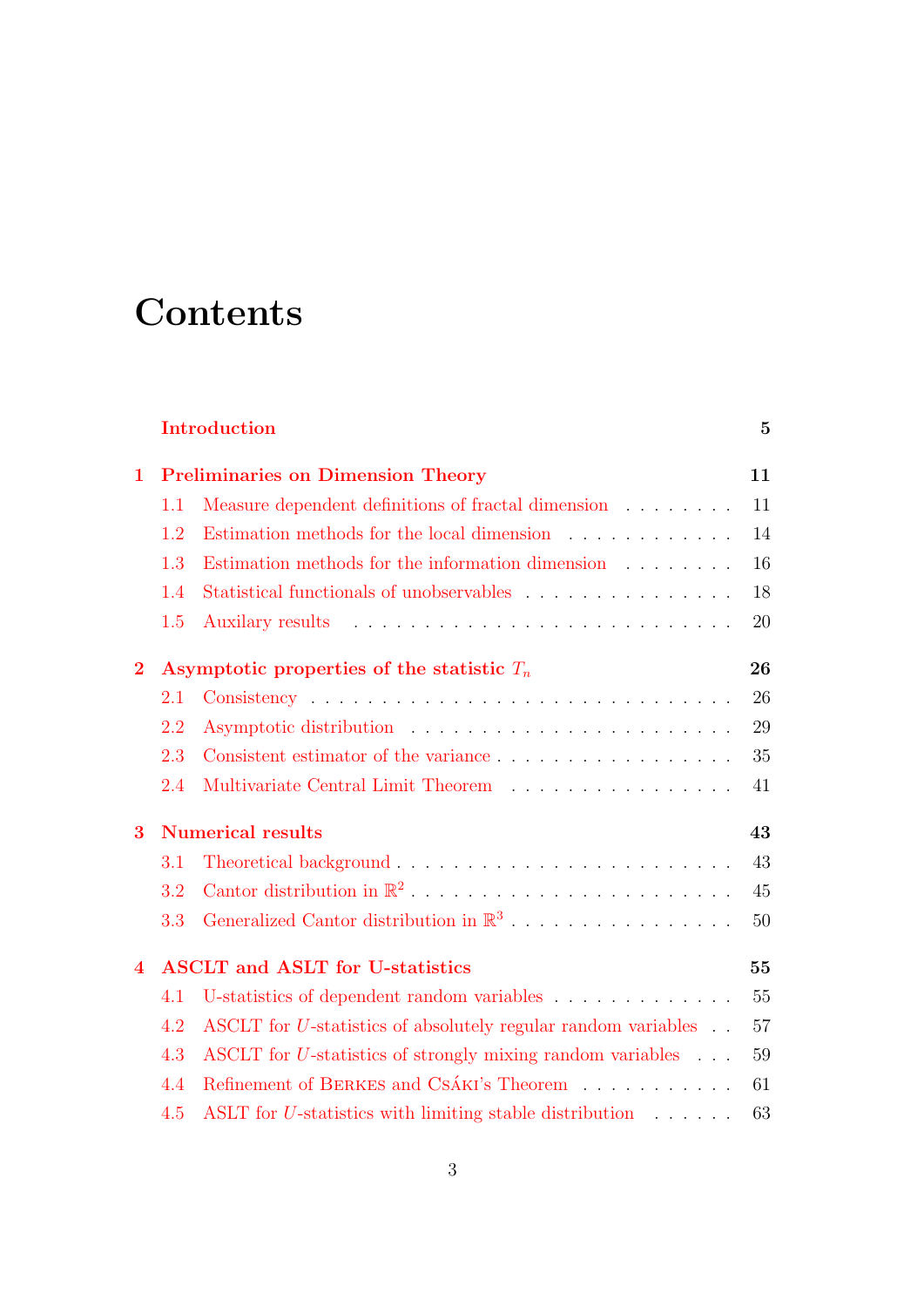| <b>Bibliography</b>     | 66 |
|-------------------------|----|
| <b>Curriculum Vitae</b> | 71 |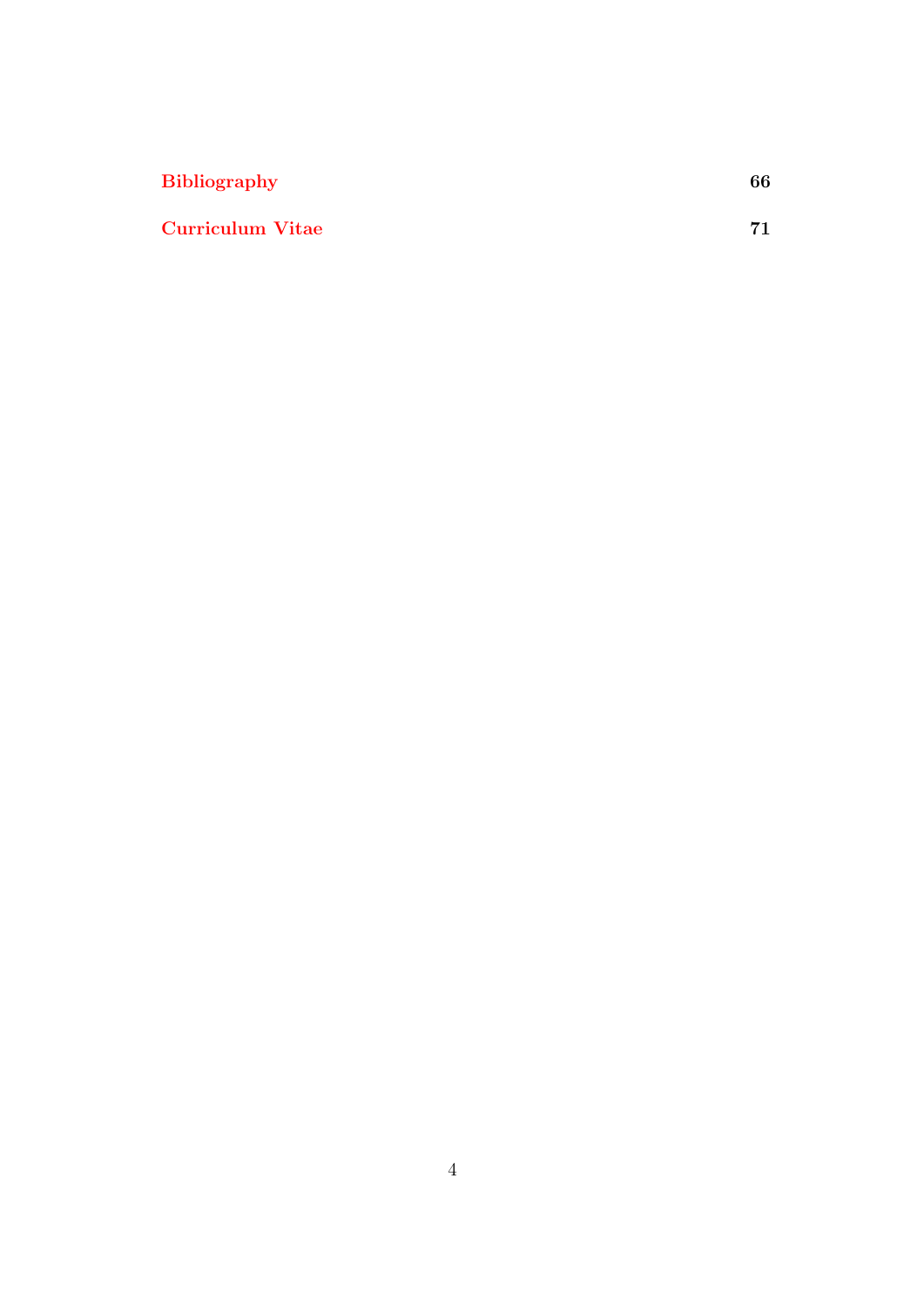## Introduction

<span id="page-4-0"></span>In  $[27]$  HAUSDORFF laid the foundation of dimension theory of sets generalizing the classical notion. His definition can be extended via CARATHEODORY's construction (see MATTILA  $[41]$ ). Investigations of this type were at least partly inspired by the problem of finding space filling curves. One of the most popular fractal set (the SIERPINSKI gasket) also originates in this context. Basic results were obtained in the 1920's by BESIKOVIC<sup>[\[7\]](#page-65-0)</sup> and JARNICK<sup>[\[34\]](#page-68-1)</sup>.

The theory being dormant for many years was revived about 30 years ago (mainly in physics), when new methods for computing dimension were introduced. This led to box dimension (KOLMOGOROV [\[36\]](#page-68-2)) and packing dimension (TAYLOR and TRICOT  $[49]$ , SULLIVAN  $[48]$ ). All these notions are based on some distance functions and the exterior measure generated from it.

Starting with  $R \in N$  [\[45\]](#page-68-3), some notions of dimensions were introduced for random variables and later by HENTSCHEL and PROCACCIA  $[29]$  for probability measures. This has been developed in mathematical terms by CUTLER and DAWSON [\[13\]](#page-66-0),  $[14]$  and CUTLER  $[10]$ . These dimensions are called local dimension and information dimension.

It is one of the important problems in dimension theory to examine the relations between the different types of dimension. If we denote HAUSDORFF, packing, lower box and upper box dimensions by  $dim_{haus}, dim_{pack}, dim_{box}^-$  and  $dim_{box}^+$ , respectively, then one has the following inequalities

 $dim_{haus}(E) \leq dim_{box}^{-}(E)$  and  $dim_{pack}(E) \leq dim_{box}^{+}(E)$ 

for any bounded set  $E \in \mathbb{R}^d$  and

$$
dim_{haus}(F) \leq dim_{pack}(F)
$$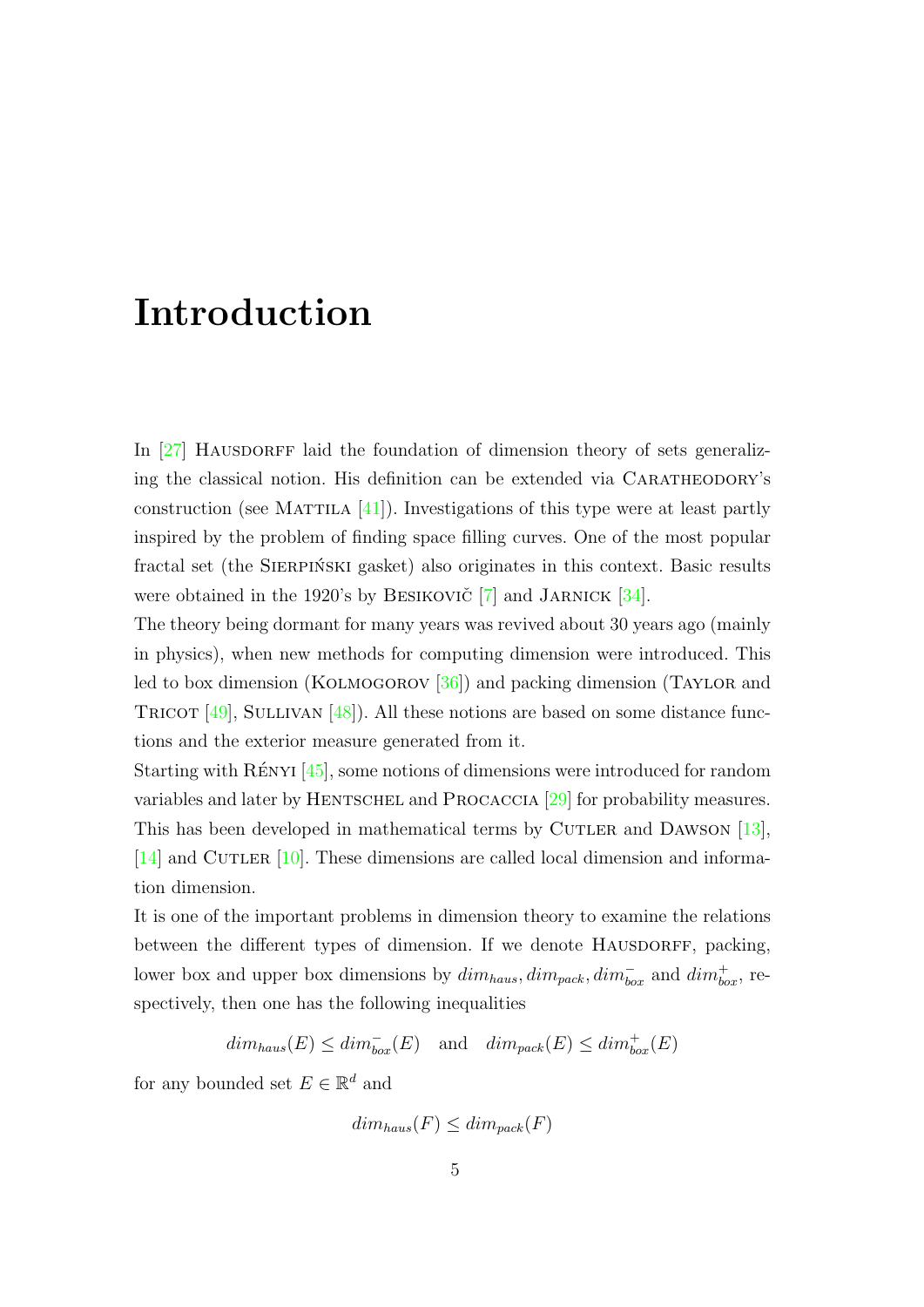for any set  $F \subseteq \mathbb{R}^d$ . Equality holds, for example, for many hyperbolic dynamical systems restricted to their attractors.

One of the main drawbacks in this theory is the fact that HAUSDORFF dimension may not be computable. As is clear from the definition that it becomes computable if it agrees with one of the "measure theoretic" notions of dimension. Since the early 1980's several methods have been introduced to estimate the dimension consistently. The basic assumption which has to be made is the equality of dimension to at least one of the other computable dimensions.

In case this is the correlation dimension the first paper is GRASBERGER and PROCACCIA [\[22\]](#page-67-2), rigorously put into the framework of regression analysis by DENKER and KELLER [\[17\]](#page-66-3), [\[18\]](#page-66-4). This method is based on estimating consistently the correlation integral

$$
C(\varepsilon) = \int \mu(B(\mathbf{x}, \varepsilon)) \mu(\mathbf{dx})
$$

for some given sequence of radii  $\varepsilon_1, \ldots, \varepsilon_m$  by the sample proportion  $C_n(\varepsilon)$  of pairs of observations that are no more than  $\varepsilon$  apart. Here and in the sequel  $B(\mathbf{x}, \varepsilon)$  denotes a ball of radius  $\varepsilon$  centered at **x** and  $\mu$  denotes a probability measure of interest. Then the slope of the least square line through the data pairs  $(\log \varepsilon_1, \log C_n(\varepsilon_1)), \ldots, (\log \varepsilon_m, \log C_n(\varepsilon_m))$  is taken as a point estimator for the correlation dimension.

In case of local dimension GUCKENHEIMER  $[23]$  has introduced the method of the nearest neighbors, again rigorously examined by CUTLER and DAWSON  $[13]$ , [\[14\]](#page-66-1). This method is based on computing distances  $\delta_i(\mathbf{x})$  between the point **x** where we want to estimate local dimension and its  $j$ -th nearest neighbors. Then, for some chosen  $m (m < n)$ , the reciprocal of the slope of the least squares line through the data pairs  $(\log(1/n), \log \delta_1(\mathbf{x})), \ldots, (\log(m/n), \log \delta_m(\mathbf{x}))$  is taken as a point estimator for the local dimension at x.

The first estimation method for information dimension on the basis of independent observations was developed by CUTLER  $[10]$ . It consists of combination of Guckenheimer's method and the averaging over several basepoints and requires three independent samples of observations. Later this method was extended by HAMANN [\[24\]](#page-67-4) to dependent observations.

Keller [\[35\]](#page-68-4) extended the method of Grasberger and Procaccia [\[22\]](#page-67-2) to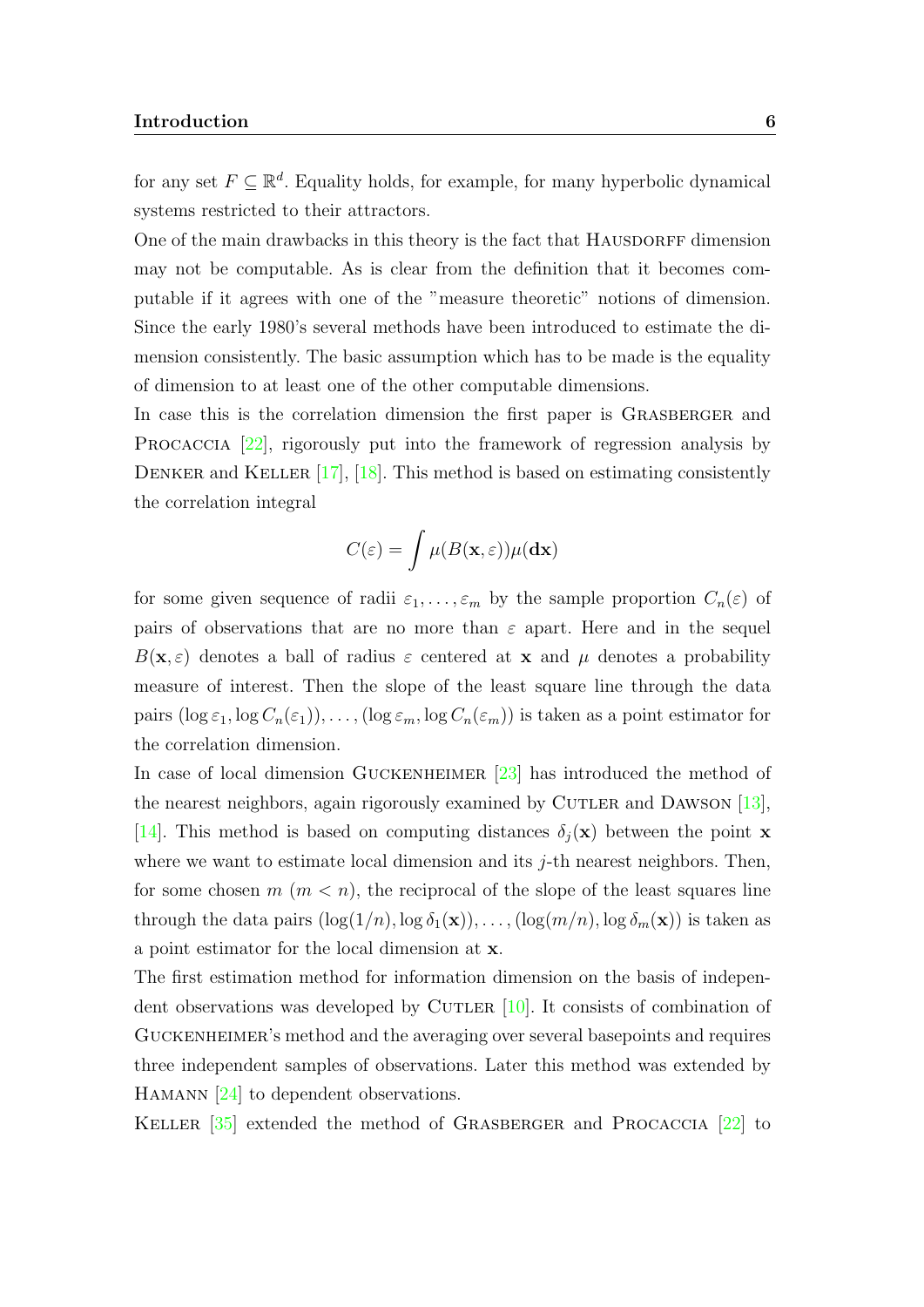estimate information dimension by introducing some type of outlier analysis. Requiring continuity of a distribution function of  $\mu(B(\mathbf{X}, \varepsilon))$  where **X** is distributed according to  $\mu$  and using some known score function J on  $[\delta, 1-\delta]$   $(0 < \delta < 1/2)$ such that  $\int J(t)dt = 1$ , he generalized the method of correlation dimension for estimating information dimension.

In all these cases the mathematical background is well understood. For the Grasberger and Procaccia method one has asymptotic normality of each finite dimensional statistics  $(C_n(\varepsilon_1), \ldots, C_n(\varepsilon_m))$ . CUTLER and DAWSON [\[14\]](#page-66-1) showed that the log minimum distance, when observations are sampled from measures belonging to a special family of fractal distributions, follows either the normal distribution or the extreme value distribution. CUTLER [\[10\]](#page-66-2), HAMANN [\[24\]](#page-67-4) and KELLER [\[35\]](#page-68-4) proved asymptotic normality of the statistics arising in their methods.

CUTLER [\[10\]](#page-66-2) reduced the general problem of dimension estimation to the problem for classes of measures (and not of dynamic origin). Here one can start with an independent identically distributed sample, which makes the analysis simple but still meaningful in the stationary case.

Each of two methods for information dimension has its merits from a numerical point of view. However they also have some drawbacks. The method of Cutler  $[10]$  does not equally use three samples while in the method of KELLER  $[35]$  it is not clear how to select the score function  $J$  in general and what is the impact of the choice of J on the accuracy of the estimation is.

The first part of this thesis solves a problem originating from the work of KELLER [\[35\]](#page-68-4). Note that  $\mu(B(\mathbf{x}, \varepsilon))$  can always be estimated by  $\hat{\mu}(B(\mathbf{x}, \varepsilon))$ , where  $\hat{\mu}$  is the empirical probability measure of independent identically distributed random variables. It is evident that  $\hat{\mu}(B(\mathbf{x},\varepsilon)) = 0$  if no observation falls into  $B(\mathbf{x},\varepsilon)$ hence  $\log \hat{\mu}(B(\mathbf{x}, \varepsilon))$  does not make sense at all. This was pointed by KELLER [\[35\]](#page-68-4). One of purposes of this work is to show how such procedure is meaningful if enough data is available to fall into  $B(\mathbf{x}, \varepsilon)$ .

The second part of the dissertation deals with a different but related problem. In the late 1980's BROSAMLER  $[8]$  and SCHATTE  $[46]$  independently proved a new type of limit theorems. This type of statements extends the classical central limit theorem to a pathwise version and is therefore called the almost sure central limit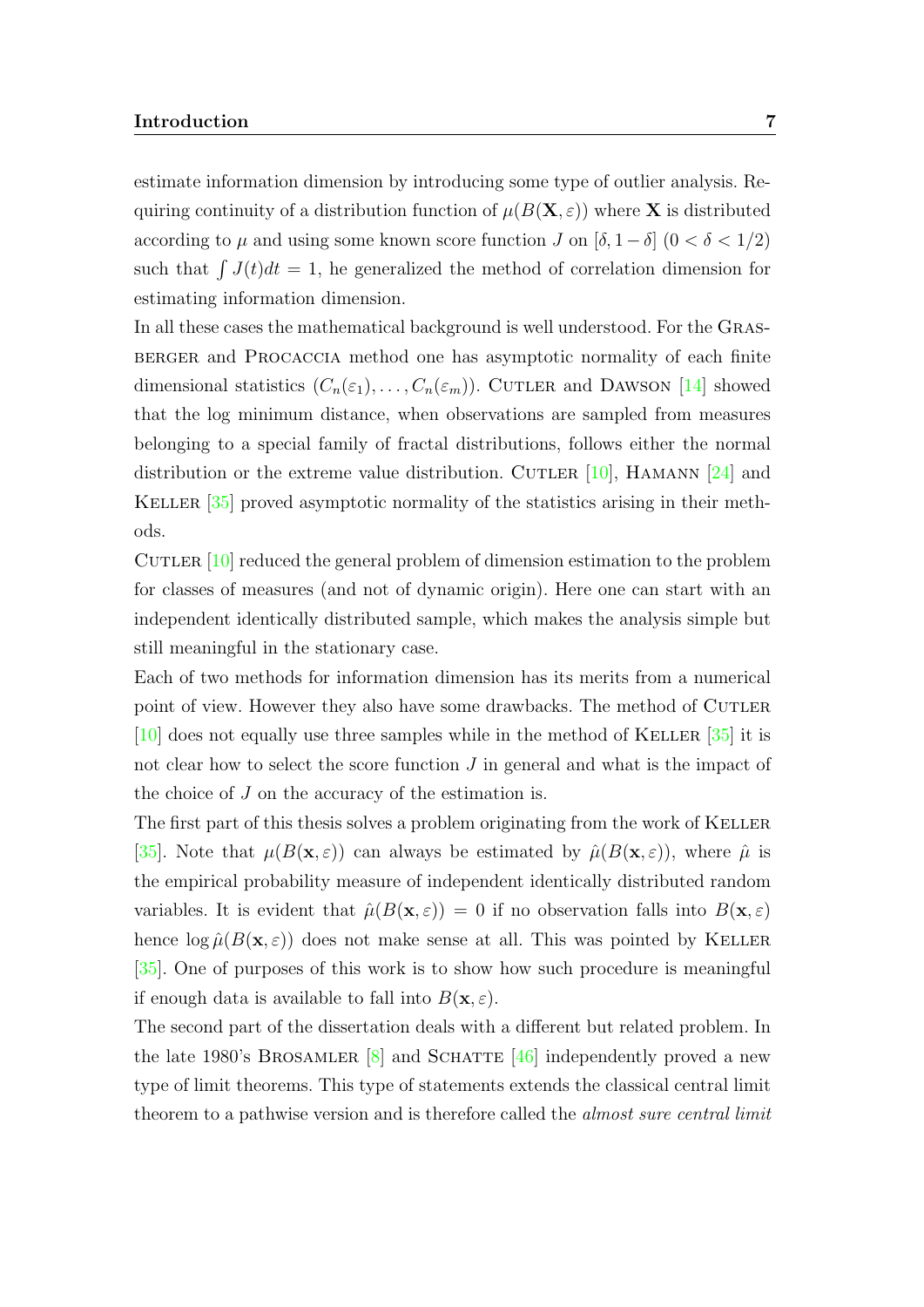theorem (ASCLT). The first ASCLT for a sequence of *independent identically dis*tributed (i.i.d.) random variables  $X_1, \ldots, X_n$  states that if  $EX_1 = 0, Var(X_1) = 1$ and  $E|X_1|^{2+\delta} < \infty$  for some  $\delta > 0$  ( $\delta = 1$  in SCHATTE [\[46\]](#page-69-2)) then

<span id="page-7-0"></span>
$$
\lim_{n \infty} \frac{1}{\log n} \sum_{k=1}^{n} \frac{1}{k} 1 \left\{ \frac{S_k}{\sqrt{k}} \le x \right\} = \Phi_{(0,1)}(x) \quad \text{a.s. for any } x,
$$
 (1)

where 1 denotes the indicator function and  $\Phi_{(0,1)}$  denotes the distribution function of the standard normal random variable. If  $(1)$  holds then we say that the sequence  $S_n/$ √  $\overline{n}$  satisfies the ASCLT. It should be mentioned that the first version of ASCLT for a kind of martingales has already been stated without proof by LÉVY [\[40\]](#page-68-5), and a special case of statement [\(1\)](#page-7-0), namely for  $x = 0$ , was established by ERDÖS and HUNT  $[19]$ .

In the 1990's, a lot of theoretical investigations have been done to prove the ASCLT in different situations. First, Fisher [\[20\]](#page-66-6) and Lacey and Philipp [\[38\]](#page-68-6) proved the ASCLT under finite second moment for  $X_1$ . Moreover, LACEY and PHILIPP  $[38]$  gave a general condition for the validity of  $(1)$  so that a large class of dependent sequences satisfies the ASCLT. Later PELIGRAD and SHAO  $[44]$ proved  $(1)$  directly for associated, strongly mixing and  $\rho$ -mixing sequences under the same conditions that assure the usual central limit theorem.

Statements of type [\(1\)](#page-7-0) with some non-normal limiting distribution function G are usually called almost sure (or pointwise) limit theorems (ASLT). The first result in this field belongs to PELIGRAD and RÉVÉSZ  $[43]$ . They showed that a weak convergence of properly normalized and centered partial sum of i.i.d. random variables to a limiting  $\alpha$ -stable distribution  $G_{\alpha}$  ( $0 < \alpha < 2$ ) implies the corresponding ASLT. Analogous result was proved by Berkes and Dehling [\[5\]](#page-65-2) for the normal limiting distribution. Thus for i.i.d. random variables, almost sure limit theorems are weaker results than corresponding classical limit theorems. Moreover, BERKES, DEHLING and MÓRI  $[6]$  provided counterexamples which show that the reverse is not valid. An excellent survey on this topic can be found in BERKES  $[3]$  as well as in ATLAGH and WEBER  $[1]$ .

Recently BERKES and CSÁKI  $[4]$  obtained a general result in the almost sure limit theory. They used it to prove almost sure versions of several classical limit theorems. In particular they proved the ASLT for U-statistics under finite second moment of the kernel.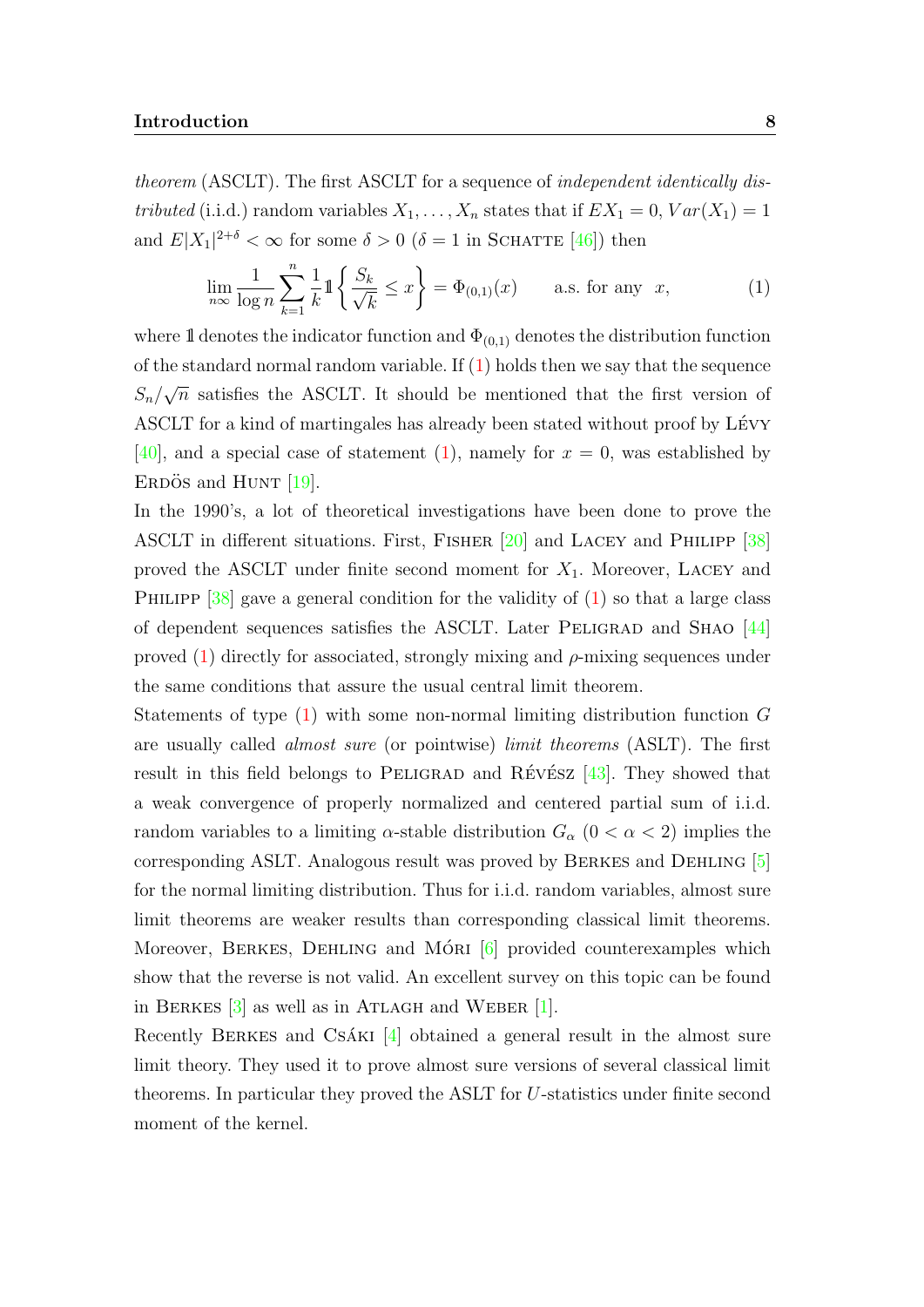#### Introduction 9

The second part of this thesis is devoted to the ASCLT and ASLT for U-statistics. We show that HOEFFDING's decomposition for U-statistics which plays an important role in deriving their weak limits is still significant in this context. It will be shown that a small modification of the standard technique for proving classical limit theorems for U-statistics allows us to refine and extend the result of BERKES and CSÁKI  $[4]$ .

The thesis has the following structure.

In Chapter [1](#page-10-0) we give the most popular measure dependent notions of dimension and discuss some relations between them. Then we briefly review estimation theory for local and information dimensions. Next we introduce a new estimator for the information dimension. Finally we give some preliminary results which will be used in the next chapter.

In Chapter [2](#page-25-0) we establish consistency and asymptotical normality of the estimator introduced in Chapter [1.](#page-10-0) Then we give a consistent estimator for the variance arising in the central limit theorem. Finally, we prove the multivariate central limit theorem for a vector of statistics whose components are the introduced estimator constructed for a given finite sequence of radii.

In Chapter [3](#page-42-0) we apply our theory to some fractal distributions on the unit cube. We construct confidence intervals for the information dimension when underlying probability measures are the Cantor distribution in  $\mathbb{R}^2$  and the generalized Cantor distribution in  $\mathbb{R}^3$ .

In Chapter [4](#page-54-0) we prove the ASCLT for non-degenerate U-statistics of a sequence of strongly mixing and absolutely regular random variables. Then we relax the moment condition of BERKES and CSÁKI's ASLT for U-statistics of i.i.d. random variables. Finally, we prove the ASLT with a stable limiting distribution for nondegenerate U-statistics of i.i.d. random variables  $X_1, \ldots, X_n$  (for the i.i.d. case see HOLZMANN, KOCH and MIN [\[32\]](#page-67-5)).

We will index definitions, theorems and lemmas in the following way: the first number will refer to the chapter and the second number will refer to their order in the chapter. The same holds for numbering of equations and formulas.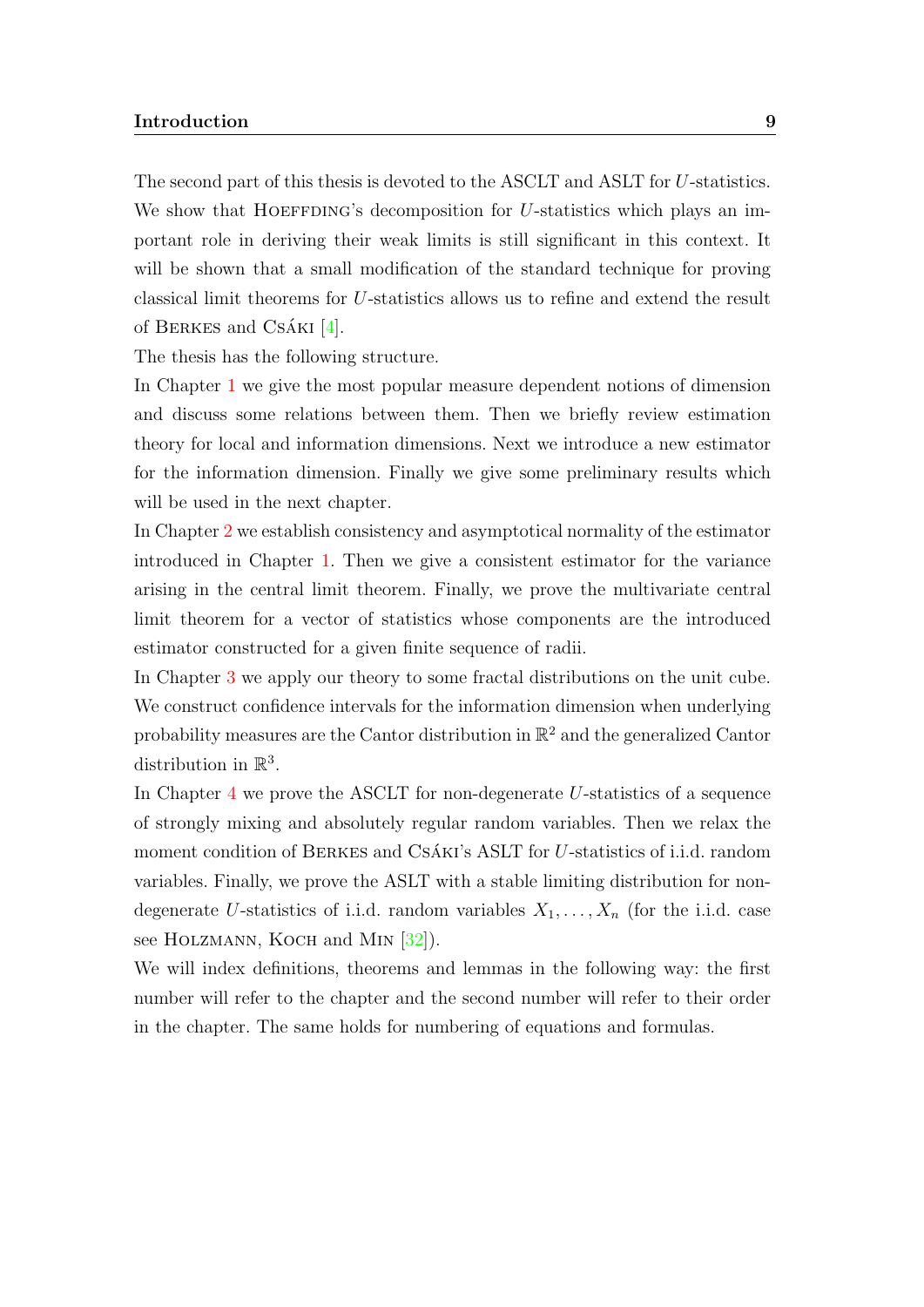#### ACKNOWLEDGEMENTS

I would like to express my deep gratitude to my supervisor, Prof. Dr. Manfred Denker, for proposing the topic of my dissertation and his excellent supervision. I am also grateful to my coadvisor Prof. Dr. Susanne Koch for clarifying discussions about almost sure limit theorems, and agreeing to act as a Korreferentin.

I would like to thank all people from the Institute for Mathematical Stochastics for creating a warm atmosphere which above all supports scientific research. In particular, I gained new insights from discussions with Prof. Dr. Axel Munk, Hajo Holzmann, Steffi Burgemeister and Janis Valeinis.

My special thanks go to Prof. Dr. Urlich Parlitz for introducing me to the software TSTOOL which I used for my numerical simulations.

I would like to thank my family for supporting me with great patience and loving care throughout my life.

Finally, I acknowledge the financial and scientific support by the DFG's Graduiertenkolleg "Strömungsinstabilitäten und Turbulenz".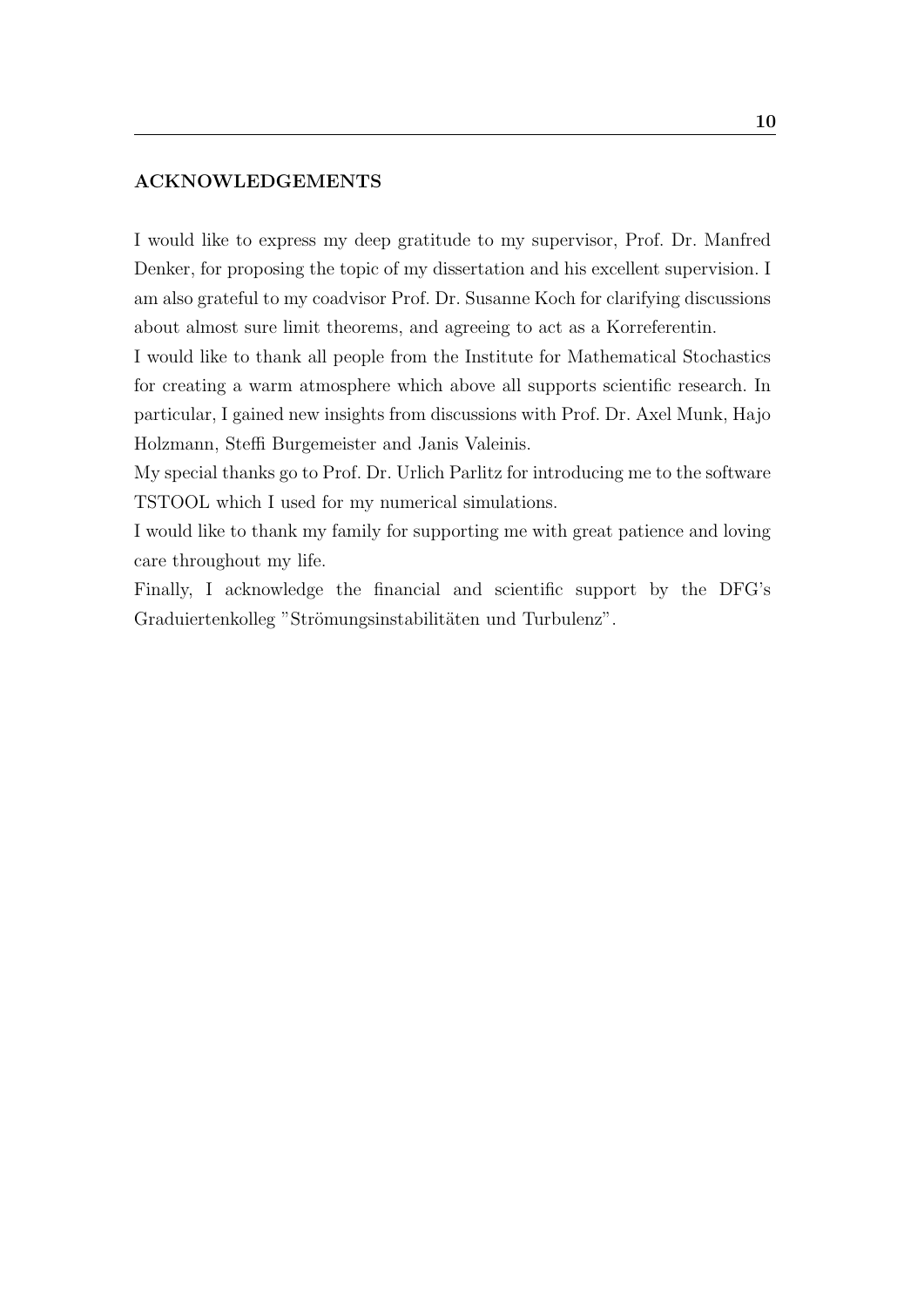## <span id="page-10-0"></span>Chapter 1

# Preliminaries on Dimension Theory

## <span id="page-10-1"></span>1.1 Measure dependent definitions of fractal dimension

In this section we give three different definitions of dimension for probability measures and some relations between them.

Let  $\mu$  denote the probability measure defined on the Borel sets of  $\mathbb{R}^d$  and  $\mathbf{S} \subseteq \mathbb{R}^d$ denote its support. Further, let  $B(\mathbf{x}, \varepsilon)$  be a closed ball of radius  $\varepsilon$  centered at  $x \in S$ .

<span id="page-10-3"></span>**Definition 1.1.** The spatial correlation integral  $C(\varepsilon)$  is defined by

$$
C(\varepsilon) = \int_{\mathbf{S}} \mu(B(\mathbf{x}, \varepsilon)) \mu(\mathbf{dx})
$$

and the correlation dimension  $\nu_{\mu}$  of a probability measure  $\mu$  is defined by

<span id="page-10-2"></span>
$$
\nu_{\mu} = \lim_{\varepsilon \to 0} \frac{\log C(\varepsilon)}{\log \varepsilon} = \lim_{\varepsilon \to 0} \frac{1}{\log \varepsilon} \log \int_{\mathbf{S}} \mu(B(\mathbf{x}, \varepsilon)) \mu(\mathbf{dx}) . \tag{1.1}
$$

It is obvious that  $C(\varepsilon) = E\mu((B(\mathbf{X}, \varepsilon)))$ , where **X** is distributed according to  $\mu$ . Thus, the spatial correlation integral measures the concentration of  $\mu$  and describes the mean volume of a ball of radius  $\varepsilon$ .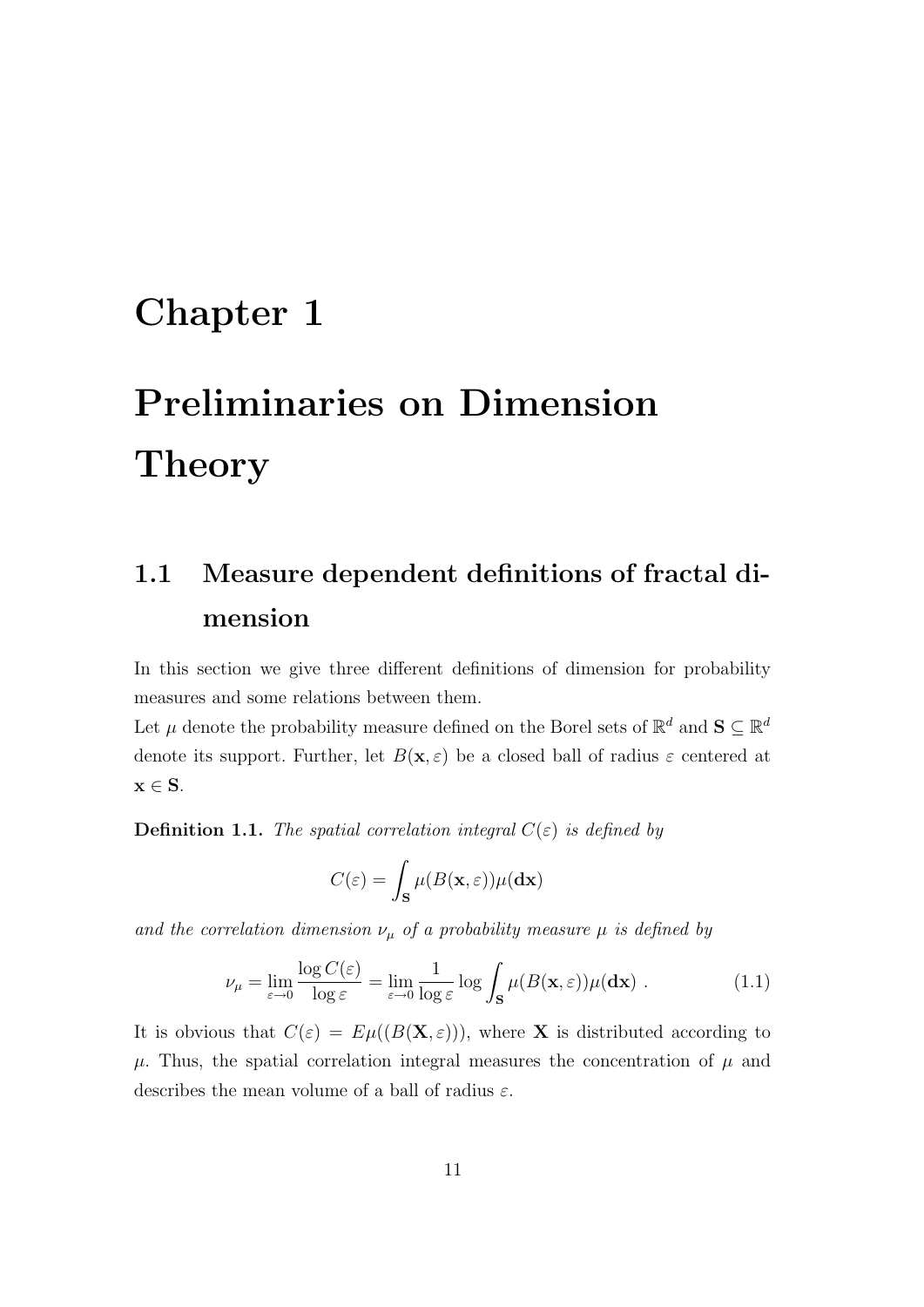The correlation dimension which is also often called the correlation exponent was initially introduced and first numerically studied by GRASSBERGER and PROcaccia [\[22\]](#page-67-2). They found that the spatial correlation integral is proportional to  $\varepsilon^{\nu_{\mu}}$  for small  $\varepsilon$ . Moreover, they noticed that in many cases the correlation exponent  $\nu_{\mu}$  agrees with the dimension of the support **S** of a probability measure  $\mu$ and so they suggested to estimate it.

It should be noted that the correlation dimension is the most popular dimension for experimentalists since it is relatively easy to estimate it. The natural choice for an estimator of the spatial correlation integral  $C(\varepsilon)$  is the sample correlation integral  $C_n(\varepsilon)$  which is defined as follows

$$
C_n(\varepsilon) = \frac{2}{n(n-1)} \sum_{1 \le i < j \le n} \mathbb{1}\{\|\mathbf{X}_i - \mathbf{X}_j\| \le \varepsilon\},
$$

where  $\mathbf{X}_1, \ldots, \mathbf{X}_n$  is a sample drawn from a distribution  $\mu$  and  $\|\cdot\|$  is some norm in Euclidean space  $\mathbb{R}^d$ . So, we can easily see that the sample correlation integral  $C_n(\varepsilon)$  is, in fact, a U-statistic of degree 2 with kernel  $\mathbb{1}\{\|\mathbf{x} - \mathbf{y}\| \leq \varepsilon\}.$ 

The first rigorous results on dimension estimation of probability measures, namely for the correlation dimension, were obtained by DENKER and KELLER  $[18]$ . They studied asymptotical properties of the spatial correlation integral using the theory of U-statistics and proved its consistency and asymptotical normality.

However, it turns out that it is more important to consider the local dimension than the correlation dimension since in many examples the local dimension reflects a complexity of the support of a probability measure  $\mu$  much better than the correlation dimension. We will illustrate this after the definition of the local dimension and a comment following it.

**Definition 1.2.** The local (or pointwise) dimension  $\alpha_{\mu}(\mathbf{x})$  of a probability measure  $\mu$  at a point  $\mathbf{x} \in \mathbf{S}$  is defined by

<span id="page-11-0"></span>
$$
\alpha_{\mu}(\mathbf{x}) = \lim_{\varepsilon \to 0} \frac{\log \mu(B(\mathbf{x}, \varepsilon))}{\log \varepsilon}.
$$
\n(1.2)

It is not difficult to show that if  $\mathbf{x} \in \mathbf{S}$  then  $\alpha_{\mu}(\mathbf{x}) = 0$   $\mu$ -a.s. for all discrete distributions  $\mu$  in  $\mathbb{R}^d$  and  $\alpha_{\mu}(\mathbf{x}) = d \mu$ -a.s. for all absolutely continuous distributions  $\mu$  in  $\mathbb{R}^d$  (see e.g. CUTLER [\[12\]](#page-66-7)).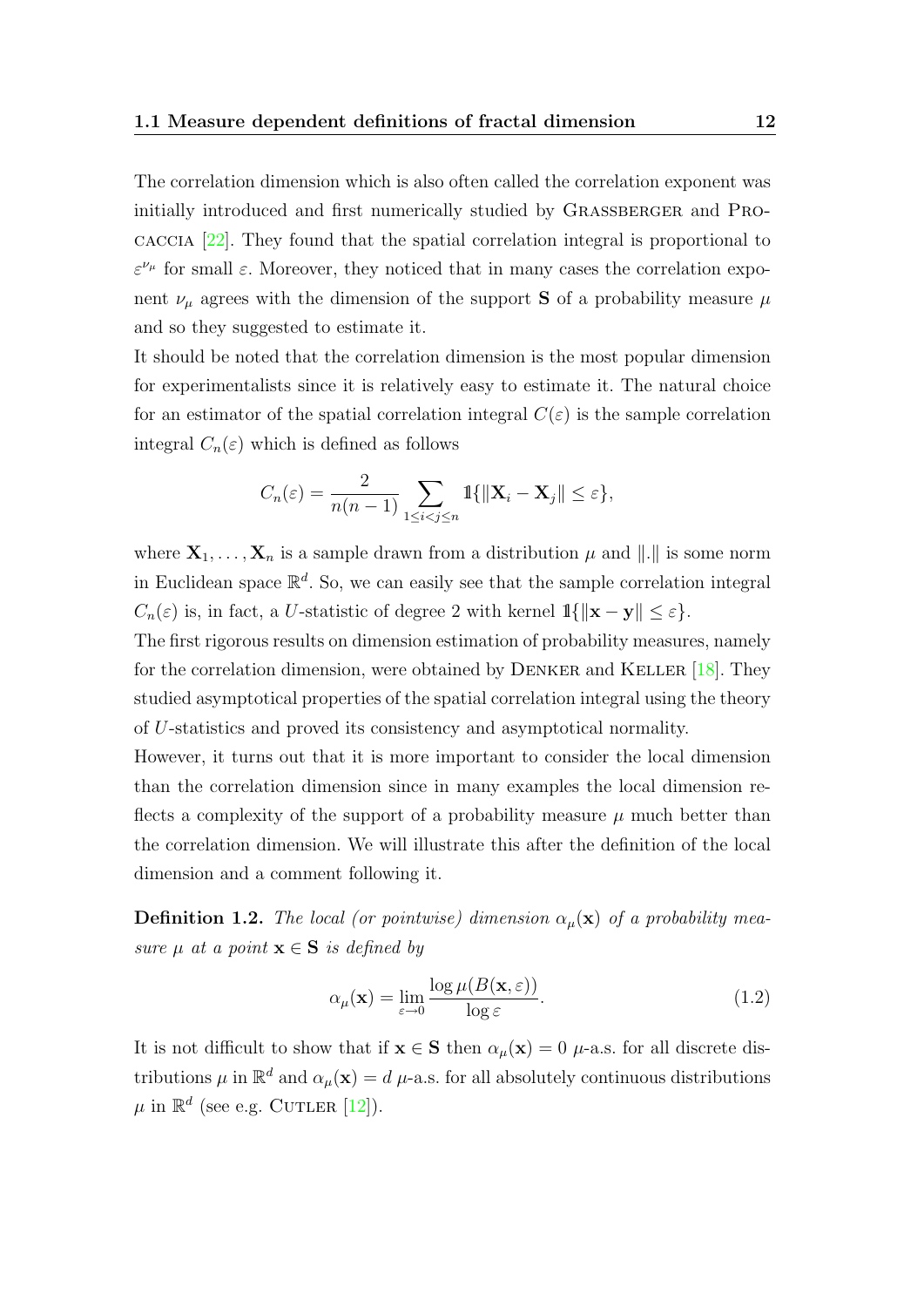Now we are ready to illustrate an example where the information dimension is preferred to the correlation dimension. For this purpose we cite CUTLER's example. Consider the absolutely continuous measure  $\mu_{\gamma}$  on  $(0, 1)$  with the density function  $f(x) = \gamma x^{\gamma - 1}$ , where  $\gamma > 0$ . Since  $\mu_{\gamma}$  is absolutely continuous  $\alpha_{\mu_{\gamma}}(x) = 1$  $\mu_{\gamma}$ -a.s., but it can be shown that  $\nu_{\mu_{\gamma}} = 2\gamma$  for  $0 < \gamma < 1/2$  (see CUTLER [\[12\]](#page-66-7) for more information).

This example is specifically important since it shows that an observation of a fractional correlation dimension does not imply that a measure can be supported on a set of fractional dimension. By contrast, if a measure  $\mu$  has a constant fractional local dimension  $\alpha$   $\mu$ -a.s. then the support **S** of  $\mu$  must be a set of fractional dimension  $\alpha$  (see OTT, WITHERS and YORKE [\[42\]](#page-68-9) for more details). In many examples, the local dimension coincides with the information dimension. In general, there is a more deep connection between them. If  $\alpha_{\mu}(\mathbf{x})$  is constant  $\mu$ -a.s. and the support **S** of  $\mu$  is a bounded subset of  $\mathbb{R}^d$  then the local dimension coincides with the information dimension (see CUTLER  $[12]$ ).

<span id="page-12-2"></span>**Definition 1.3.** The information dimension  $\sigma_{\mu}$  of a probability measure  $\mu$  is defined by

<span id="page-12-0"></span>
$$
\sigma_{\mu} = \lim_{\varepsilon \to 0} \frac{1}{\log \varepsilon} \int \log \mu(B(\mathbf{x}, \varepsilon)) d\mu(x). \tag{1.3}
$$

There is a simple relation between the correlation and information dimensions of a probability measure  $\mu$ , namely

<span id="page-12-1"></span>
$$
\nu_{\mu} \le \sigma_{\mu}.\tag{1.4}
$$

This inequality follows from  $(1.1)$ ,  $(1.3)$  and Jenssen's inequality. It should be mentioned that a strict inequality in  $(1.4)$  may occur (see CUTLER [\[12\]](#page-66-7)).

Since smooth ergodic dynamical systems naturally give rise to an exact dimensional invariant measure which means that  $\alpha_{\mu}(\mathbf{x})$  is constant  $\mu$ -a.s., and they usually have bounded attracting sets, in this work, we will consider only those probability measures whose local dimension  $\alpha_{\mu}(\mathbf{x})$  is equal to their information dimension  $\sigma_{\mu}$ .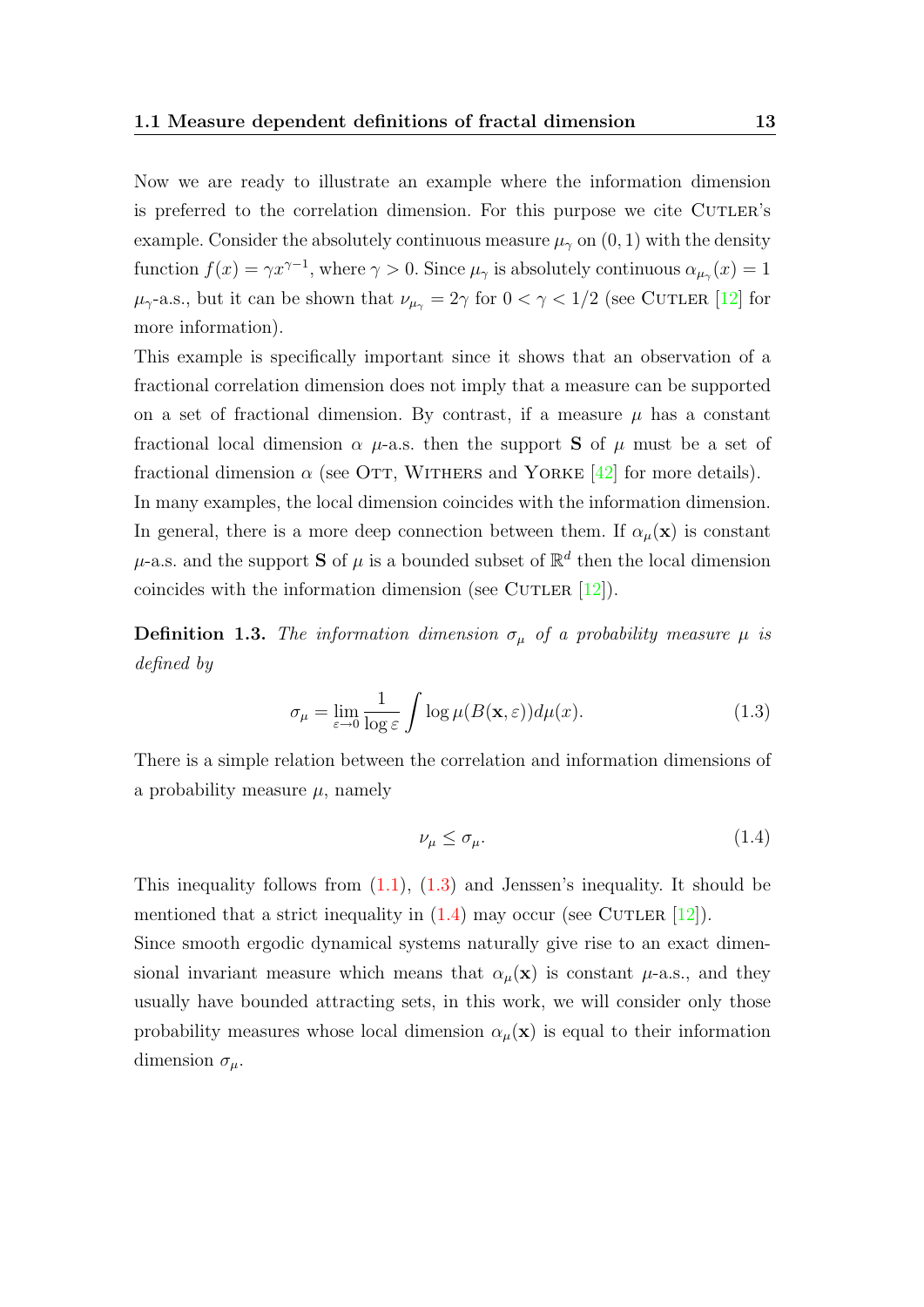#### <span id="page-13-0"></span>1.2 Estimation methods for the local dimension

In this section, we briefly describe two estimation methods for the local dimension, namely the least square method and the nearest neighbor method. These methods will be generalized in the next two sections devoted to the information dimension. We start the section with describing the least square method.

Equation [\(1.2\)](#page-11-0) suggests a trivial method of estimating the local dimension  $\alpha_{\mu}(\mathbf{x})$ at **x**. First, one has to obtain an appropriate estimator  $\hat{\mu}(B(\mathbf{x}, \varepsilon))$  of  $\mu(B(\mathbf{x}, \varepsilon))$  for small  $\varepsilon$ . Since a measure  $\mu$  typically is not given in analytical form but instead by a finite sample  $X_1, X_2, \ldots, X_n$  of d-dimensional vectors drawn from it, the natural choice of estimators  $\hat{\mu}(B(\mathbf{x}, \varepsilon_k))$  is a sample proportion of observations falling within a distance  $\varepsilon$  to the point **x**, i.e.

<span id="page-13-1"></span>
$$
\hat{\mu}(B(\mathbf{x}, \varepsilon)) = \frac{1}{n} \sum_{i=1}^{n} \mathbb{1}\{\|\mathbf{X}_i - \mathbf{x}\| \le \varepsilon\} .
$$
\n(1.5)

It should be noted that we also do not have any other additional information about  $\mu$ . Secondly, one has to take the ratio  $\log \hat{\mu}(B(\mathbf{x}, \varepsilon))/\log \varepsilon$  as an estimator for  $\alpha_{\mu}(\mathbf{x})$ .

This method usually does not work well even if we get a very accurate estimator  $\hat{\mu}(B(\mathbf{x},\varepsilon))$  of  $\mu(B(\mathbf{x},\varepsilon))$ . The reason is that  $\log \mu(B(\mathbf{x},\varepsilon)) / \log \varepsilon$  typically converges to  $\alpha_{\mu}(\mathbf{x})$  very slowly.

The solution here is to detect a linear relationship of the type  $\log \mu(B(\mathbf{x}, \varepsilon)) \approx$  $C(x) + \alpha_\mu(x) \log(\varepsilon)$  for a sequence of radii  $0 < \varepsilon_1 < \ldots < \varepsilon_m$  on the basis of the observations. In practice, one has to obtain estimators  $\hat{\mu}(B(\mathbf{x}, \varepsilon_k))$   $(k = 1, \ldots, m)$ for a sequence of radii  $0 < \varepsilon_1 < \ldots < \varepsilon_m$  and take the slope of least square line through the data pairs  $(\log \hat{\mu}(B(\mathbf{x}, \varepsilon_1)), \log \varepsilon_1), \ldots, (\log \hat{\mu}(B(\mathbf{x}, \varepsilon_m)), \log \varepsilon_m)$  as an estimator for the local dimension  $\alpha_{\mu}(\mathbf{x})$ .

The main advantage of using least squares analysis is that it eliminates the intercept effect over the employed  $\varepsilon$ -range. The least squares analysis also allows us to examine the fit of the data pairs  $(\log \hat{\mu}(B(\mathbf{x}, \varepsilon_1)), \log \varepsilon_1), \ldots, (\log \hat{\mu}(B(\mathbf{x}, \varepsilon_m)), \log \varepsilon_m)$  to a straight line.

However, the error of estimators obtained from ordinary least squares will generally be wrong since the estimators  $\hat{\mu}(B(\mathbf{x}, \varepsilon_i))$ ,  $j = 1, ..., k$  are always correlated with unequal variances. If a covariance matrix of a vector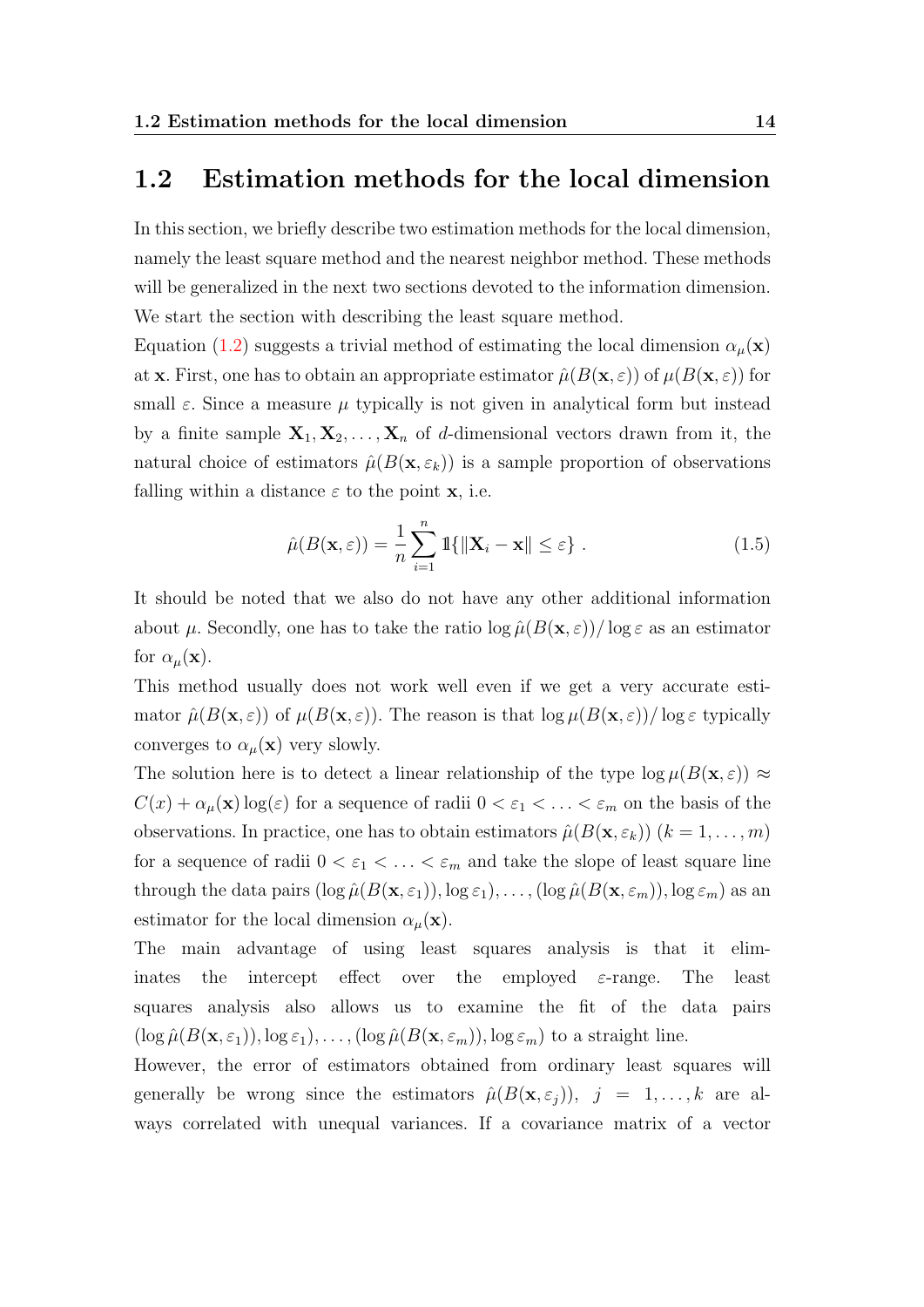$(\log \hat{\mu}(B(\mathbf{x}, \varepsilon_1)), \dots, \log \hat{\mu}(B(\mathbf{x}, \varepsilon_m)))$  is available and we can consistently estimate its components from the data, then it is possible to perform generalized least squares analysis. As far as we know, there are no results for the local dimension which show a preference of using the generalized least square analysis instead of the least squares analysis.

The second approach of estimating the local dimension is the nearest neighbor method which is an opposite method to the least square method. In this method radii constitute statistics unlike the least square method, where they are fixed. In the language of regression analysis it means that the dependent and independent variables are reversed. As a result, we will expect that the slope of the least squares line in this method is an estimator of  $1/\alpha_{\mu}(\mathbf{x})$ .

Now let us describe this method. Let  $X_1, X_2, \ldots, X_n$  be an independent sample from the distribution  $\mu$ . First calculate the distances  $\delta_j(\mathbf{x}) = ||\mathbf{X}_j - \mathbf{x}||$  for each  $j = 1, 2, ..., n$  and write them in the ascending order. We do it by computing the order statistics  $\delta_{1:n}(\mathbf{x}), \delta_{2:n}(\mathbf{x}), ..., \delta_{n:n}(\mathbf{x})$ . Then we perform the least squares analysis of  $\log \delta_{j:n}(\mathbf{x})$  vs.  $\log(j/n)$ ,  $j = 1, ..., k$  for some chosen integer k and take reciprocal of the slope of the resulting least square line as an estimate of  $\alpha_{\mu}(\mathbf{x})$ . Note that  $\delta_{1:n}(\mathbf{x}), \delta_{2:n}(\mathbf{x}), ..., \delta_{n:n}(\mathbf{x})$  are in fact the distances from **x** to its k nearest neighbors in the sample. This method was originally proposed and numerically studied by GUCKENHEIMER [\[23\]](#page-67-3).

The validity of the nearest neighbor method procedure has been shown by CUT-LER and DAWSON  $[13]$  and CUTLER  $[11]$ . They showed that if the actual pointwise dimension  $\alpha_{\mu}(\mathbf{x})$  exists then

$$
\lim_{n \to \infty} \frac{\log \delta_{1:n}(\mathbf{x})}{\log(1/n)} = \frac{1}{\alpha_{\mu}(\mathbf{x})} \quad \text{w.p. 1.}
$$

Moreover, the asymptotic behavior of the statistic  $\log \delta_{1:n}(\mathbf{x})/\log(1/n)$  has also been investigated by them.

As noted previously, we usually deal with probability measures whose pointwise dimension is constant  $\mu$ -a.s. and coincides with the information dimension. So, it is very natural to develop statistical methods for estimating the information dimension because an application of these two last methods is always accompanied with a local effect of point  $\mathbf{x} \in \mathbf{S}$ .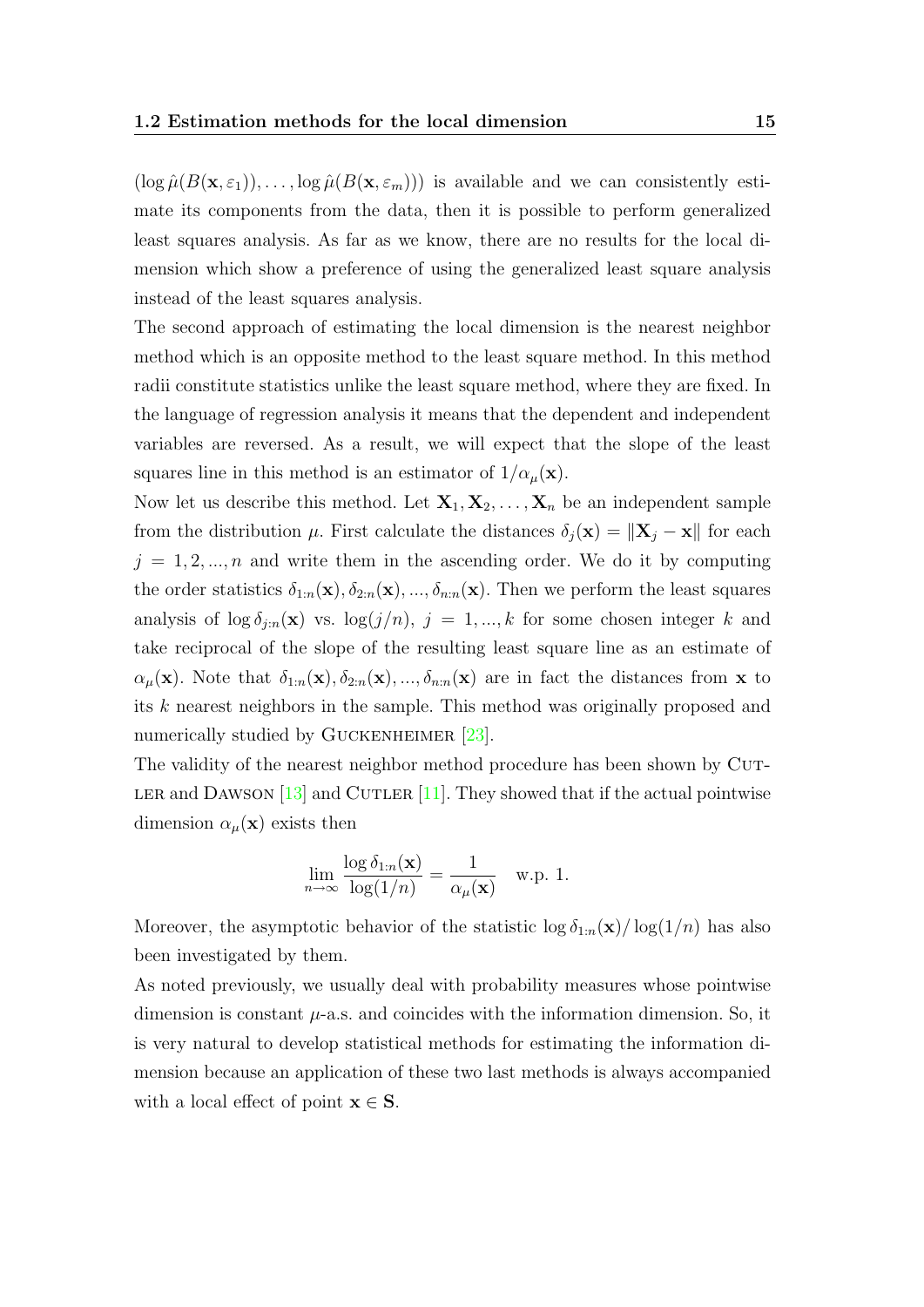## <span id="page-15-0"></span>1.3 Estimation methods for the information dimension

In this section we outline two estimation methods for the information dimension. The first method for estimating the information dimension has been proposed and investigated by CUTLER  $[10]$ . This method is a generalization of the nearest neighbor method for the local dimension. We start the section with it.

Let  $\mathcal{B} = {\mathbf{X}_1, ..., \mathbf{X}_k}$ ,  $\mathcal{S}_1 = {\mathbf{Y}_{1,1}, ..., \mathbf{Y}_{1,n}}$  and  $\mathcal{S}_2 = {\mathbf{Y}_{2,1}, ..., \mathbf{Y}_{2,m,n}}$  be three independent samples from a distribution  $\mu$  of interest. Further, the first sample  $\beta$  will be called the basepoint sample. Then the minimum distances from each basepoint  $X_j$  to each of the two samples  $S_1$  and  $S_2$  are computed as follows

$$
\delta_{1,n}(\mathbf{X}_j) = \min_{1 \leq i \leq n} \|\mathbf{X}_j - \mathbf{Y}_{1,i}\| \text{ and } \delta_{2,m \cdot n}(\mathbf{X}_j) = \min_{1 \leq i \leq m \cdot n} \|\mathbf{X}_j - \mathbf{Y}_{2,i}\|.
$$

Furthermore, for each basepoint  $X_j$ , the statistic

$$
R_{m,n}(\mathbf{X}_j) = \frac{1}{\log m} \log \left( \frac{\delta_{1,n}(\mathbf{X}_j)}{\delta_{2,m \cdot n}(\mathbf{X}_j)} \right)
$$

is computed and the reciprocal of the sample mean of these statistics  $R_{m,n}(\mathbf{X}_j), j = 1, \ldots, k$  is taken as an estimator for the  $\sigma_{\mu}$ , i.e.

.

$$
(\overline{R}_{m,n})^{-1} = \left(\frac{1}{k} \sum_{j=1}^{k} R_{m,n}(\mathbf{X}_j)\right)^{-1}
$$

CUTLER [\[10\]](#page-66-2) established asymptotical normality of the statistic  $R_{m,n}$  and constructed a confidence interval for  $1/\sigma_{\mu}$  which can easily be transformed into a confidence interval for the information dimension  $\sigma_{\mu}$ . Numerical results based on this method were also provided.

Since data from dynamical systems are correlated and the above theory is based on independent observations, it was desirable to extend this method for dependent observations. This was done by HAMANN  $[24]$  for a stationary sequence of random vectors which satisfies  $\psi$ -mixing condition.

The main disadvantage of this method, from our point of view, is that we do not utilize the information which is contained in the collective sample  ${\bf X}_1, \ldots, {\bf X}_k, {\bf Y}_{1,1}, \ldots, {\bf Y}_{1,n}, {\bf Y}_{2,1}, \ldots, {\bf Y}_{2,m \cdot n}.$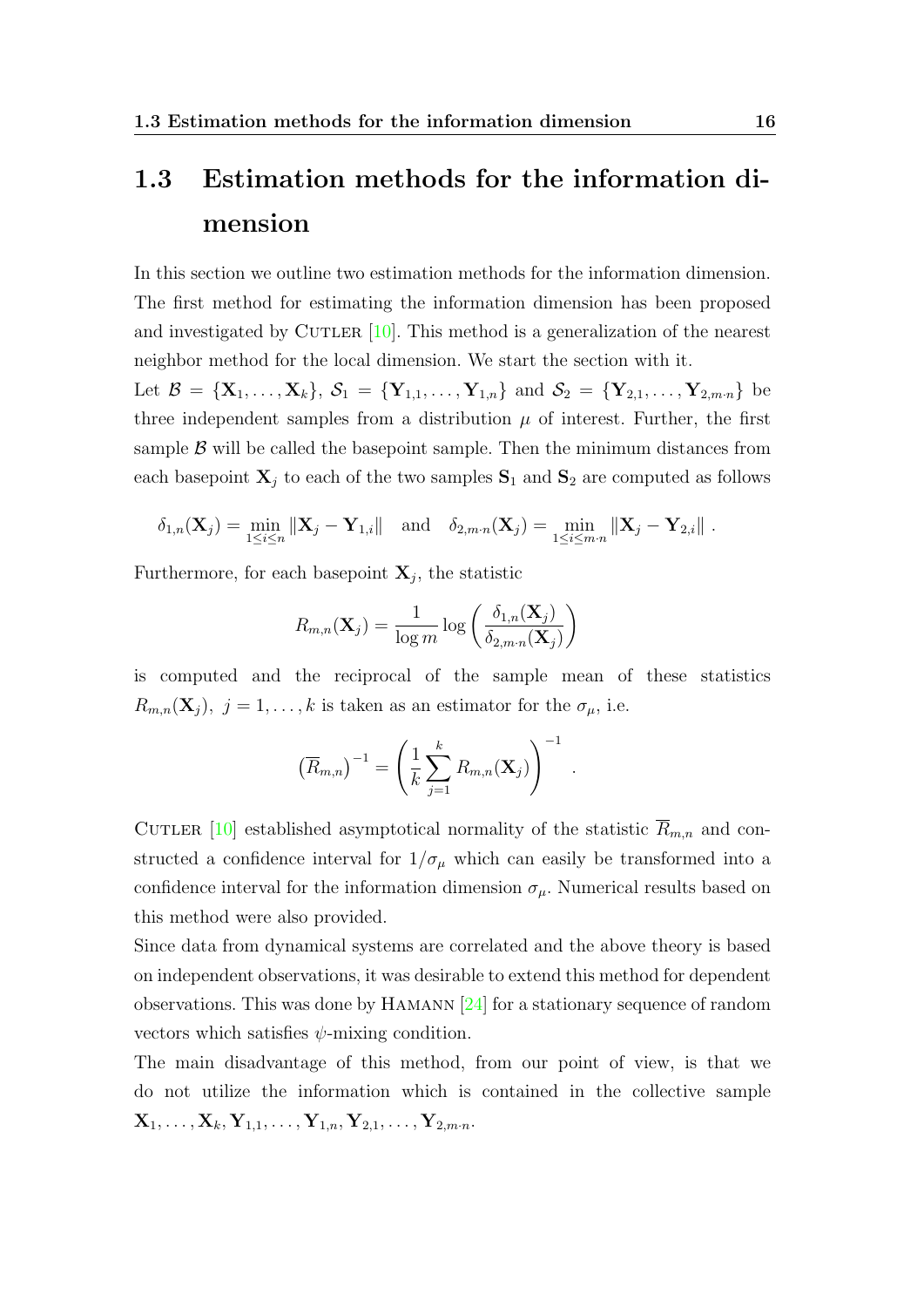The second estimator for the information dimension has been proposed and investigated by KELLER  $[35]$ . Note that the expression  $(1.3)$  in Definition [1.3](#page-12-2) differs from the expression  $(1.1)$  in Definition [1.1](#page-10-3) in the order of integral and logarithm which makes it difficult for finding a good estimator for the information dimension. KELLER avoided this problem by finding an alternative definition for the information dimension which has the same order of integral and logarithm as in Definition [1.1](#page-10-3) for the correlation dimension. The following theorem was proved by him.

**Theorem 1.1.** Let  $\mu$  be a dimension regular probability measure on  $\mathbb{R}^d$  with bounded support, and  $F_{\varepsilon}$  denote the distribution function of  $\mu(B(\mathbf{X},\varepsilon))$ , where **X** has a distribution  $\mu$ . Suppose that  $F_{\varepsilon}$  is continuous. Consider a continuous functional  $J : [0,1] \rightarrow [0,\infty)$  with  $\int_0^1 J(t)dt = 1$  and  $J(t) = 0$  if  $t \notin (\delta, 1-\delta)$  for some  $\delta > 0$ . Then

<span id="page-16-0"></span>
$$
\sigma_{\mu} = \lim_{\varepsilon \to 0} \frac{1}{\log \varepsilon} \log \int \mu(B(\mathbf{x}, \varepsilon)) J(F_{\varepsilon}(\mu(B(\mathbf{x}, \varepsilon))) \mu(\mathbf{dx})) . \tag{1.6}
$$

Denote the argument of the logarithm in expression [\(1.6\)](#page-16-0) as  $\overline{C}(\varepsilon)$ , i.e.

$$
\overline{C}(\varepsilon) = \int \mu(B(\mathbf{x}, \varepsilon)) J(F_{\varepsilon}(\mu(B(\mathbf{x}, \varepsilon))) \mu(\mathbf{dx})).
$$

Further, define the following location parameter  $T(F_{\varepsilon})$  of  $F_{\varepsilon}$  by

$$
T(F_{\varepsilon}) = \int_0^1 F_{\varepsilon}^{-1}(s)J(s)ds .
$$
 (1.7)

Note that, if  $F_{\varepsilon}$  is continuous then  $\overline{C}(\varepsilon) = T(F_{\varepsilon})$  and hence, the problem of estimation of the information dimension reduces to a problem of estimating the statistical functional  $T(F_{\varepsilon})$ .

From the theory of statistical functionals, a natural choice of an estimator for  $T(F_{\varepsilon})$  is  $T(G_n)$ , where  $G_n$  is the empirical distribution function of the sample proportions  $\hat{\mu}(B(\mathbf{X}_1,\varepsilon)), \ldots, \hat{\mu}(B(\mathbf{X}_n,\varepsilon))$  which, in turn, are approximations of unobserved random variables  $\mu(B(\mathbf{X}_1,\varepsilon)),\ldots,\mu(B(\mathbf{X}_n,\varepsilon)).$  Now  $T(G_n)$  can be easily written as a mixture between a U-statistic and a L-statistic and its asymptotic behavior can be studied through the well advanced theory of U- and L-statistics (see KELLER  $[35]$  for more details).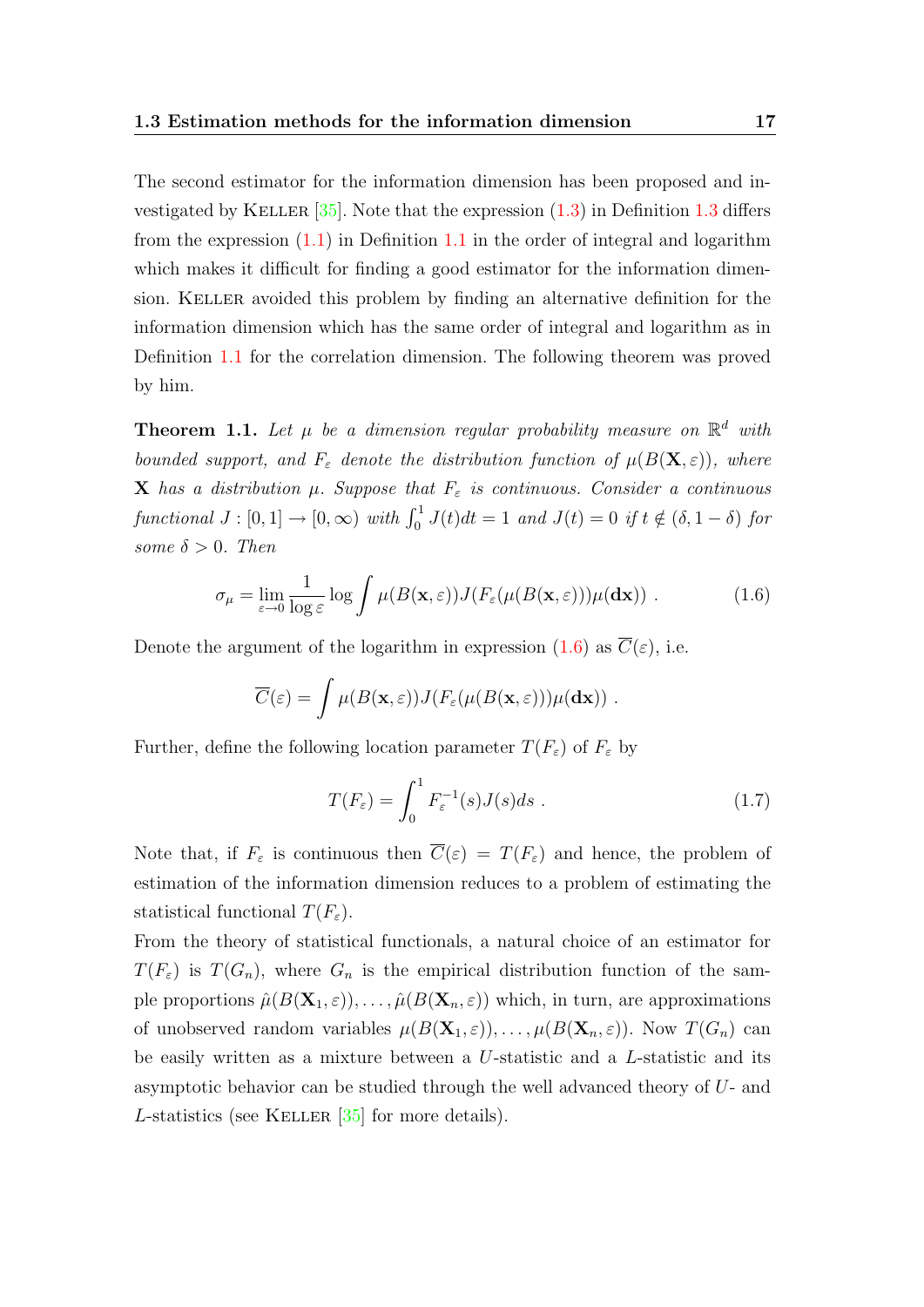The asymptotical normality of  $\sqrt{n} (T(G_n) - T(F_{\varepsilon}))$  has been proven by KELLER [\[35\]](#page-68-4) for independent samples as well as for random vectors which are absolutely regular with mixing coefficients  $\beta(n)$  decreasing at a suitable polynomial rate. He also provided numerical results for data produced by a cubic full-unimodal map and data from a Henon system.

Keller [\[35\]](#page-68-4) also pointed out that the sample average of  $\log \hat{\mu}(B(\mathbf{X}_1,\varepsilon)), \ldots, \log \hat{\mu}(B(\mathbf{X}_n,\varepsilon))$  is not always a meaningful estimator for  $E \log \mu(B(\mathbf{X}, \varepsilon))$ . However, if sufficient data is available, then from our point of view, this averaging procedure deserves attention and we will deal with it in the next section.

#### <span id="page-17-0"></span>1.4 Statistical functionals of unobservables

The object of this section is to introduce a new estimator for the information dimension whose asymptotical behavior will be studied in Chapter [2.](#page-25-0) First we would like to discuss the main problem in estimating the information dimension. Let  $X_1, X_2, ..., X_n$  be independent  $\mathbb{R}^d$ -valued observations from distribution  $\mu$ . In order to estimate the information dimension  $\sigma_{\mu}$  accurate, without any additional assumptions, we have to properly estimate  $E \log \mu(B(\mathbf{X}_1, \varepsilon)).$ However this can not be done in the standard way since we do not observe  $\mu(B(\mathbf{X}_1,\varepsilon)),\ldots,\mu(B(\mathbf{X}_n,\varepsilon)).$  This circumstance provides an explanation for us about the existence of two completely different methods developed by CUTLER  $[10]$  and KELLER  $[35]$ .

Now we present a third method of solving this problem which can be generalized for other statistical problems and this generalization will be discussed at the end of this section. As noted before, the standard estimator for  $\mu(B(\mathbf{x},\varepsilon))$  is the sample proportion  $\hat{\mu}(B(\mathbf{x},\varepsilon))$  which was defined in [\(1.5\)](#page-13-1). Therefore we replace unobservable sample  $\log \mu(B(\mathbf{X}_1, \varepsilon)), \dots, \log \mu(B(\mathbf{X}_n, \varepsilon))$ in the standard estimator sample mean for  $E \log \mu(B(\mathbf{X}_1, \varepsilon))$  by observable  $\log \hat{\mu}(B(\mathbf{X}_1, \varepsilon)), \dots, \log \hat{\mu}(B(\mathbf{X}_n, \varepsilon))$  assuming that  $\hat{\mu}(B(\mathbf{X}_j, \varepsilon)) > 0$  for all  $j =$ 1, ..., *n*. The last assumption holds, for example, if  $\varepsilon > \max_i \delta(X_i)$ , where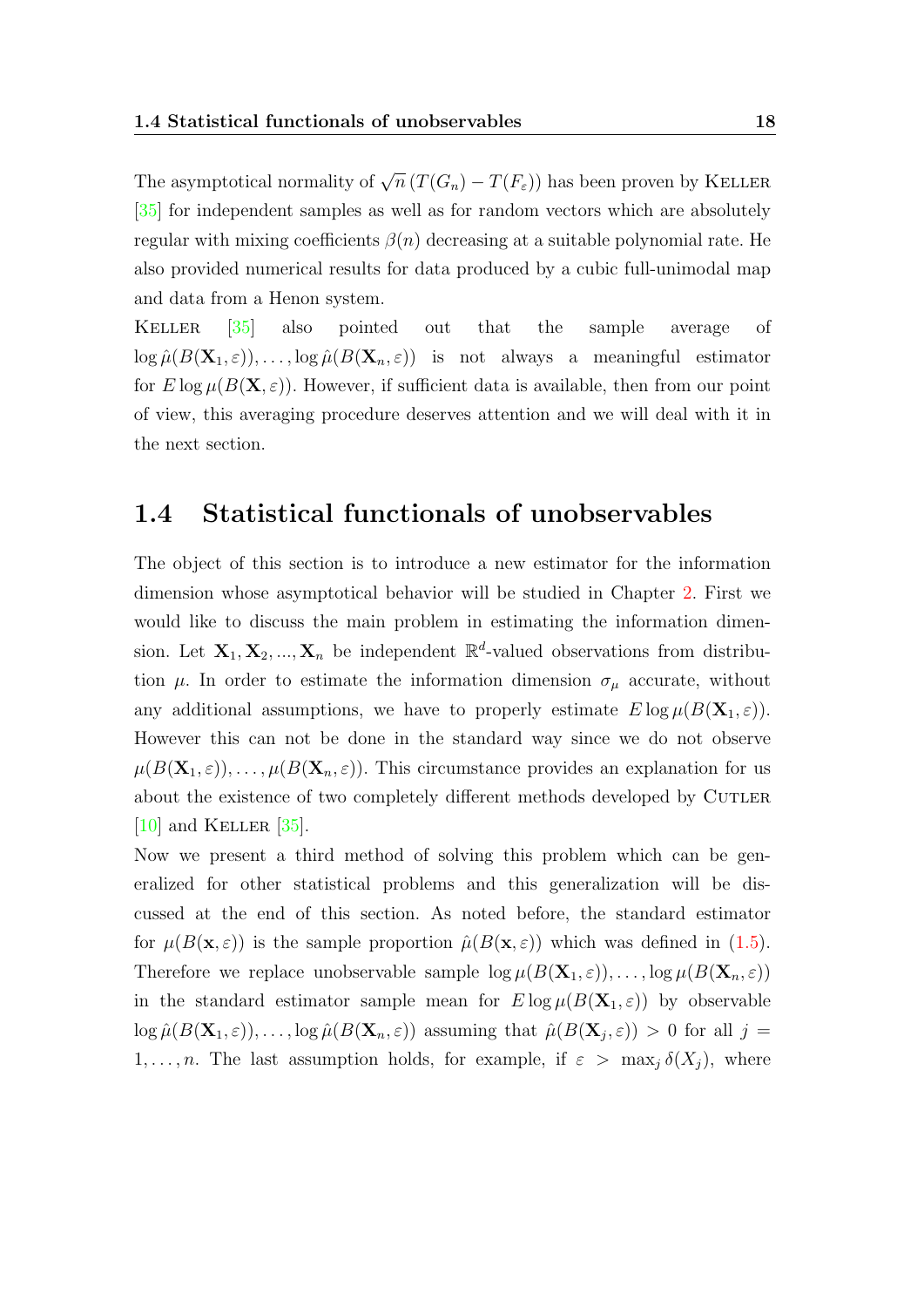$\delta(X_j) = \min_{i:i\neq j} ||X_j - X_i||$ . Thus we obtain the following statistic

<span id="page-18-0"></span>
$$
T_n(\varepsilon) = \frac{1}{n} \sum_{j=1}^n \log \left( \frac{1}{n-1} \sum_{i=1 \ i \neq j}^n 1\{\|\mathbf{X}_i - \mathbf{X}_j\| \leq \varepsilon\} \right) \tag{1.8}
$$

as an estimator for  $E \log \mu(B(\mathbf{X}_1, \varepsilon)).$ 

The statistic  $T_n(\varepsilon)$  can be considered as a U-statistic whose kernel has a Ustatistical structure. The advantage of this estimator is that it makes use of the information contained in the whole sample as much as possible. We also hope that its relative simplicity will make it popular for experimentalists. It should be mentioned that this estimator requires huge calculations, but that should not make any difficulty in the coming future.

In order to avoid an effect of the intercept, the least squares analysis of  $T_n(\varepsilon_j)$ vs.  $\log \varepsilon_j$  for some appropriate sequence of radii  $0 < \varepsilon_1 < \varepsilon_2 < ... < \varepsilon_k$  should be performed. Then the slope of the least squares line can be considered as an estimator of  $\sigma_{\mu}$ . Numerical results of Chapter [3](#page-42-0) show that the errors of disregarding the dependence of  $T_n(\varepsilon_i)$ ,  $j=1,\ldots,k$  in the least square analysis are usually very small.

Another heuristic justification for this approach can be made by observing the connection between the local and information dimensions. Recall that we only deal with probability measures whose information dimension coincides with their local dimension, i.e.  $\sigma_{\mu} = \alpha_{\mu}(\mathbf{x}) \mu$  – a.s. Assume now for a moment that "lim" and " j" in [\(1.3\)](#page-12-0) can be interchanged. Then it follows that  $\sigma_{\mu} = E \alpha_{\mu}(\mathbf{X}_1)$ . Choose some small  $\varepsilon$  and compute estimators of the local dimension  $\hat{\alpha}_{\mu}(\mathbf{X}_i)$  for  $j =$  $1, \ldots, n$  based on the sample  $\mathbf{X}_1, \ldots, \mathbf{X}_{j-1}, \mathbf{X}_{j+1}, \ldots, \mathbf{X}_n$ . Since  $\sigma_{\mu} = E \alpha_{\mu}(\mathbf{X}_1)$ , the standard estimator  $\hat{\sigma}_{\mu}$  for the information dimension  $\sigma_{\mu}$  will be a sample mean of  $\hat{\alpha}_{\mu}(\mathbf{X}_1), \ldots, \hat{\alpha}_{\mu}(\mathbf{X}_n)$ . Thus we find out that  $\hat{\sigma}_{\mu} = T_n(\varepsilon)/\log \varepsilon$ .

One of the main goals of this work is to investigate the asymptotic behavior of a slightly more general form of the statistic  $T_n(\varepsilon)$  which is denoted by  $T_n$  and is given by

<span id="page-18-1"></span>
$$
T_n = \begin{cases} \frac{1}{n} \sum_{j=1}^n \log \left( \frac{1}{n-1} \sum_{\substack{i=1 \\ i \neq j}}^n h(X_i, X_j) \right) & \text{if } \sum_{\substack{i=1 \\ i \neq j}}^n h(X_i, X_j) > 0 \text{ for } j = 1, \dots, n \\ -\infty & \text{otherwise} \end{cases} (1.9)
$$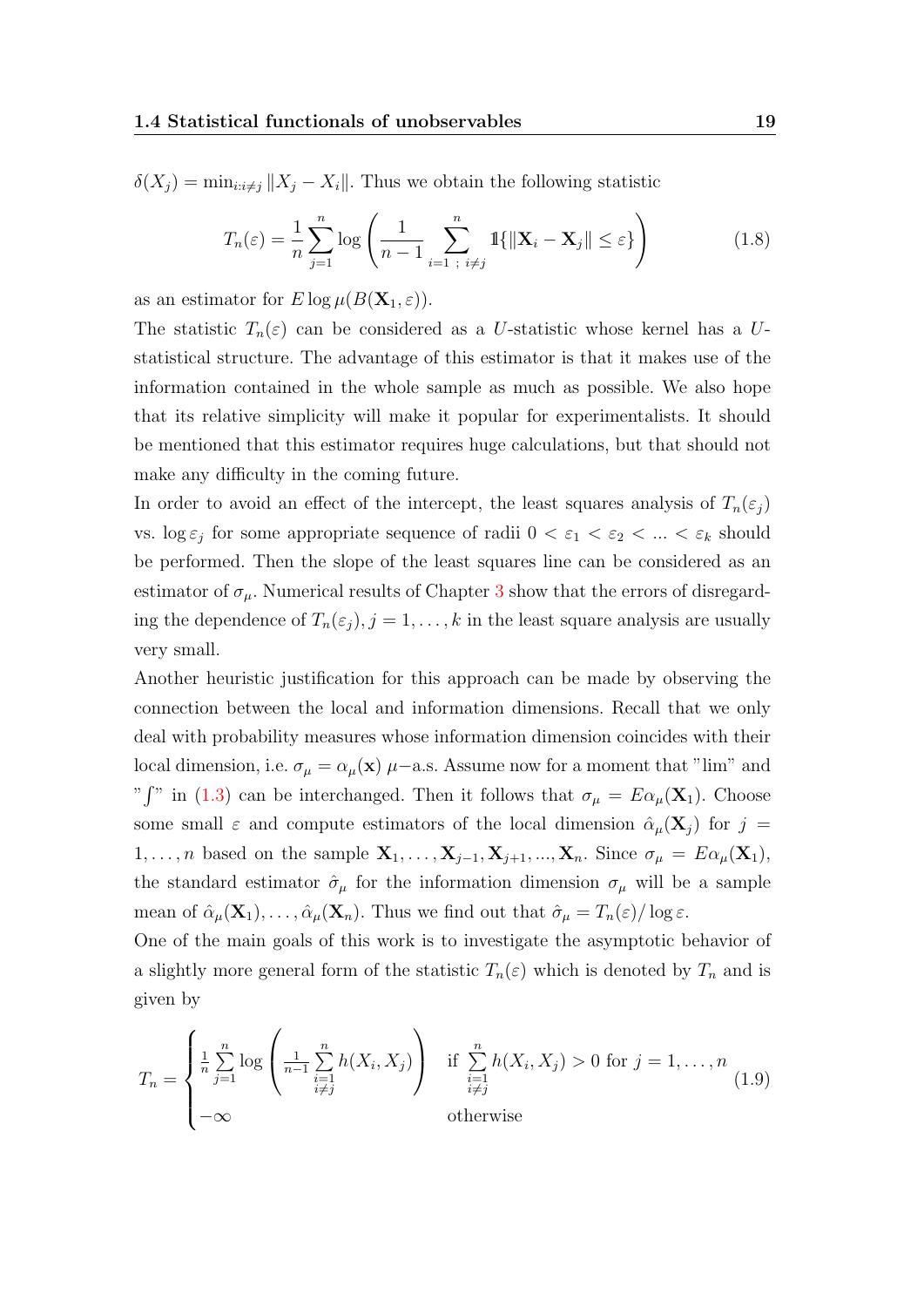where  $h: \mathbb{R}^{2d} \to \mathbb{R}$  is some measurable symmetric function. If  $h(\mathbf{x}, \mathbf{y}) = \mathbb{1}\{\|\mathbf{x} - \mathbf{y}\|_2\}$  $\mathbf{y} \leq \varepsilon$  then  $T_n = T_n(\varepsilon)$ .

Note that the statistic  $T_n$  can also be rewritten in a more general form

$$
\tilde{T}_n = \frac{1}{n} \sum_{j=1}^n g\left(\frac{1}{n-1} \sum_{i=1:i \neq j}^n h(\mathbf{X}_i, \mathbf{X}_j)\right)
$$

and considered as an estimator for the superposition of statistical functionals

$$
\tilde{T} = \int g\left(\int h(\mathbf{x}, \mathbf{y}) dF(\mathbf{y})\right) dF(\mathbf{x})
$$

assuming that  $\tilde{T}_n$  and  $\tilde{T}$  are well defined.

Such estimators naturally appear when statistics are based on an unobservable sample which has an observable approximation. The simplest example of the statistic  $\tilde{T}_n$  is a wide class of statistics which can be written as U-statistics of degree 2, for instance, the sample correlation integral. Another example is the statistic  $T_n(\varepsilon)$  defined in [\(1.8\)](#page-18-0). The special form of the statistic  $\tilde{T}_n$  also appears in the theory of nonparametric statistics in factorial designs (see Brunner and DENKER  $[9]$ ). It would be desirable to develop a theory for statistical functionals of unobservables analogously to the theory of U-statistics.

At the end of this section we would like to explain what we mean by "unobservables". First let us give the notion of a random variable by HALMOS  $[25]$ :

"A random variable is a quantity whose values are determined by chance. . . . Accordingly a random variable is a function: a function whose numerical values are determined by chance. This means in other words that a random variable is a function attached to an experiment-once the experiment has been performed the value of function is known. . . ."

Thus, an "unobservable" is a random variable whose value is not known after performing an experiment.

#### <span id="page-19-0"></span>1.5 Auxilary results

In this section we introduce  $U$ -statistics and give some auxilary results which will be used in the next chapters. We begin the section with U-statistics.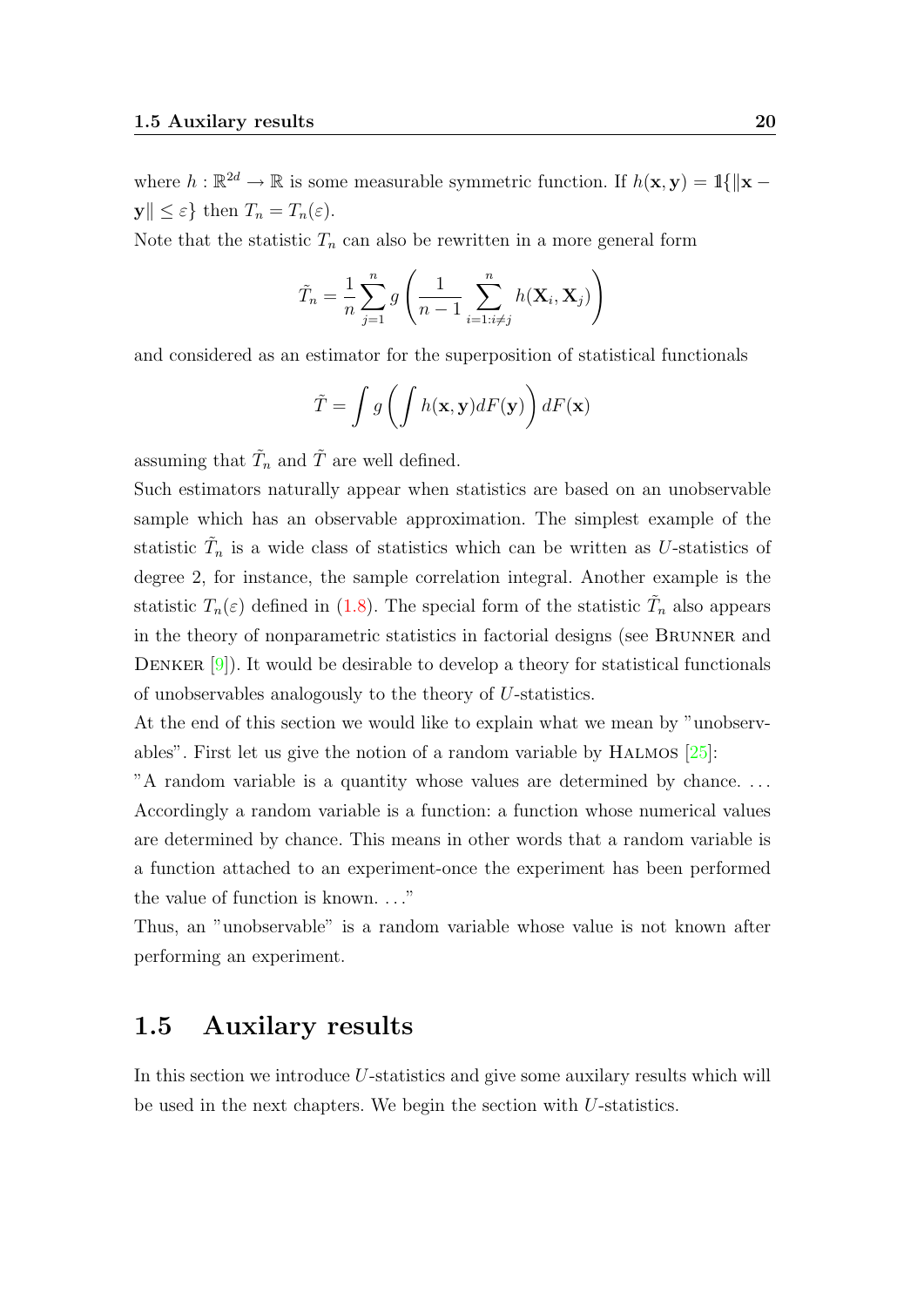Many important statistical functionals may be represented as

<span id="page-20-0"></span>
$$
\theta(F) = \int \cdots \int h(x_1, x_2, \ldots, x_m) dF(x_1) \cdot \ldots \cdot dF(x_m) , \qquad (1.10)
$$

where  $m \in \mathbb{N}$ , h is some measurable function, called the kernel and F is a distribution function from some given set of distribution functions. A minimal number  $m \in \mathbb{N}$  is called a rank of a statistical functional  $\theta(F)$  if there exists a kernel h with  $m$  arguments such that  $(1.10)$  holds. Without loss of generality, we can assume that  $h$  is symmetric. If it would be not the case then the following transformation

$$
\frac{1}{m!} \sum_{1 \leq i_1 \neq i_2 \neq \dots \neq i_m \leq n} h(x_{i_1}, \dots, x_{i_m})
$$

will give us a symmetric kernel for  $\theta(F)$ .

Statistical functionals of type [\(1.10\)](#page-20-0) are called regular or parametric functionals. The simplest examples of regular functionals are the mean and the variance with the following kernels  $h(x) = x$  and  $h(x, y) = \frac{1}{2}(x - y)^2$ , respectively.

HOEFFDING  $[30]$ , partly influenced by the early work of HALMOS  $[26]$ , introduced U-statistics as unbiased and asymptotical normal estimators for regular functionals  $\theta(F)$ . They also possess good consistency and optimality properties. In fact, they have a minimal variance among all unbiased estimators. And this property of optimality makes them a popular object for theoretical investigations of statisticians and probabilists.

Let  $X_1, \ldots, X_n$  be i.i.d. random variables from some distribution F.

Definition 1.4. A U-statistic with kernel h of degree m based on a sample  $X_1, \ldots, X_n$  is a statistic

$$
U_n = {n \choose m}^{-1} \sum_{1 \leq i_1 < ... < i_m \leq n} h(X_{i_1}, ..., X_{i_m}).
$$

It should be mentioned that U-statistics are closely connected to von Mises' functionals (see von Mises  $[50]$ ).

The main achievement of HOEFFDING  $[30]$  is that he developed an analytical method to investigate asymptotic properties of U-statistics. It is based on his decomposition theorem for U-statistics. Before stating it here, we need some additional notation.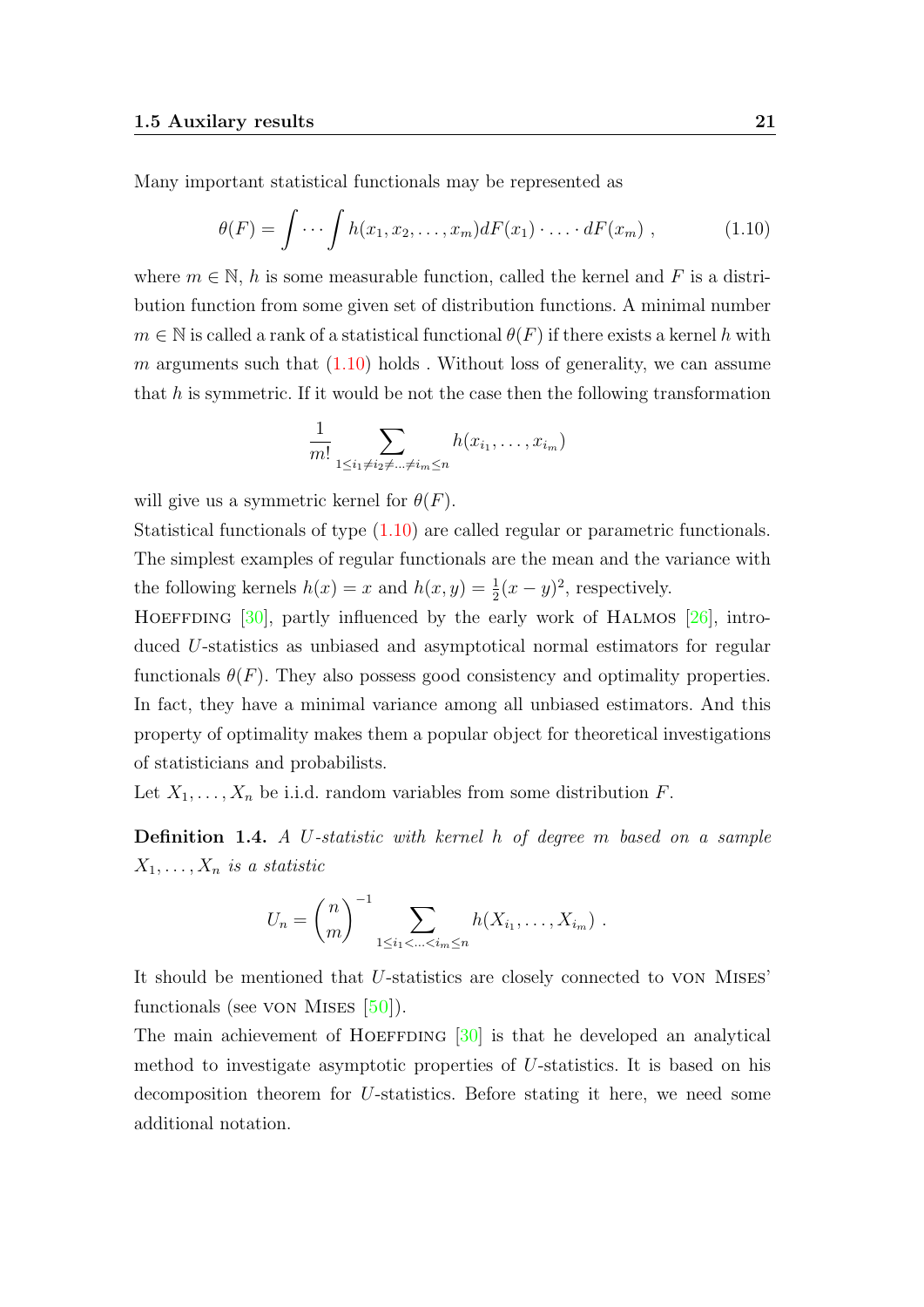We introduce the following auxilary symmetric functions

<span id="page-21-1"></span>
$$
\tilde{h}_1(x_1) = \int \cdots \int h(x_1,\ldots,x_m) dF(x_2)\cdots dF(x_m) , \qquad (1.11)
$$

$$
\tilde{h}_2(x_1, x_2) = \int \cdots \int h(x_1, x_2, \dots, x_m) dF(x_3) \cdots dF(x_m) , \quad (1.12)
$$
\n
$$
\vdots = \vdots
$$

$$
\tilde{h}_m(x_1,\ldots,x_m) = h(x_1,\ldots,x_m). \qquad (1.13)
$$

Further, define the following functions for  $1 \leq c \leq m$ 

<span id="page-21-2"></span>
$$
h_c(x_1,\ldots,x_c) = (-1)^c \theta(F) + \sum_{d=1}^c (-1)^{c-d} \sum_{1 \le i_1 < \ldots < i_d \le c} h_d(x_{i_1},\ldots,x_{i_d}) \ . \tag{1.14}
$$

It is not difficult to see that  $h_c$ ,  $c = 1, \ldots, m$  are also symmetric and moreover, degenerate, i.e. the integral over one variable with respect to the distribution of any random variable  $X_i$  with  $i \in \{1, \ldots, n\}$  vanishes (see for example DENKER [\[16\]](#page-66-9) or KOROLJUK and BOROVSKIKH [\[37\]](#page-68-10)). A number r is called a rank of a  $U$ statistic with kernel h if  $h_1 \equiv \ldots \equiv h_{r-1} \equiv 0$  and  $h_r \neq 0$  a.s.. It is obvious, that r takes values from  $1, \ldots, m$ . If  $r = 1$  then a U-statistic is called non-degenerate and otherwise, degenerate.

Now we are ready to state  $H$ OEFFDING's decomposition theorem for U-statistics. The proof of this theorem can be found in any classical textbook on U-statistics as well as in HOEFFIDNG's original article  $[30]$ .

<span id="page-21-3"></span>**Theorem 1.2.** If r is a rank of a statistic  $U_n$  then the following decomposition holds

<span id="page-21-0"></span>
$$
U_n - \theta(F) = \sum_{c=r}^{m} \binom{m}{c} U_{nc} , \qquad (1.15)
$$

where  $U_{nc}$  are U-statistics with degenerate kernels  $h_c$ , i.e.

<span id="page-21-4"></span>
$$
U_{nc} = {n \choose c}^{-1} \sum_{1 \le i_1 < \ldots < i_c \le n} h_c(X_{i_1}, \ldots, X_{i_c}) . \qquad (1.16)
$$

The next theorem gives upper bounds for the second moments of degenerate Ustatistics  $U_{nc}$  and shows that the first term in HOEFFDING's decomposition [\(1.15\)](#page-21-0) determines a limiting behavior of  $U_n$ .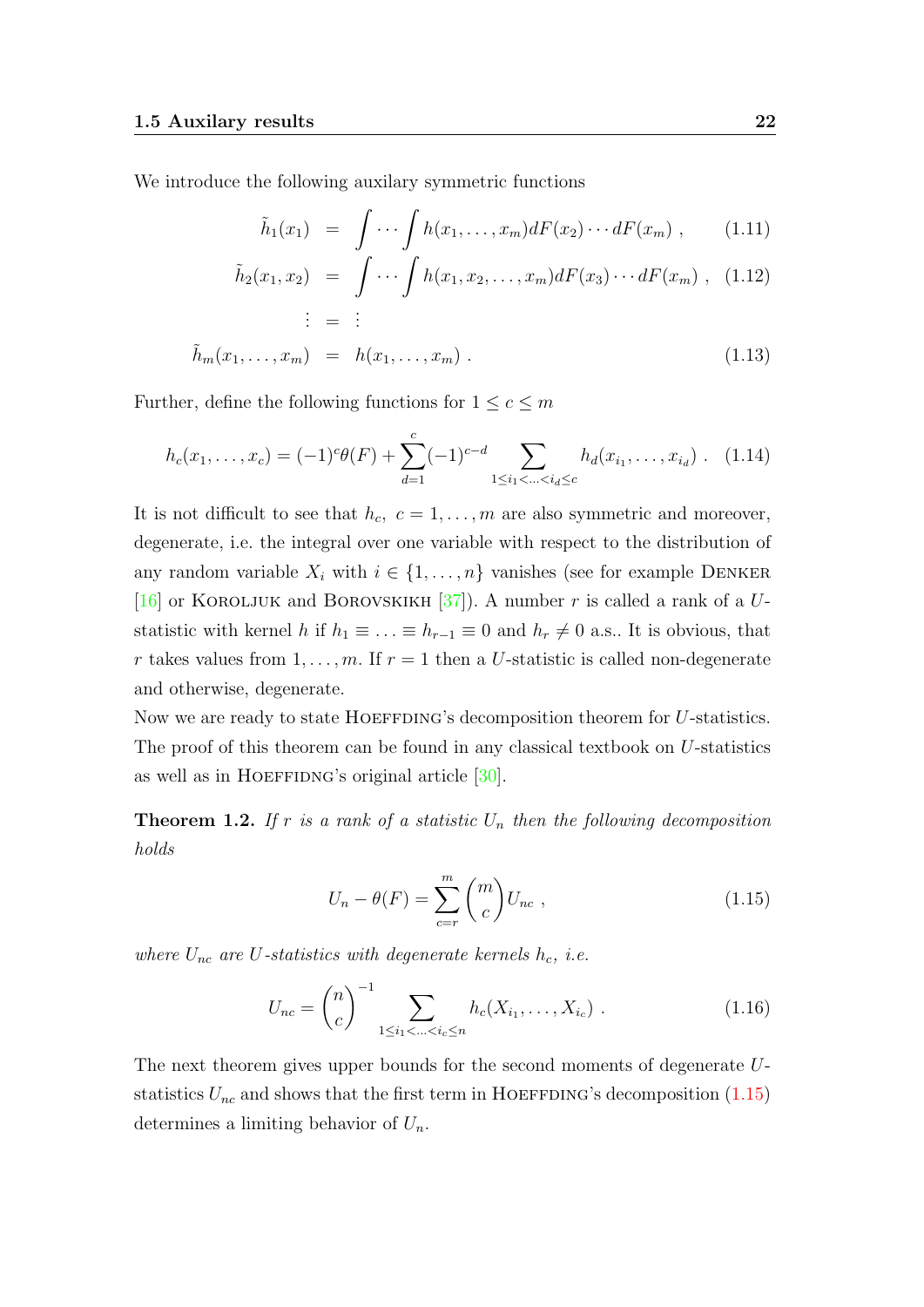#### Theorem 1.3. If

<span id="page-22-0"></span>
$$
Eh^2(X_1, \ldots, X_m) < \infty \tag{1.17}
$$

then the following moment inequality holds for  $1 \leq c \leq m$ 

<span id="page-22-3"></span>
$$
EU_{nc}^2 \le K_1 n^c \tag{1.18}
$$

where  $K_1$  is some absolute constant depending on  $Eh^2(X_1,\ldots,X_m)$ . Moreover, if r is the rank of  $U_n$  then

<span id="page-22-2"></span>
$$
E\left(\binom{m}{r}U_{nr} - (U_n - \theta(F))\right)^2 \le K_2 n^{-r-1},\tag{1.19}
$$

where  $K_2$  is some absolute constant depending on  $Eh^2(X_1,\ldots,X_m)$ .

HOEFFDING  $[30]$  originally considered a non-degenerate U-statistic and proved its asymptotical normality. But it should be mentioned that asymptotic distribution of a degenerate U-statistic completely differs from the normal distribution. In fact, if  $r \geq 2$  is a rank of  $U_n$  then  $n^{r/2}U_n$  converges weakly to a multiple Wiener integral whenever  $(1.17)$  holds (see DENKER [\[16\]](#page-66-9)).

Now we give HOEFFDING's central limit theorem for non-degenerate  $U$ -statistics.

**Theorem 1.4.** If  $(1.17)$  holds and

$$
\sigma^2 = Eh_1^2(X_1) > 0
$$

then  $\sqrt{n}(m\sigma)^{-1}(U_n - \theta(F))$  is asymptotically normal with mean 0 and variance 1.

Many limit theorems for sums of i.i.d. random variables have their analog for U-statistics. For example, the strong law of large numbers for U-statistics was established by HOEFFDING  $[31]$  and BERK  $[2]$ .

Theorem 1.5. If

$$
E|h(X_1,\ldots,X_m)| < \infty
$$

then  $U_n \to \theta(F)$  a.s.

<span id="page-22-1"></span>The rest of this section is devoted to obtaining preliminary results for Chapter [2](#page-25-0) and we start with the definition of complete convergence.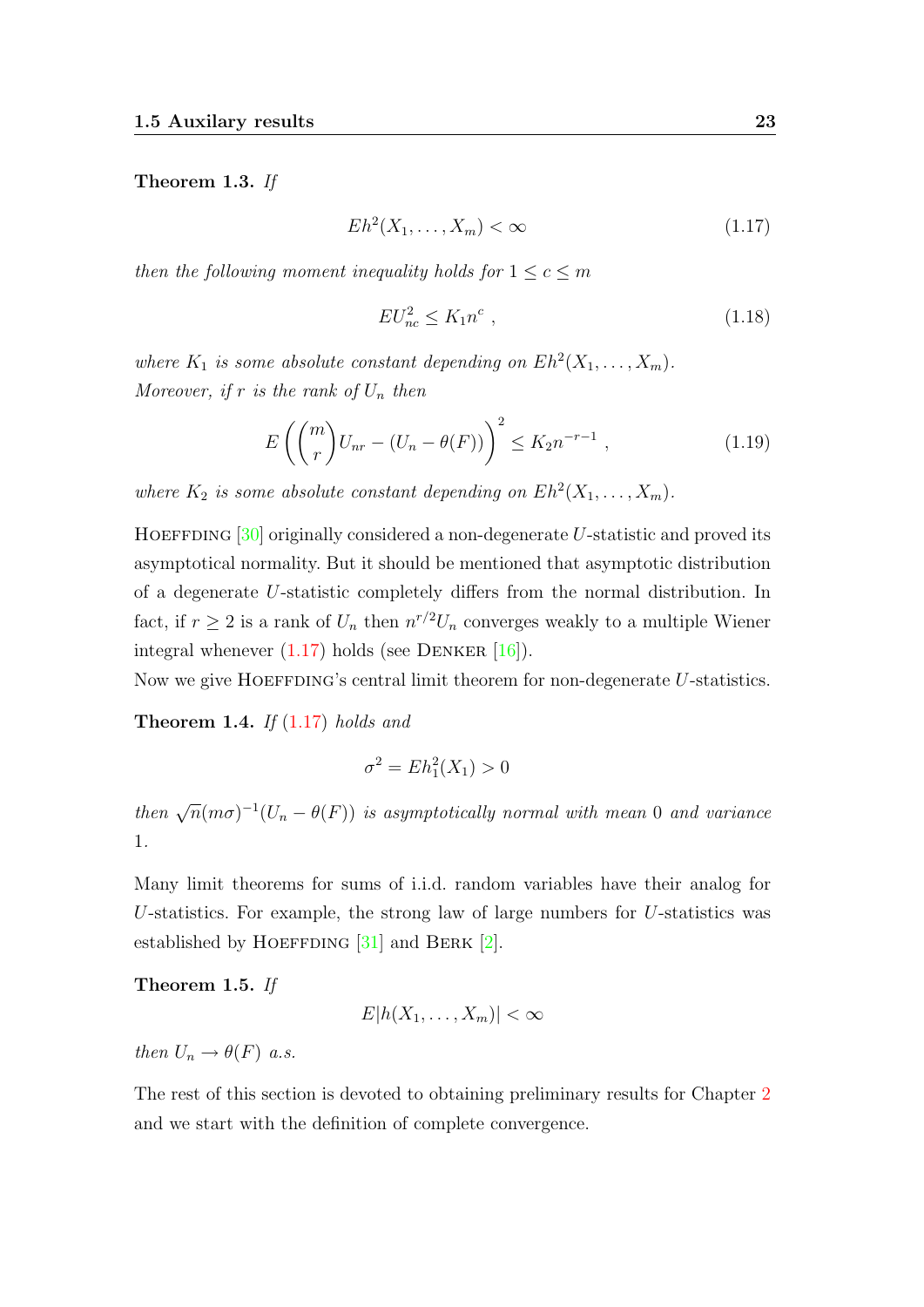**Definition 1.5.** A sequence  $(\xi_n)_{n=1}^{\infty}$  of random variables is said to converge completely to 0 if for all  $\varepsilon > 0$ ,

$$
\sum_{n=1}^{\infty} P(|\xi_n| > \varepsilon) < \infty.
$$

The concept of complete convergence was introduced by Hsu and ROBBINS [\[33\]](#page-67-10). It is not difficult to see that complete convergence is stronger than almost sure convergence. It is also one of the main tools for proving an almost sure convergence of a sequence of random variables.

Now we are going to give another representation of the statistic  $T_n$  defined in [\(1.9\)](#page-18-1) using the auxilary functions  $(1.11)$ – $(1.14)$ . For convenience, we rewrite them for a function h with two arguments.

$$
\tilde{h}_1(\mathbf{x}) = E(h(\mathbf{X}_1, \mathbf{X}_2)/\mathbf{X}_1 = \mathbf{x}), \qquad (1.20)
$$

<span id="page-23-0"></span>
$$
h_1(\mathbf{x}) = \tilde{h}_1(\mathbf{x}) - Eh(\mathbf{X}_1, \mathbf{X}_2), \qquad (1.21)
$$

$$
h_2(\mathbf{x}, \mathbf{y}) = h(\mathbf{x}, \mathbf{y}) - Eh(\mathbf{X}_1, \mathbf{X}_2) - h_1(\mathbf{x}) - h_1(\mathbf{y}). \qquad (1.22)
$$

Recall that functions  $h_1$  and  $h_2$  are degenerate with respect to the distribution of  $\mathbf{X}_i$ ,  $i = 1, \ldots, n$ .

Now using  $(1.20) - (1.22)$  $(1.20) - (1.22)$  $(1.20) - (1.22)$ , we find out that  $(1.9)$  is equivalent to

$$
T_n = \frac{1}{n} \sum_{j=1}^n \log \left( \tilde{h}_1(\mathbf{X}_j) + \frac{1}{n-1} \sum_{i=1:i \neq j}^n h_1(\mathbf{X}_i) + \frac{1}{n-1} \sum_{i=1:i \neq j}^n h_2(\mathbf{X}_i, \mathbf{X}_j) \right)
$$

whenever  $\liminf_n T_n > -\infty$   $\mu$ -a.s.

Here and in the sequel, we will make use of the following notation  $\eta_{i,n}$  for  $j =$  $1, \ldots, n$  which denote random variables defined by

$$
\eta_{j,n} = \frac{1}{n-1} \sum_{i=1:i\neq j}^{n} h_1(\mathbf{X}_i) + \frac{1}{n-1} \sum_{i=1:i\neq j}^{n} h_2(\mathbf{X}_i, \mathbf{X}_j) . \tag{1.23}
$$

Now the statistic  $T_n$  can be rewritten in the following form

<span id="page-23-2"></span><span id="page-23-1"></span>
$$
T_n = \frac{1}{n} \sum_{j=1}^n \log \left( \tilde{h}_1(\mathbf{X}_j) + \eta_{j,n} \right).
$$
 (1.24)

The representation [\(1.24\)](#page-23-1) will be used in Chapter [2](#page-25-0) and plays a major role in investigating the asymptotic behavior of  $T_n$ .

<span id="page-23-3"></span>The following lemma gives us some important properties of the sequence  $\eta_{i,n}$  for fixed  $j \in \{1, \ldots, n\}$ .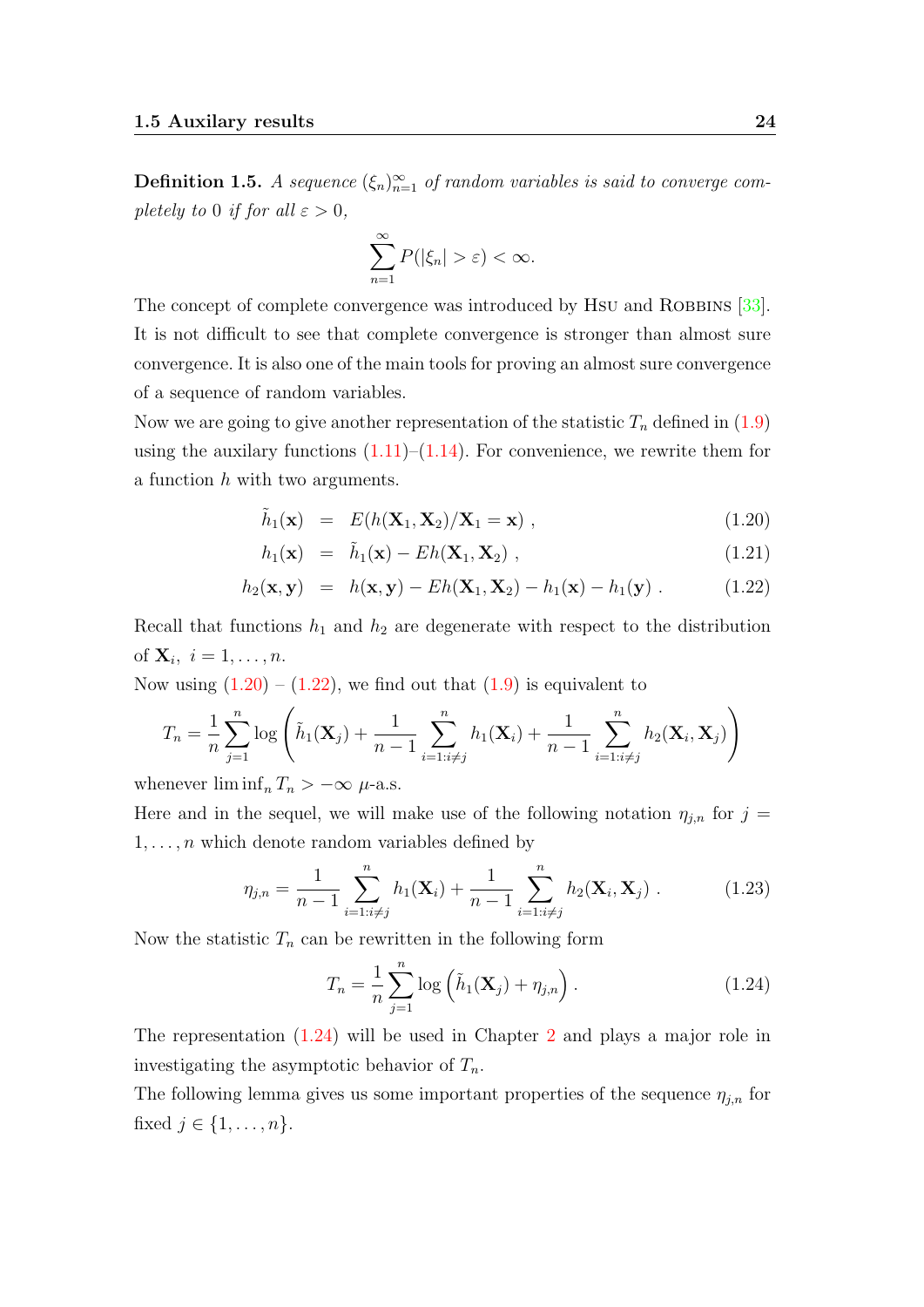**Lemma 1.1.** Let  $\eta_{j,n}$  for  $j = 1, \ldots, n$  and  $n \in \mathbb{N}$  be random variables defined in [\(1.23\)](#page-23-2). Then  $\eta_{j,n}$ 's are identically distributed w.r. to j for every fixed n. Moreover, if  $Eh^4(\mathbf{X}_1, \mathbf{X}_2) < \infty$  then for every fixed j

<span id="page-24-1"></span>
$$
E\eta_{j,n}^4 = O\left(\frac{1}{n^2}\right) \tag{1.25}
$$

and consequently,

<span id="page-24-0"></span>
$$
\eta_{j,n} \to 0 \quad completely \quad as \quad n \to \infty. \tag{1.26}
$$

Proof. The first statement is obvious. The statement [\(1.26\)](#page-24-0) follows from the relation [\(1.25\)](#page-24-1) and from Definition [1.5.](#page-22-1)

Thus, it suffices to prove the relation  $(1.25)$ . By  $c_r$ -inequality, it follows

<span id="page-24-2"></span>
$$
E\eta_{j,n}^4 = E\left(\frac{1}{n-1}\sum_{i=1:i\neq j}^n h_1(\mathbf{X}_i) + \frac{1}{n-1}\sum_{i=1:i\neq j}^n h_2(\mathbf{X}_i, \mathbf{X}_j)\right)^4
$$
  
\n
$$
\leq 2^3 E\left(\frac{1}{n-1}\sum_{i=1:i\neq j}^n h_1(\mathbf{X}_i)\right)^4 + 2^3 E\left(\frac{1}{n-1}\sum_{i=1:i\neq j}^n h_2(\mathbf{X}_i, \mathbf{X}_j)\right)^4
$$
  
\n
$$
= 8W_{r1} + 8W_{r2} .
$$
\n(1.27)

Consider  $W_{r1}$ . Using the degeneracy of  $h_1$  and the assumption of the lemma, we have

$$
W_{r1} = \frac{1}{(n-1)^4} \sum_{i=1:i\neq j}^n Eh_1^4(\mathbf{X}_i) + \frac{3}{(n-1)^4} \sum_{i=1:i\neq j}^n \sum_{k=1:k\neq j}^n Eh_1^2(\mathbf{X}_i) Eh_1^2(\mathbf{X}_k)
$$
  
=  $O\left(\frac{1}{n^2}\right)$  (1.28)

A similar argument yields the next bound for  $W_{r2}$ 

<span id="page-24-3"></span>
$$
W_{r2} = \frac{1}{(n-1)^4} \sum_{i=1:i\neq j}^{n} Eh_2^4(\mathbf{X}_i, \mathbf{X}_j)
$$
  
+ 
$$
\frac{3}{(n-1)^4} \sum_{i=1:i\neq j}^{n} \sum_{k=1:k\neq i:k\neq j}^{n} Eh_2^2(\mathbf{X}_i, \mathbf{X}_j) Eh_2^2(\mathbf{X}_k, \mathbf{X}_j)
$$
  
= 
$$
O\left(\frac{1}{n^2}\right).
$$
 (1.29)

Combining relations  $(1.27)$ – $(1.29)$ , we obtain the relation  $(1.25)$ .  $\Box$ 

**Remark 1.1.** Statement [\(1.26\)](#page-24-0) can be proved under the condition  $Eh^2(\mathbf{X}_1, \mathbf{X}_2)$  <  $\infty$ . It is enough for it to use the results of Hsu and ROBBINS [\[33\]](#page-67-10) and DEHLING [\[15\]](#page-66-10).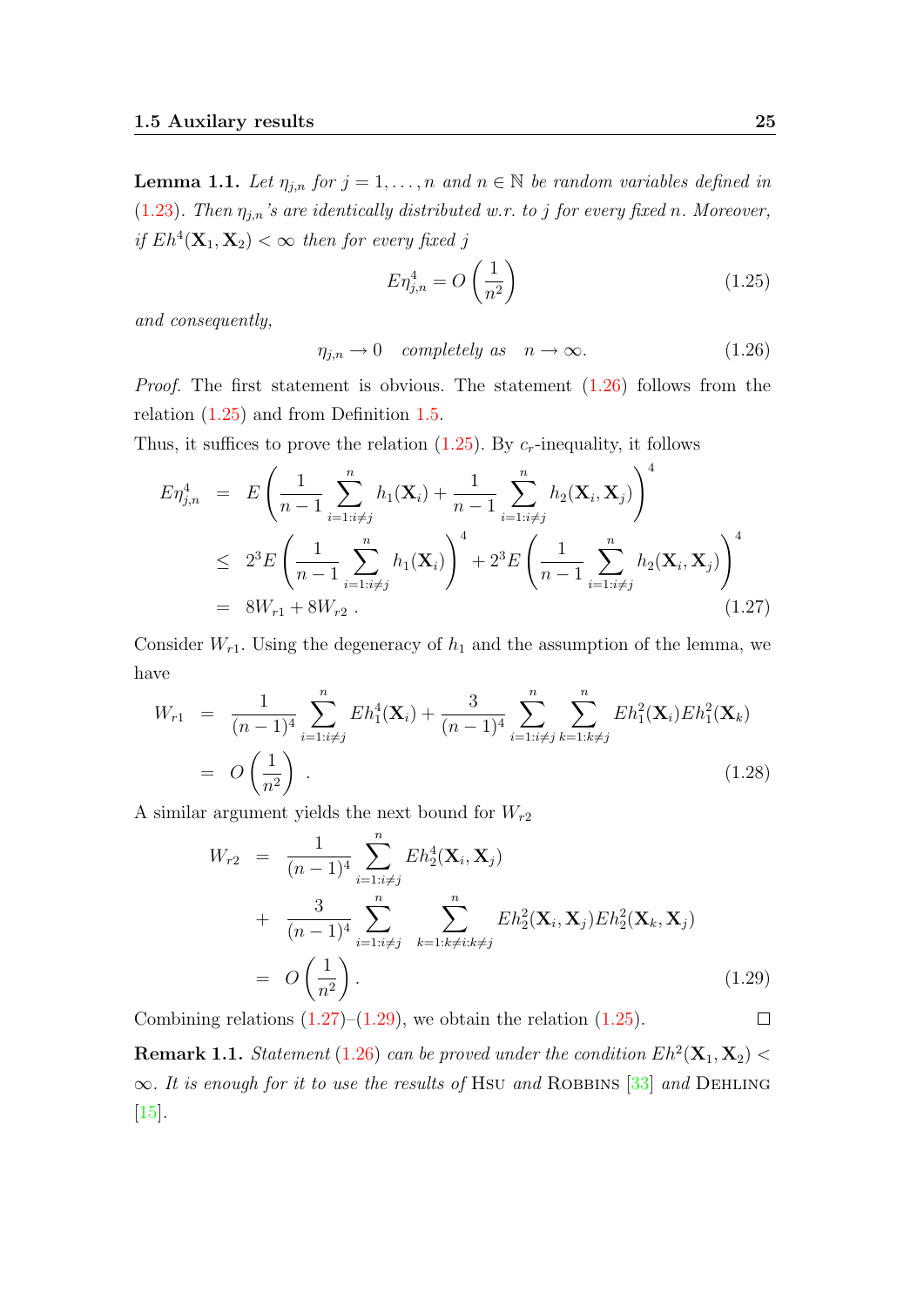## <span id="page-25-0"></span>Chapter 2

# Asymptotic properties of the statistic  $T_n$

### <span id="page-25-1"></span>2.1 Consistency

In this section, we prove the consistency of the statistic  $T_n$ . Here and in the sequel, we will make use of notations  $(1.20)$ – $(1.23)$  without any notice.

<span id="page-25-4"></span>**Theorem 2.1.** Let  $X_1, X_2, \ldots, X_n$  be i.i.d.  $\mathbb{R}^d$ -valued random variables with a probability distribution  $\mu$  and  $T_n$  be the statistic defined in [\(1.9\)](#page-18-1) such that  $\liminf_n T_n > -\infty$   $\mu$ -a.s. Suppose that

<span id="page-25-3"></span>
$$
Eh^4(\mathbf{X}_1, \mathbf{X}_2) < \infty \tag{2.1}
$$

<span id="page-25-2"></span>and

$$
P\{\tilde{h}_1(\mathbf{X}_1) \ge A\} = 1\tag{2.2}
$$

for some constant  $A > 0$ . Then  $T_n \to E \log \tilde{h}_1(\mathbf{X}_1)$  in probability.

Remark 2.1. Before starting to prove the theorem, we would like to explain assumption [\(2.2\)](#page-25-2) for the special kernel  $h(\mathbf{x}, \mathbf{y}) = \mathbb{1}(||\mathbf{x} - \mathbf{y}|| \le \varepsilon)$ . Note that

$$
E(h(\mathbf{X}_1,\mathbf{X}_2)/\mathbf{X}_1)=E(\mathbb{1}\{||\mathbf{X}_1-\mathbf{X}_2||\leq \varepsilon\}/\mathbf{X}_1)=\mu(B(\mathbf{X}_1,\varepsilon)).
$$

So, [\(2.2\)](#page-25-2) means that the measure of the ball  $B(\mathbf{X}_1, \varepsilon)$  for given  $\varepsilon$  should not be less than given positive constant A which is quite natural to assume.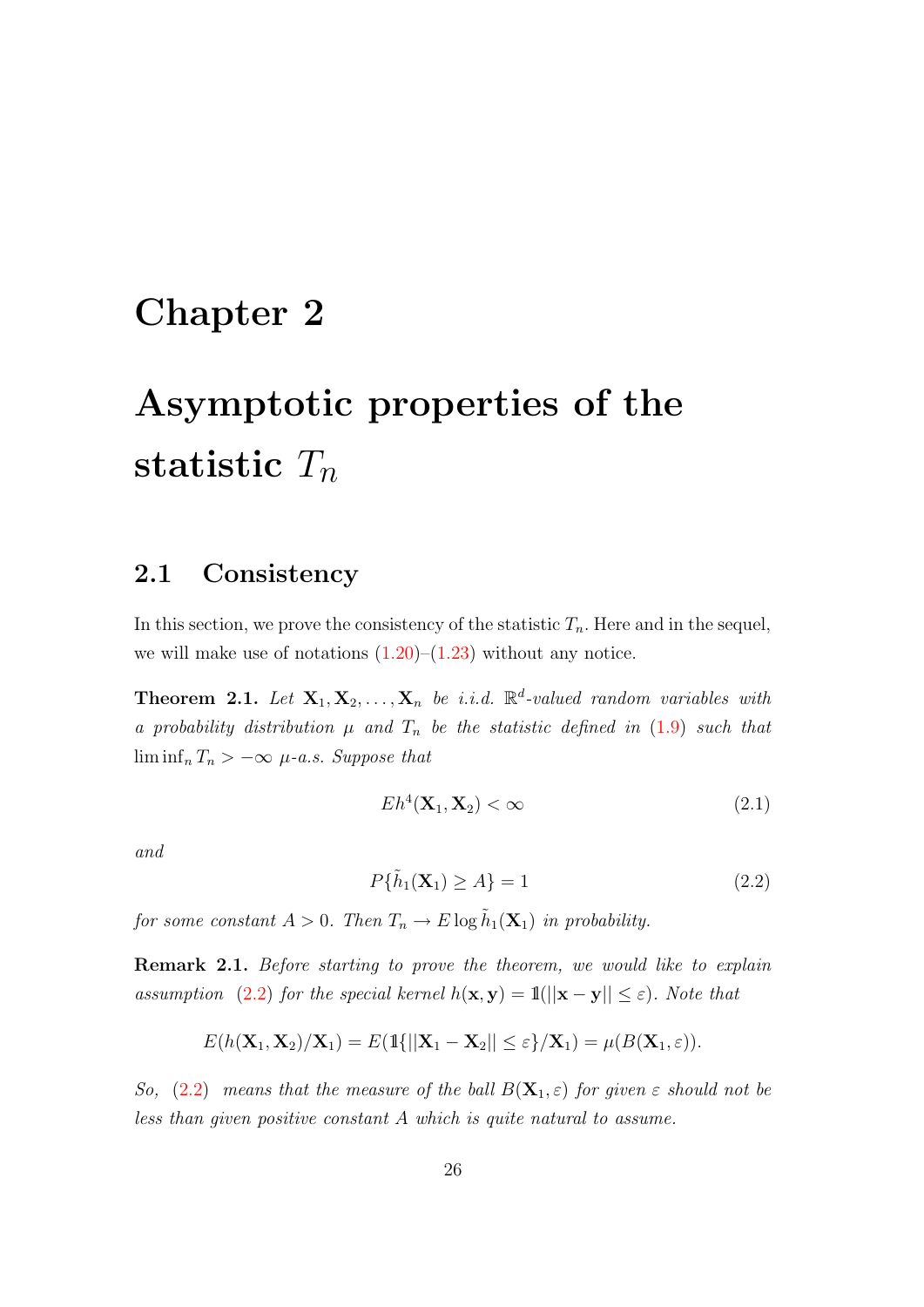*Proof.* First, we note that  $0 < E\tilde{h}_1(\mathbf{X}_1) \leq E|h(\mathbf{X}_1, \mathbf{X}_2)|$  and  $|\log u| \leq$  $\max\{\log A, u\}$  for  $u \geq A > 0$ . From  $(2.1)$  it follows now that

<span id="page-26-0"></span>
$$
E|\log \tilde{h}_1(\mathbf{X}_1)| \le \infty \tag{2.3}
$$

For convenience, we introduce the following notation

<span id="page-26-4"></span>
$$
a = E \log \tilde{h}_1(\mathbf{X}_1). \tag{2.4}
$$

Thus, we need to show that  $P(|T_n - a| > \varepsilon) \to 0$  as  $n \to \infty$  for  $\forall \varepsilon > 0$ . The representation  $(1.24)$  of  $T_n$  and a simple argument now yield that

<span id="page-26-1"></span>
$$
P(|T_n - a| > \varepsilon) = P\left(\left|\frac{1}{n}\sum_{j=1}^n (\log(\tilde{h}_1(\mathbf{X}_j) + \eta_{j,n}) - a)\right| > \varepsilon\right)
$$
  

$$
= P\left(\frac{1}{n}\left|\sum_{j=1}^n (\log(\tilde{h}_1(\mathbf{X}_j) + \eta_{j,n}) - a)\right| > \varepsilon; \max_{k=1,\dots,n} |\eta_{k,n}| > \frac{A}{2}\right)
$$
  

$$
+ P\left(\frac{1}{n}\left|\sum_{j=1}^n (\log(\tilde{h}_1(\mathbf{X}_j) + \eta_{j,n}) - a)\right| > \varepsilon; \max_{k=1,\dots,n} |\eta_{k,n}| \le \frac{A}{2}\right)
$$
  

$$
= W_{g1} + W_{g2}.
$$
 (2.5)

Consider  $W_{g1}$ . From  $(2.1)$  and Lemma [1.1,](#page-23-3) it follows that

<span id="page-26-2"></span>
$$
W_{g1} \le P\left(\max_{k=1,\dots,n} |\eta_{k,n}| > \frac{A}{2}\right)
$$
  
\n
$$
\le \sum_{k=1}^{n} P\left(|\eta_{k,n}| > \frac{A}{2}\right)
$$
  
\n
$$
= nP\left(|\eta_{1,n}| > \frac{A}{2}\right) \to 0, \text{ as } n \to \infty.
$$
 (2.6)

Consider  $W_{g2}$ . Using the Taylor expansion of  $\log(b+x)$  with the remainder term in the Lagrange form, we find

<span id="page-26-3"></span>
$$
W_{g2} = P\left(\left|\frac{1}{n}\sum_{j=1}^{n}\left[\log \tilde{h}_{1}(\mathbf{X}_{j}) - a + \frac{\eta_{j,n}}{\tilde{h}_{1}(\mathbf{X}_{j}) + \theta_{j,n}\eta_{j,n}}\right]\right| \mathbb{1}\left\{\max_{k=1,\dots,n}|\eta_{k,n}| \leq \frac{A}{2}\right\} > \varepsilon\right)
$$
  

$$
\leq P\left\{\left|\frac{1}{n}\sum_{j=1}^{n}\left[\log \tilde{h}_{1}(\mathbf{X}_{j}) - a\right]\right| \mathbb{1}\left\{\max_{k=1,\dots,n}|\eta_{k,n}| \leq \frac{A}{2}\right\} > \frac{\varepsilon}{2}\right\}
$$
  

$$
+ P\left(\left|\frac{1}{n}\sum_{j=1}^{n}\frac{\eta_{j,n}}{\tilde{h}_{1}(\mathbf{X}_{j}) + \theta_{j,n}\eta_{j,n}}\right| \mathbb{1}\left\{\max_{k=1,\dots,n}|\eta_{k,n}| \leq \frac{A}{2}\right\} > \frac{\varepsilon}{2}\right)
$$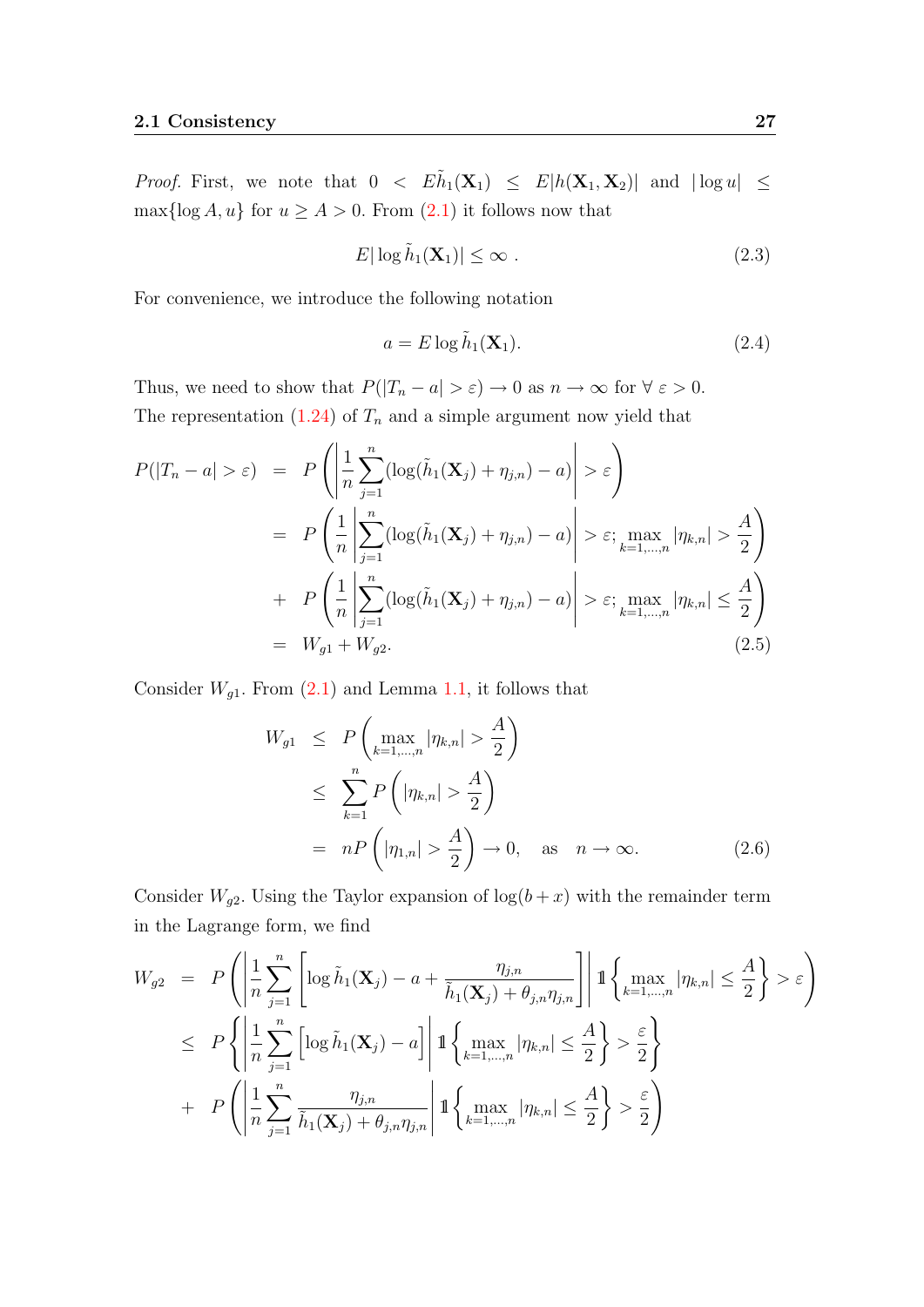$$
= W_{h1} + W_{h2}, \tag{2.7}
$$

where  $\theta_{j,n}, j = 1, \ldots, n$  are random variables depending on  $\tilde{h}_1(\mathbf{X}_j)$  and  $\eta_{j,n}$ , moreover,  $0 < \theta_{j,n} < 1$ <br> $\mu\textrm{-a.s.}$ 

Consider W<sub>h1</sub>. From [\(2.3\)](#page-26-0) and the law of large numbers for  $\{\log \tilde{h}_1(\mathbf{X}_j)\}_{j\in\mathbb{N}}$ , we deduce that

<span id="page-27-1"></span>
$$
W_{h1} = P\left(\left|\frac{1}{n}\sum_{j=1}^{n} \left[\log \tilde{h}_1(\mathbf{X}_j) - a\right] \middle| 1 \left\{\max_{k=1,\dots,n} |\eta_{k,n}| \leq \frac{A}{2}\right\}\right\}
$$
  

$$
\leq P\left(\left|\frac{1}{n}\sum_{j=1}^{n} \left[\log \tilde{h}_1(\mathbf{X}_j) - a\right] \middle| > \frac{\varepsilon}{2}\right) \to 0 \quad \text{as} \quad n \to \infty. \tag{2.8}
$$

Consider  $W_{h2}$ . Using Tchebychev and Cauchy-Schwarz inequalities, we have that

<span id="page-27-2"></span>
$$
W_{h2} = P\left(\left|\frac{1}{n}\sum_{j=1}^{n} \frac{\eta_{j,n}}{\tilde{h}_1(\mathbf{X}_j) + \theta_{j,n}\eta_{j,n}}\right| \mathbb{1}\left\{\max_{k=1,\dots,n} |\eta_{k,n}| \leq \frac{A}{2}\right\} > \frac{\varepsilon}{2}\right)
$$
  

$$
\leq \frac{4}{\varepsilon^2} E\left(\frac{1}{n}\sum_{j=1}^{n} \frac{\eta_{j,n} \mathbb{1}\left(\max_{k=1,\dots,n} |\eta_{k,n}| \leq \frac{A}{2}\right)}{\tilde{h}_1(\mathbf{X}_j) + \theta_{j,n}\eta_{j,n}}\right)^2
$$
  

$$
\leq \frac{4}{\varepsilon^2 n} \sum_{j=1}^{n} E\left(\frac{\eta_{j,n}}{\tilde{h}_1(\mathbf{X}_j) + \theta_{j,n}\eta_{j,n}}\right)^2 \mathbb{1}\left(\max_{k=1,\dots,n} |\eta_{k,n}| < \frac{A}{2}\right).
$$

Further, note that if  $|\eta_{jn}| \leq A/2$  then

$$
\left(\frac{\eta_{j,n}}{\tilde{h}_1(\mathbf{X}_j) + \theta_{j,n}\eta_{j,n}}\right)^2 \le \frac{4}{A^2} \eta_{j,n}^2 \qquad \mu - a.s.
$$
\n(2.9)

and hence,

<span id="page-27-0"></span>
$$
W_{h2} \leq \frac{4}{\varepsilon^2 n} \sum_{j=1}^n E\left(\frac{\eta_{j,n}}{\tilde{h}_1(\mathbf{X}_j) + \theta_{j,n} \eta_{j,n}}\right)^2 \mathbb{1}\left(\max_{k=1,\dots,n} |\eta_{k,n}| < \frac{A}{2}\right)
$$
  

$$
\leq \frac{16}{A^2 \varepsilon^2 n} \sum_{j=1}^n E\eta_{j,n}^2
$$
  

$$
= \frac{16}{A^2 \varepsilon^2} \left(\frac{Eh_1^2(\mathbf{X}_1)}{n-1} + \frac{Eh_2^2(\mathbf{X}_1, \mathbf{X}_2)}{n-1}\right) \to 0.
$$
 (2.10)

In the relation  $(2.10)$  we have used the following equality

<span id="page-27-3"></span>
$$
E\eta_{j,n}^2 = E\left(\frac{1}{n-1}\sum_{i=1:i\neq j}^n h_1(\mathbf{X}_i) + \frac{1}{n-1}\sum_{i=1:i\neq j}^n h_2(\mathbf{X}_i, \mathbf{X}_j)\right)^2
$$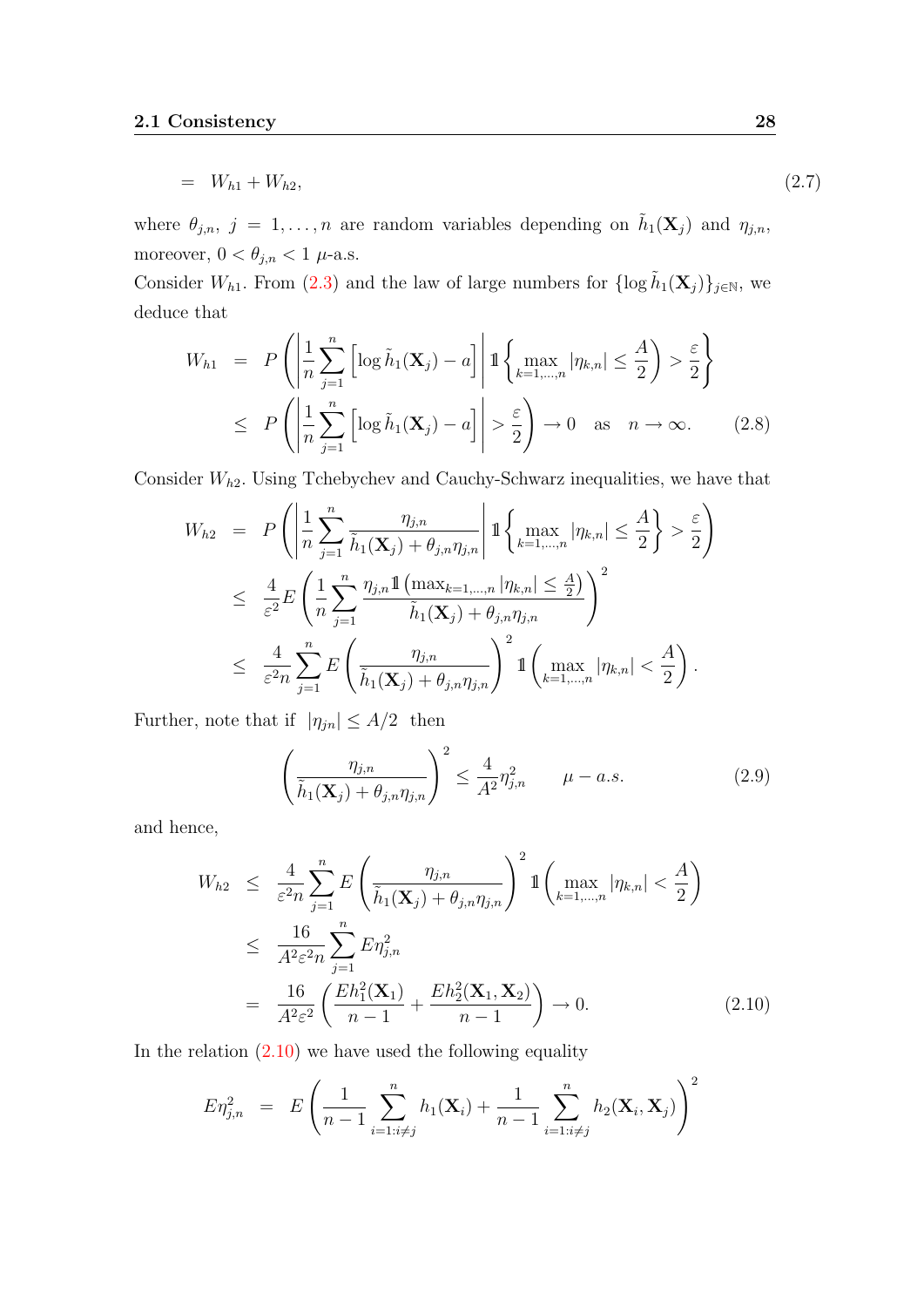$$
= \frac{Eh_1^2(\mathbf{X}_1)}{n-1} + \frac{Eh_2^2(\mathbf{X}_1, \mathbf{X}_2)}{n-1} \quad \text{for any} \quad j = 1, 2, ..., n. \tag{2.11}
$$

Finally, the theorem is proved by putting together the relations [\(2.5\)](#page-26-1), [\(2.6\)](#page-26-2), [\(2.7\)](#page-26-3),  $(2.8)$  and  $(2.10)$ .

 $\Box$ 

#### <span id="page-28-0"></span>2.2 Asymptotic distribution

In this section, we examine the asymptotic distribution of the statistic  $T_n$ . First, we need to introduce some notation.

<span id="page-28-3"></span>
$$
A_1 = E\left(\frac{1}{\tilde{h}_1(\mathbf{X}_1)}\right); \tag{2.12}
$$

$$
\Phi(\mathbf{x}, \mathbf{y}) = \frac{1}{2} \left( \frac{1}{\tilde{h}_1(\mathbf{x})} h_2(\mathbf{y}, \mathbf{x}) + \frac{1}{\tilde{h}_1(\mathbf{y})} h_2(\mathbf{x}, \mathbf{y}) \right); \tag{2.13}
$$

$$
\psi(\mathbf{x}) = E(\Phi(\mathbf{X}_1, \mathbf{X}_2)/\mathbf{X}_1 = \mathbf{x});
$$
\n(2.14)

$$
Z_j = \log \tilde{h}_1(\mathbf{X}_j) - a + A_1 h_1(\mathbf{X}_j) + 2\psi(\mathbf{X}_j); \tag{2.15}
$$

$$
\sigma^2 = Var(Z_1). \tag{2.16}
$$

**Theorem 2.2.** Let  $X_1, X_2, \ldots, X_n$  be i.i.d.  $\mathbb{R}^d$ -valued random variables with a probability distribution  $\mu$  and  $T_n$  be the statistic defined in [\(1.9\)](#page-18-1) such that  $\liminf_n T_n > -\infty$   $\mu$ -a.s. Assume that

<span id="page-28-2"></span>
$$
P(\tilde{h}_1(\mathbf{X}_1) \ge A) = 1 \quad \text{for some} \quad A > 0 \text{ and} \tag{2.17}
$$

$$
Eh^4(\mathbf{X}_1, \mathbf{X}_2) < \infty. \tag{2.18}
$$

If  $\sigma > 0$  then  $\sqrt{n}\sigma^{-1}(T_n - a)$  is asymptotically normal with mean 0 and variance 1, where a was defined in [\(2.4\)](#page-26-4).

<span id="page-28-4"></span>**Remark 2.2.** Note that, using  $(1.20) - (1.22)$  $(1.20) - (1.22)$  $(1.20) - (1.22)$ ,  $Z_j$ 's can also be written in the following form

<span id="page-28-1"></span>
$$
Z_j = \log(\tilde{h}_1(\mathbf{X}_j)) - a + \int \frac{h(\mathbf{X}_j, \mathbf{y})}{\tilde{h}_1(\mathbf{y})} \mu(\mathbf{dy}) - 1.
$$
 (2.19)

We will make use of this form of  $Z_j$ 's for constructing a consistent estimator  $\hat{\sigma}^2$ for  $\sigma^2$  when  $h(\mathbf{x}, \mathbf{y}) = \mathbb{1}\{\|\mathbf{x} - \mathbf{y}\| \leq \varepsilon\}$ . First we will simulate random variables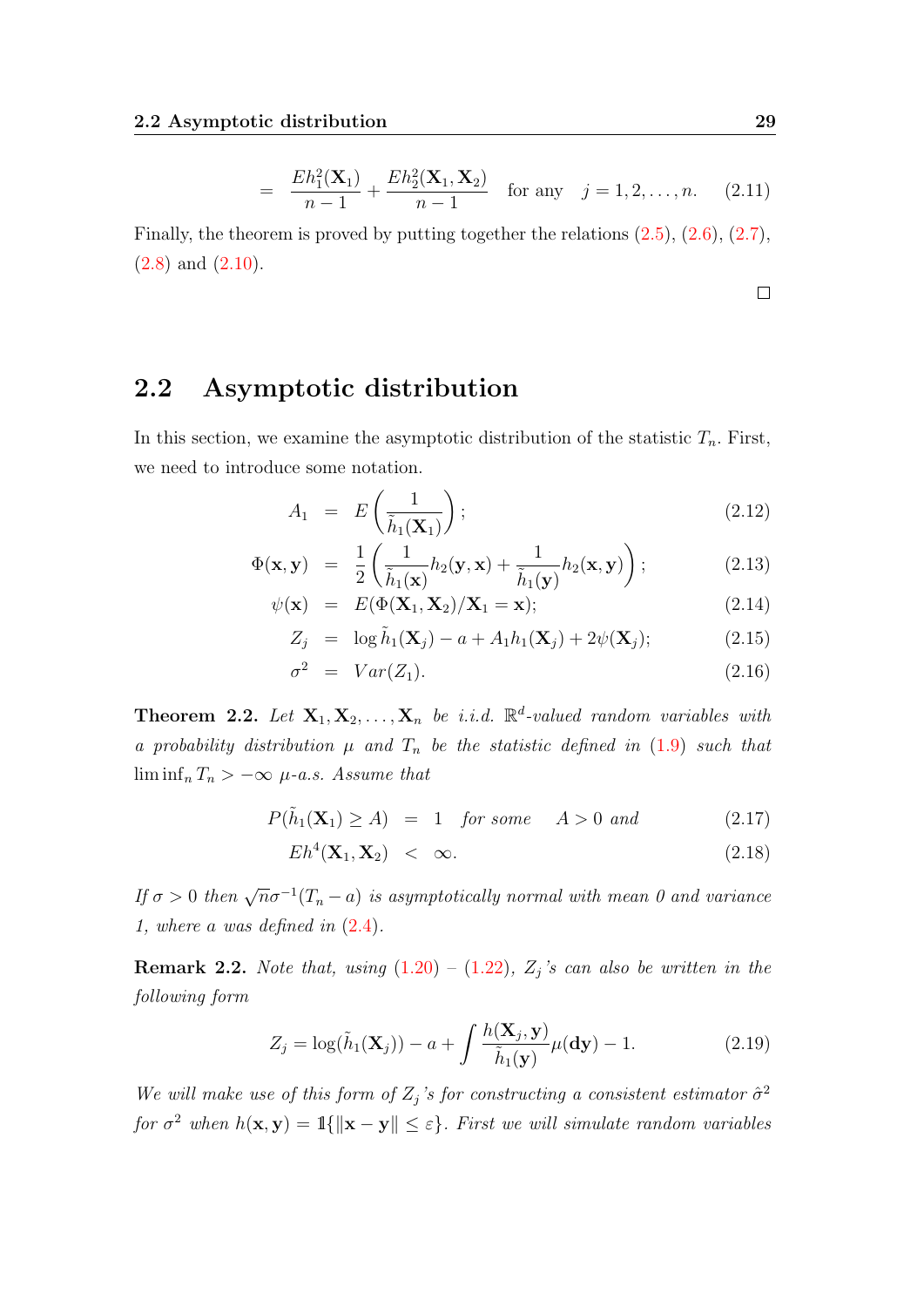$\hat{Z}_j$  by replacing  $\mu(\mathbf{dy})$  by  $\hat{\mu}(\mathbf{dy})$  and the expectation by the sample mean in [\(2.19\)](#page-28-1), i.e.

$$
\hat{Z}_j = \log(\hat{\mu}(B(\mathbf{X}_j, \varepsilon)) - \hat{a} + \frac{1}{n-1} \sum_{i=1:i \neq j}^n \frac{\mathbb{1}\{\|\mathbf{X}_j - \mathbf{X}_i\| \leq \varepsilon\}}{\hat{\mu}(B(\mathbf{X}_i, \varepsilon))} - 1,
$$

where

$$
\hat{\mu}(B(\mathbf{X}_j, \varepsilon) = \frac{1}{n-1} \sum_{i=1:i \neq j}^n \mathbb{1}\{\|\mathbf{X}_j - \mathbf{X}_i\| \le \varepsilon\}
$$

and

$$
\hat{a} = \frac{1}{n} \sum_{j=1}^{n} \log \left( \hat{\mu}(B(\mathbf{X}_{j}, \varepsilon)) \right).
$$

Then we take the sample second moment of  $\{\hat{Z}_j\}_{j=1}^n$  which we denote by  $\hat{\sigma}^2$  as an estimator for  $\sigma^2$  since  $EZ_j = 0$  for  $j = 1, \ldots, n$ . The consistency of  $\hat{\sigma}^2$  will be proved in the next section.

Proof. First we give some simple consequences of the assumptions  $(2.17)$  and [\(2.18\)](#page-28-2) which will be used in the sequel:

$$
E\left|\frac{h_1(\mathbf{X}_1)}{\tilde{h}_1(\mathbf{X}_1)}\right| < \infty \quad ; \quad Var\left(\frac{1}{\tilde{h}_1(\mathbf{X}_1)}\right) < \infty \quad ; \quad E\Phi^2(\mathbf{X}_1, \mathbf{X}_2) < \infty \quad . \quad (2.20)
$$

An analogous argumentation as at the beginning of the proof of Theorem [2.1](#page-25-4) shows that

<span id="page-29-0"></span>
$$
E \log(\tilde{h}_1(\mathbf{X}_1)) = a < \infty \quad \text{and} \quad \sigma^2 < \infty,
$$

and consequently,  $\sigma^2$  in [\(2.16\)](#page-28-3) is well defined under the assumptions of the theorem.

Consider  $\sqrt{n}\sigma^{-1}(T_n - a)$ . Now relation [\(2.10\)](#page-27-0) in the proof of Theorem [2.1](#page-25-4) does not hold anymore and we need one more term in the Taylor expansion of the representation  $(1.24)$  of  $T_n$ , namely

<span id="page-29-1"></span>
$$
\sqrt{n}\sigma^{-1}(T_n - a) = \frac{1}{\sqrt{n}\sigma} \sum_{j=1}^n [\log(\tilde{h}_1(\mathbf{X}_j) + \eta_{j,n}) - a]
$$
  

$$
= \frac{1}{\sqrt{n}\sigma} \sum_{j=1}^n \left[ \log(\tilde{h}_1(\mathbf{X}_j)) - a + \frac{\eta_{j,n}}{\tilde{h}_1(\mathbf{X}_j)} \right]
$$
  

$$
- \frac{1}{\sqrt{n}\sigma} \sum_{j=1}^n \frac{\eta_{j,n}^2}{\left(\tilde{h}_1(\mathbf{X}_j) + \theta_{j,n}\eta_{j,n}\right)^2}
$$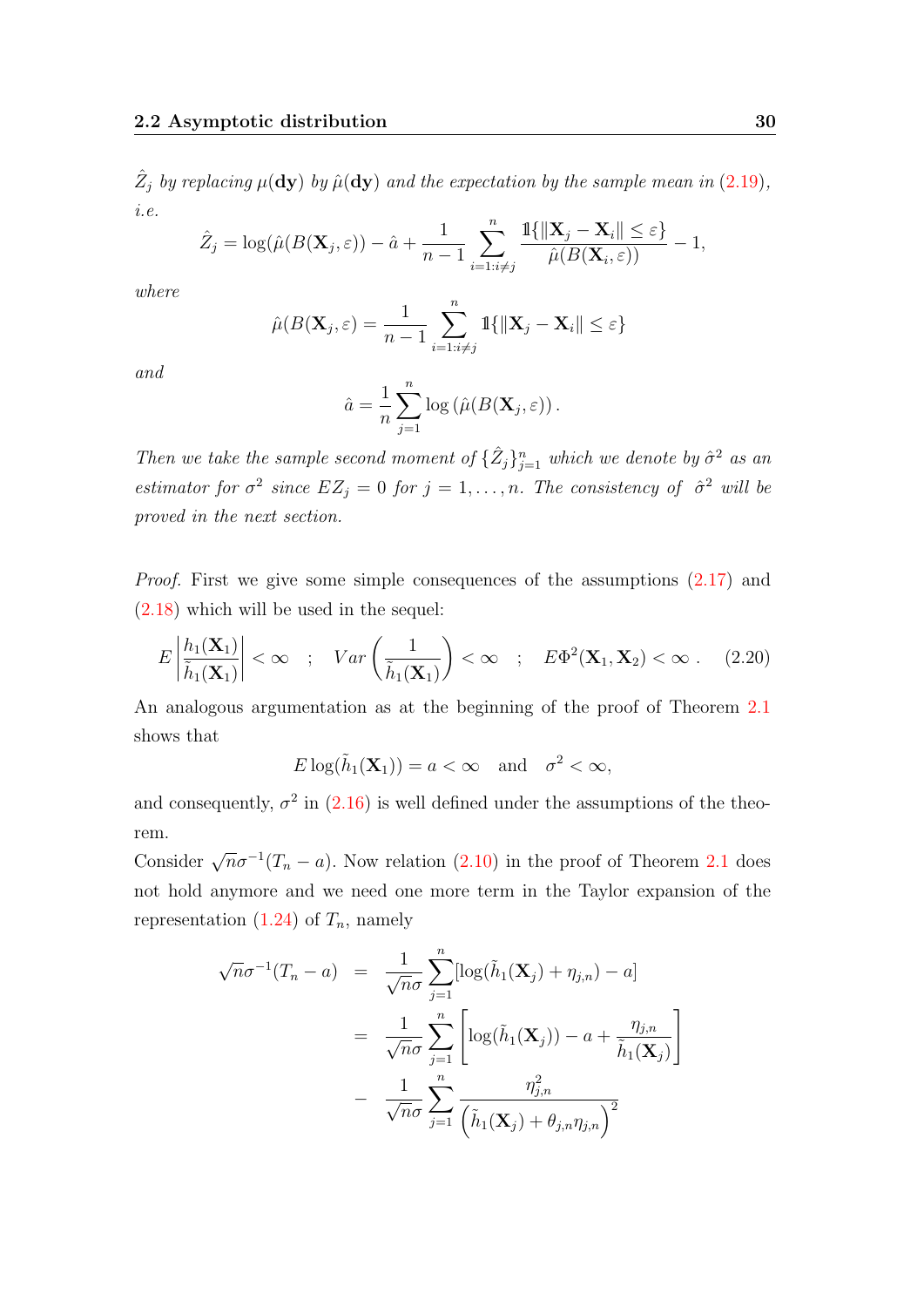$$
= W_1 - W_2, \tag{2.21}
$$

where  $\theta_{j,n}, j = 1, \ldots, n$  are random variables depending on  $\tilde{h}_1(\mathbf{X}_j)$  and  $\eta_{j,n}$ , moreover,  $0<\theta_{j,n}<1$   $\mu\text{-a.s.}$ 

The first step in the proof is to show that

<span id="page-30-2"></span>
$$
W_2 \to 0 \quad \text{in probability.} \tag{2.22}
$$

A simple argumentation yields

<span id="page-30-0"></span>
$$
W_2 = P\left(\frac{1}{\sqrt{n}\sigma} \sum_{j=1}^n \frac{\eta_{j,n}^2}{(\tilde{h}_1(\mathbf{X}_j) + \theta_{j,n}\eta_{j,n})^2} > \varepsilon\right)
$$
  
=  $P\left(\frac{1}{\sqrt{n}\sigma} \sum_{j=1}^n \frac{\eta_{j,n}^2}{(\tilde{h}_1(\mathbf{X}_j) + \theta_{j,n}\eta_{j,n})^2} > \varepsilon ; \max_{k=1,...,n} |\eta_{k,n}| \leq \frac{A}{2}\right)$   
+  $P\left(\frac{1}{\sqrt{n}\sigma} \sum_{j=1}^n \frac{\eta_{j,n}^2}{(\tilde{h}_1(\mathbf{X}_j) + \theta_{j,n}\eta_{j,n})^2} > \varepsilon ; \max_{k=1,...,n} |\eta_{k,n}| > \frac{A}{2}\right)$   
=  $W_{21} + W_{22}.$  (2.23)

Consider  $W_{21}$ . By virtue of  $(2.9)$ ,  $(2.11)$ ,  $(2.17)$  and Chebyshev inequality, we have

<span id="page-30-1"></span>
$$
W_{21} = P\left(\frac{1}{\sqrt{n}\sigma} \sum_{j=1}^{n} \frac{\eta_{j,n}^{2}}{\left(\tilde{h}_{1}(\mathbf{X}_{j}) + \theta_{j,n} \eta_{j,n}\right)^{2}} > \varepsilon ; \max_{k=1,...,n} |\eta_{k,n}| \leq \frac{A}{2}\right)
$$
  
\n
$$
\leq P\left(\frac{1}{\sqrt{n}\sigma} \sum_{j=1}^{n} \frac{4}{A^{2}} \eta_{j,n}^{2} > \varepsilon ; \max_{k=1,...,n} |\eta_{k,n}| \leq \frac{A}{2}\right)
$$
  
\n
$$
\leq P\left(\frac{1}{\sqrt{n}\sigma} \sum_{j=1}^{n} \frac{4}{A^{2}} \eta_{j,n}^{2} > \varepsilon\right)
$$
  
\n
$$
\leq \frac{4}{\sqrt{n}\sigma \varepsilon A^{2}} \sum_{j=1}^{n} E \eta_{j,n}^{2}
$$
  
\n
$$
= \frac{4n}{\sqrt{n}\sigma \varepsilon A^{2}} E \eta_{1,n}^{2} \to 0.
$$
 (2.24)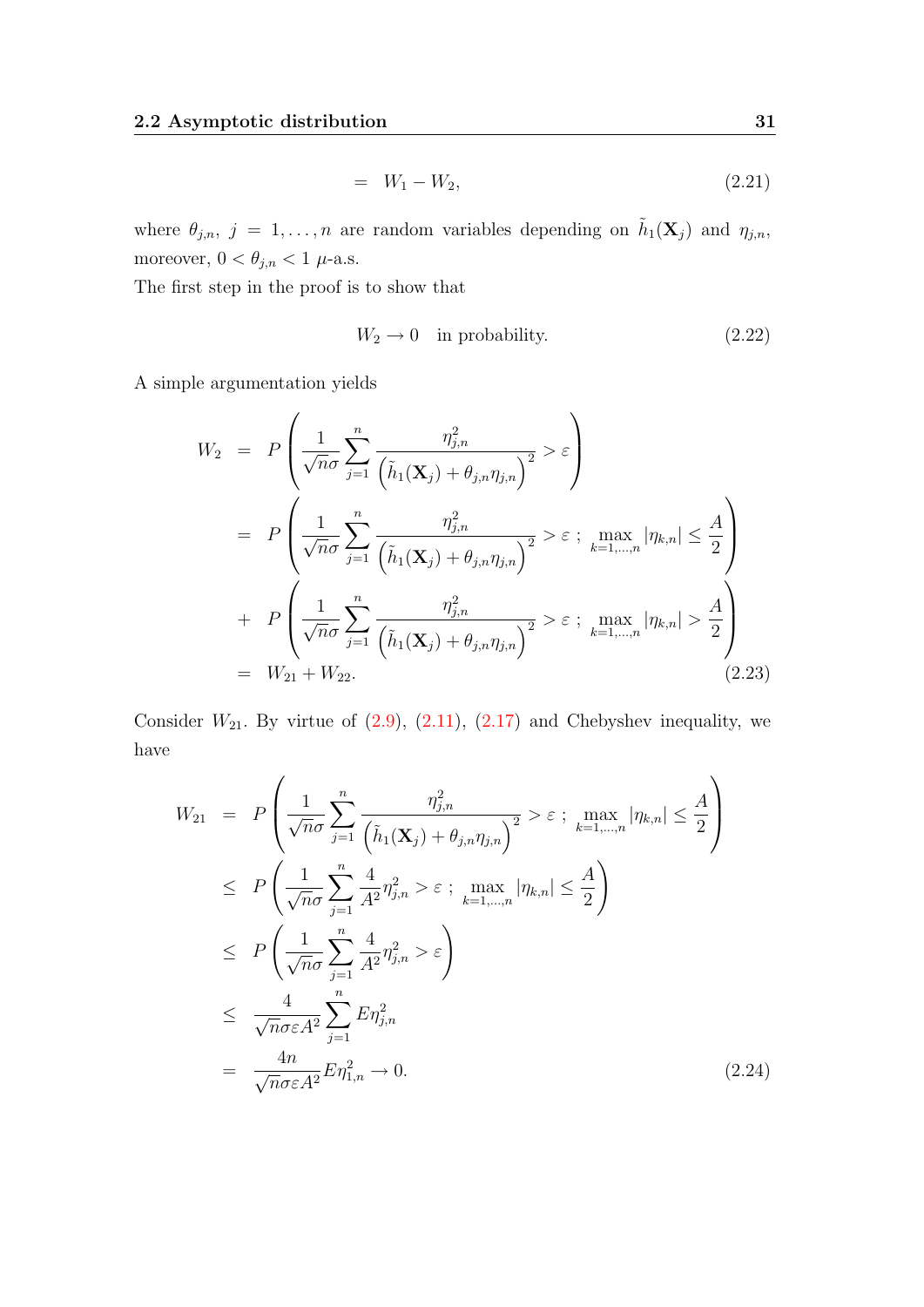Consider  $W_{22}$ . By Lemma [1.1](#page-23-3) it follows

<span id="page-31-0"></span>
$$
W_{22} = P\left(\frac{1}{\sqrt{n}\sigma} \sum_{j=1}^{n} \frac{\eta_{j,n}^2}{\left(\tilde{h}_1(\mathbf{X}_j) + \theta_{j,n} \eta_{j,n}\right)^2} > \varepsilon \; ; \; \max_{k=1,\dots,n} |\eta_{k,n}| > \frac{A}{2}\right)
$$
  
\$\leq P\left(\max\_{k=1,\dots,n} |\eta\_{k,n}| > \frac{A}{2}\right)\$  
\$\leq nP\left(|\eta\_{1,n}| > \frac{A}{2}\right) \to 0\$. (2.25)

Thus, the relations  $(2.23)$ ,  $(2.24)$  and  $(2.25)$  together prove  $(2.22)$ .

The second step in the proof is to establish asymptotical equivalence of  $W_1$  and  $S_n$  in distribution, where

$$
S_n = \frac{1}{\sqrt{n}\sigma} \sum_{j=1}^n Z_j,
$$

 $Z_j$ 's and  $\sigma$  are defined in [\(2.15\)](#page-28-3) and [\(2.16\)](#page-28-3), respectively. To verify this, it is enough to show that

<span id="page-31-2"></span>
$$
E(W_1 - S_n)^2 \to 0 \quad \text{as} \quad n \to \infty. \tag{2.26}
$$

First, note that

$$
\frac{1}{\sqrt{n}\sigma}\sum_{j=1}^{n}\frac{\eta_{j,n}}{\tilde{h}_1(\mathbf{X}_j)} = \frac{1}{\sqrt{n}\sigma}\sum_{j=1}^{n}\frac{1}{\tilde{h}_1(\mathbf{X}_j)}\frac{1}{n-1}\sum_{i=1:i\neq j}^{n}h_1(\mathbf{X}_i) + \frac{1}{\sqrt{n}\sigma}\sum_{j=1}^{n}\frac{1}{\tilde{h}_1(\mathbf{X}_j)}\frac{1}{n-1}\sum_{i=1:i\neq j}^{n}h_2(\mathbf{X}_i,\mathbf{X}_j) = SS_1 + SS_2.
$$

Secondly, define the following random variables

$$
SS = \frac{A_1}{\sqrt{n}\sigma} \sum_{i=1}^{n} h_1(\mathbf{X}_i)
$$

and

<span id="page-31-1"></span>
$$
\frac{2\sqrt{n}}{\sigma}U_1 = \frac{1}{\sqrt{n}\sigma}\sum_{i=1}^n 2\psi(\mathbf{X}_i),
$$

where  $A_1$  and  $\psi(x)$  defined in [\(2.12\)](#page-28-3) and [\(2.14\)](#page-28-3), respectively. Simple calculation yields that

$$
E(W_1 - S_n)^2 = E\left(SS_1 + SS_2 - SS - \frac{2\sqrt{n}}{\sigma}U_1\right)^2.
$$
 (2.27)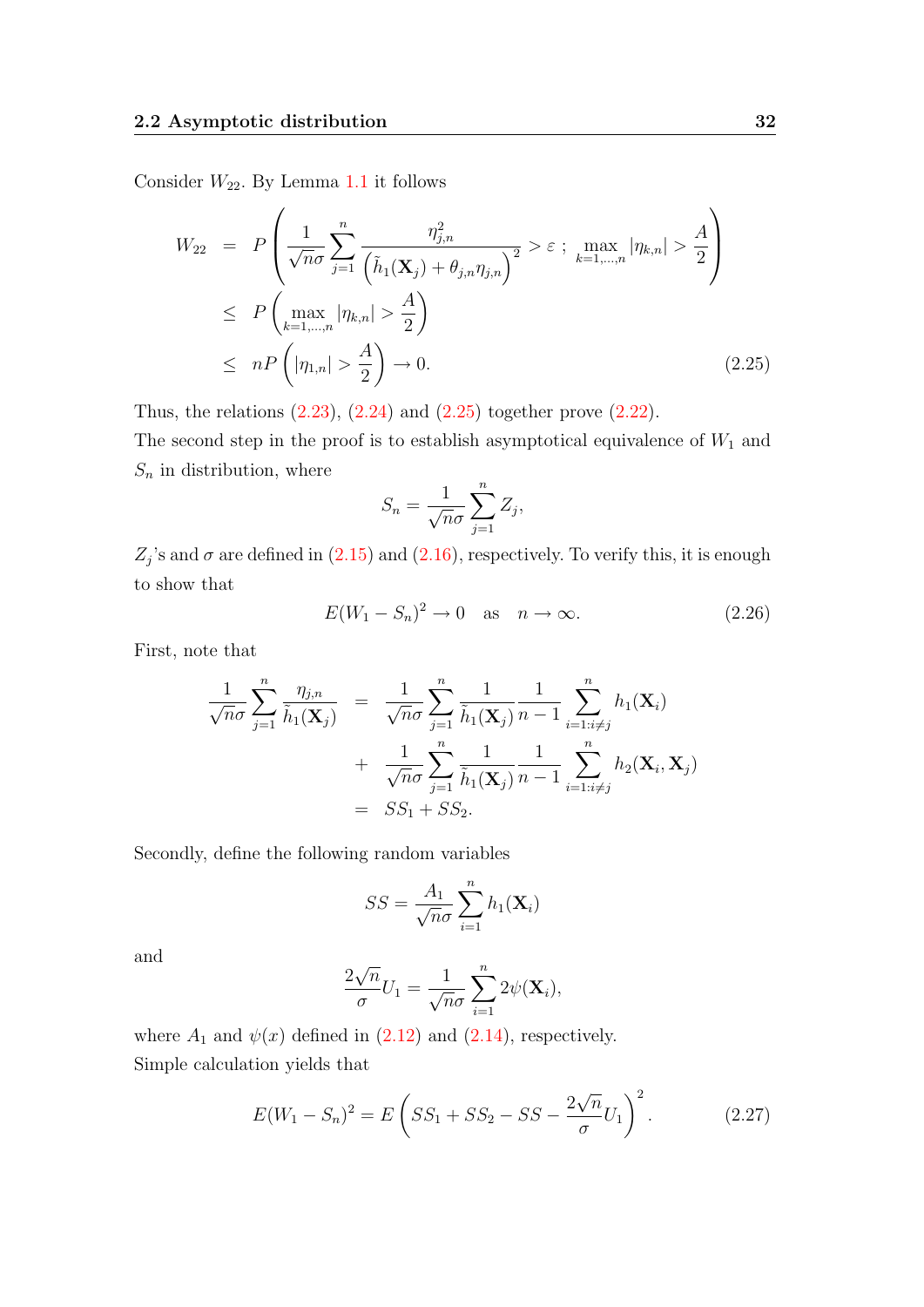By virtue of  $c_r$ -inequality and  $(2.27)$ ,  $(2.26)$  follows now from

<span id="page-32-0"></span>
$$
E\left(SS_1 - SS\right)^2 \to 0\tag{2.28}
$$

<span id="page-32-4"></span>and

$$
E\left(SS_2 - \frac{2\sqrt{n}}{\sigma}U_1\right)^2 \to 0.
$$
\n(2.29)

In order to prove the relation  $(2.28)$ , rewrite  $SS<sub>1</sub>$  in the following form

$$
SS_1 = \frac{1}{\sqrt{n}\sigma} \sum_{i=1}^{n} h_1(\mathbf{X}_i) \frac{1}{n-1} \sum_{j=1:j\neq i}^{n} \frac{1}{\tilde{h}_1(\mathbf{X}_j)}
$$

and consequently, we have

<span id="page-32-1"></span>
$$
E(SS - SS_1)^2 = \frac{1}{n\sigma^2} \sum_{i=1}^n E\left(h_1(\mathbf{X}_i) \frac{1}{n-1} \sum_{j=1:j\neq i}^n \left[\frac{1}{\tilde{h}_1(\mathbf{X}_j)} - A_1\right]\right)^2 + \frac{1}{n\sigma^2} E\left(\sum_{i=1}^n \sum_{m=1:m\neq i}^n h_1(\mathbf{X}_i) \frac{1}{n-1} \left[\sum_{j=1:j\neq i}^n \left(\frac{1}{\tilde{h}_1(\mathbf{X}_j)} - A_1\right)\right]\right)
$$
  
 
$$
\times h_1(\mathbf{X}_m) \frac{1}{n-1} \left[\sum_{l=1:l\neq m}^n \left(\frac{1}{\tilde{h}_1(\mathbf{X}_l)} - A_1\right)\right]
$$
  
 
$$
= QQ_1 + QQ_2.
$$
 (2.30)

Consider  $QQ_1$ . It follows from  $(2.18)$  and  $(2.20)$  that

<span id="page-32-2"></span>
$$
QQ_{1} = \frac{1}{n\sigma^{2}} \sum_{i=1}^{n} E\left(h_{1}(\mathbf{X}_{i}) \frac{1}{n-1} \sum_{j=1:j\neq i}^{n} \left[\frac{1}{\tilde{h}_{1}(\mathbf{X}_{j})} - A_{1}\right]\right)^{2}
$$
  
\n
$$
= \frac{1}{n\sigma^{2}} \sum_{i=1}^{n} Eh_{1}^{2}(\mathbf{X}_{i}) E\left(\frac{1}{n-1} \sum_{j=1:j\neq i}^{n} \left[\frac{1}{\tilde{h}_{1}(\mathbf{X}_{j})} - A_{1}\right]\right)^{2}
$$
  
\n
$$
= \frac{1}{\sigma^{2}} \frac{1}{(n-1)^{2}} Eh_{1}^{2}(\mathbf{X}_{1}) E\left(\sum_{j=2}^{n} \left[\frac{1}{\tilde{h}_{1}(\mathbf{X}_{j})} - A_{1}\right]\right)^{2}
$$
  
\n
$$
= \frac{1}{\sigma^{2}} \frac{1}{(n-1)^{2}} Eh_{1}^{2}(\mathbf{X}_{1}) \sum_{j=2}^{n} E\left(\frac{1}{\tilde{h}_{1}(\mathbf{X}_{j})} - A_{1}\right)^{2}
$$
  
\n
$$
= \frac{1}{\sigma^{2}} \frac{1}{(n-1)} Eh_{1}^{2}(\mathbf{X}_{1}) E\left(\frac{1}{\tilde{h}_{1}(\mathbf{X}_{2})} - A_{1}\right)^{2} \to 0.
$$
 (2.31)

Consider  $QQ_2$ . Using  $(2.20)$  and the degeneracy of the function  $h_1(\mathbf{x})$ , we find

<span id="page-32-3"></span>
$$
QQ_2 = \frac{1}{n\sigma^2} \sum_{i=1}^n \sum_{m=1:m \neq i}^n E\left(h_1(\mathbf{X}_i) \frac{1}{n-1} \left[ \sum_{j=1:j \neq i}^n \left( \frac{1}{\tilde{h}_1(\mathbf{X}_j)} - A_1 \right) \right] \right)
$$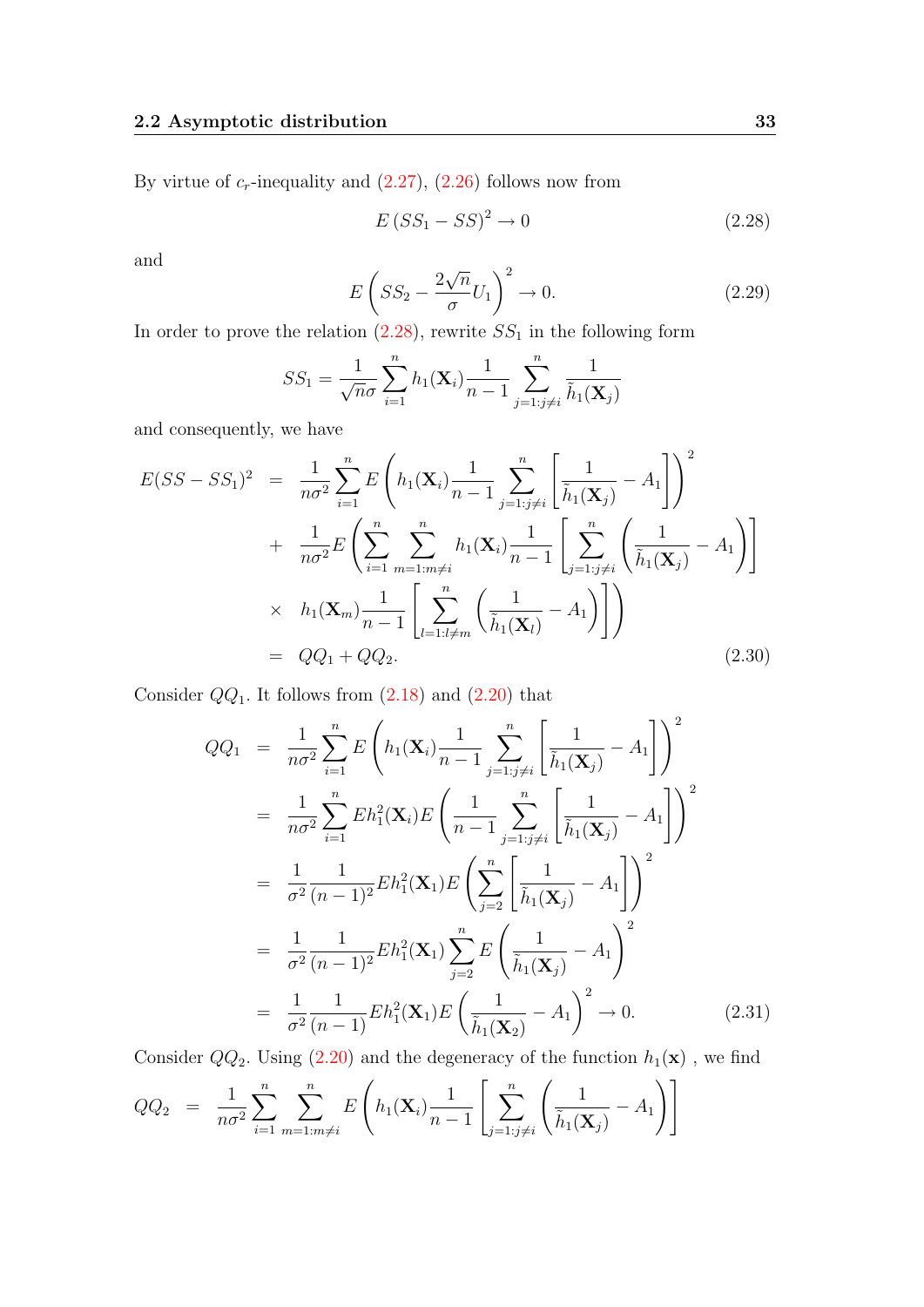$$
\times h_1(\mathbf{X}_m) \frac{1}{n-1} \left[ \sum_{l=1:l \neq m}^n \left( \frac{1}{\tilde{h}_1(\mathbf{X}_l)} - A_1 \right) \right] \right)
$$
\n
$$
= \frac{1}{n(n-1)^2 \sigma^2} \sum_{i=1}^n \sum_{m=1:m \neq i}^n E\left(h_1(\mathbf{X}_m) \left[ \sum_{j=1:j \neq i}^n \left( \frac{1}{\tilde{h}_1(\mathbf{X}_j)} - A_1 \right) \right] \times \mathbf{E}_i h_1(\mathbf{X}_i) \left[ \sum_{l=1:l \neq m}^n \left( \frac{1}{\tilde{h}_1(\mathbf{X}_l)} - A_1 \right) \right] \right)
$$
\n
$$
= \frac{1}{n(n-1)^2 \sigma^2} \sum_{i=1}^n \sum_{m=1:m \neq i}^n E\left(h_1(\mathbf{X}_m) \left[ \sum_{j=1:j \neq i}^n \left( \frac{1}{\tilde{h}_1(\mathbf{X}_j)} - A_1 \right) \right] \mathbf{E}_i \frac{h_1(\mathbf{X}_i)}{\tilde{h}_1(\mathbf{X}_i)} \right)
$$
\n
$$
= \frac{1}{n(n-1)^2 \sigma^2} \sum_{i=1}^n \sum_{m=1:m \neq i}^n E\frac{h_1(\mathbf{X}_m)}{\tilde{h}_1(\mathbf{X}_m)} E\frac{h_1(\mathbf{X}_i)}{\tilde{h}_1(\mathbf{X}_i)}
$$
\n
$$
= \frac{1}{(n-1)\sigma^2} E\frac{h_1(\mathbf{X}_1)}{\tilde{h}_1(\mathbf{X}_1)} E\frac{h_1(\mathbf{X}_2)}{\tilde{h}_1(\mathbf{X}_2)} \to 0,
$$
\n(2.32)

where  $\mathbf{E}_{i}$  denotes the conditional expectation with respect to  $\mathbf{X}_{i}$ . The relations  $(2.30),(2.31)$  $(2.30),(2.31)$  $(2.30),(2.31)$  and  $(2.32)$  together prove the relation  $(2.28)$ . To estabilsh  $(2.29)$ , we rewrite  $SS_2$  in the following form

<span id="page-33-0"></span>
$$
SS_2 = \frac{1}{\sqrt{n}\sigma} \sum_{j=1}^n \frac{1}{\tilde{h}_1(\mathbf{X}_j)} \frac{1}{n-1} \sum_{i=1:i\neq j}^n h_2(\mathbf{X}_i, \mathbf{X}_j)
$$
  
\n
$$
= \frac{1}{\sqrt{n}(n-1)\sigma} \sum_{1 \leq i \neq j \leq n}^n \frac{1}{\tilde{h}_1(\mathbf{X}_j)} h_2(\mathbf{X}_i, \mathbf{X}_j)
$$
  
\n
$$
= \frac{1}{\sqrt{n}(n-1)\sigma} \sum_{1 \leq i \neq j \leq n}^n \frac{1}{2} \left( \frac{1}{\tilde{h}_1(\mathbf{X}_j)} h_2(\mathbf{X}_i, \mathbf{X}_j) + \frac{1}{\tilde{h}_1(\mathbf{X}_i)} h_2(\mathbf{X}_j, \mathbf{X}_i) \right)
$$
  
\n
$$
= \frac{1}{\sqrt{n}(n-1)\sigma} \sum_{1 \leq i \neq j \leq n}^n \frac{1}{2} \left( \frac{1}{\tilde{h}_1(\mathbf{X}_j)} h_2(\mathbf{X}_i, \mathbf{X}_j) + \frac{1}{\tilde{h}_1(\mathbf{X}_i)} h_2(\mathbf{X}_j, \mathbf{X}_i) \right)
$$
  
\n
$$
= \frac{1}{\sqrt{n}(n-1)\sigma} \sum_{1 \leq i \neq j \leq n}^n \Phi(\mathbf{X}_i, \mathbf{X}_j),
$$

where  $\Phi(x, y)$  was defined in [\(2.13\)](#page-28-3).

Now we see that  $SS_2$  can be represented through a U-statistic with the kernel  $\Phi(\mathbf{x}, \mathbf{y})$  in the following way √

$$
SS_2 = \frac{\sqrt{n}}{\sigma}U_n.
$$

Noting that  $E\Phi(\mathbf{X}_1, \mathbf{X}_2) = 0$ , the relation [\(2.29\)](#page-32-4) follows from [\(2.20\)](#page-29-0) and [\(1.19\)](#page-22-2).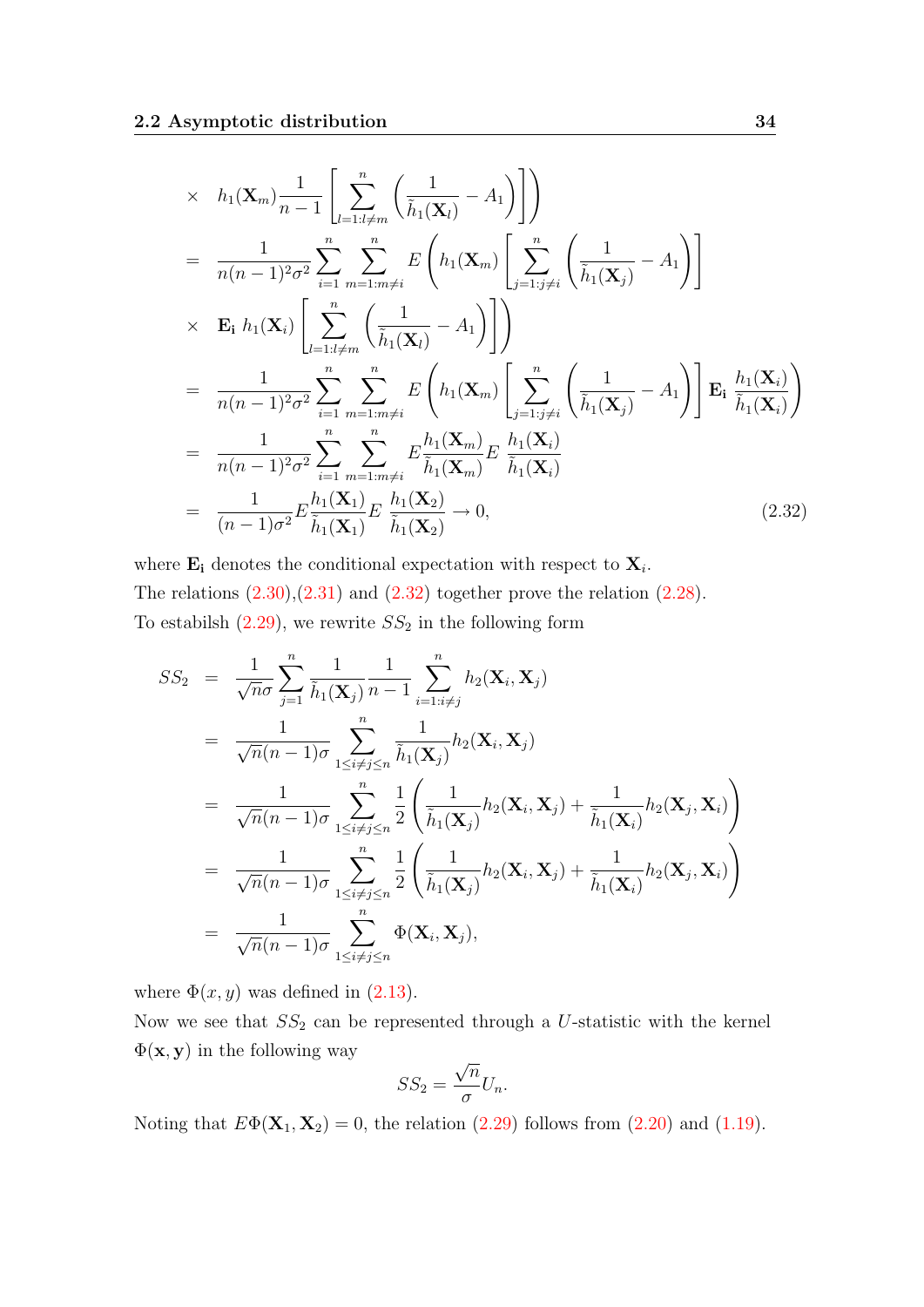### <span id="page-34-0"></span>2.3 Consistent estimator of the variance

In this section, we prove the consistency of  $\hat{\sigma}^2$  mentioned before in Remark [2.2.](#page-28-4) Since we are going to apply Theorem [2.1](#page-25-4) for  $h(\mathbf{x}, \mathbf{y}) = \mathbb{1}\{\|\mathbf{x}-\mathbf{y}\| \leq \varepsilon\}$ , we assume further that

$$
P(0 \le h(\mathbf{X}_1, \mathbf{X}_2) \le C_1) = 1. \tag{2.33}
$$

<span id="page-34-3"></span>**Theorem 2.3.** Let  $X_1, X_2, ..., X_n$  be i.i.d.  $\mathbb{R}^d$ -valued random variables with a probability distribution  $\mu$  and  $T_n$  be the statistic defined in [\(1.9\)](#page-18-1) such that  $\liminf_n T_n > -\infty$   $\mu$ -a.s. Assume that [\(2.2\)](#page-25-2) and [\(2.33\)](#page-33-0) hold. Then the following statistic

<span id="page-34-2"></span>
$$
\hat{\sigma}_n^2 = \frac{1}{n} \sum_{j=1}^n \log^2 \left( \frac{1}{n-1} \sum_{i=1:i \neq j}^n h(\mathbf{X}_i, \mathbf{X}_j) \right) - T_n^2 + \frac{1}{n^3} \sum_{s=1}^n \sum_{i=1}^n \sum_{j=1}^n \frac{h(\mathbf{X}_s, \mathbf{X}_i)}{\frac{1}{n-1} \sum_{u \neq i} h(\mathbf{X}_u, \mathbf{X}_i)} \cdot \frac{h(\mathbf{X}_s, \mathbf{X}_j)}{\frac{1}{n-1} \sum_{v \neq j} h(\mathbf{X}_v, \mathbf{X}_j)} + 1 - \frac{2}{n^2} \sum_{s=1}^n \sum_{i=1}^n \frac{h(\mathbf{X}_s, \mathbf{X}_i)}{\frac{1}{n-1} \sum_{u \neq i} h(\mathbf{X}_u, \mathbf{X}_i)} - 2T_n + \frac{2}{n^2} \sum_{s=1}^n \sum_{j=1}^n \left[ \log \left( \frac{1}{n-1} \sum_{u \neq s} h(\mathbf{X}_u, \mathbf{X}_s) \right) \right] \cdot \frac{h(\mathbf{X}_s, \mathbf{X}_j)}{\frac{1}{n-1} \sum_{v \neq j} h(\mathbf{X}_v, \mathbf{X}_j)} \tag{2.34}
$$

is a consistent estimator for  $\sigma^2$  defined in [\(2.16\)](#page-28-3).

Proof. The proof of the theorem consists of several steps. First we will give an exact formula for  $\sigma^2$ . Further we give consistent estimators for each term of this formula.

Simple calculation shows that

<span id="page-34-1"></span>
$$
\sigma^2 = Var(Z_1) = EZ_1^2
$$
  
=  $E\left(\log(\tilde{h}_1(\mathbf{X}_1)) - a + \int \frac{h(\mathbf{X}_1, \mathbf{y})}{\tilde{h}_1(\mathbf{y})} \mu(\mathbf{dy}) - 1\right)^2$ 

 $\Box$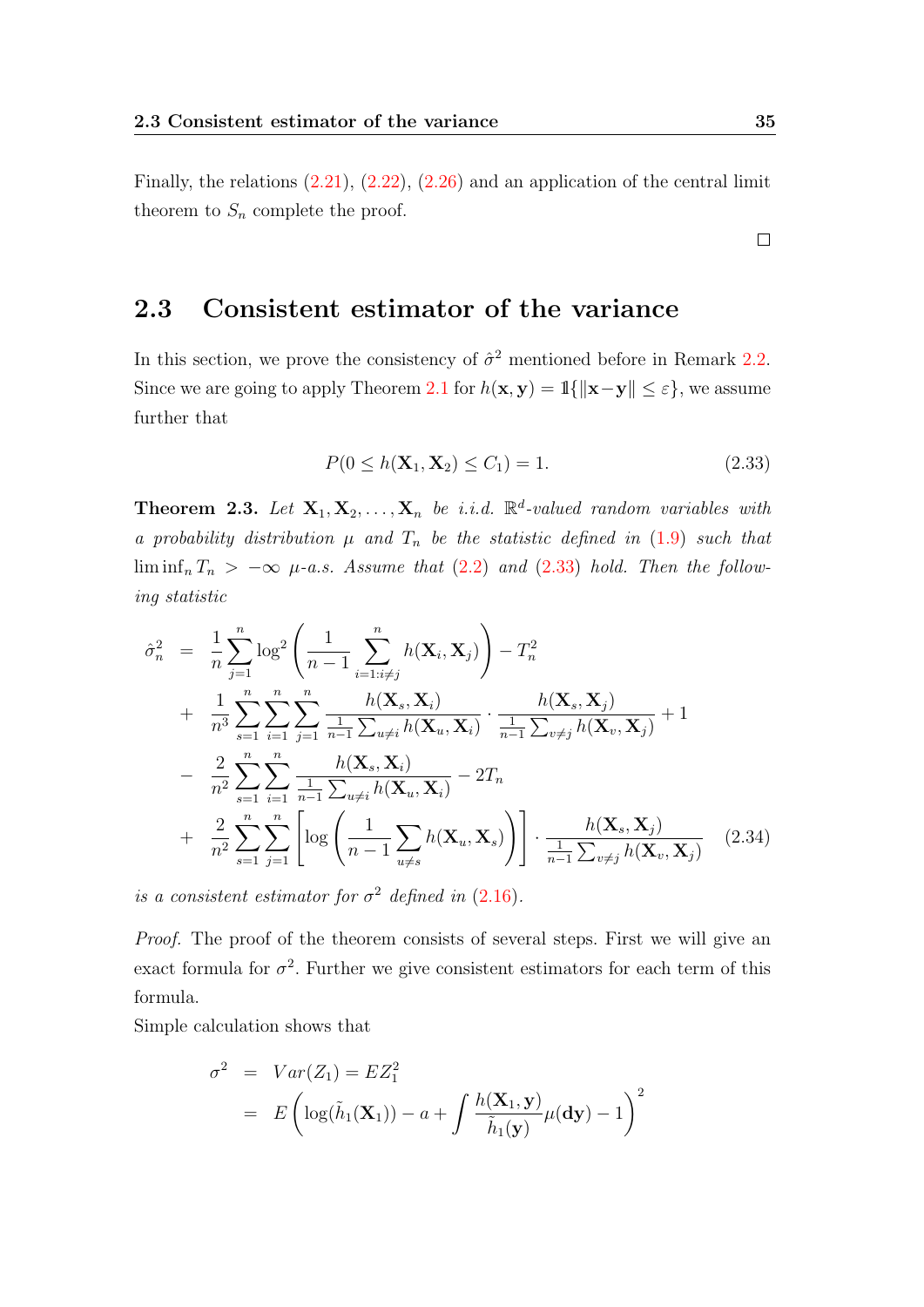$$
= E\left(\log(\tilde{h}_1(\mathbf{X}_1)) - a\right)^2 + E\left(\int \frac{h(\mathbf{X}_1, \mathbf{y})}{\tilde{h}_1(\mathbf{y})}\mu(\mathbf{dy}) - 1\right)^2
$$
  
+ 
$$
2E\left(\log(\tilde{h}_1(\mathbf{X}_1)) - a\right)\left(\int \frac{h(\mathbf{X}_1, \mathbf{y})}{\tilde{h}_1(\mathbf{y})}\mu(\mathbf{dy}) - 1\right)
$$
  
= 
$$
E_1 + E_2 + 2E_3 , \qquad (2.35)
$$

where  $a$  was defined in  $(2.4)$ .

Now we give consistent estimators for  $E_1$ ,  $E_2$  and  $E_3$ .

Consider  $E_1$ . It is enough to find a consistent estimator for  $E \log^2(\tilde{h}_1(\mathbf{X}_1))$  since  $E_1 = E \log^2(\tilde{h}_1(\mathbf{X}_1)) - a^2$  and  $a^2$  can be consistently estimated by  $T_n^2$  which is a consequence of Slutzky's Theorem and Theorem [2.1.](#page-25-4) The natural choice of the estimator for  $E \log^2(\tilde{h}_1(\mathbf{X}_1))$  is

$$
\hat{E}_1 = \frac{1}{n} \sum_{j=1}^n \log^2 \left( \frac{1}{n-1} \sum_{i=1:i \neq j}^n h(\mathbf{X}_i, \mathbf{X}_j) \right).
$$

Using the representation [\(1.24\)](#page-23-1) and the Taylor expansion, we can rewrite  $\hat{E}_1$  in the following form

<span id="page-35-0"></span>
$$
\hat{E}_1 = \frac{1}{n} \sum_{j=1}^n \left( \log \tilde{h}_1(\mathbf{X}_j) + \frac{\eta_{j,n}}{\tilde{h}_1(\mathbf{X}_j) + \theta_{j,n} \eta_{j,n}} \right)^2 \n= \frac{1}{n} \sum_{j=1}^n \log^2 \tilde{h}_1(\mathbf{X}_j) \n+ \frac{2}{n} \sum_{j=1}^n \log \tilde{h}_1(\mathbf{X}_j) \cdot \frac{\eta_{j,n}}{\tilde{h}_1(\mathbf{X}_j) + \theta_{j,n} \eta_{j,n}} \n+ \frac{1}{n} \sum_{j=1}^n \left( \frac{\eta_{j,n}}{\tilde{h}_1(\mathbf{X}_j) + \theta_{j,n} \eta_{j,n}} \right)^2 \n= S_{1n} + 2S_{2n} + S_{3n} ,
$$
\n(2.36)

where  $\eta_{j,n}$  are defined in [\(1.23\)](#page-23-2) and  $\theta_{j,n}$ ,  $j = 1, \ldots, n$  are (0, 1)-valued random variables depending on  $\eta_{j,n}$  and  $\tilde{h}_1(\mathbf{X}_j)$ .

By virtue of [\(2.2\)](#page-25-2) and [\(2.33\)](#page-33-0), it follows that  $E \log^2 \tilde{h}_1(\mathbf{X}_1) < \infty$  and therefore

<span id="page-35-1"></span>
$$
S_{1n} \xrightarrow{P} E \log^2 \tilde{h}_1(\mathbf{X}_1) \qquad \text{as } n \to \infty \tag{2.37}
$$

by the law of large numbers.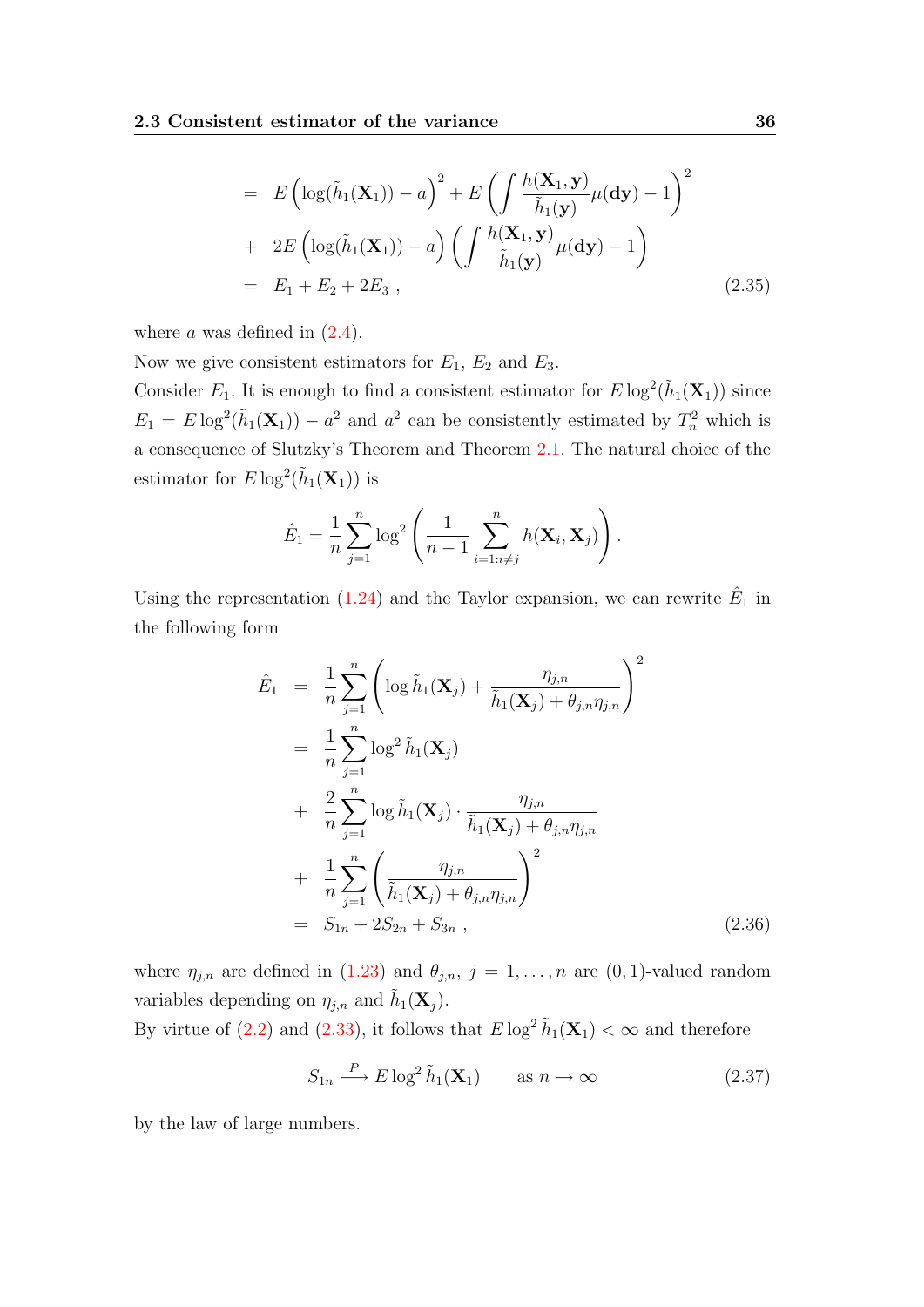It remains now to prove that

<span id="page-36-0"></span>
$$
S_{2n} \xrightarrow{P} 0 \qquad \text{as } n \to \infty \tag{2.38}
$$

<span id="page-36-4"></span>and

$$
S_{3n} \xrightarrow{P} 0 \qquad \text{as } n \to \infty. \tag{2.39}
$$

Consider  $S_{2n}$ . Thus, by the conditions imposed on  $\tilde{h}_1$  and h, we find that  $|\log \tilde{h}_1(X_1)| < C_2$   $\mu$ -a.s., where  $C_2 = \max{\{|log A|, |log C_1|\}}$ . Further, a simple argumentation yields that

<span id="page-36-1"></span>
$$
P(|S_{2n}| > \varepsilon) \le P\left(\sum_{j=1}^{n} \left| \frac{\eta_{j,n}}{\tilde{h}_1(\mathbf{X}_j) + \theta_{j,n}\eta_{j,n}} \right| > \frac{\varepsilon \cdot n}{C_2}\right)
$$
  
\n
$$
\le \sum_{j=1}^{n} P\left(\left|\frac{\eta_{j,n}}{\tilde{h}_1(\mathbf{X}_j) + \theta_{j,n}\eta_{j,n}}\right| > \frac{\varepsilon}{C_2}\right)
$$
  
\n
$$
= \sum_{j=1}^{n} P\left(\left|\frac{\eta_{j,n}}{\tilde{h}_1(\mathbf{X}_j) + \theta_{j,n}\eta_{j,n}}\right| > \frac{\varepsilon}{C_2} ; |\eta_{j,n}| \le \frac{A}{2}\right)
$$
  
\n
$$
+ \sum_{j=1}^{n} P\left(\left|\frac{\eta_{j,n}}{\tilde{h}_1(\mathbf{X}_j) + \theta_{j,n}\eta_{j,n}}\right| > \frac{\varepsilon}{C_2} ; |\eta_{j,n}| > \frac{A}{2}\right)
$$
  
\n
$$
= P_{2an} + P_{2bn}.
$$
 (2.40)

Consider  $P_{2bn}$ . By Lemma [1.1](#page-23-3) we get that

<span id="page-36-2"></span>
$$
P_{2bn} \leq \sum_{j=1}^{n} P\left(|\eta_{j,n}| > \frac{A}{2}\right)
$$
  
= 
$$
nP(|\eta_{1,n}| > \frac{A}{2})
$$
  

$$
\to 0.
$$
 (2.41)

Consider  $P_{2an}$ . Using Lemma [1.1](#page-23-3) and  $(2.2)$ , we find that

<span id="page-36-3"></span>
$$
P_{2an} = \sum_{j=1}^{n} P\left(\left|\frac{\eta_{j,n}}{\tilde{h}_1(\mathbf{X}_j) + \theta_{j,n}\eta_{j,n}}\right| > \frac{\varepsilon}{C_2} ; |\eta_{j,n}| \leq \frac{A}{2}\right)
$$
  

$$
\leq \sum_{j=1}^{n} P\left(\left|\frac{\eta_{j,n}}{A - \frac{A}{2}}\right| > \frac{\varepsilon}{C_2} ; |\eta_{j,n}| \leq \frac{A}{2}\right)
$$
  

$$
\leq \sum_{j=1}^{n} P\left(|\eta_{j,n}| > \frac{A\varepsilon}{2C_2}\right)
$$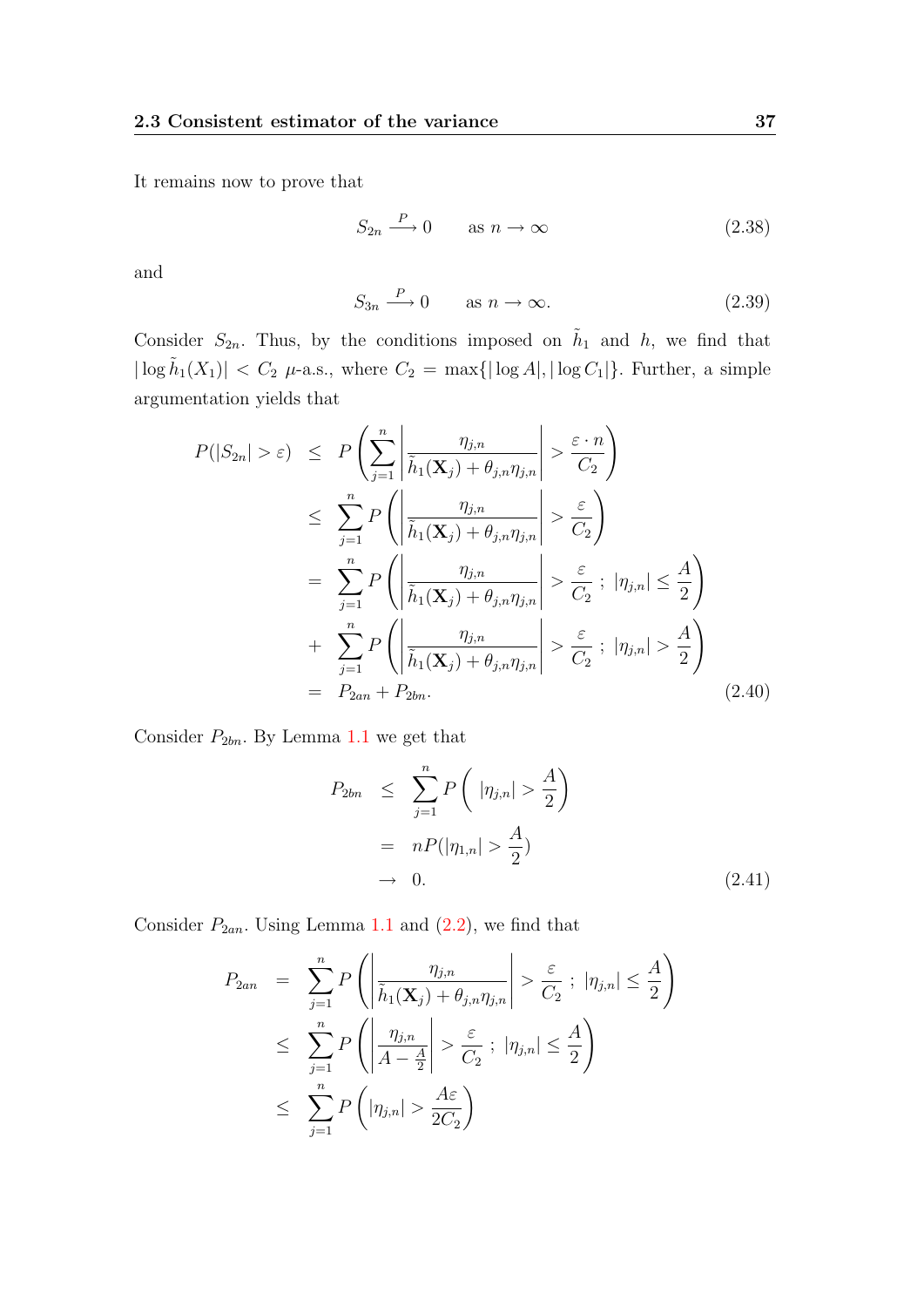$$
= nP\left(|\eta_{1,n}| > \frac{A\varepsilon}{2C_2}\right) \quad \text{(2.42)}
$$

Now the relation  $(2.38)$  follows from the relations  $(2.40)$ ,  $(2.41)$  and  $(2.42)$ . In order to prove the relation  $(2.39)$ , we use the same technique as in  $(2.40)$  and get that

<span id="page-37-0"></span>
$$
P(|S_{3n}| > \varepsilon) = P\left(\frac{1}{n}\sum_{j=1}^{n}\left(\frac{\eta_{j,n}}{\tilde{h}_1(\mathbf{X}_j) + \theta_{j,n}\eta_{j,n}}\right)^2 > \varepsilon\right)
$$
  
\n
$$
\leq \sum_{j=1}^{n} P\left(\left(\frac{\eta_{j,n}}{\tilde{h}_1(\mathbf{X}_j) + \theta_{j,n}\eta_{j,n}}\right)^2 > \varepsilon\right)
$$
  
\n
$$
= \sum_{j=1}^{n} P\left(\left(\frac{\eta_{j,n}}{\tilde{h}_1(\mathbf{X}_j) + \theta_{j,n}\eta_{j,n}}\right)^2 > \varepsilon ; |\eta_{j,n}| \leq \frac{A}{2}\right)
$$
  
\n
$$
+ \sum_{j=1}^{n} P\left(\left(\frac{\eta_{j,n}}{\tilde{h}_1(\mathbf{X}_j) + \theta_{j,n}\eta_{j,n}}\right)^2 > \varepsilon ; |\eta_{j,n}| > \frac{A}{2}\right)
$$
  
\n
$$
= P_{3an} + P_{3bn} .
$$
 (2.43)

In the same way as in the derivation of the relations  $(2.41)$  and  $(2.42)$ , one can show that

<span id="page-37-1"></span>
$$
P_{3an} \to 0
$$
 and  $P_{3bn} \to 0$ , as  $n \to \infty$ . (2.44)

Now the relation [\(2.39\)](#page-36-4) follows from the relations [\(2.43\)](#page-37-0) and [\(2.44\)](#page-37-1). Combining together [\(2.36\)](#page-35-0), [\(2.37\)](#page-35-1), [\(2.38\)](#page-36-0) and [\(2.39\)](#page-36-4), we obtain that  $\hat{E}_1 - T_n^2$  is a consistent estimator for  $E_1$ .

Further, consider  $E_2$ . Simple calculation yields that

<span id="page-37-2"></span>
$$
E_2 = E\left(\int \frac{h(\mathbf{X}_1, \mathbf{y})}{\tilde{h}_1(\mathbf{y})} \mu(\mathbf{dy}) - 1\right)^2
$$
  
= 
$$
E\left(\int \frac{h(\mathbf{X}_1, \mathbf{y})}{\tilde{h}_1(\mathbf{y})} \mu(\mathbf{dy})\right)^2 + 1 - 2E\left(\int \frac{h(\mathbf{X}_1, \mathbf{y})}{\tilde{h}_1(\mathbf{y})} \mu(\mathbf{dy})\right)
$$
  
= 
$$
E_{2a} + 1 - 2E_{2b}
$$
 (2.45)

and hence, it is enough to estimate consistently  $E_{2a}$  and  $E_{2b}$ .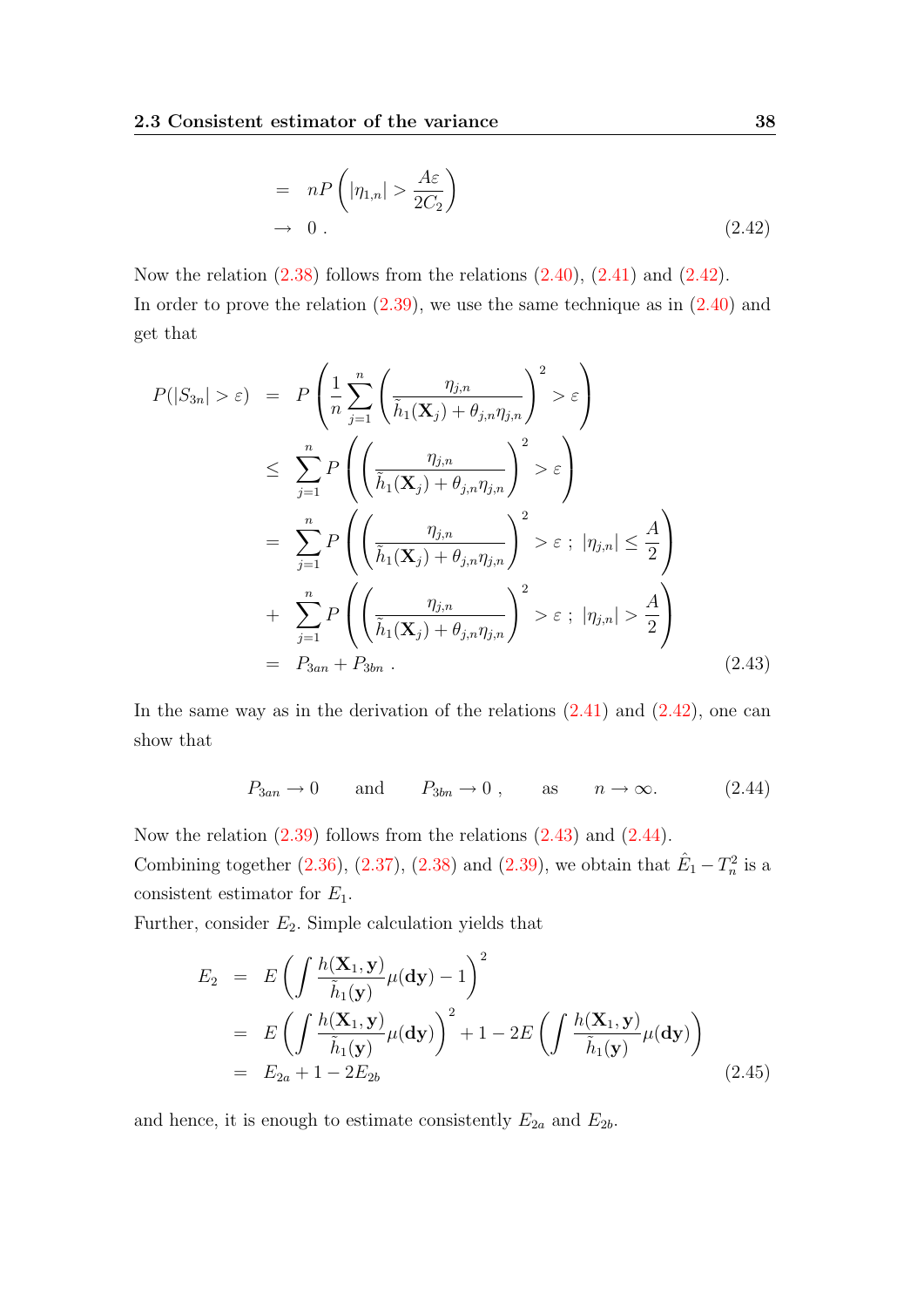Rewrite  $\mathcal{E}_{2a}$  in the following form

$$
E_{2a} = E\left(\int \frac{h(\mathbf{X}_1, \mathbf{y})}{\tilde{h}_1(\mathbf{y})} \mu(\mathbf{dy})\right)^2
$$
  
= 
$$
E\left(\int \frac{h(\mathbf{X}_1, \mathbf{x})}{\tilde{h}_1(\mathbf{x})} \mu(\mathbf{dx})\right) \cdot \left(\int \frac{h(\mathbf{X}_1, \mathbf{y})}{\tilde{h}_1(\mathbf{y})} \mu(\mathbf{dy})\right)
$$
  
= 
$$
E\int \int \frac{h(\mathbf{X}_1, \mathbf{x})}{\tilde{h}_1(\mathbf{x})} \cdot \frac{h(\mathbf{X}_1, \mathbf{y})}{\tilde{h}_1(\mathbf{y})} \mu(\mathbf{dx}) \mu(\mathbf{dy})
$$

and we see that the natural estimator for the  $E_{2a}$  is

$$
\hat{E}_{2a} = \frac{1}{n^3} \sum_{s=1}^n \sum_{i=1}^n \sum_{j=1}^n \frac{h(\mathbf{X}_s, \mathbf{X}_i)}{\frac{1}{n-1} \sum_{u \neq i} h(\mathbf{X}_u, \mathbf{X}_i)} \cdot \frac{h(\mathbf{X}_s, \mathbf{X}_j)}{\frac{1}{n-1} \sum_{v \neq j} h(\mathbf{X}_v, \mathbf{X}_j)}.
$$

Using the same technique as for  $\hat{E}_1$ , we obtain that

<span id="page-38-0"></span>
$$
\hat{E}_{2a} = \frac{1}{n^3} \sum_{s=1}^{n} \sum_{i=1}^{n} \sum_{j=1}^{n} \frac{h(\mathbf{X}_s, \mathbf{X}_i)}{\tilde{h}_1(\mathbf{X}_i) + \eta_{i,n}} \cdot \frac{h(\mathbf{X}_s, \mathbf{X}_j)}{\tilde{h}_1(\mathbf{X}_j) + \eta_{j,n}} \n= \frac{1}{n^3} \sum_{s=1}^{n} \sum_{i=1}^{n} \sum_{j=1}^{n} h(\mathbf{X}_s, \mathbf{X}_i) \cdot h(\mathbf{X}_s, \mathbf{X}_j) \n\times \left( \frac{1}{\tilde{h}_1(\mathbf{X}_i)} - \frac{\eta_{i,n}}{(\tilde{h}_1(\mathbf{X}_i) + \theta_{i,n}\eta_{i,n})^2} \right) \cdot \left( \frac{1}{\tilde{h}_1(\mathbf{X}_j)} - \frac{\eta_{j,n}}{(\tilde{h}_1(\mathbf{X}_j) + \theta_{j,n}\eta_{j,n})^2} \right) \n= \frac{1}{n^3} \sum_{s=1}^{n} \sum_{i=1}^{n} \sum_{j=1}^{n} \frac{h(\mathbf{X}_s, \mathbf{X}_i)}{\tilde{h}_1(\mathbf{X}_i)} \cdot \frac{h(\mathbf{X}_s, \mathbf{X}_j)}{\tilde{h}_1(\mathbf{X}_j)} \n+ \frac{1}{n^3} \sum_{s=1}^{n} \sum_{i=1}^{n} \sum_{j=1}^{n} \frac{h(\mathbf{X}_s, \mathbf{X}_i)\eta_{i,n}}{(\tilde{h}_1(\mathbf{X}_i) + \theta_{i,n}\eta_{i,n})^2} \cdot \frac{h(\mathbf{X}_s, \mathbf{X}_j)\eta_{j,n}}{(\tilde{h}_1(\mathbf{X}_j) + \theta_{j,n}\eta_{j,n})^2} \n- \frac{1}{n^3} \sum_{s=1}^{n} \sum_{i=1}^{n} \sum_{j=1}^{n} \frac{h(\mathbf{X}_s, \mathbf{X}_i)}{\tilde{h}_1(\mathbf{X}_i)} \cdot \frac{h(\mathbf{X}_s, \mathbf{X}_j)\eta_{j,n}}{(\tilde{h}_1(\mathbf{X}_j) + \theta_{j,n}\eta_{j
$$

where  $\theta_{j,n}, j = 1, \ldots, n$  are  $(0, 1)$ -valued random variables depending on  $\tilde{h}_1(\mathbf{X}_j)$ and  $\eta_{j,n}$ .

It is not difficult to see that

<span id="page-38-1"></span>
$$
\hat{E}_{2a1} \xrightarrow{P} E_{2a} \qquad \text{as } n \to \infty \tag{2.47}
$$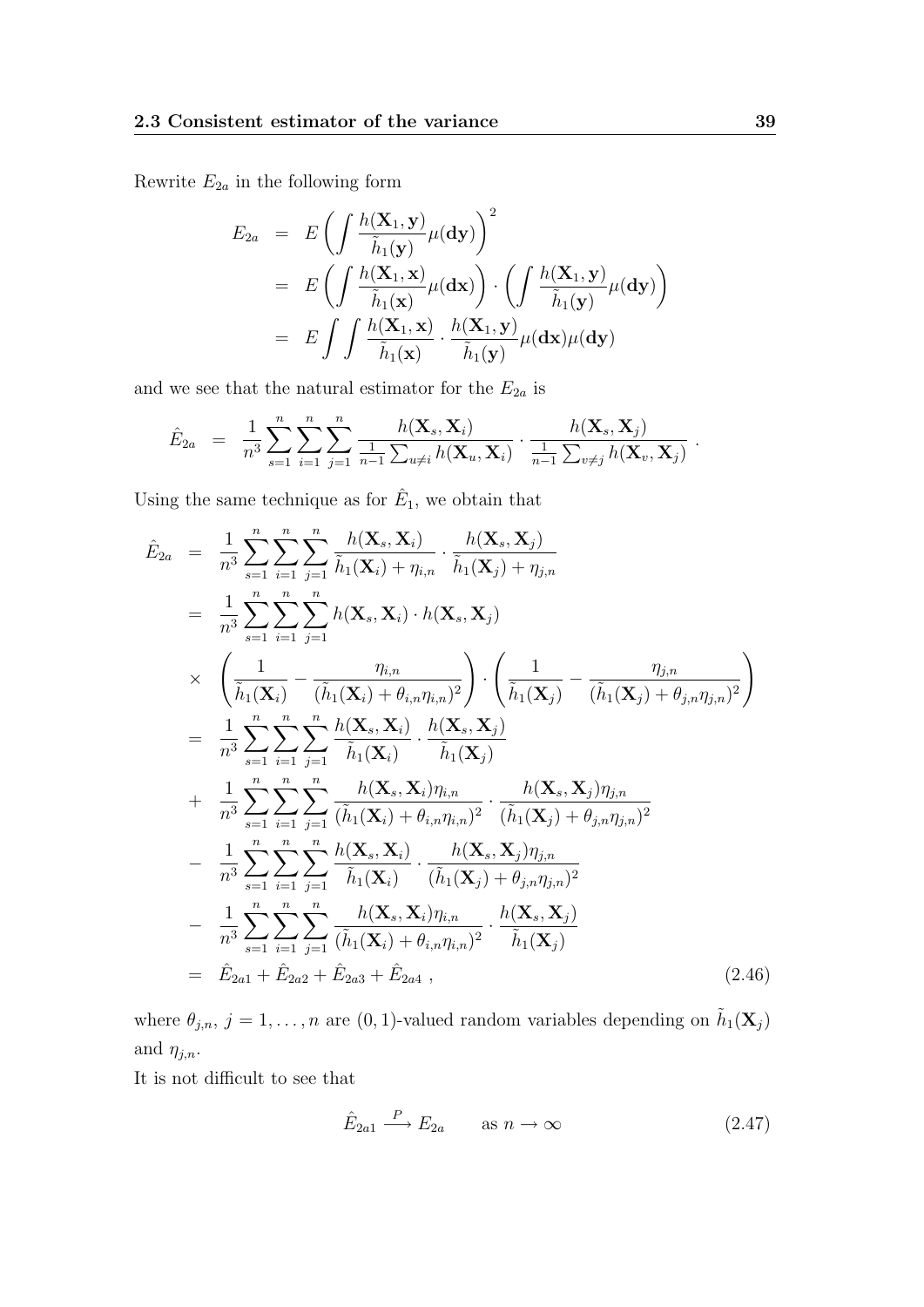<span id="page-39-0"></span>by the law of large numbers for U-statistics and therefore, it remains to prove that

$$
\hat{E}_{2a2}
$$
,  $\hat{E}_{2a3}$  and  $\hat{E}_{2a4} \xrightarrow{P} 0$  as  $n \to \infty$ . (2.48)

The relation  $(2.48)$  can be derived in the same way as the relations  $(2.38)$  and  $(2.39)$ . Now from  $(2.46)$ ,  $(2.47)$  and  $(2.48)$ , it follows that

$$
\hat{E}_{2a} \xrightarrow{P} E_{2a} \qquad \text{as } n \to \infty. \tag{2.49}
$$

Analogously, one can show that

$$
\hat{E}_{2b} = \frac{1}{n^2} \sum_{s=1}^{n} \sum_{i=1}^{n} \frac{h(\mathbf{X}_s, \mathbf{X}_i)}{\frac{1}{n-1} \sum_{u \neq i} h(\mathbf{X}_u, \mathbf{X}_i)} .
$$
\n(2.50)

is a consistent estimator for  $E_{2b}$ , i.e.

<span id="page-39-1"></span>
$$
\hat{E}_{2b} \stackrel{P}{\longrightarrow} E_{2b} \quad \text{as} \quad n \to \infty. \tag{2.51}
$$

Combining  $(2.45)-(2.51)$  $(2.45)-(2.51)$  $(2.45)-(2.51)$ , we obtain that  $\hat{E}_{2a}+1-2\hat{E}_{2b}$  is a consistent estimator for  $E_2$ .

Consider now the last term of  $(2.35)$ , namely  $E_3$ . Note that  $E_3$  can be written in the following form

$$
E_3 = E\left(\log(\tilde{h}_1(\mathbf{X}_1))\right) \cdot \int \frac{h(\mathbf{X}_1, \mathbf{y})}{\tilde{h}_1(\mathbf{y})} \mu(\mathbf{dy}) - a
$$
  
=  $E_{3a} - a.$  (2.52)

By Theorem [2.1,](#page-25-4)  $a$  can be consistently estimated by  $T_n$  and hence, it remains only to find a consistent estimator for  $E_{3a}$ . The same technique, used for proving consistency of  $\hat{E}_1$  and  $\hat{E}_{2a}$ , will show that the estimator

$$
\hat{E}_{3a} = \frac{1}{n^2} \sum_{s=1}^n \sum_{j=1}^n \left[ \log \left( \frac{1}{n-1} \sum_{u \neq s} h(\mathbf{X}_u, \mathbf{X}_s) \right) \right] \cdot \frac{h(\mathbf{X}_s, \mathbf{X}_j)}{\frac{1}{n-1} \sum_{v \neq j} h(\mathbf{X}_v, \mathbf{X}_j)}.
$$

is a consistent estimator for  $E_{3a}$ .

Finally, note that the following equality for  $\hat{\sigma}_n^2$  defined in [\(2.34\)](#page-34-2) holds

$$
\hat{\sigma}_n^2 = \hat{E}_1 - T_n^2 + \hat{E}_{2a} + 1 - 2\hat{E}_{2b} + 2\hat{E}_3 - 2T_n
$$

and therefore,  $\hat{\sigma}_n^2$  consistently estimates  $\sigma^2$ .

 $\Box$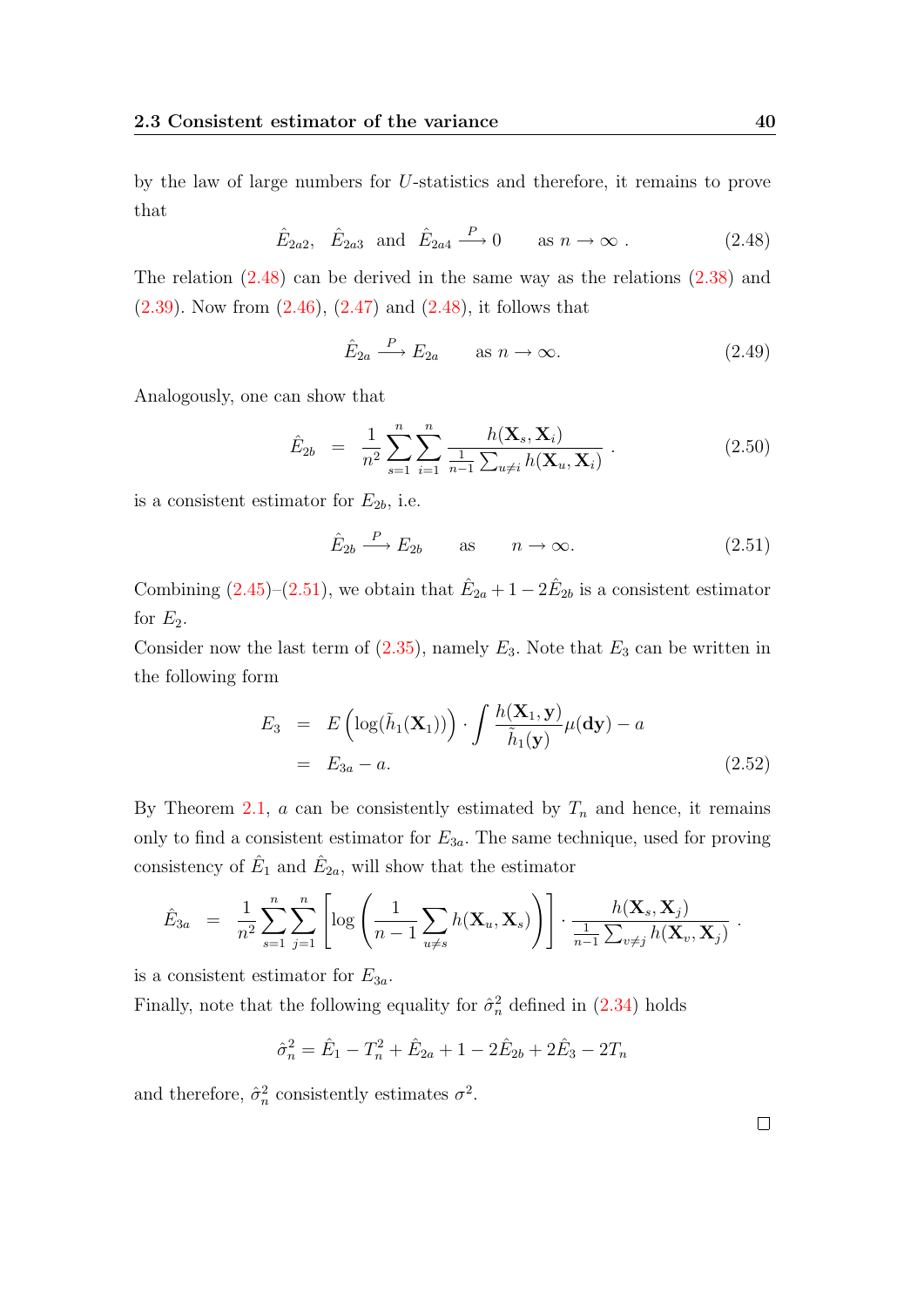#### <span id="page-40-0"></span>2.4 Multivariate Central Limit Theorem

In this section, we prove the multivariate central limit theorem for the vector  $\mathbf{T}_n = (T_n(\varepsilon_1), T_n(\varepsilon_2), \ldots, T_n(\varepsilon_m))$ , where  $0 < \varepsilon_1 < \varepsilon_2 < \ldots < \varepsilon_m < 1$  and  $T_n(\varepsilon)$ was defined [\(1.8\)](#page-18-0). Note that the statistic  $T_n(\varepsilon)$  has a kernel depending on  $\varepsilon$ . We will indicate this by an upper index k enclosed in brackets which ranges from 1 to m. In the same way we modify notations  $(2.12)$ – $(2.16)$ , i.e.

$$
A_1^{(k)} = E\left(\frac{1}{\tilde{h}_1^{(k)}(\mathbf{X}_1)}\right);
$$
  
\n
$$
\Phi^{(k)}(\mathbf{x}, \mathbf{y}) = \frac{1}{2} \left(\frac{1}{\tilde{h}_1^{(k)}(\mathbf{x})} h_2^{(k)}(\mathbf{y}, \mathbf{x}) + \frac{1}{\tilde{h}_1^{(k)}(\mathbf{y})} h_2^{(k)}(\mathbf{x}, \mathbf{y})\right);
$$
  
\n
$$
\psi^{(k)}(\mathbf{x}) = E(\Phi^{(k)}(\mathbf{X}_1, \mathbf{X}_2)/\mathbf{X}_1 = \mathbf{x});
$$
  
\n
$$
Z_j^{(k)} = \log \tilde{h}_1^{(k)}(\mathbf{X}_j) - a + A_1^{(k)} h_1^{(k)}(\mathbf{X}_j) + 2\psi^{(k)}(\mathbf{X}_j);
$$
  
\n
$$
(\sigma^{(k)})^2 = Var(Z_1^{(k)}).
$$

Finally, denote the vector of expectations  $(E \log \tilde{h}_1^{(1)})$  $\tilde{h}^{(1)}_1(\mathbf{X}_1),\ldots,E\log\tilde{h}^{(m)}_1$  $j_1^{(m)}(X_1)$  by a.

<span id="page-40-3"></span>**Theorem 2.4.** Let  $X_1, X_2, \ldots, X_n$  be i.i.d.  $\mathbb{R}^d$ -valued random variables with a probability distribution  $\mu$ . Assume that

$$
P(\tilde{h}_1^{(k)}(\mathbf{X}_1) \ge A) = 1 \quad \text{for some} \quad A > 0 \quad \text{and} \tag{2.53}
$$

<span id="page-40-1"></span>
$$
E\left(h^{(k)}(\mathbf{X}_1, \mathbf{X}_2)\right)^4 \quad < \quad \infty \tag{2.54}
$$

for all  $k = 1, \ldots, m$ . Then the distribution of  $\sqrt{n}(\mathbf{T}_n - \mathbf{a})$  converges weakly to mdimensional normal distribution with zero expectation and the covariance matrix  $\mathbf {V},$  whose entries are given by  $v_{_{kl}}=EZ_{j}^{(k)}\cdot Z_{j}^{(l)}$  $\frac{j^{(l)}}{j}$  .

Proof. According to CRAMER-WALD device, it is enough to prove that a distribution of a linear combination  $\sqrt{n} \sum_{k=1}^{m} c_k T_n(\varepsilon_k)$  tends to the normal distribution with zero expectation and the variance  $\sum_{k=1}^{m} \sum_{l=1}^{m} c_k v_{kl} c_l$ , where  $\mathbf{c} = (c_1, \ldots, c_m)$ is some arbitrary fixed vector of constants such that  $\exists k_0 : c_{k_0} \neq 0$ . Without loss of generality, we may assume that c has positive entries.

A simple argumentation yields that

<span id="page-40-2"></span>
$$
\Delta_n(\mathbf{c}) = P\left(\left|\sum_{k=1}^m c_k \left[\sqrt{n}T_n(\varepsilon_k) - \frac{1}{\sqrt{n}} \sum_{j=1}^n Z_j^{(k)}\right]\right| > \varepsilon\right)
$$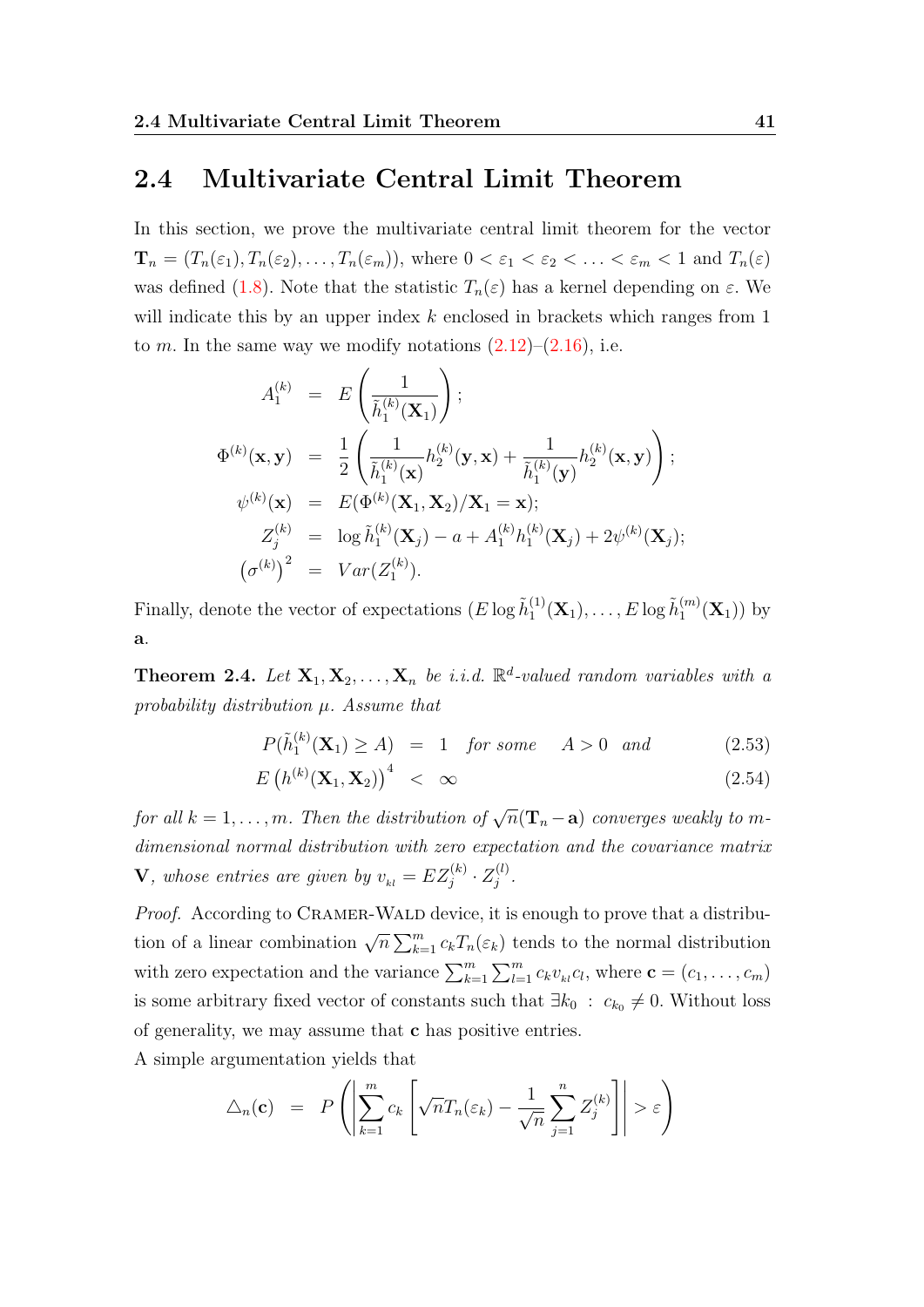$$
\leq \sum_{k=1}^{m} P\left( \left| \sqrt{n} T_n(\varepsilon_k) - \frac{1}{\sqrt{n}} \sum_{j=1}^{n} Z_j^{(k)} \right| > \frac{\varepsilon}{c_k m} \right) . \tag{2.55}
$$

It follows from  $(2.21)$ ,  $(2.22)$ ,  $(2.26)$ ,  $(2.53)$  and  $(2.54)$  that every term of the sum on the right hand side of  $(2.55)$  converges to 0 as  $n \to \infty$ . Hence,  $\sum_{k=1}^m c_k$  $\sqrt{n}T_n(\varepsilon_k)$  and  $\sum_{k=1}^m c_k \frac{1}{\sqrt{n}}$  $\frac{1}{\sqrt{n}}\sum_{j=1}^n Z_j^{(k)}$  have the same limit distribution. In order to investigate an asymptotic distribution of  $\sum_{k=1}^{m} c_k \frac{1}{\sqrt{k}}$  $\frac{1}{\overline{n}}\sum_{j=1}^n Z_j^{(k)}$  $j^{(\kappa)}$ , rewrite it in the following form

$$
\sum_{k=1}^{m} c_k \frac{1}{\sqrt{n}} \sum_{j=1}^{n} Z_j^{(k)} = \frac{1}{\sqrt{n}} \sum_{j=1}^{n} \sum_{k=1}^{m} c_k Z_j^{(k)}
$$

$$
= \frac{1}{\sqrt{n}} \sum_{j=1}^{n} V_j(\mathbf{c}) .
$$

Note that  $V_1(c), \ldots, V_n(c)$  is a sequence of i.i.d. random variables with zero expectation and variance  $\tau^2$  given by

$$
\tau^2 = EV_1^2(\mathbf{c}) = E\left(\sum_{k=1}^m c_k Z_1^{(k)}\right)^2
$$
  
= 
$$
\sum_{k=1}^m \sum_{l=1}^m c_k c_l E Z_1^{(k)} Z_1^{(l)} = \sum_{k=1}^m \sum_{l=1}^m c_k v_{kl} c_l.
$$

An application of the central limit theorem to  $V_1(\mathbf{c}), \ldots, V_n(\mathbf{c})$  completes the proof.

 $\Box$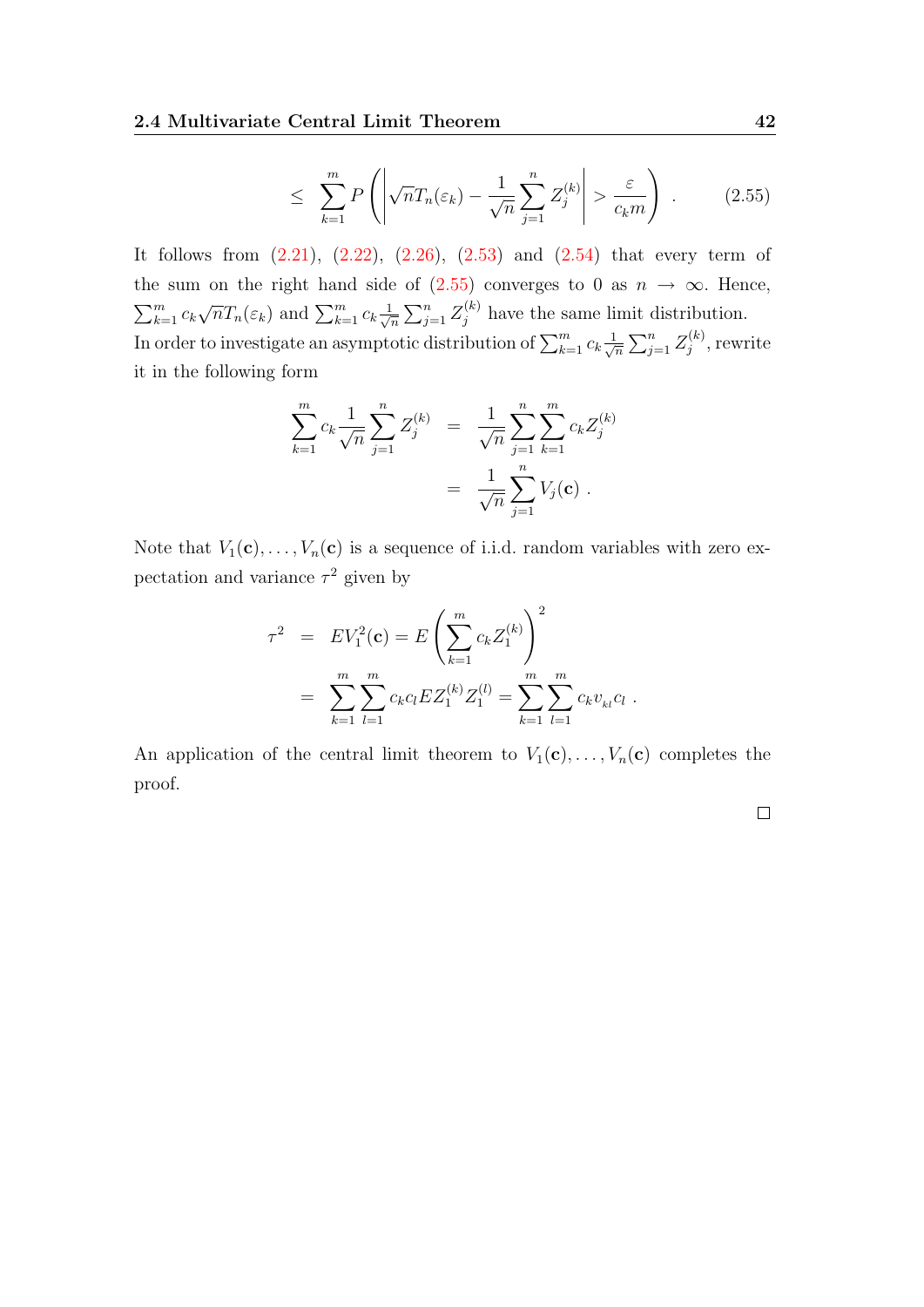## <span id="page-42-0"></span>Chapter 3

## Numerical results

#### <span id="page-42-1"></span>3.1 Theoretical background

In this chapter we will give applications of the theoretical results from the previous chapter. First, let us give some theoretical background of our practical algorithm. Assume that the information dimension

$$
\sigma_{\mu} = \lim_{\varepsilon \to 0} \frac{1}{\log \varepsilon} \int \log \mu(B(\mathbf{x}, \varepsilon)) d\mu(x)
$$

exists and note that if **X** has a distribution  $\mu$  then  $E \log \mu(B(\mathbf{X}, \varepsilon)) =$  $\int \log \mu(B(\mathbf{x}, \varepsilon)) d\mu(x)$ .

Further, we require  $E \log \mu(B(\mathbf{X}, \varepsilon))$  to obey a linear law with respect to  $\log \varepsilon$ , i.e.  $E \log \mu(B(\mathbf{X}, \varepsilon)) \approx K + \sigma_{\mu} \log \varepsilon \ (\varepsilon \to 0)$  for some constants K and  $\sigma_{\mu}$ . For a sequence of radii  $\varepsilon_1$  <  $\varepsilon_2$  < ... <  $\varepsilon_m$  and  $n \geq 2$  the vectors  $\mathbf{T}_n$  =  $(T_n(\varepsilon_1), T_n(\varepsilon_2), \ldots, T_n(\varepsilon_m))$  provide consistent estimators for

<span id="page-42-2"></span>
$$
E \log \mu(B(\mathbf{X}, \varepsilon_1)) \approx K + \sigma_\mu \log \varepsilon_1 ; \qquad (3.1)
$$

$$
E \log \mu(B(\mathbf{X}, \varepsilon_2)) \approx K + \sigma_\mu \log \varepsilon_2 ; \qquad (3.2)
$$

$$
\mathcal{L}^{\mathcal{L}}(\mathcal{L}^{\mathcal{L}}(\mathcal{L}^{\mathcal{L}}(\mathcal{L}^{\mathcal{L}}(\mathcal{L}^{\mathcal{L}}(\mathcal{L}^{\mathcal{L}}(\mathcal{L}^{\mathcal{L}}(\mathcal{L}^{\mathcal{L}}(\mathcal{L}^{\mathcal{L}}(\mathcal{L}^{\mathcal{L}}(\mathcal{L}^{\mathcal{L}}(\mathcal{L}^{\mathcal{L}}(\mathcal{L}^{\mathcal{L}}(\mathcal{L}^{\mathcal{L}}(\mathcal{L}^{\mathcal{L}}(\mathcal{L}^{\mathcal{L}}(\mathcal{L}^{\mathcal{L}}(\mathcal{L}^{\mathcal{L}}(\mathcal{L}^{\mathcal{L}}(\mathcal{L}^{\mathcal{L}}(\mathcal{L}^{\mathcal{L}}(\mathcal{L}^{\mathcal{L}}(\mathcal{L}^{\mathcal{L}}(\mathcal{L}^{\mathcal{L}}(\mathcal{L}^{\mathcal{L}}(\mathcal{L}^{\mathcal{L}}(\mathcal{L}^{\mathcal{L}}(\mathcal{L}^{\mathcal{L}}(\mathcal{L}^{\mathcal{L}}(\mathcal{L}^{\mathcal{L}}(\mathcal{L}^{\mathcal{L}}(\mathcal{L}^{\mathcal{L}}(\mathcal{L}^{\mathcal{L}}(\mathcal{L}^{\mathcal{L}}(\mathcal{L}^{\mathcal{L}}(\mathcal{L}^{\mathcal{L}}(\mathcal{L}^{\mathcal{L}}(\mathcal{L}^{\mathcal{L}}(\mathcal{L}^{\mathcal{L}}(\mathcal{L}^{\mathcal{L}}(\mathcal{L}^{\mathcal{L}}(\mathcal{L}^{\mathcal{L}}(\mathcal{L}^{\mathcal{L}}(\mathcal{L}^{\mathcal{L}}(\mathcal{L}^{\mathcal{L}}(\mathcal{L}^{\mathcal{L}}(\mathcal{L}^{\mathcal{L}}(\mathcal{L}^{\mathcal{L}}(\mathcal{L}^{\mathcal{L}}(\mathcal{L}^{\mathcal{L}}(\mathcal{L}^{\mathcal{L}}(\mathcal{L}^{\mathcal{L}}(\mathcal{L}^{\mathcal{L}}(\mathcal{L}^{\mathcal{L}}(\mathcal{L}^{\mathcal{L}}(\mathcal{L}^{\mathcal{L}}(\mathcal{L}^{\mathcal{L}}(\mathcal{L}^{\mathcal{L}}(\mathcal{L}
$$

$$
E \log \mu(B(\mathbf{X}, \varepsilon_m)) \approx K + \sigma_\mu \log \varepsilon_m \,. \tag{3.3}
$$

Moreover,  $\sqrt{n}\mathbf{T}_n$  converges weakly to the *m*-dimensional normal distribution with zero expectation and a covariance matrix V.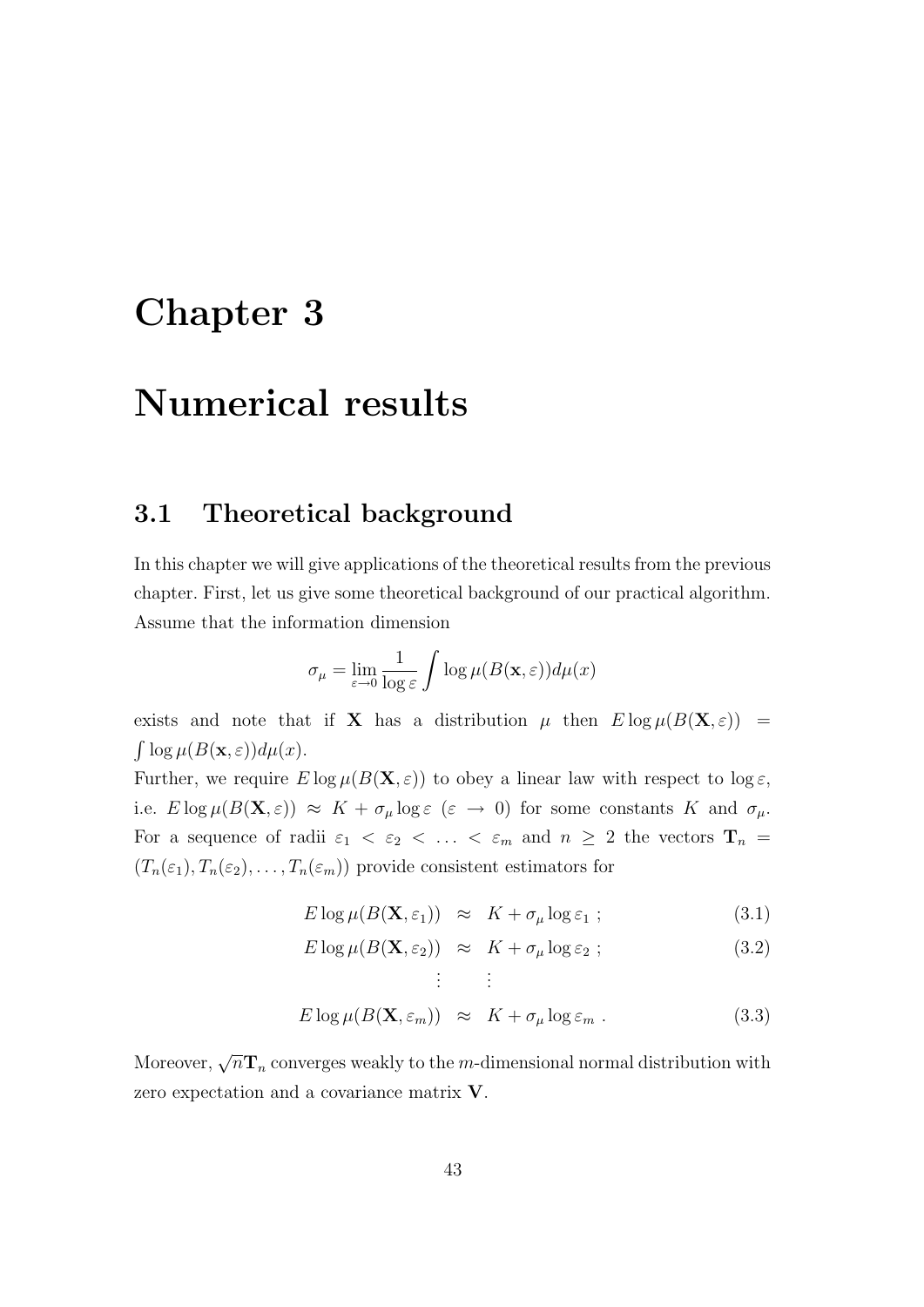Introduce the following vector  $\mathbf{u} = (u_1, \dots, u_m)$  with entries defined by

<span id="page-43-0"></span>
$$
u_i = \frac{\log \varepsilon_i - \frac{1}{m} \sum_{k=1}^m \log \varepsilon_k}{\frac{1}{m} \sum_{k=1}^m \log^2 \varepsilon_k - \left(\frac{1}{m} \sum_{k=1}^m \log \varepsilon_k\right)^2}
$$

Now assume that a strict equality holds in [\(3.1\)](#page-42-2)–[\(3.3\)](#page-42-2). Then  $\hat{\sigma}_{\mu}$  given by

$$
\hat{\sigma}_{\mu} = \frac{1}{m} \sum_{i=1}^{m} u_i T_n(\varepsilon_i)
$$
\n(3.4)

.

is a least squares estimator for  $\sigma_{\mu}$ , i.e.  $\hat{\sigma}_{\mu}$  and  $\hat{K} = K - \hat{\sigma}_{\mu} \cdot \frac{1}{n}$  $\frac{1}{m} \sum_{i=1}^{m} \log \varepsilon_i$  minimize the sum of squares of deviations  $\sum_{i=1}^{m} (T_n(\varepsilon_i) - a - b \log \varepsilon_i)^2$  over all possible choices  $a \in \mathbb{R}$  and  $b \in \mathbb{R}$ . Furthermore,  $\sqrt{n}(\hat{\sigma}_{\mu} - \sigma_{\mu})$  is asymptotically normal with expectation 0 and variance  $\sigma_{LS}^2$  defined by

$$
\sigma_{LS}^2 = \frac{1}{m} \sum_{i=1}^m \frac{1}{m} \sum_{k=1}^m u_i v_{ij} u_k.
$$

Note that the entries of the covariance matrix  $V$  can be consistently estimated from the underlying data in the same way as it was done for  $\sigma^2$  in Theorem [2.3.](#page-34-3) We will denote a consistent estimator of  $\sigma_{LS}^2$  by  $\hat{\sigma}_{LS}^2$ , i.e.

<span id="page-43-1"></span>
$$
\hat{\sigma}_{LS}^2 = \frac{1}{m} \sum_{i=1}^m \frac{1}{m} \sum_{k=1}^m u_i \hat{v}_{ij} u_k . \qquad (3.5)
$$

By virtue of [\(3.4\)](#page-43-0), [\(3.5\)](#page-43-1) and Theorem [2.4,](#page-40-3) a two sided 95%-confidence interval for  $\sigma_{\mu}$  is given by

$$
\left[\hat{\sigma}_{\mu} - \frac{1.96 \cdot \hat{\sigma}_{LS}}{\sqrt{n}} \right], \hat{\sigma}_{\mu} + \frac{1.96 \cdot \hat{\sigma}_{LS}}{\sqrt{n}}\right].
$$

In the next two sections we apply our theory to probability measures of fractional information dimension. Without loss of generality, we restrict ourselves by considering a special family of probability measures on the unit cube in  $\mathbb{R}^d$ , originally introduced by CUTLER  $[10]$ , since usually dynamical systems have a bounded attractor. Another reason for considering this special family of probability measures is that it is well studied while the true information dimension of many well-known dynamical systems is still unknown. We also hope that this family of probability measures exhibits dimension behavior of most distributions on the unit cube. The general construction of this family of probability measures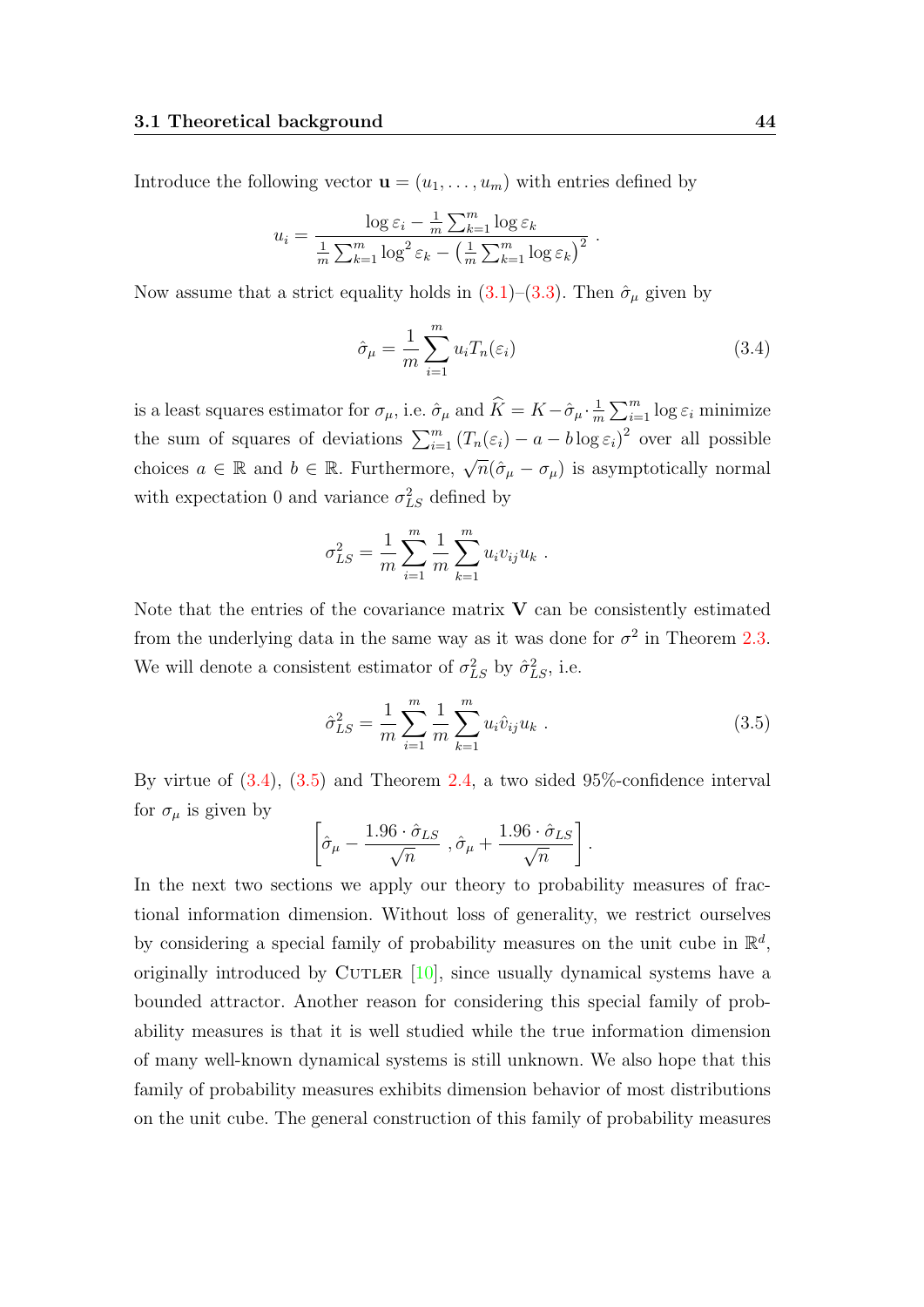can be found in CUTLER  $[12]$ . To illustrate the main idea, we will construct the generalized Cantor distribution on unit cube in  $\mathbb{R}^3$  in Section [3.3.](#page-49-0)

In both numerical simulations of this chapter, the 95%-confidence intervals cover the true value of the information dimension in 97 out of 100 cases. In Section [3.3](#page-49-0) we even obtained slightly shorter confidence intervals than CUTLER  $[10]$ . Note that we construct confidence intervals on the basis of 5000 observations while she did them on the basis of 20400 observations. However, the main point of our investigations is to show how the whole sample can be used in such estimation problems without splitting into parts.

Simulations have been performed using a software TSTOOL based on the core platform MATLAB.

## <span id="page-44-0"></span>3.2 Cantor distribution in  $\mathbb{R}^2$

In this section we present numerical results for a two-dimensional Cantor distribution. If we denote by C the Cantor set then the two-dimensional Cantor distribution is a uniform distribution on the Cartesian product of  $C \times C$ . It is known that the information dimension  $\sigma_{\mu}$  of this distribution is approximately equal to 1.2619 (see CUTLER  $[12]$ ).

We have produced 100 simulations. In each simulation a sample of a size 5000 was randomly drawn from the two-dimensional Cantor distribution.  $\varepsilon_k = 0.0021 +$  $0.0001 \cdot k, k = 0, \ldots, 8$  were chosen as a radii for balls  $B(X_i, \varepsilon)$ , for  $i = 1, \ldots, 5000$ . Then points which did not have any neighbor in their  $\varepsilon_1$ -neighborhood have been thrown out. Results of the simulations are shown in Tables [3.1-](#page-45-0)[3.4.](#page-48-0) Intervals which do not cover the true value of the dimension are marked by asterisk "∗".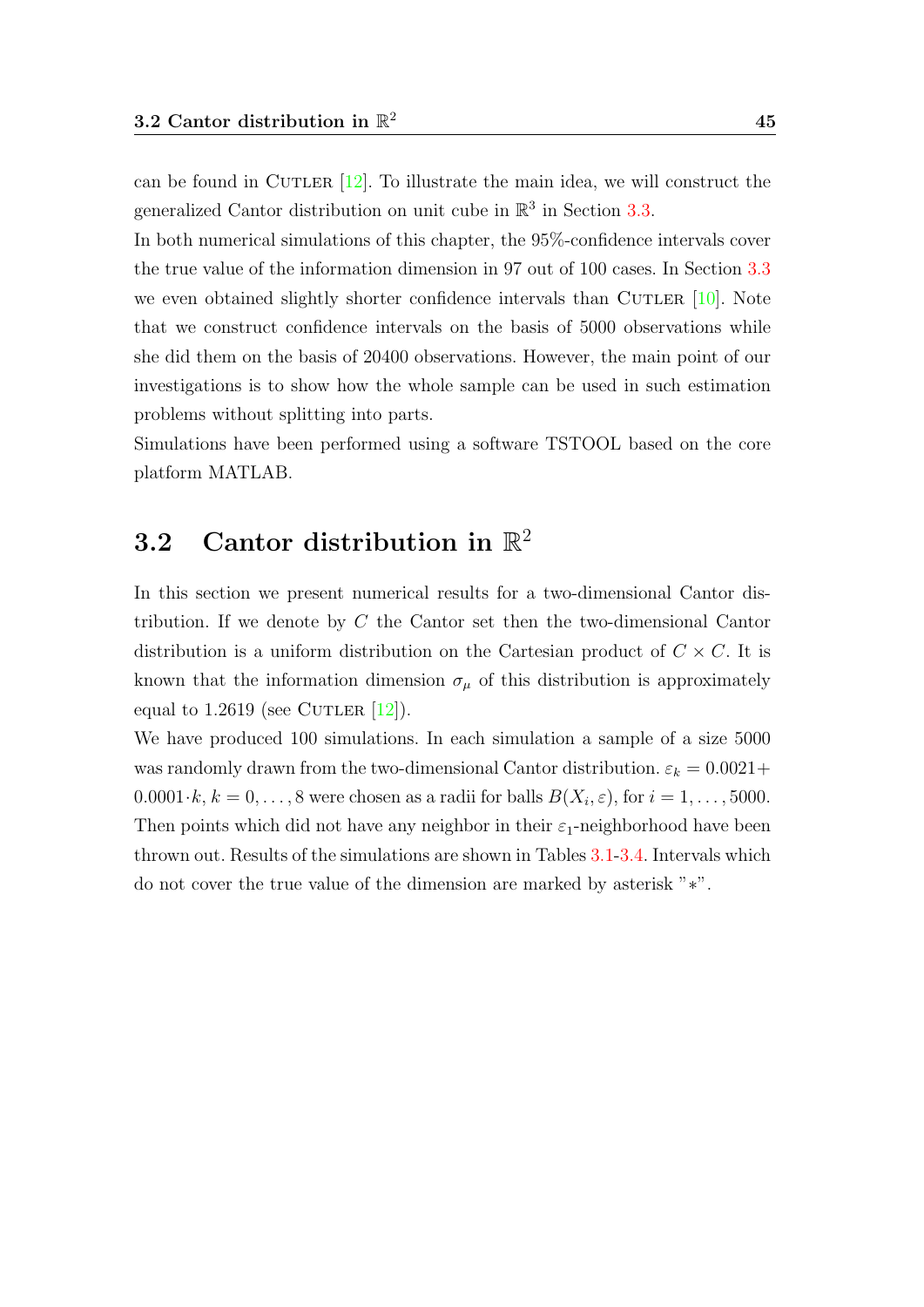| $(\sigma_{\mu} \approx 1.2619, \varepsilon = 0.0021 + 0.0001 \cdot k, k = 0, \dots, 8)$ |                                |                |             |  |
|-----------------------------------------------------------------------------------------|--------------------------------|----------------|-------------|--|
| confidence intervals                                                                    | length of confidence intervals | $\hat{\sigma}$ | sample size |  |
| 1.1780, 1.3344                                                                          | 0.1564                         | 2.5210         | 3993        |  |
| $1.2007$ , $1.3617$                                                                     | 0.1610                         | 2.6053         | 4024        |  |
| $1.1414$ , 1.2987                                                                       | 0.1573                         | 2.5358         | 3995        |  |
| $1.1276$ , $1.2830$                                                                     | 0.1553                         | 2.4845         | 3931        |  |
| 1.1371, 1.2898                                                                          | 0.1528                         | 2.4641         | 3997        |  |
| 1.1679, 1.3209                                                                          | 0.1530                         | 2.4677         | 3997        |  |
| 1.1561, 1.3139                                                                          | 0.1577                         | 2.5489         | 4012        |  |
| 1.1489, 1.3066                                                                          | 0.1578                         | 2.5376         | 3974        |  |
| $1.1132$ , $1.2672$                                                                     | 0.1539                         | 2.4639         | 3936        |  |
| 1.1474, 1.3029                                                                          | 0.1555                         | 2.5083         | 3999        |  |
| $1.1218$ , $1.2779$                                                                     | 0.1561                         | 2.5070         | 3962        |  |
| 1.1339, 1.2909                                                                          | 0.1570                         | 2.5311         | 3996        |  |
| 1.1499, 1.3071                                                                          | 0.1573                         | 2.5497         | 4038        |  |
| 1.1491, 1.3030                                                                          | 0.1539                         | 2.4809         | 3993        |  |
| $1.1769$ , $1.3342$                                                                     | 0.1573                         | 2.5299         | 3974        |  |
| $1.1204$ , $1.2762$                                                                     | 0.1558                         | 2.5008         | 3960        |  |
| 1.1474, 1.3060                                                                          | 0.1585                         | 2.5420         | 3950        |  |
| 1.1435, 1.2970                                                                          | 0.1535                         | 2.4688         | 3973        |  |
| $1.2047$ , $1.3641$                                                                     | 0.1594                         | 2.5766         | 4016        |  |
| 1.2030, 1.3612                                                                          | 0.1582                         | 2.5423         | 3967        |  |
| $1.1642$ , $1.3252$ ]                                                                   | 0.1610                         | 2.5800         | 3944        |  |
| $1.1416$ , $1.3044$ ]                                                                   | 0.1628                         | 2.6213         | 3984        |  |
| $1.1743$ , $1.3307$                                                                     | 0.1564                         | 2.5135         | 3970        |  |
| 1.1439, 1.2997                                                                          | 0.1558                         | 2.5201         | 4019        |  |
| 1.1526, 1.3064                                                                          | 0.1539                         | 2.4704         | 3960        |  |

<span id="page-45-0"></span>Table 3.1: Cantor distribution in  $\mathbb{R}^2$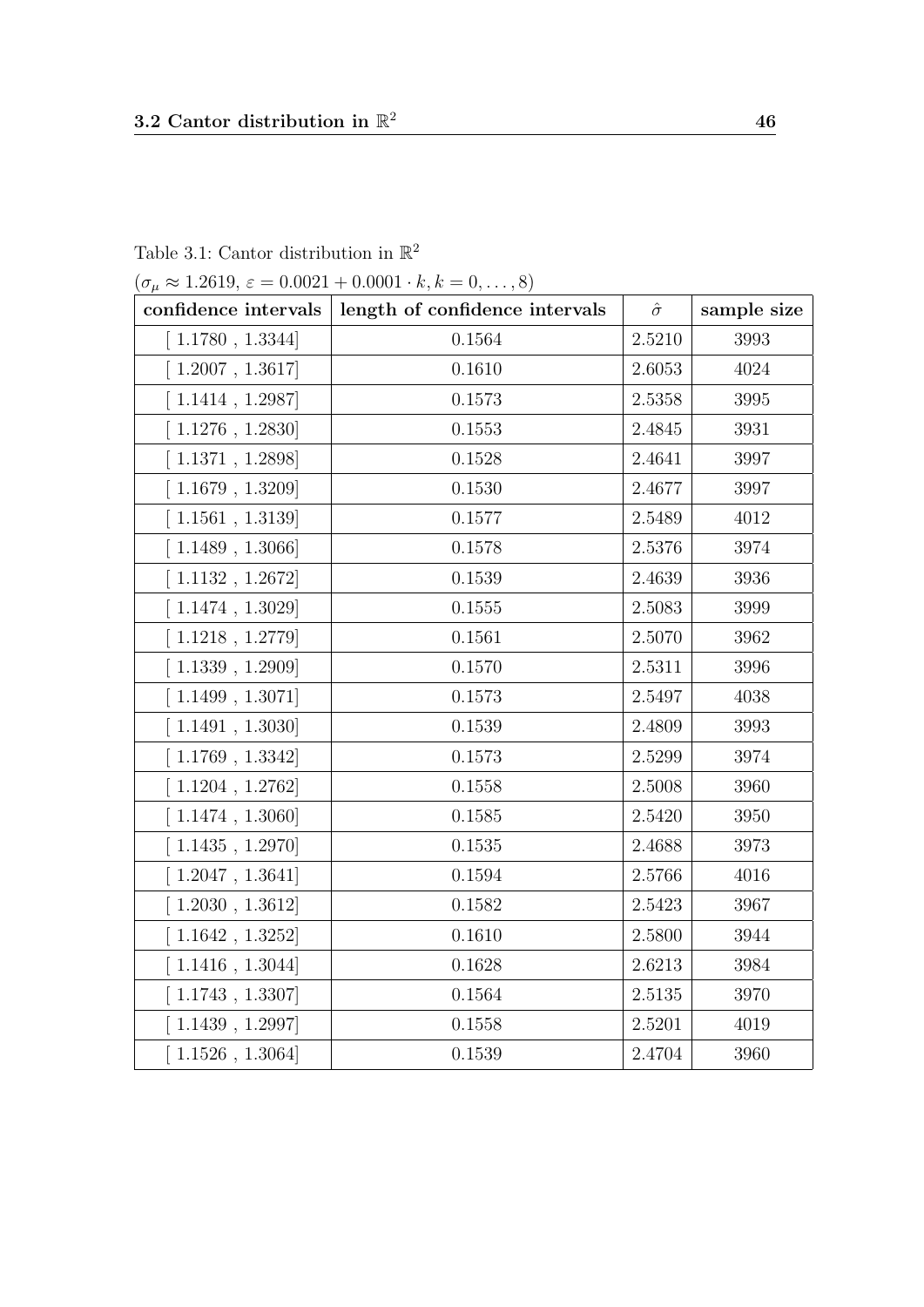| $(0_{\mu} \approx 1.2019, \epsilon = 0.0021 + 0.0001 \cdot \kappa, \kappa = 0, \ldots, \delta)$ |                                |                |             |  |
|-------------------------------------------------------------------------------------------------|--------------------------------|----------------|-------------|--|
| confidence intervals                                                                            | length of confidence intervals | $\hat{\sigma}$ | sample size |  |
| [1.1432, 1.3012]                                                                                | 0.1580                         | 2.5399         | 3972        |  |
| [1.1185, 1.2741]                                                                                | 0.1556                         | 2.5120         | 4007        |  |
| [1.1791, 1.3383]                                                                                | 0.1592                         | 2.5661         | 3992        |  |
| [1.1281, 1.2812]                                                                                | 0.1530                         | 2.4684         | 3999        |  |
| 1.1317, 1.2896                                                                                  | 0.1579                         | 2.5550         | 4021        |  |
| [1.1726, 1.3322]                                                                                | 0.1596                         | 2.5769         | 4007        |  |
| 1.1820, 1.3404                                                                                  | 0.1583                         | 2.5535         | 3996        |  |
| [1.1351, 1.2914]                                                                                | 0.1563                         | 2.5053         | 3946        |  |
| [1.2095, 1.3676]                                                                                | 0.1581                         | 2.5392         | 3965        |  |
| $1.1408$ , $1.2980$                                                                             | 0.1572                         | 2.5214         | 3955        |  |
| [1.1116, 1.2626]                                                                                | 0.1511                         | 2.4334         | 3987        |  |
| 1.1885, 1.3471                                                                                  | 0.1586                         | 2.5346         | 3924        |  |
| $\left[ 1.1692, 1.3285 \right]$                                                                 | 0.1593                         | 2.5590         | 3966        |  |
| [1.1372, 1.2950]                                                                                | 0.1578                         | 2.5415         | 3986        |  |
| [1.2087, 1.3654]                                                                                | 0.1567                         | 2.5302         | 4007        |  |
| [1.1819, 1.3397]                                                                                | 0.1578                         | 2.5332         | 3961        |  |
| $1.1498$ , $1.3028$ ]                                                                           | 0.1530                         | 2.4818         | 4043        |  |
| [1.1290, 1.2833]                                                                                | 0.1543                         | 2.4728         | 3946        |  |
| $1.1244$ , $1.2805$                                                                             | 0.1561                         | 2.5106         | 3974        |  |
| [1.1699, 1.3226]                                                                                | 0.1527                         | 2.4800         | 4055        |  |
| [1.1464, 1.3001]                                                                                | 0.1537                         | 2.4700         | 3968        |  |
| [1.1312, 1.2876]                                                                                | 0.1564                         | 2.4997         | 3926        |  |
| 1.1341, 1.2882                                                                                  | 0.1541                         | 2.4829         | 3989        |  |
| $1.1489$ , $1.3061$                                                                             | 0.1571                         | 2.5285         | 3978        |  |
| 1.1767, 1.3373                                                                                  | 0.1605                         | 2.5802         | 3970        |  |

Table 3.2: Cantor distribution in  $\mathbb{R}^2$ 

 $(\sigma \approx 1.2619, \varepsilon = 0.0021 + 0.0001 \cdot k, k = 0, \ldots, 8)$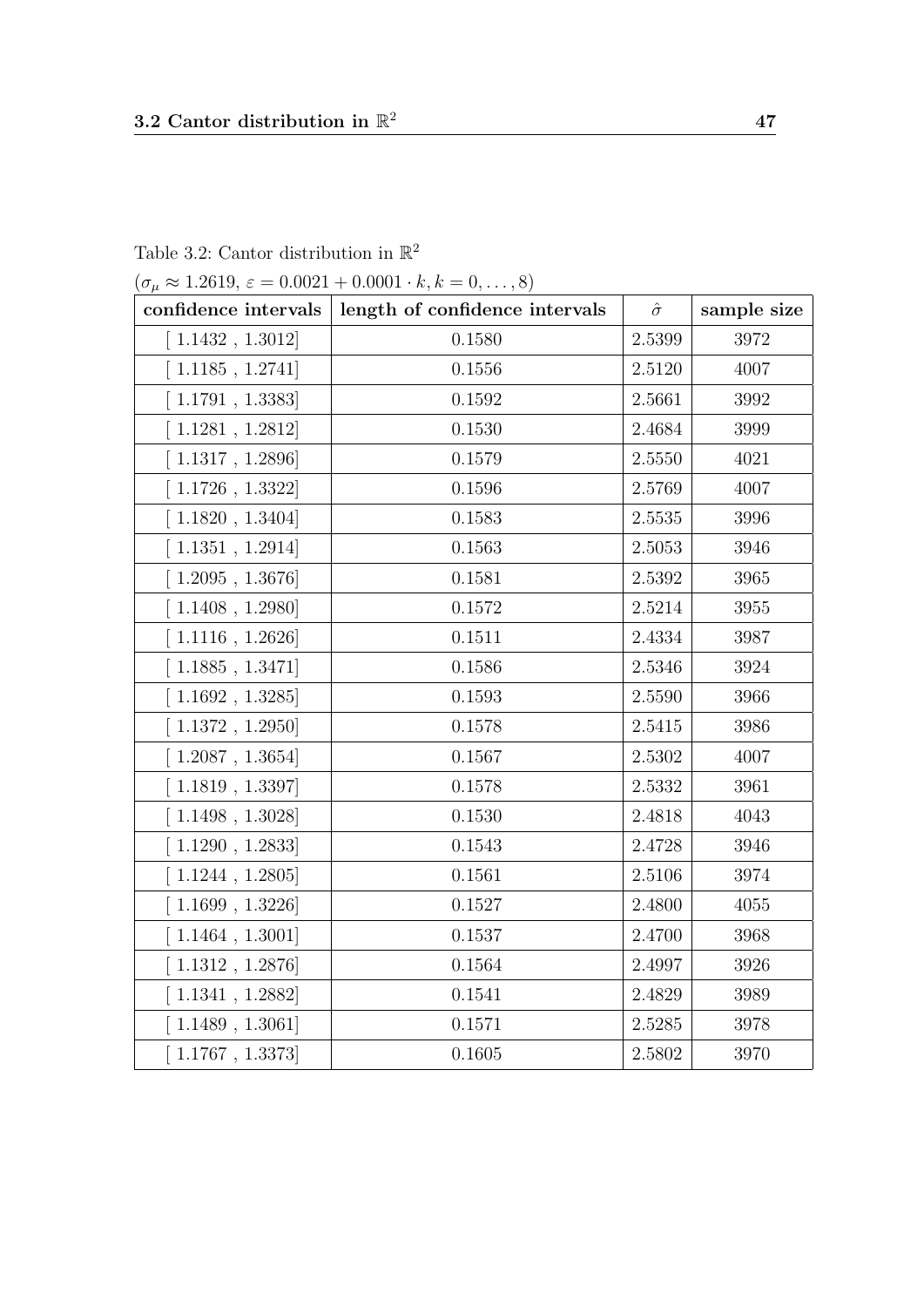|  | Table 3.3: Cantor distribution in $\mathbb{R}^2$ |  |  |
|--|--------------------------------------------------|--|--|
|  |                                                  |  |  |

 $(\sigma_{\mu} \approx 1.2619, \varepsilon = 0.0021 + 0.0001 \cdot k, k = 0, \dots, 8)$ 

| confidence intervals | length of confidence intervals | $\hat{\sigma}$ | sample size |
|----------------------|--------------------------------|----------------|-------------|
| [1.1608, 1.3198]     | 0.1590                         | 2.5615         | 3990        |
| [1.1322, 1.2864]     | 0.1542                         | 2.4914         | 4010        |
| [1.1446, 1.3012]     | 0.1565                         | 2.5097         | 3950        |
| [1.1275, 1.2811]     | 0.1536                         | 2.4732         | 3984        |
| $1.1916$ , $1.3520$  | 0.1605                         | 2.5699         | 3941        |
| 1.1510, 1.3097       | 0.1587                         | 2.5563         | 3986        |
| [1.1870, 1.3449]     | 0.1579                         | 2.5512         | 4009        |
| $1.1679$ , $1.3276$  | 0.1597                         | 2.5730         | 3991        |
| [1.1716, 1.3257]     | 0.1540                         | 2.4850         | 4000        |
| 1.1509, 1.3084       | 0.1575                         | 2.5304         | 3965        |
| [1.1460, 1.3040]     | 0.1580                         | 2.5557         | 4021        |
| $1.1072$ , 1.2638    | 0.1565                         | 2.5145         | 3965        |
| $1.1173$ , $1.2708$  | 0.1535                         | 2.4692         | 3976        |
| $1.1728$ , 1.3356    | 0.1627                         | 2.6113         | 3956        |
| 1.1351, 1.2882       | 0.1532                         | 2.4806         | 4031        |
| $1.1548$ , $1.3138$  | 0.1590                         | 2.5515         | 3956        |
| $1.1220$ , 1.2787 ]  | 0.1567                         | 2.5286         | 4002        |
| $1.1142$ , 1.2692    | 0.1550                         | 2.5150         | 4046        |
| $1.1196$ , $1.2760$  | 0.1564                         | 2.5259         | 4007        |
| $1.1754$ , $1.3332$  | 0.1578                         | 2.5391         | 3978        |
| [1.1241, 1.2780]     | 0.1540                         | 2.4819         | 3993        |
| 1.1797, 1.3347       | 0.1550                         | 2.4977         | 3990        |
| [1.1437, 1.2964]     | 0.1527                         | 2.4619         | 3994        |
| $1.2072$ , $1.3626$  | 0.1554                         | 2.5181         | 4033        |
| [1.1402, 1.2991]     | 0.1589                         | 2.5548         | 3970        |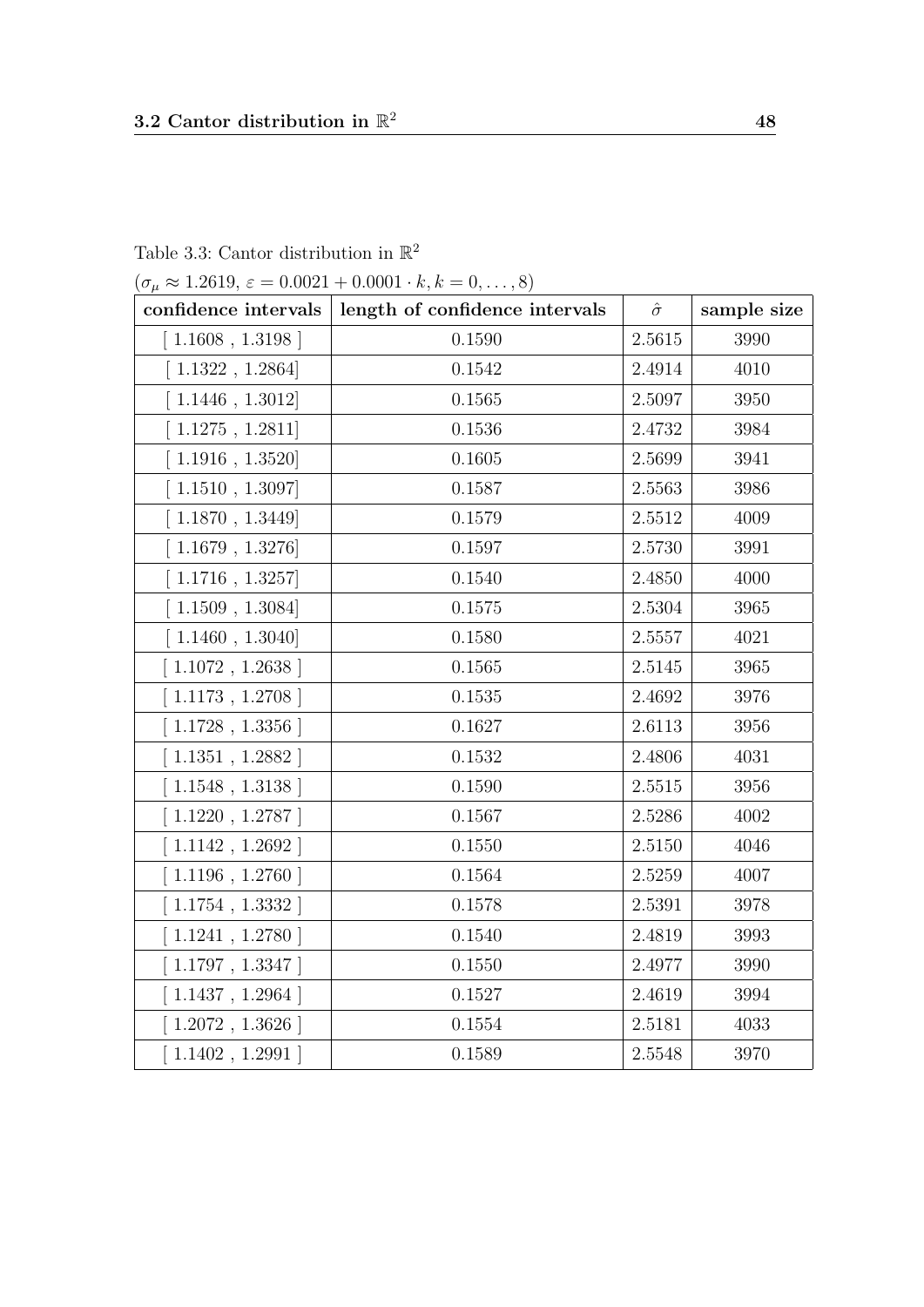<span id="page-48-0"></span>Table 3.4: Cantor distribution in  $\mathbb{R}^2$ 

 $(\sigma_{\mu} \approx 1.2619, \varepsilon = 0.0021 + 0.0001 \cdot k, k = 0, \dots, 8)$ 

| confidence intervals                                                | length of confidence intervals | $\hat{\sigma}$ | sample size |
|---------------------------------------------------------------------|--------------------------------|----------------|-------------|
| [1.1356, 1.2873]                                                    | 0.1518                         | 2.4472         | 3995        |
| [1.1267, 1.2818]                                                    | 0.1552                         | 2.4980         | 3982        |
| [1.1735, 1.3331]                                                    | 0.1595                         | 2.5554         | 3942        |
| 1.1481, 1.3028                                                      | 0.1547                         | 2.4848         | 3966        |
| [1.1658, 1.3233]                                                    | 0.1575                         | 2.5268         | 3954        |
| $[1.1195, 1.2687]$                                                  | 0.1492                         | 2.4054         | 3995        |
| $[1.1055, 1.2594]$ *                                                | 0.1539                         | 2.4786         | 3988        |
| $[1.1067, 1.2617]^*$                                                | 0.1550                         | 2.4845         | 3949        |
| $\left[ \begin{array}{c} 1.0639 \end{array} \right], 1.2120 \mid^*$ | 0.1481                         | 2.3881         | 3994        |
| [1.1504, 1.3089]                                                    | 0.1585                         | 2.5598         | 4009        |
| [1.1364, 1.2916]                                                    | 0.1553                         | 2.4992         | 3981        |
| 1.1580, 1.3138                                                      | 0.1558                         | 2.5199         | 4018        |
| $1.1636$ , $1.3203$                                                 | 0.1567                         | 2.5226         | 3981        |
| [1.1871, 1.3427]                                                    | 0.1555                         | 2.5128         | 4011        |
| 1.1320, 1.2858                                                      | 0.1538                         | 2.4761         | 3983        |
| $1.1832$ , 1.3457                                                   | 0.1625                         | 2.6095         | 3963        |
| $1.1806$ , $1.3380$                                                 | 0.1575                         | 2.5552         | 4045        |
| $1.1566$ , $1.3131$                                                 | 0.1565                         | 2.5197         | 3985        |
| 1.2390, 1.3993                                                      | 0.1604                         | 2.5791         | 3974        |
| $1.1642$ , $1.3169$                                                 | 0.1527                         | 2.4812         | 4059        |
| [1.1900, 1.3474]                                                    | 0.1575                         | 2.5435         | 4009        |
| $1.1409$ , 1.2981 ]                                                 | 0.1572                         | 2.5219         | 3956        |
| [1.1288, 1.2804]                                                    | $0.1516\,$                     | 2.4569         | 4035        |
| 1.1390, 1.2949                                                      | 0.1559                         | 2.5108         | 3984        |
| [1.1320, 1.2875]                                                    | 0.1555                         | 2.4968         | 3963        |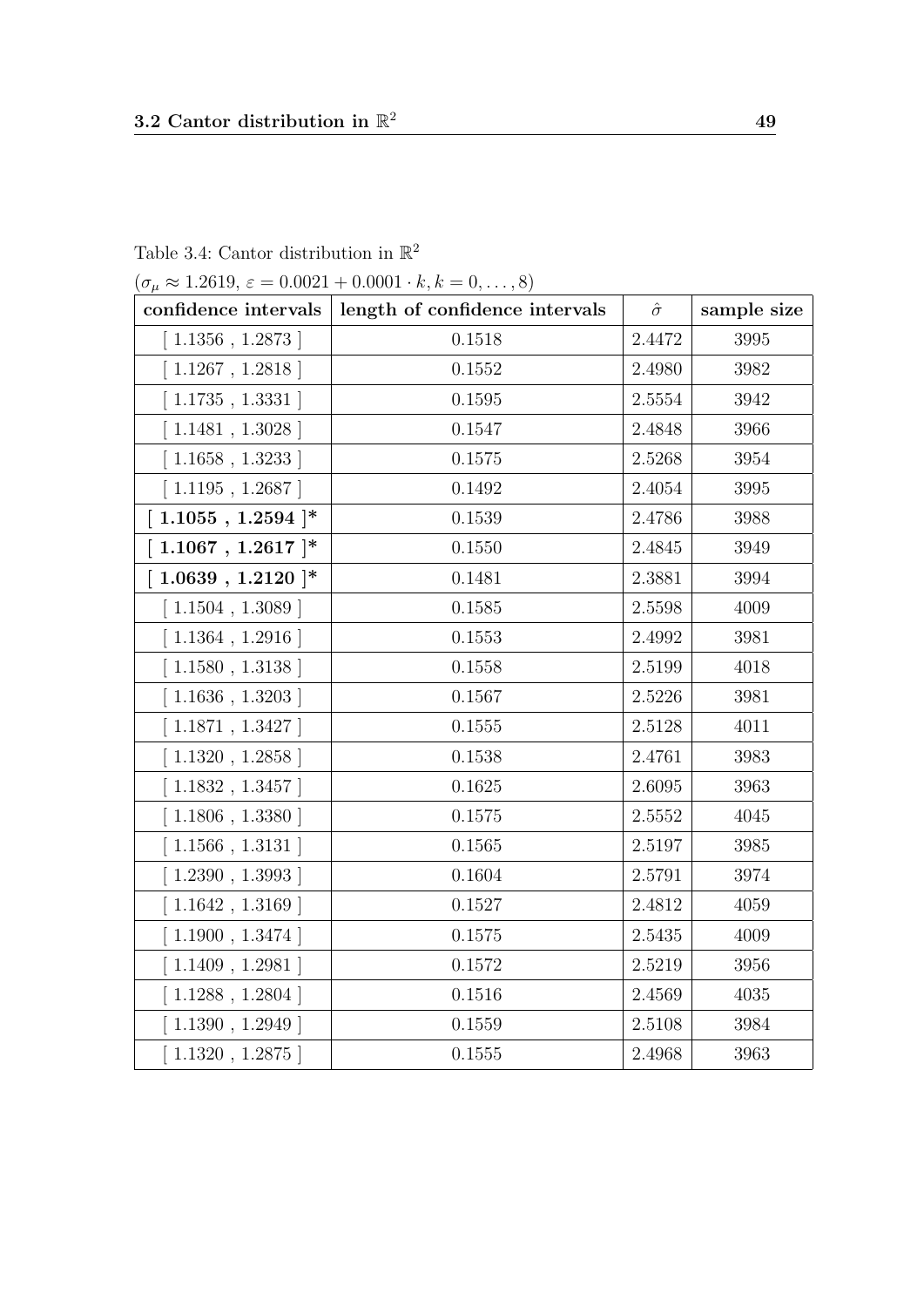## <span id="page-49-0"></span>3.3 Generalized Cantor distribution in  $\mathbb{R}^3$

In this section we consider a generalization of 3-dimensional Cantor distribution on the Cartesian product  $C \times C \times C$ . First we describe a construction of this measure by the following procedure.

Consider the unit cube U in  $\mathbb{R}^3$  and divide it into  $3^3$  nonoverlapping equal cubes  $U_1, \ldots, U_{27}$ . We assign the order numbers to them in each vertical stratum from left to right, beginning with the leftmost bottom cube. Now define a vector of probabilities  $\mathbf{p} = (p_1, \ldots, p_{27})$  whose entries are given by  $p_1 = 0.8^3$ ,  $p_3 = p_7 =$  $p_{19} = 0.8^2 \cdot 0.2$ ,  $p_9 = p_{21} = p_{25} = 0.8 \cdot 0.2^2$ ,  $p_{27} = 0.2^3$  and  $p_i = 0$  otherwise. Further, we assign the probability  $p_i$  to  $U_i$ .

Repeat this process for each  $U_i$ : divide  $U_i$  into  $3^3$  nonoverlapping equal subcubes  $U_{i,1}, \ldots, U_{1,27}$  (maintaining the same pattern of labelling the cubes as used at the first stage) and assign probability  $p_i p_j$  to  $U_{i,j}$ . Continuing this procedure, we obtain, for each positive integer n, a collection of  $3^{3n}$  nonoverlapping equal cubes  $U_{i_1,\dots,i_n}$ ,  $1 \leq i_k \leq 27$ , with the product probability  $p_{i_1} \cdot \ldots \cdot p_{i_n}$  assigned to  $U_{i_1,\dots,i_n}$ . Now there exists a unique probability measure  $\mu_{\bf p}$  defined on the Borel sets of U such that  $\mu_{\mathbf{p}}(U_{i_1,\dots,i_n}) = p_{i_1} \cdot \ldots \cdot p_{i_n}$ . This measure is considered here. It is known that its information dimension is approximately equal to  $1.3665$  (see CUTLER [\[12\]](#page-66-7)).

Note that if the nonzero entries of a vector of probabilities **p** would be given by  $p_1 = p_3 = p_7 = p_9 = p_{19} = p_{21} = p_{25} = p_{27} = 0.5^3$  then we obtain the three-dimensional Cantor distribution.

We have produced 100 simulations. In each simulation sample of size 5000 was randomly drawn from the generalized three-dimensional Cantor distribution.  $\varepsilon_k = 0.030 + 0.001 \cdot k, k = 0, \ldots, 8$  were chosen as a radii for balls  $B(X_i, \varepsilon)$ , for  $i = 1, \ldots, 5000$ . Then points which did not have any neighbor in their  $\varepsilon_1$ neighborhood have been thrown out. Results of the simulations are shown in Tables [3.5-](#page-50-0)[3.8.](#page-53-0) Intervals which do not cover the true value of dimension are marked by asterisk "∗".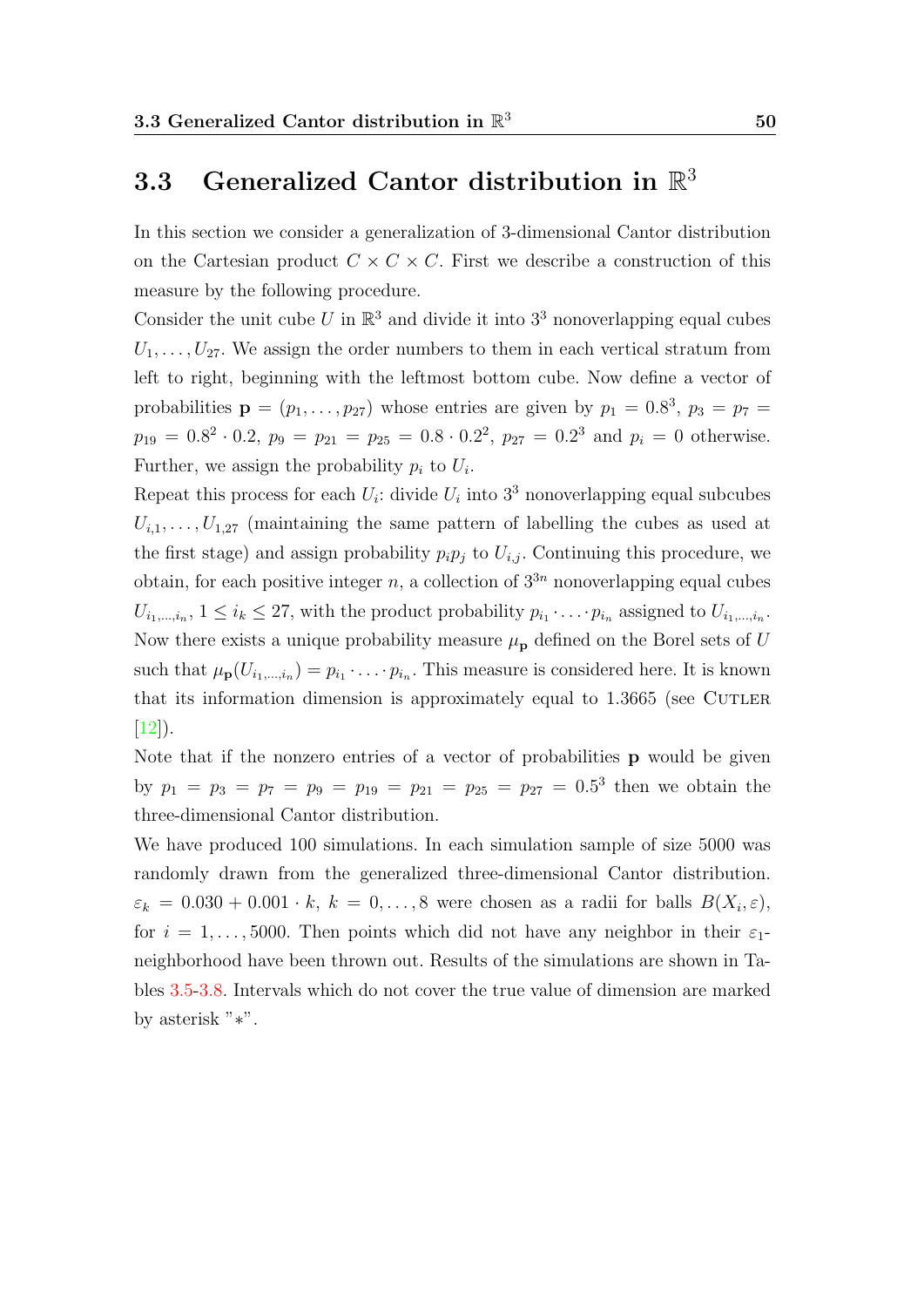| $(\sigma_{\mu} \approx 1.3665, \varepsilon = 0.030 + 0.001 \cdot k, k = 0, \dots, 8)$ |                                                       |                |             |  |  |
|---------------------------------------------------------------------------------------|-------------------------------------------------------|----------------|-------------|--|--|
|                                                                                       | confidence intervals   length of confidence intervals | $\hat{\sigma}$ | sample size |  |  |
| [1.3102, 1.4381]                                                                      | 0.1279                                                | 2.2786         | 4876        |  |  |
| [1.2898, 1.4174]                                                                      | $0.1276\,$                                            | 2.2698         | 4862        |  |  |
| $\left[ 1.2539, 1.3785 \right]$                                                       | 0.1246                                                | 2.2180         | 4870        |  |  |
| [1.3129, 1.4417]                                                                      | 0.1288                                                | 2.2939         | 4874        |  |  |
| [1.3165, 1.4427]                                                                      | 0.1263                                                | 2.2446         | 4857        |  |  |
| [1.3120, 1.4392]                                                                      | 0.1273                                                | 2.2656         | 4870        |  |  |
| [1.3295, 1.4588]                                                                      | 0.1293                                                | 2.2997         | 4861        |  |  |
| [1.2960, 1.4231]                                                                      | 0.1271                                                | 2.2628         | 4868        |  |  |
| [1.3258, 1.4553]                                                                      | 0.1295                                                | 2.2980         | 4842        |  |  |
| [1.2965, 1.4224]                                                                      | 0.1259                                                | 2.2394         | 4865        |  |  |
| [1.3397, 1.4689]                                                                      | 0.1292                                                | 2.2974         | 4860        |  |  |
| [1.3418, 1.4712]                                                                      | 0.1293                                                | 2.3018         | 4866        |  |  |
| [1.2694, 1.3964]                                                                      | 0.1270                                                | 2.2577         | 4857        |  |  |
| $[\ 1.3058$ , $1.4308]$                                                               | 0.1250                                                | 2.2242         | 4861        |  |  |
| [1.2702, 1.3986]                                                                      | 0.1283                                                | 2.2788         | 4847        |  |  |
| [1.2844, 1.4121]                                                                      | 0.1277                                                | 2.2709         | 4861        |  |  |
| [1.2658, 1.3918]                                                                      | 0.1261                                                | 2.2358         | 4832        |  |  |
| [1.2983, 1.4213]                                                                      | 0.1230                                                | 2.1880         | 4861        |  |  |
| [1.2823, 1.4128]                                                                      | 0.1305                                                | 2.3249         | 4880        |  |  |
| $[1.3626, 1.4921]$                                                                    | 0.1295                                                | 2.3009         | 4852        |  |  |
| [1.2527, 1.3800]                                                                      | 0.1273                                                | 2.2596         | 4844        |  |  |
| [1.2996, 1.4294]                                                                      | 0.1298                                                | 2.3092         | 4863        |  |  |
| [1.2899, 1.4131]                                                                      | 0.1231                                                | 2.1890         | 4855        |  |  |
| [1.3361, 1.4627]                                                                      | 0.1266                                                | 2.2488         | 4851        |  |  |
| $[1.2406, 1.3656]$ *                                                                  | 0.1249                                                | 2.2217         | 4858        |  |  |

<span id="page-50-0"></span>Table 3.5: Generalized Cantor distribution in  $\mathbb{R}^3$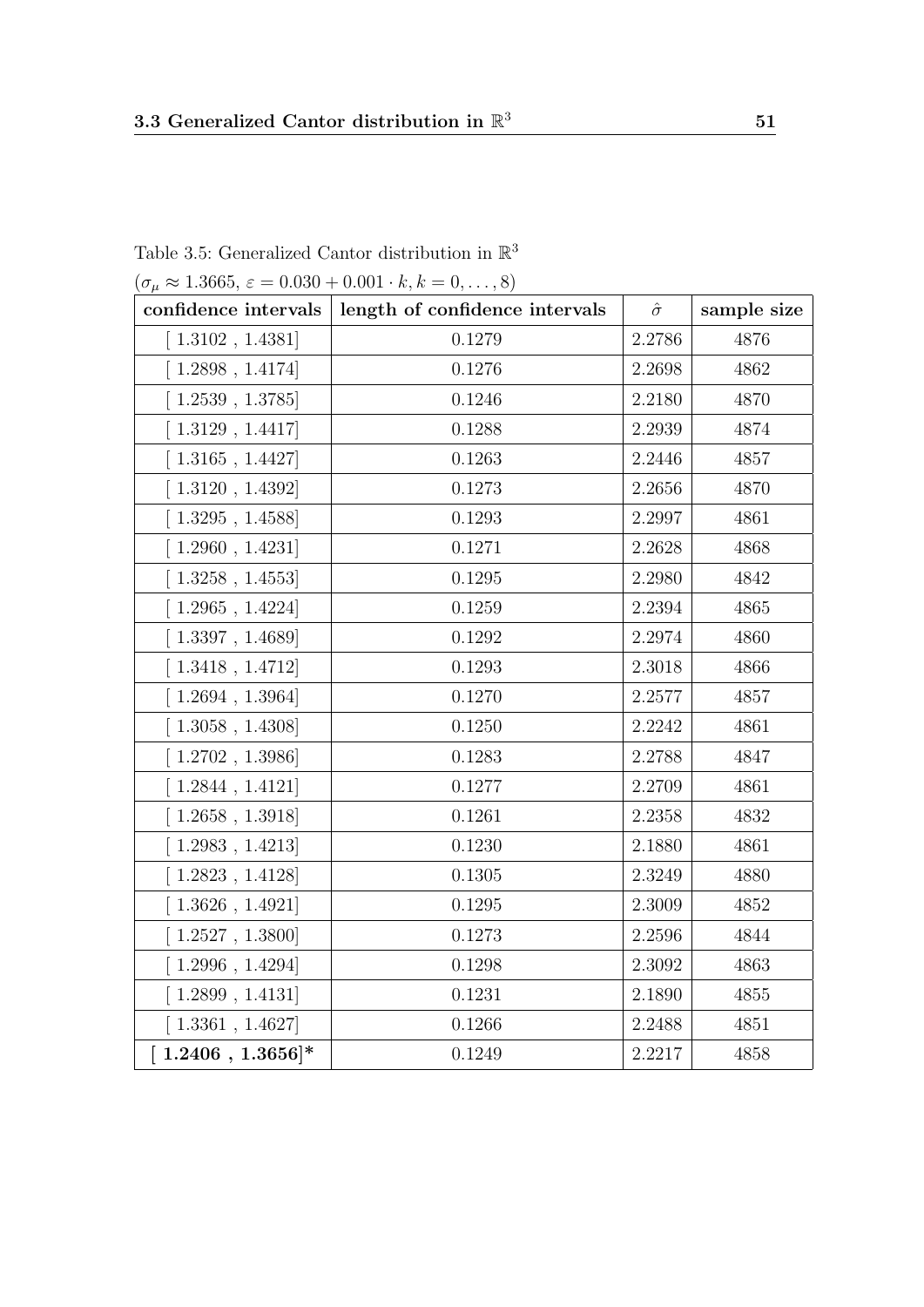| $(\sigma_{\mu} \approx 1.3665, \varepsilon = 0.030 + 0.001 \cdot k, k = 0, \dots, 8)$ |                                |                |             |  |
|---------------------------------------------------------------------------------------|--------------------------------|----------------|-------------|--|
| confidence intervals                                                                  | length of confidence intervals | $\hat{\sigma}$ | sample size |  |
| [1.3375, 1.4634]                                                                      | 0.1259                         | 2.2354         | 4847        |  |
| [1.3268, 1.4542]                                                                      | 0.1275                         | 2.2680         | 4865        |  |
| [1.3215, 1.4473]                                                                      | 0.1258                         | 2.2380         | 4863        |  |
| $1.2984$ , $1.4260$                                                                   | 0.1276                         | 2.2722         | 4874        |  |
| [1.2934, 1.4171]                                                                      | 0.1237                         | 2.1968         | 4845        |  |
| [1.2990, 1.4283]                                                                      | 0.1293                         | 2.3012         | 4866        |  |
| [1.3030, 1.4306]                                                                      | 0.1276                         | 2.2668         | 4849        |  |
| [1.3145, 1.4428]                                                                      | 0.1283                         | 2.2796         | 4853        |  |
| [1.3277, 1.4566]                                                                      | 0.1288                         | 2.2952         | 4876        |  |
| [1.3301, 1.4595]                                                                      | 0.1294                         | 2.3036         | 4869        |  |
| $[1.3853, 1.5122]$ *                                                                  | 0.1269                         | 2.2593         | 4868        |  |
| [1.2585, 1.3852]                                                                      | 0.1266                         | 2.2490         | 4848        |  |
| [1.3436, 1.4705]                                                                      | 0.1269                         | 2.2548         | 4853        |  |
| $[1.3164$ , $1.4457]$                                                                 | 0.1294                         | 2.2943         | 4834        |  |
| [1.3551, 1.4863]                                                                      | 0.1312                         | 2.3322         | 4858        |  |
| [1.3119, 1.4413]                                                                      | 0.1293                         | 2.3006         | 4862        |  |
| [1.3038, 1.4303]                                                                      | 0.1265                         | 2.2526         | 4873        |  |
| [1.3326, 1.4549]                                                                      | 0.1223                         | 2.1745         | 4859        |  |
| [1.2902, 1.4168]                                                                      | 0.1266                         | 2.2547         | 4874        |  |
| [1.3328, 1.4599]                                                                      | 0.1271                         | 2.2578         | 4849        |  |
| [1.2788, 1.4064]                                                                      | 0.1276                         | 2.2714         | 4866        |  |
| 1.2824, 1.4079                                                                        | 0.1255                         | 2.2313         | 4855        |  |
| [1.3084, 1.4366]                                                                      | 0.1281                         | 2.2834         | 4879        |  |
| [1.3440, 1.4699]                                                                      | 0.1259                         | 2.2352         | 4847        |  |
| [1.3132, 1.4400]                                                                      | 0.1268                         | 2.2565         | 4866        |  |

Table 3.6: Generalized Cantor distribution in  $\mathbb{R}^3$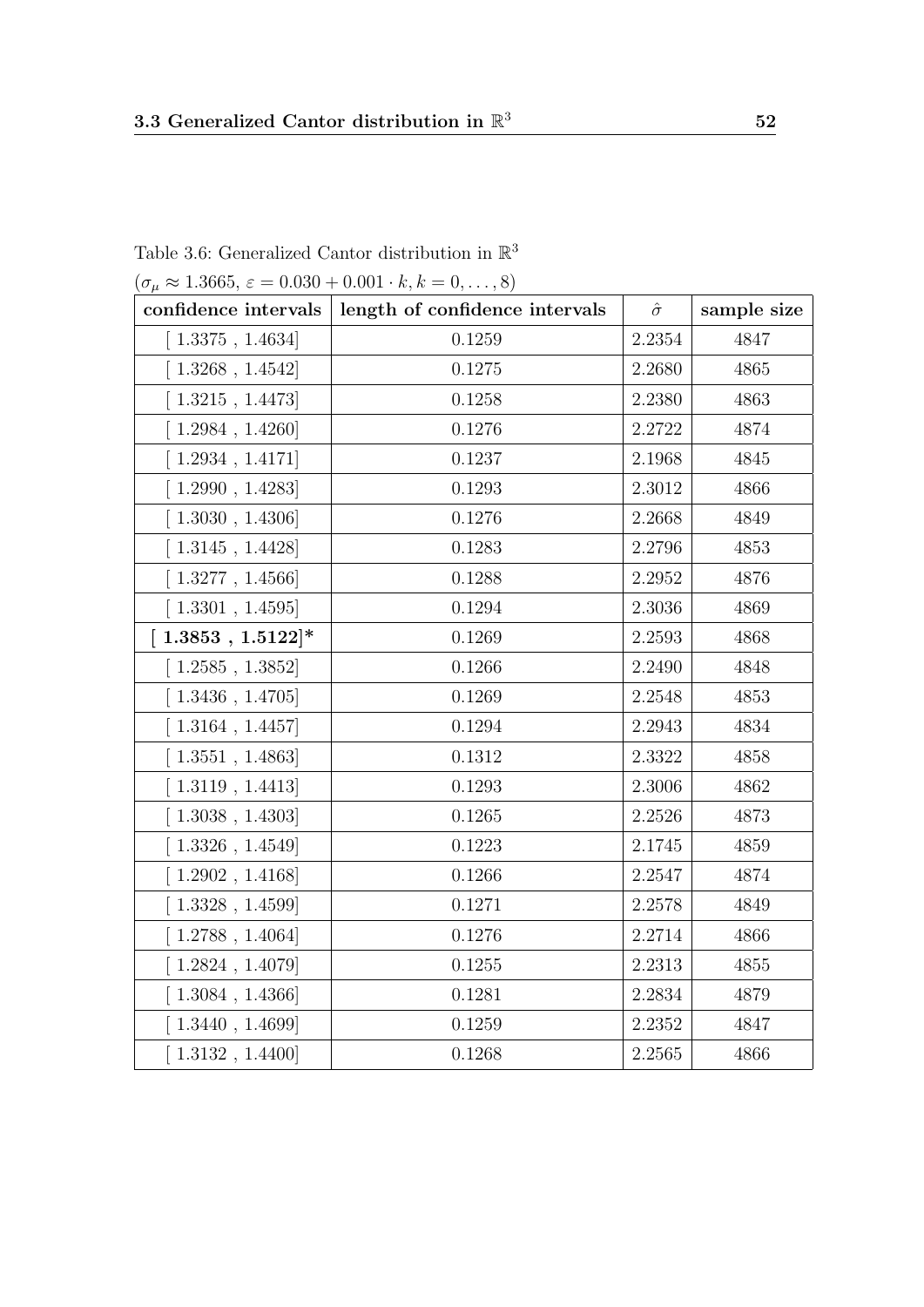| Table 3.7: Generalized Cantor distribution in $\mathbb{R}^3$ |  |
|--------------------------------------------------------------|--|
|--------------------------------------------------------------|--|

 $(\sigma_{\mu} \approx 1.3665, \varepsilon = 0.030 + 0.001 \cdot k, k = 0, \dots, 8)$ 

| confidence intervals                   | length of confidence intervals | $\hat{\sigma}$ | sample size |
|----------------------------------------|--------------------------------|----------------|-------------|
| [1.2637, 1.3903]                       | 0.1267                         | 2.2520         | 4858        |
| 1.2913, 1.4189                         | 0.1276                         | 2.2664         | 4846        |
| [1.2819, 1.4063]                       | 0.1244                         | 2.2164         | 4874        |
| 1.2870, 1.4150                         | 0.1280                         | 2.2770         | 4863        |
| $1.2675$ , $1.3925$ ]                  | 0.1249                         | 2.2226         | 4862        |
| 1.3176, 1.4440                         | 0.1264                         | 2.2534         | 4883        |
| $[1.2394, 1.3663]$ *                   | 0.1270                         | 2.2569         | 4856        |
| [1.3378, 1.4683]                       | 0.1305                         | 2.3211         | 4858        |
| 1.2637, 1.3886                         | 0.1250                         | 2.2256         | 4873        |
| [1.3256, 1.4532]                       | 0.1276                         | 2.2689         | 4858        |
| $\left[ 1.3307 \; , \; 1.4586 \right]$ | 0.1279                         | 2.2747         | 4860        |
| [1.3108, 1.4369]                       | 0.1261                         | 2.2435         | 4864        |
| $1.2746$ , $1.4029$                    | 0.1283                         | 2.2841         | 4867        |
| [1.3005, 1.4281]                       | 0.1276                         | 2.2725         | 4872        |
| 1.3183, 1.4474                         | 0.1291                         | 2.2900         | 4835        |
| 1.3035, 1.4302                         | 0.1268                         | 2.2536         | 4855        |
| 1.3595, 1.4908                         | 0.1313                         | 2.3341         | 4857        |
| 1.2658, 1.3934                         | 0.1277                         | 2.2697         | 4857        |
| $1.2842$ , $1.4083$                    | 0.1241                         | 2.2045         | 4851        |
| $1.3016$ , $1.4269$ ]                  | 0.1254                         | 2.2277         | 4851        |
| [1.3428, 1.4735]                       | 0.1306                         | 2.3194         | 4846        |
| 1.3090, 1.4364                         | 0.1275                         | 2.2664         | 4859        |
| [1.3377, 1.4680]                       | 0.1303                         | 2.3199         | 4874        |
| $1.2905$ , $1.4202$                    | 0.1296                         | 2.3041         | 4854        |
| [1.3235, 1.4506]                       | 0.1271                         | 2.2650         | 4882        |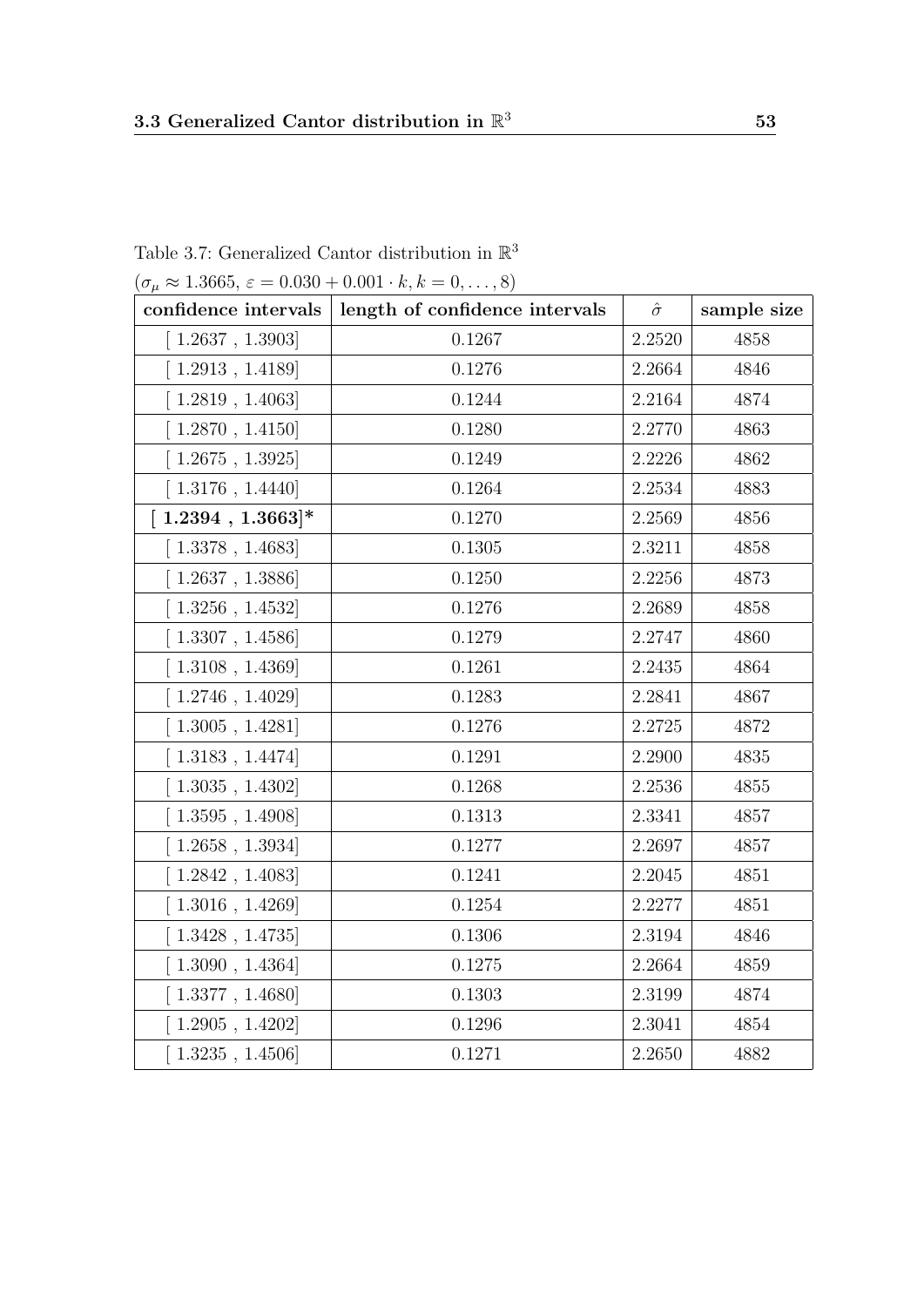| $(\sigma_{\mu} \approx 1.3665, \varepsilon = 0.030 + 0.001 \cdot k, k = 0, \dots, 8)$ |                                |                |             |  |
|---------------------------------------------------------------------------------------|--------------------------------|----------------|-------------|--|
| confidence intervals                                                                  | length of confidence intervals | $\hat{\sigma}$ | sample size |  |
| [1.3353, 1.4645]                                                                      | 0.1292                         | 2.2991         | 4863        |  |
| [1.3349, 1.4596]                                                                      | $0.1247\,$                     | 2.2254         | 4890        |  |
| [1.3229, 1.4519]                                                                      | 0.1290                         | 2.2927         | 4850        |  |
| 1.3632, 1.4904                                                                        | 0.1271                         | 2.2579         | 4848        |  |
| [1.3382, 1.4675]                                                                      | 0.1293                         | 2.2977         | 4854        |  |
| [1.3004, 1.4284]                                                                      | 0.1280                         | 2.2755         | 4855        |  |
| [1.2926, 1.4226]                                                                      | 0.1300                         | 2.3137         | 4867        |  |
| [1.2507, 1.3795]                                                                      | 0.1288                         | 2.2885         | 4852        |  |
| [1.3183, 1.4489]                                                                      | 0.1306                         | 2.3230         | 4864        |  |
| [1.3438, 1.4757]                                                                      | 0.1318                         | 2.3425         | 4852        |  |
| [1.3057, 1.4318]                                                                      | 0.1262                         | 2.2453         | 4867        |  |
| [1.3479, 1.4753]                                                                      | 0.1274                         | 2.2663         | 4860        |  |
| [1.3446, 1.4714]                                                                      | 0.1267                         | 2.2546         | 4862        |  |
| $[\ 1.3498$ , $1.4804]$                                                               | 0.1306                         | 2.3260         | 4877        |  |
| [1.3019, 1.4284]                                                                      | 0.1265                         | 2.2506         | 4863        |  |
| [1.3369, 1.4671]                                                                      | 0.1302                         | 2.3113         | 4841        |  |
| [1.2899, 1.4193]                                                                      | 0.1294                         | 2.3002         | 4857        |  |
| [1.3099, 1.4381]                                                                      | 0.1282                         | 2.2758         | 4844        |  |
| [1.2979, 1.4244]                                                                      | 0.1266                         | 2.2481         | 4846        |  |
| [1.3259, 1.4550]                                                                      | 0.1290                         | 2.2939         | 4857        |  |
| [1.3480, 1.4757]                                                                      | 0.1277                         | 2.2733         | 4870        |  |
| [1.3161, 1.4433]                                                                      | 0.1272                         | 2.2594         | 4849        |  |
| [1.2961, 1.4221]                                                                      | 0.1260                         | 2.2449         | 4877        |  |
| [1.3177, 1.4457]                                                                      | 0.1280                         | 2.2766         | 4858        |  |
| [1.2651, 1.3908]                                                                      | 0.1257                         | 2.2360         | 4860        |  |

<span id="page-53-0"></span>Table 3.8: Generalized Cantor distribution in  $\mathbb{R}^3$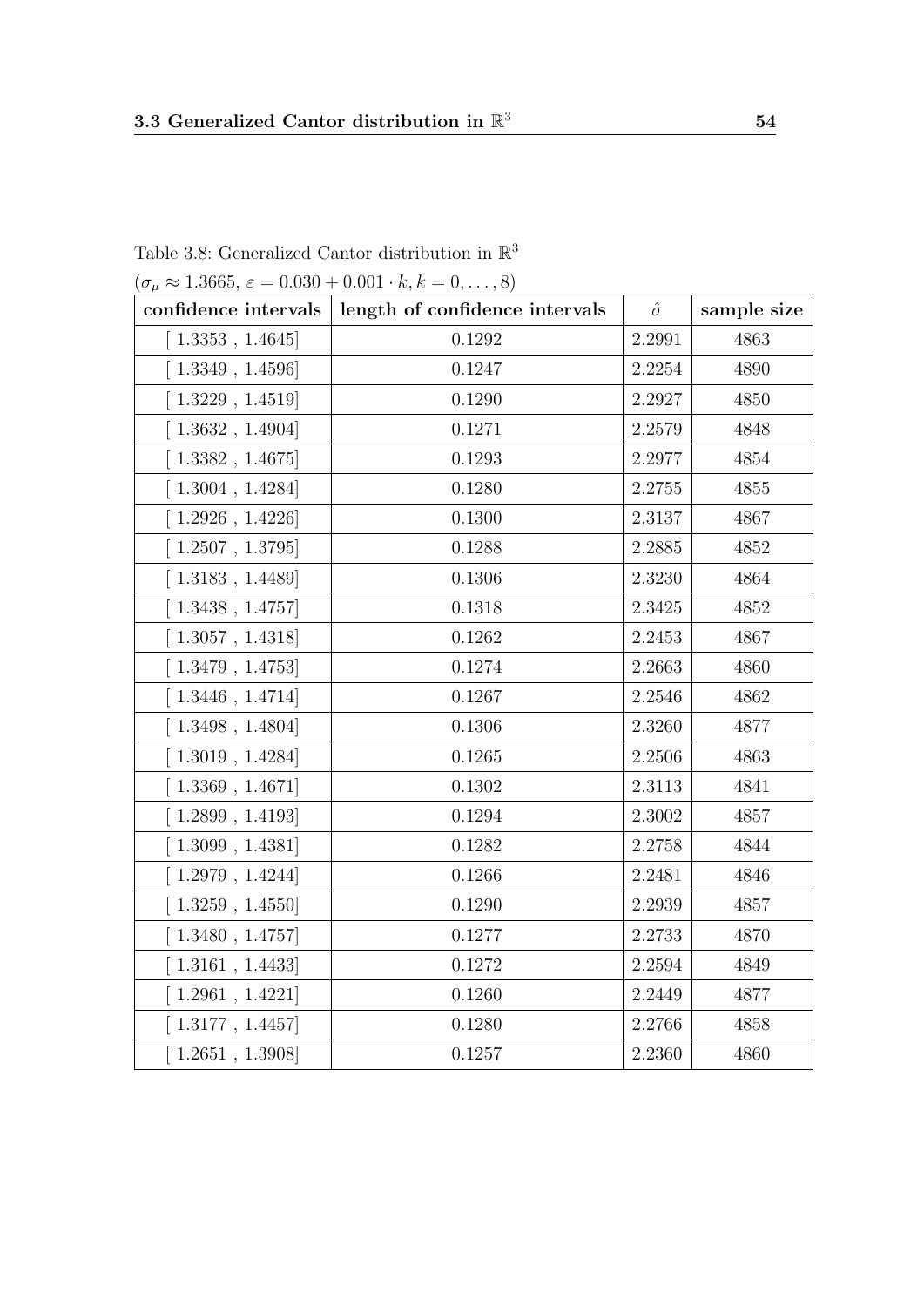## <span id="page-54-0"></span>Chapter 4

## ASCLT and ASLT for U-statistics

#### <span id="page-54-1"></span>4.1 U-statistics of dependent random variables

Here we give some preliminary results which will be used in the next two sections. First, we recall some definitions of mixing coefficients. Let

<span id="page-54-3"></span><span id="page-54-2"></span>
$$
X_1, X_2, \dots, X_n \tag{4.1}
$$

be a strictly stationary sequence of random variables defined on probability space  $(\Omega, \Im, P)$ . Denote the distribution function of  $X_i$  by  $F(x)$ . Further, let  $\Im_a^b$  denote a  $\sigma$ -algebra of events generated by  $X_a, X_{a+1}, \ldots, X_b$ , where  $1 \le a \le b < \infty$ , and  $\Im_a^{\infty}$  denote a  $\sigma$ -algebra generated by  $X_a, X_{a+1}, \ldots$  If  $\sigma$ -algebras  $\Im_1^k$  and  $\Im_{k+n}^{\infty}$  are independent then for all events  $A \in \mathcal{S}_1^k$  and  $B \in \mathcal{S}_{k+n}^{\infty}$  we have

$$
P(A \cap B) - P(A)P(B) = 0.\tag{4.2}
$$

In general,  $(4.2)$  doesn't hold, and the expression on the left hand side of  $(4.2)$  is taken as a basis of the measure of dependence between  $\mathcal{S}_1^k$  and  $\mathcal{S}_{k+n}^{\infty}$ .

**Definition 4.1.** The sequence [\(4.1\)](#page-54-3) is called strongly mixing or  $\alpha$ -mixing if

$$
\alpha(n) := \sup\{|P(A \cap B) - P(A)P(B)| : A \in \mathcal{S}_1^k, B \in \mathcal{S}_{k+n}^{\infty}, k = 1, 2, \ldots\}
$$

tends to zero as  $n \to \infty$ .

**Definition 4.2.** The sequence  $(4.1)$  is called absolutely regular if

$$
\beta(n) := \sup_{k \in \mathbb{N}} E[\sup\{|P(A/\mathfrak{S}_1^k) - P(A)| : A \in \mathfrak{S}_{k+n}^{\infty}\}]
$$

tends to zero as  $n \to \infty$ .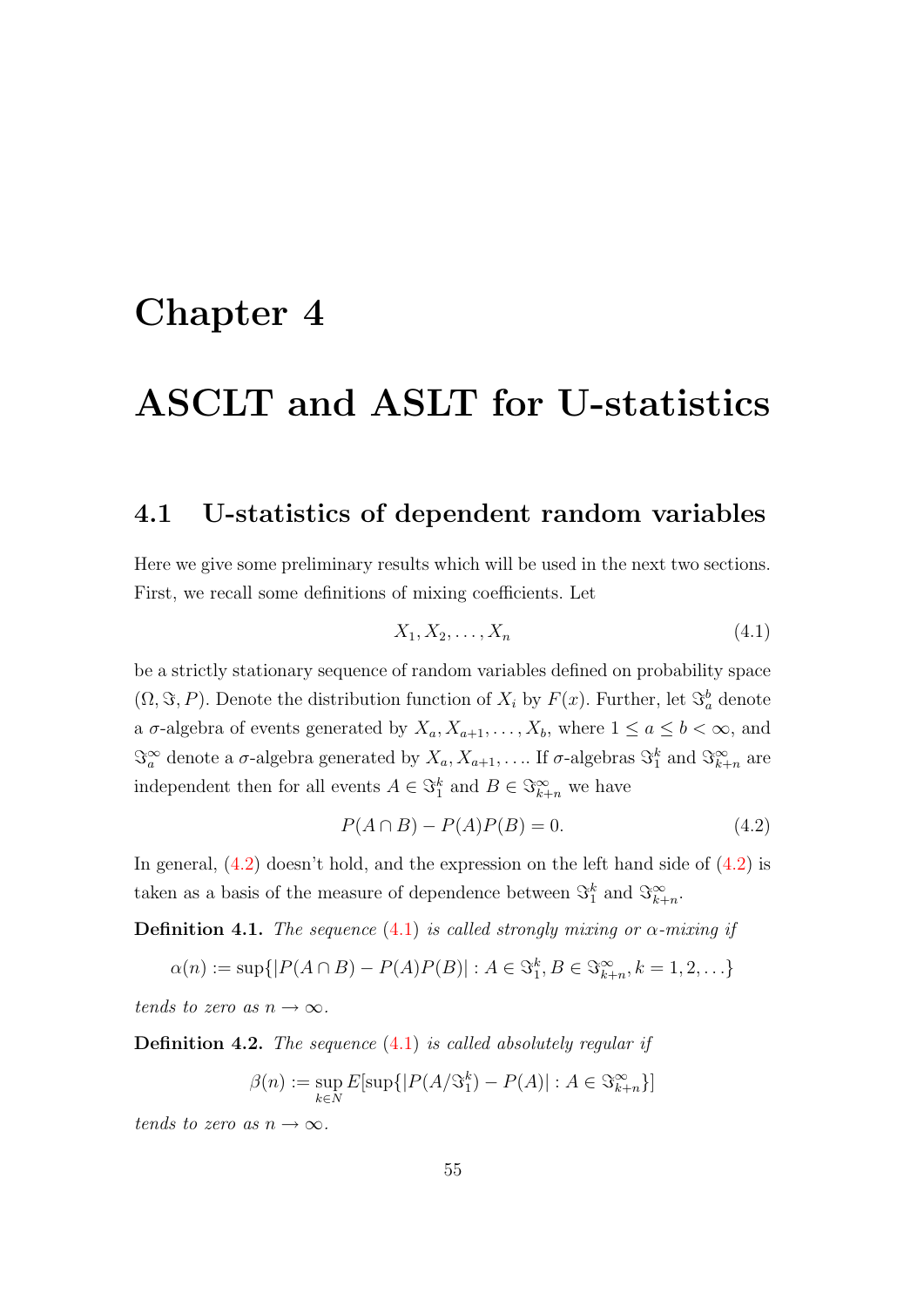It is well known that

<span id="page-55-2"></span>
$$
\alpha(n) \le \beta(n) \tag{4.3}
$$

and therefore a class of all sequences of strongly mixing random variables contains a class of all sequences of absolutely regular random variables.

Consider a statistical functional  $\theta(F)$  defined in [\(1.10\)](#page-20-0) and take a non-degenerate U-statistic  $U_n$  based on the sample [\(4.1\)](#page-54-3) as an estimator for  $\theta(F)$ . It should be mentioned that  $U_n$  is not an unbiased estimator for  $\theta(F)$  anymore, but it is still a consistent and asymptotical normal estimator for a wide class of dependent variables (see Sen [\[47\]](#page-69-4), Yoshihara [\[51\]](#page-69-5), Denker and Keller [\[17\]](#page-66-3), Yoshihara [\[52\]](#page-69-6)).

In this chapter we make use of the functions  $\tilde{h}_c$  and  $h_c$  defined in  $(1.11)$ – $(1.14)$ for  $c = 1, \ldots, m$ . It is not difficult to see that the functions  $h_c, c = 1, \ldots, m$  are degenerate even if  $(4.1)$  is not a sequence of i.i.d. random variables. Note that if  $U_n$  is based on the independent sequence [\(4.1\)](#page-54-3) then the functions  $\tilde{h}_c$  can also be written through conditional expectations, but in general, this cannot be done. Further, HOEFFIDNG's decomposition is valid for  $U_n$  based on  $(4.1)$  and therefore, Theorem [1.2](#page-21-3) holds in the context of this chapter. But the upper bounds of the second moment of  $U_{nc}$ ,  $c = 1, \ldots, m$  defined in  $(1.16)$  and based on  $(4.1)$ , differ from  $(1.18)$  and depend on the type of the dependency of the sequence  $(4.1)$ . We give them in the corresponding sections.

Next, we introduce the value

<span id="page-55-1"></span>
$$
\sigma^2 = Eh_1^2(X_1) + 2\sum_{k=1}^{\infty} Eh_1(X_1)h_1(X_{k+1}), \qquad (4.4)
$$

which is well defined under conditions given in the next two sections.

The main idea of the proofs in Section [4.2](#page-56-0) and Section [4.3](#page-58-0) is to approximate √  $\overline{n}(\sigma m)^{-1}(U_n - \theta(F))$  by a sequence of random variables  $W_n$  which satisfies the ASCLT and obtain the following bound for the probabilities

<span id="page-55-0"></span>
$$
P\left(\left|\sqrt{n}(\sigma m)^{-1}(U_n - \theta(F)) - W_n\right| > \epsilon\right) = O\left(\frac{1}{(\log n)^\tau}\right) \tag{4.5}
$$

<span id="page-55-3"></span>for all  $\epsilon > 0$  and some  $\tau > 0$ . Then  $(\sqrt{n}(\sigma m)^{-1}(U_n - \theta(F))$  also satisfies the ASCLT by virtue of the next Lemma which is due to Lesigne [\[39\]](#page-68-11). Here we cite a bit modified Preposition 1 from [\[39\]](#page-68-11).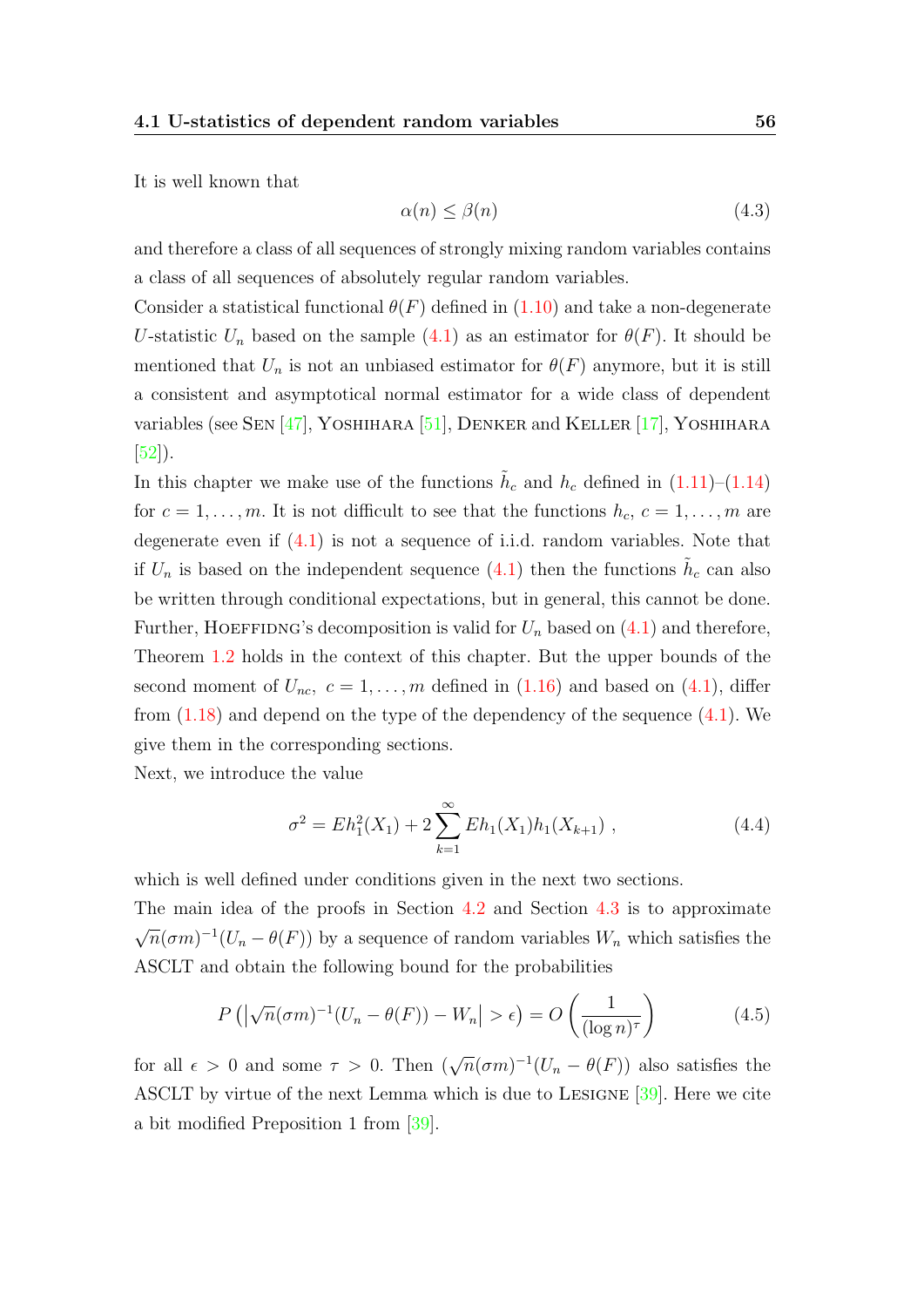**Lemma 4.1.** Let  $\sqrt{n}(\sigma m)^{-1}(U_n - \theta(F))$  and  $W_n$  be two sequences of random variables. Assume that the sequence  $W_n$  satisfies the ASCLT. Further, let [\(4.5\)](#page-55-0) holds. Then the sequence  $\sqrt{n}(\sigma m)^{-1}(U_n - \theta(F))$  also satisfies the ASCLT.

If  $U_n$  is a non-degenerate U-statistic then the natural choice of the approximating sequence  $W_n$  is  $\sqrt{n}\sigma^{-1}U_{n1}$ , where  $U_{n1}$  is the first term of HOEFFDING's decom-position [\(1.15\)](#page-21-0). Since  $U_{n_1}$  is a sample average of sequence  $\{h_1(X_i)\}_{i=1}^n$  the next lemma which is due to PELIGRAD and SHAO  $[44]$  is used for showing that the approximating sequence  $W_n$  satisfies the ASCLT.

<span id="page-56-3"></span>**Lemma 4.2.** Let  $\{X_n, n \geq 1\}$  be a stationary strongly mixing sequence with  $EX_1 = 0$  and  $E|X_1|^{2+\delta} < \infty$  for some  $\delta > 0$ . Assume

$$
\sum_{n=1}^{\infty} \alpha^{\delta/(2+\delta)}(n) < \infty.
$$

Then  $\sigma_1^2 = EX_1^2 + 2 \sum_{k=2}^{\infty} EX_1X_k < \infty$ . If in addition  $\sigma_1^2 > 0$  then ( √  $(\overline{n}\sigma_1)^{-1}S_n$ satisfies the ASCLT, where  $S_n = \sum_{i=1}^n X_i$ .

## <span id="page-56-0"></span>4.2 ASCLT for U-statistics of absolutely regular random variables

In this section, we prove the ASCLT for U-statistics of absolutely regular random variables. Assume that sequence [\(4.1\)](#page-54-3) is absolutely regular with mixing coefficients  $\beta(n)$ .

First, we give upper bounds for the second moment of degenerate statistics  $U_{nc}, c = 2, \ldots, m$ , which are due to YOSHIHARA [\[51\]](#page-69-5). Assume that for some  $r > 2$ 

<span id="page-56-1"></span>
$$
\mu_r = \int \cdots \int |h(x_1,\ldots,x_m)|^r dF(x_1)\cdots dF(x_m) \le M_0 < \infty \tag{4.6}
$$

and for all integers  $i_1, i_2, \ldots, i_m$   $(i_1 < i_2 < \cdots < i_m)$ 

<span id="page-56-2"></span>
$$
\nu_r = E|h(X_{i_1}, X_{i_2}, \dots, X_{i_m})|^r \le M_0 < \infty \tag{4.7}
$$

<span id="page-56-4"></span>where  $M_0$  is some absolute constant.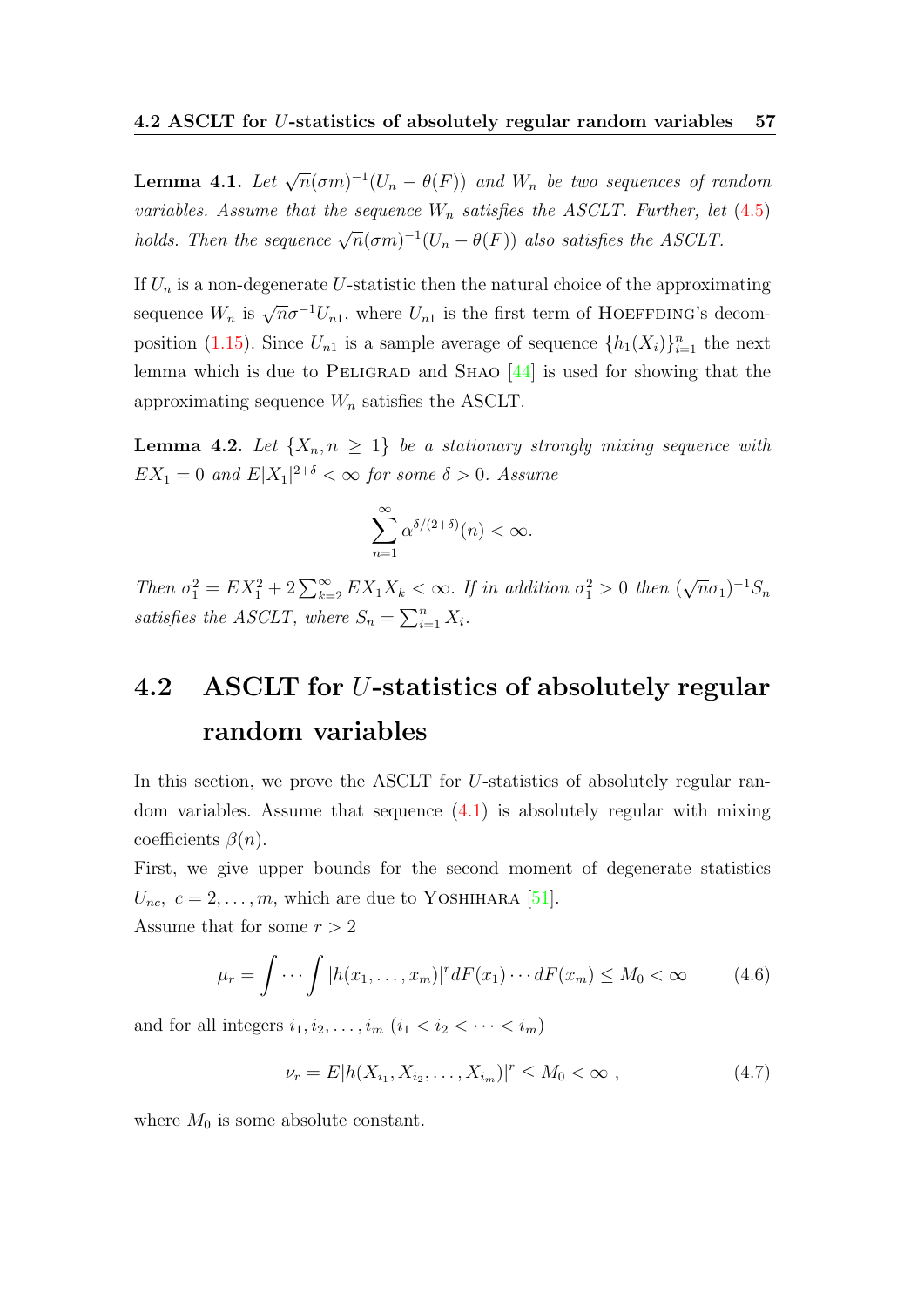**Lemma 4.3.** If there is a positive  $\delta$  such that for  $r = 2 + \delta$  [\(4.6\)](#page-56-1) and [\(4.7\)](#page-56-2) hold, and for some  $\delta'$   $(0 < \delta' < \delta)$   $\beta(n) = O(n^{-(2+\delta')/\delta'})$ , then we have

$$
E(U_n(h_c))^2 = O(n^{-1-\gamma}) \quad (2 \le c \le m)
$$

where  $\gamma = \frac{2(\delta - \delta')}{\delta'(2 + \delta)}$  $\frac{2(\delta-\delta')}{\delta'(2+\delta)} > 0.$ 

<span id="page-57-0"></span>Now we are ready to state our theorem and give its simple proof.

**Theorem 4.1.** Let  $\{X_n, n \geq 1\}$  be a stationary absolutely regular sequence of random variables. If there is a positive  $\delta$  such that for  $r = 2 + \delta (4.6)$  $r = 2 + \delta (4.6)$  and  $(4.7)$ hold, and for some  $\delta'$   $(0 < \delta' < \delta)$   $\beta(n) = O(n^{-(2+\delta')/\delta'})$ , then the series [\(4.4\)](#page-55-1) converges absolutely; if  $\sigma^2 > 0$  holds then  $\sqrt{n}(\sigma m)^{-1}(U_n(h) - \theta)$  satisfies the ASCLT.

Remark 4.1. The assumptions of Theorem [4.1](#page-57-0) ensure the central limit theorem for U-statistics of absolutely regular random variables (see YOSHIHARA  $[51]$ ).

Proof. The first statement of the theorem was proved in Theorem 1 of YOSHI-HARA [\[51\]](#page-69-5) and hence,  $\sigma^2$  in [\(4.4\)](#page-55-1) is well defined.

From the HOEFFDING's decomposition  $(1.15)$  it follows that

<span id="page-57-1"></span>
$$
\frac{n^{1/2}}{\sigma m} \left( U_n(h) - \theta \right) - \frac{n^{1/2}}{\sigma} U_n(h_1) = \frac{n^{1/2}}{\sigma m} \sum_{k=2}^m \binom{m}{k} U_n(h_k). \tag{4.8}
$$

Note that if the sequence  $\{X_n\}$  is absolutely regular ( $\beta$ -mixing) then it is strongly mixing ( $\alpha$ -mixing) which follows from [\(4.3\)](#page-55-2). Secondly, if  $\{X_n\}$  is  $\beta$ -mixing then a sequence  $\{f(X_n)\}\$ is also  $\beta$ -mixing for any measurable function f with some mixing coefficient which is not greater than  $\beta(n)$ .

These remarks give us a possibility of applying Lemma [4.2](#page-56-3) to the second term on the left hand side of [\(4.8\)](#page-57-1) and therefore,  $n^{1/2}\sigma^{-1}U_n(h_1)$  satisfies the ASCLT. Lemma [4.3](#page-56-4) yields

<span id="page-57-2"></span>
$$
E\left(\frac{n^{1/2}}{\sigma m}U_n(h_c)\right)^2 = O(n^{-\gamma})\tag{4.9}
$$

for any  $c = 2, \ldots, m$ , where  $\gamma = \frac{2(\delta - \delta')}{\delta'(2 + \delta)}$  $\frac{2(\delta-\delta')}{\delta'(2+\delta)} > 0.$ 

Now  $(4.5)$  follows from  $(4.8)$  and  $(4.9)$  using Chebyshev and  $c_r$ - inequalities. Thus, the assumptions of Lemma [4.1](#page-55-3) are fulfilled and its application to the random variables on the left hand side of [\(4.8\)](#page-57-1) completes the proof.

 $\Box$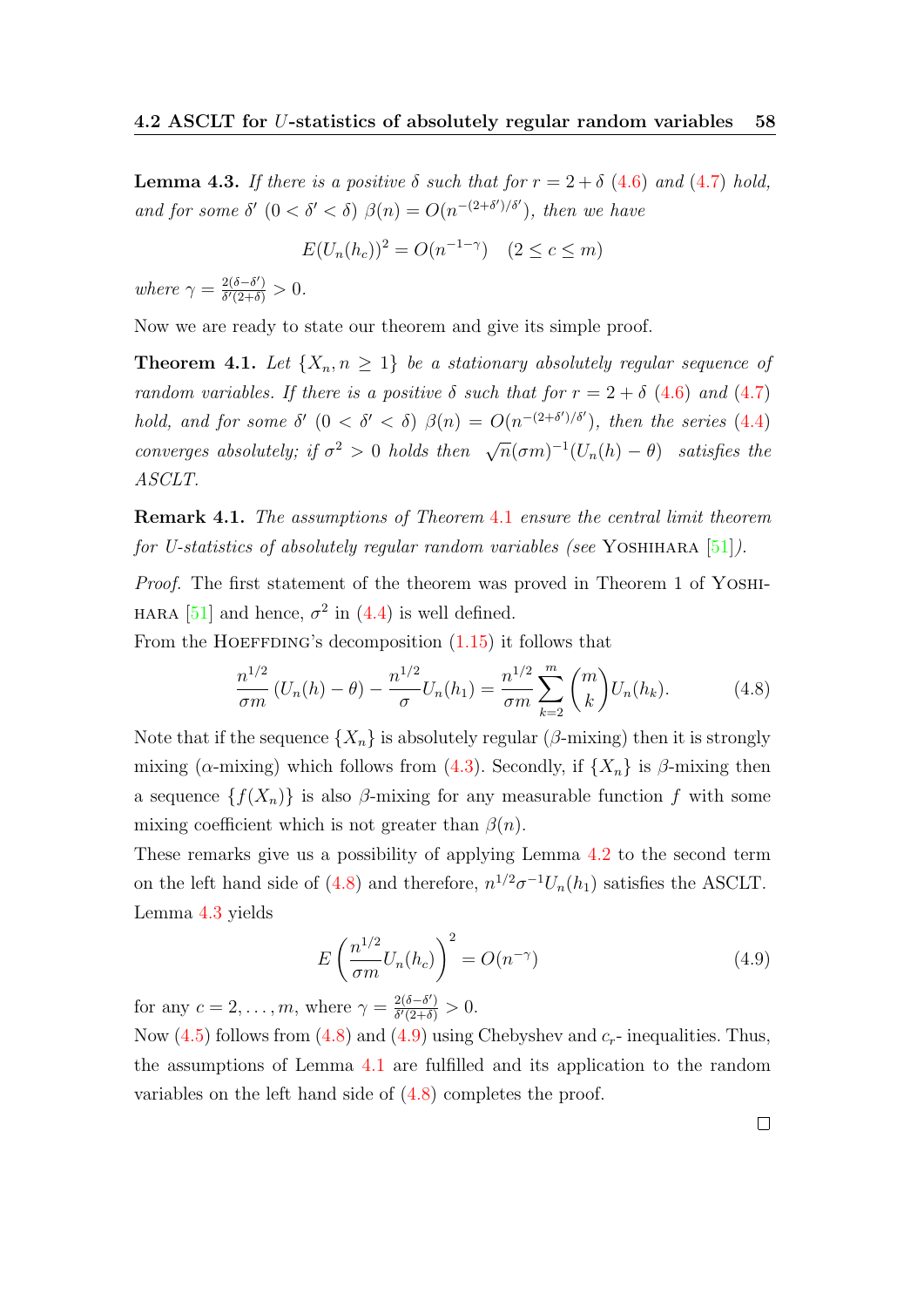## <span id="page-58-0"></span>4.3 ASCLT for U-statistics of strongly mixing random variables

In this section we prove the ASCLT for U-statistics of strongly mixing random variables. Assume that sequence  $(4.1)$  is strongly mixing with mixing coefficients  $\alpha(n)$ .

YOSHIHARA [\[52\]](#page-69-6) investigated an asymptotic distribution of  $U_n$  based on [\(4.1\)](#page-54-3) when all degenerate kernels  $h_c, c = 2, \ldots, m$  can be represented as a Fourier sum by some orthogonal basis of  $L^2(\mathbb{R}, F)$  defined below. We make use of his method for deriving the ASCLT for  $U_n$ .

Let  $L^2(\mathbb{R}, F)$  be the Hilbert space of square integrable functions with respect to a distribution function F of  $X_1$ . Further, let  $\{g_i\}_{i=0}^{\infty}$  be an orthogonal basis of  $L^2(\mathbb{R}, F)$  such that  $g_0 = 1$ . For each  $c$   $(1 \leq c \leq m)$  put

$$
g_{i_1,\dots,i_c}(x_1,\dots,x_c) = \prod_{j=1}^c g_{i_j}(x_j).
$$

It is well known that for each  $c$   $(1 \leq c \leq m)$  the system  $\{g_{i_1,...,i_c} : 0 \leq i_1 < i_2 < \cdots$  $\ldots < i_c < \infty$  is a basis of the Hilbert space  $L^2(\mathbb{R}^c, F^c)$ . Let  $\lambda_c(i_1, \ldots, i_c)$  be the Fourier coefficient of the function  $h_c$ , i.e.,

$$
\lambda_c(i_1,\ldots,i_c) = \int \cdots \int h_c(x_1,\ldots,x_c) \prod_{j=1}^c g_{i_j}(x_j) \prod_{j'=1}^c dF(x_{j'}).
$$

Then, for each  $c$   $(1 \leq c \leq m)$ 

<span id="page-58-1"></span>
$$
h_c(x_1, \ldots, x_c) = \sum_{\{i_j\}} \lambda_r(i_1, \ldots, i_c) g_{i_1, \ldots, i_c}(x_1, \ldots, x_c)
$$
(4.10)

in the  $L^2$ -sense. Moreover, it follows from the Parseval inequality that

$$
\int \cdots \int h_c^2(x_1,\ldots,x_c) \prod_{j=1}^c dF(x_j) = \sum |\lambda_c(i_1,\ldots,i_c)|^2 < \infty.
$$

Define

$$
\lambda(i_1,\ldots,i_c,0,\ldots,0)=\lambda_c(i_1,\ldots,i_c)\quad(1\leq c\leq m-1)
$$

and

$$
\lambda(i_1,\ldots,i_m)=\lambda_m(i_1,\ldots,i_m).
$$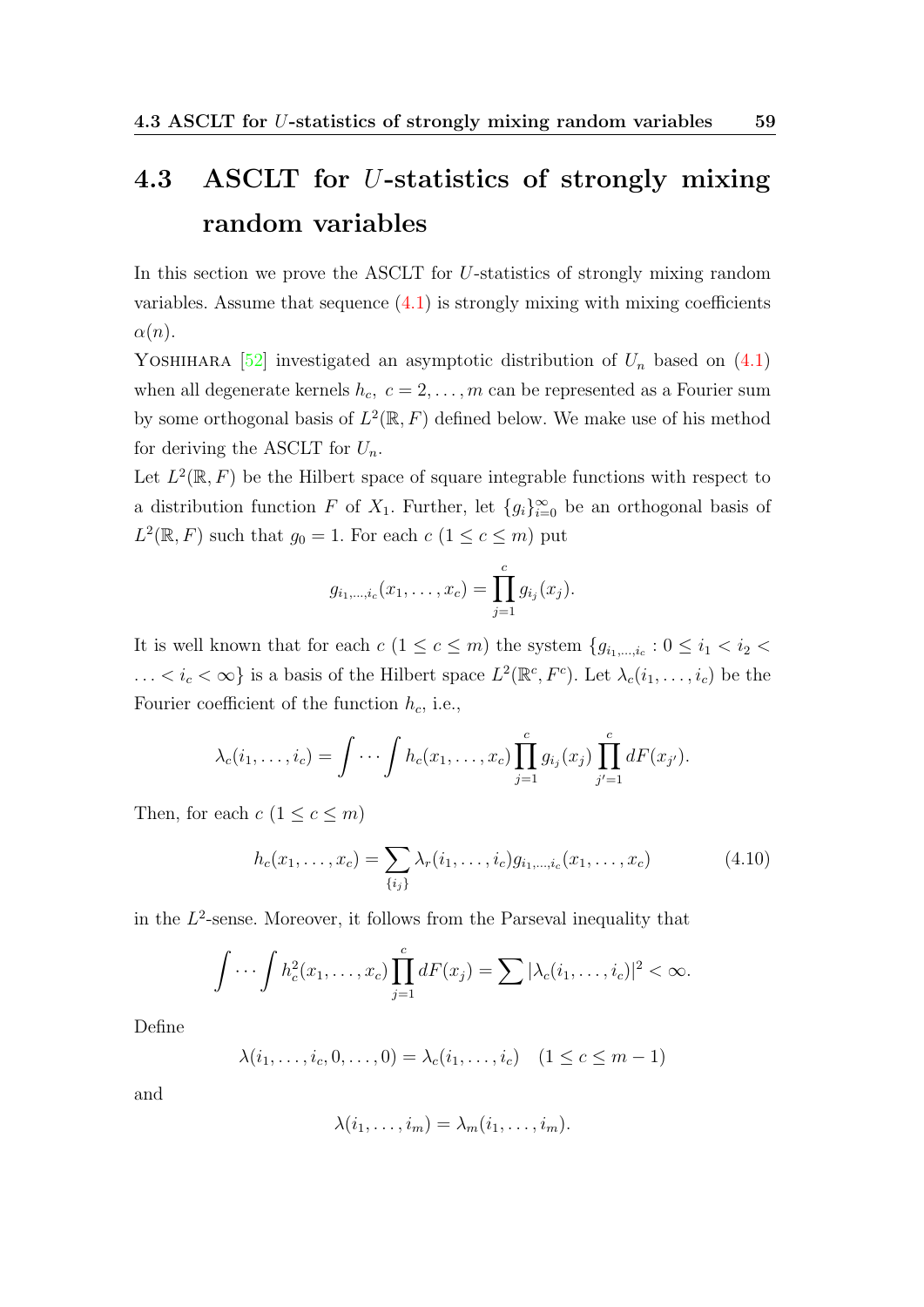One of the main assumptions in this section is

<span id="page-59-1"></span>
$$
\sum |\lambda(i_1,\ldots,i_m)| < \infty \; . \tag{4.11}
$$

Let

$$
\sigma_n^2 = E\left(\sum_{j=1}^n h_1(X_j)\right)^2.
$$
 (4.12)

Under the conditions of Lemma [4.4](#page-59-0) given below, the series in [\(4.4\)](#page-55-1) converges absolutely and hence,  $\sigma^2$  is well defined. Moreover,

$$
\sigma_n^2 = n\sigma^2(1 + o(1)) \quad \text{as} \quad n \to \infty \ .
$$

We use the following notation. For any random variables  $\eta$  and  $r \geq 1$ , let  $\|\eta\|_r =$  $(E|\eta|^r)^{1/r}$  if  $E|\eta|^r < \infty$ .

Now assume that for some  $\delta > 0$ 

<span id="page-59-2"></span>
$$
||h_1(X_1)||_{2+\delta/m} < \infty \tag{4.13}
$$

<span id="page-59-3"></span>and

$$
\max_{2 \le c \le m} \sup_{k \ge 1} \|g_{k,c}(X_1)\|_{2m+\delta} < \infty. \tag{4.14}
$$

The next lemma gives the upper bound for the second moments of  $U_{nc}$ ,  $c =$  $2, \ldots, m$ , which is due to YOSHIHARA [\[52\]](#page-69-6).

<span id="page-59-0"></span>**Lemma 4.4.** Let  $\{X_n, n \geq 1\}$  be a stationary sequence of strongly mixing random variables with mixing coefficients  $\alpha(n)$ . Suppose that [\(4.10\)](#page-58-1) holds for all c (2  $\leq$  $c \leq m$ ) and [\(4.11\)](#page-59-1) is satisfied. Assume that there exists a positive  $\delta$  such that [\(4.13\)](#page-59-2) and [\(4.14\)](#page-59-3) hold. Further, assume that

$$
\sum_{n=1}^{\infty} n^m \alpha^{\delta/(2m+\delta)}(n) < \infty \; .
$$

Then

$$
E|U_{nc}|^2 \leq C(r)n^{-r} \quad r = 2, \dots, m
$$

where  $C(2), \ldots, C(m)$  are absolute constants which do not depend on n.

Now we state the ASCLT for the U-statistic  $U_n$ .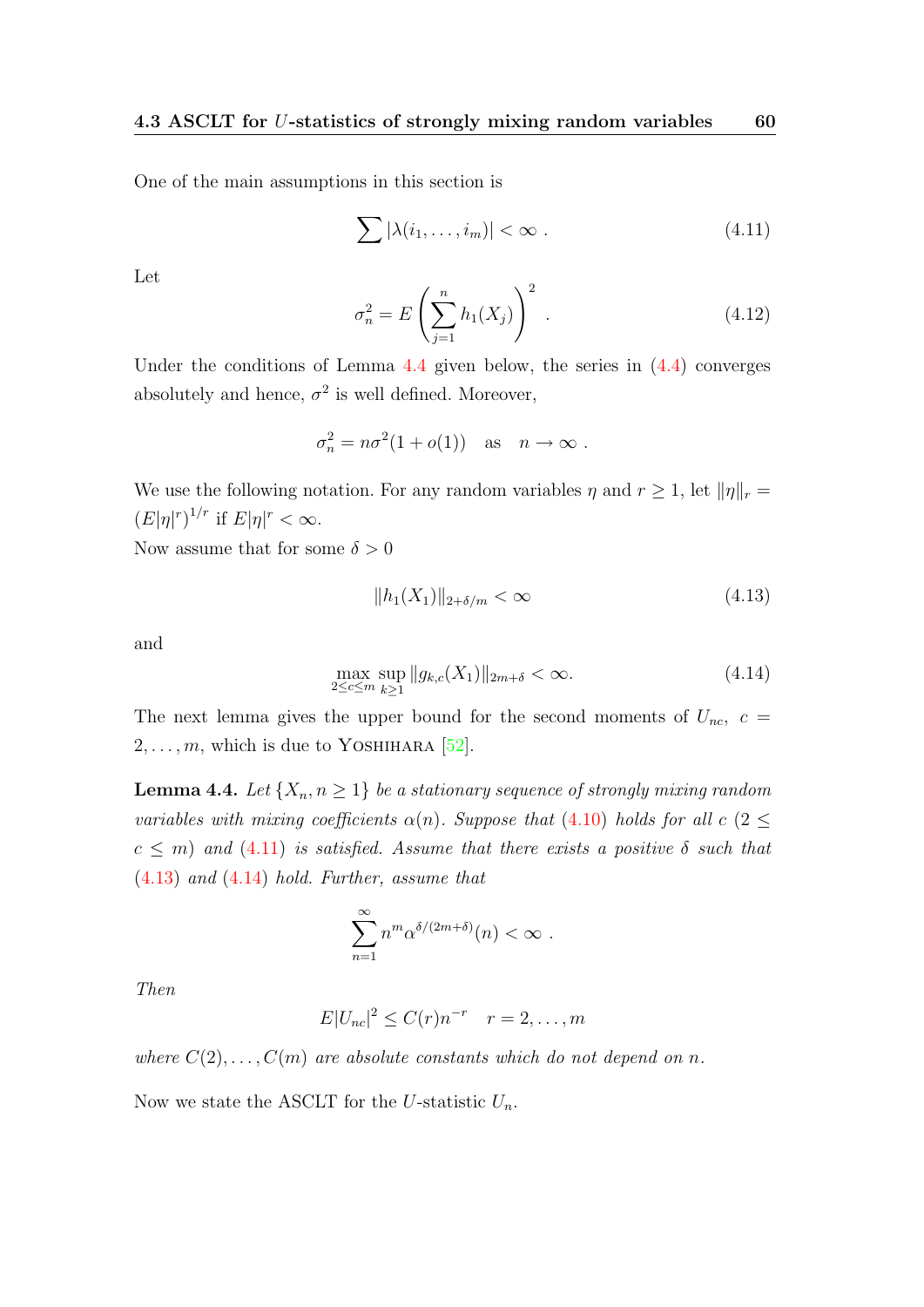**Theorem 4.2.** If  $\sigma^2 > 0$  then under the assumptions of Lemma [4.4](#page-59-0),  $\sqrt{n}\sigma^{-1}(U_n(h) - \theta)$  satisfies the ASCLT.

*Proof.* First note that if  $X_n$  is a strongly mixing sequence with mixing coefficients  $\alpha(n)$  then for any measurable function f,  $f(X_n)$  is also a strongly mixing sequence with some mixing coefficient which is not greater than  $\alpha(n)$ .

Now from the Hoeffding decomposition, we have that

$$
\frac{n^{1/2}}{\sigma}(U_n(h) - \theta) - \frac{n^{1/2}}{\sigma}mU_n(h_1) = \frac{n^{1/2}}{\sigma}\sum_{k=2}^m \binom{m}{k}U_n(h_k). \tag{4.15}
$$

By Lemma [4.2](#page-56-3) and the remark at the beginning of the proof, we can conclude that the second term on the left hand side of [\(4.15\)](#page-60-1) satisfies the ASCLT. Using Lemma [4.4](#page-59-0) we find out that for any  $c = 2, \ldots, m$ 

<span id="page-60-1"></span>
$$
E\left(\frac{n^{1/2}}{\sigma}U_n(h_c)\right)^2 = O(n^{1-c}) .
$$

Thus, the assumptions of Lemma [4.1](#page-55-3) are fulfilled and its application to random variables on the left hand side of [\(4.15\)](#page-60-1) completes the proof.  $\Box$ 

### <span id="page-60-0"></span>4.4 Refinement of BERKES and CSÁKI's Theorem

In the rest of this chapter we present another technique, developed by HOLZ-MANN, KOCH and MIN  $[32]$ , for proving the ASLT for U-statistics based on i.i.d. random variables  $X_1, \ldots, X_n$ . Here we describe this method and improve Theorem F of BERKES and CSÁKI  $[4]$ .

Let  $(Y_n)_{n\geq 1}$  be a sequence of random elements taking values in a Polish space  $(\mathcal{S}, d)$  and let G be a probability measure on the Borel  $\sigma$ -field in S. We say that  $(Y_n)_{n\geq 1}$  satisfies the ASLT with a limiting distribution G if

$$
(\log n)^{-1} \sum_{k=1}^{n} \delta_{Y_k} / k \Rightarrow G \quad \text{as } n \to \infty
$$

with probability 1. Here  $\delta_{Y_k}$  is the Dirac measure at  $Y_k$  and "  $\Rightarrow$  " denotes weak convergence of measures.

<span id="page-60-2"></span>The following lemma illustrates the main idea of the method.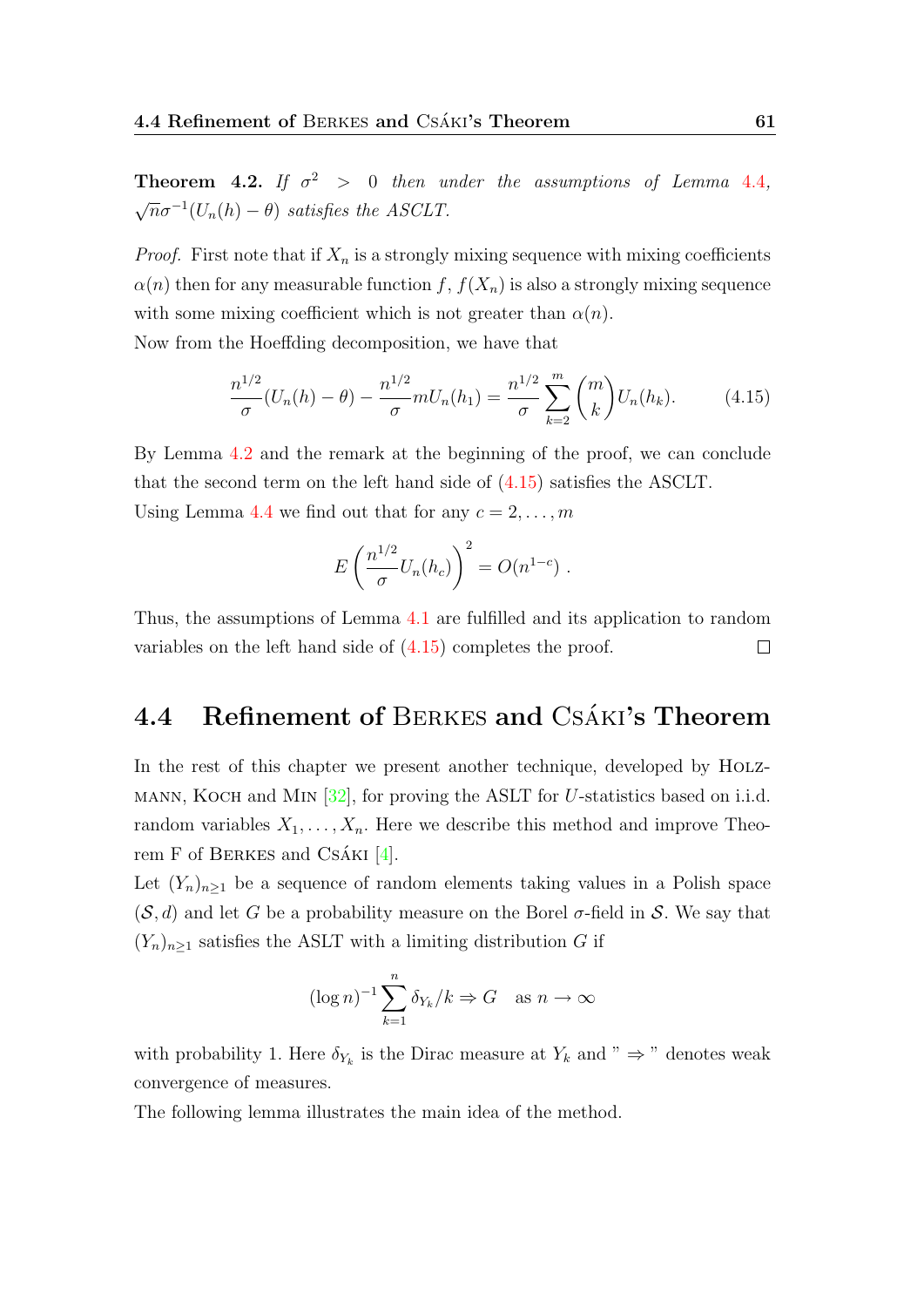**Lemma 4.5.** Let  $(Y_n)_{n\geq 1}$  be a sequence of S-valued random elements which satisfies the ASLT with some limiting distribution  $G$ . Assume that  $Z_n$  is another sequence of S-valued random elements on the same probability space such that almost surely,  $d(Y_n, Z_n) \to 0$ . Then  $Z_n$  also satisfies the ASLT with limiting distribution G.

Proof. By a well known principle in almost sure limit theory (see e.g. LACEY and PHILIPP [\[38\]](#page-68-6),  $(Y_n)_{n\geq 1}$  satisfies the ASLT with limiting distribution G if and only if

$$
(\log n)^{-1} \sum_{k=1}^n \frac{1}{k} \Psi(Y_k(\omega)) \to \int_{\mathcal{S}} \Psi(x) dG(x) \quad a.s.
$$

for any bounded Lipschitz function  $\Psi$ . Using the Lipschitz property of  $\Psi$  and the assumption that  $d(Y_n, Z_n) \to 0$  we conclude that

$$
\frac{1}{\log n} \left| \sum_{k=1}^n \frac{1}{k} \left[ \Psi(Y_k(\omega)) - \Psi(Z_k(\omega)) \right] \right| \leq \frac{C}{\log n} \sum_{k=1}^n \frac{1}{k} d(Y_k(\omega), Z_k(\omega)) \to 0 \quad a.s.,
$$

where C is a Lipschitz constant for  $\Psi$ . This proves the Lemma.

In the sequel we will make use of the following lemma which is a consequence of a more general result due to Gine and Zinn [\[21\]](#page-67-11).

<span id="page-61-1"></span>**Lemma 4.6.** Let  $h(x_1, \ldots, x_l)$  be measurable and degenerate. Let  $q \in (\frac{l}{2})$  $\frac{l}{2}, l$ ). If

$$
E|h(X_1, ..., X_l)|^{l/q} < \infty,
$$
\n(4.16)

then with probability 1

$$
n^{-q} \sum_{1 \leq i_1 < \ldots < i_l \leq n} h(X_{i_1}, \ldots, X_{i_l}) \to 0.
$$

For the weak convergence of  $n^{c/2}U_n(h)$  (where c denotes the rank of  $U_n(h)$ ) Ko-ROLYUK and BOROVSKICH  $[37]$  weakened the assumption  $(1.17)$  to

$$
E|h_i(X_1,\ldots,X_i)|^{2k/(2k-c)} < \infty, \ i = c,\ldots,m. \tag{4.17}
$$

Now we show that these conditions also imply the validity of the ASLT for Ustatistics of i.i.d. random variables.

<span id="page-61-0"></span> $\Box$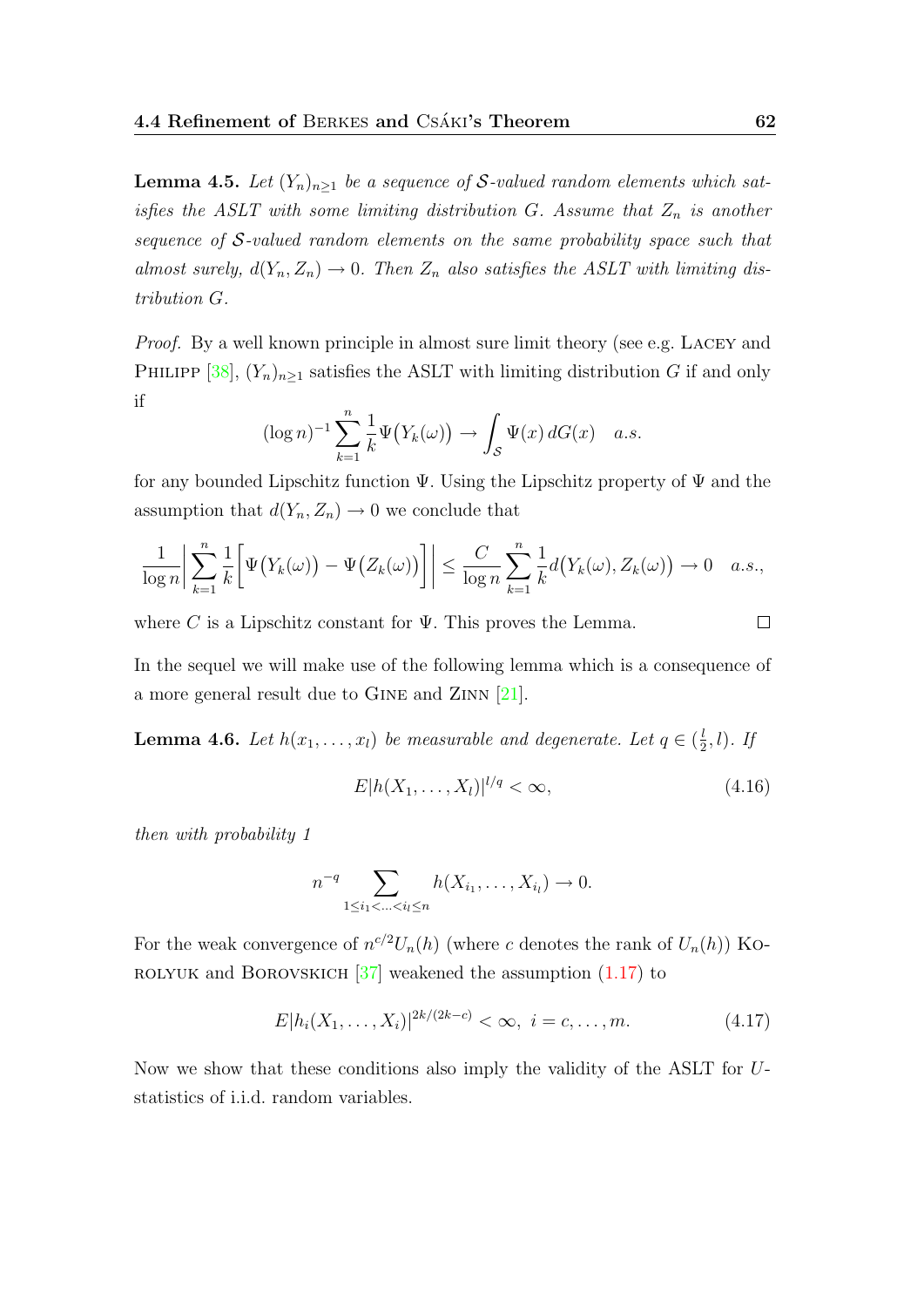**Theorem 4.3.** Let c be the rank of the U-statistic  $U_n(h)$  based on i.i.d. random variables  $X_1, \ldots, X_n$ . If [\(4.17\)](#page-61-0) is satisfied then the following relation holds

$$
\lim_{n\to\infty}\frac{1}{\log n}\sum_{k=1}^n\frac{1}{k}\mathbb{1}\left\{k^{r/2}(U_k(h)-\theta(F))
$$

where G is the limit distribution of  $n^{r/2}(U_n(h) - \theta(F))$ ,  $C_G$  denotes the set of continuity points of G and  $\theta(F)$  defined in [\(1.10\)](#page-20-0).

Remark 4.2. Note that the moment assumptions of the Theorem imposed on degenerate functions  $h_i$ ,  $i = c, \ldots, m$  are weaker than the moment assumption  $(1.17)$  of BERKES and CSÁKI [\[4\]](#page-65-6).

*Proof.* First of all note that, if c is the critical parameter of  $U_n(h)$ , then the functions  $h_i(x_1, \ldots, x_i) = 0$  a.s. for all  $i = 1, \ldots, c-1$ , and so from HOEFFDING's decomposition

<span id="page-62-1"></span>
$$
n^{c/2}U_n(h) - n^{c/2} \binom{m}{c} U_n(h_c) = n^{c/2} \sum_{k=c+1}^m \binom{m}{k} U_n(h_k).
$$
 (4.18)

Using Theorem F of BERKES and CSÁKI [\[4\]](#page-65-6), we conclude that  $n^{c/2} \binom{m}{c} U_n(h_c)$ satisfies the ASLT.

By virtue of Lemma  $4.6$ , the sum on the right-hand side of  $(4.18)$  converges to zero a.s. by letting  $l = k$  and  $q = k - c/2$  for  $k = c + 1, \ldots, m$ . An application of Lemma [4.5](#page-60-2) to the random variables on the left hand side of [\(4.18\)](#page-62-1) completes the  $\Box$ proof.

## <span id="page-62-0"></span>4.5 ASLT for U-statistics with limiting stable distribution

<span id="page-62-2"></span>As we shall see in this section, under some mild moment conditions weak convergence of a sequence of non-degenerate U-statistics to a stable limit distribution implies the validity of the corresponding ASLT. Let  $G_{\alpha}$  denote a stable law of order  $\alpha$ ,  $0 < \alpha \leq 2$ .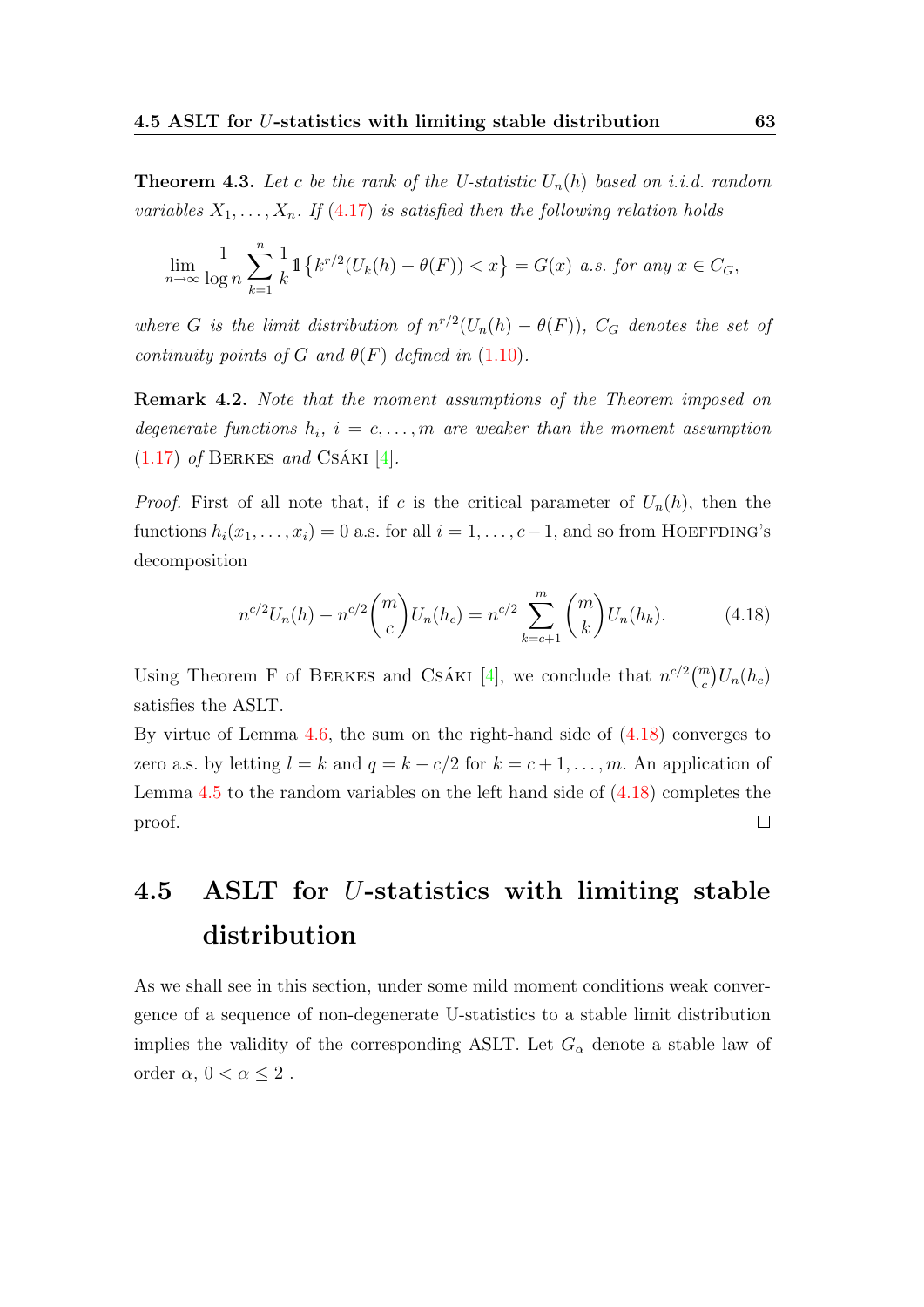**Theorem 4.4.** Let  $U_n(h)$  be a U-statistic based on i.i.d. random variables  $X_1, \ldots, X_n$ . Assume that for some  $\alpha \in (1, 2]$ 

<span id="page-63-3"></span><span id="page-63-1"></span>
$$
\frac{n^{1-\frac{1}{\alpha}}}{mL(n)}U_n(h) - A_n \Rightarrow G_\alpha,
$$
\n(4.19)

where  $L(n)$  is a slowly varying function for which  $\liminf_{n\to\infty} L(n) > 0$ . If

$$
E|h_k(X_1,\ldots,X_k)|^{\frac{\alpha k}{\alpha(k-1)+1}} < \infty, \quad k=2,\ldots,m,
$$
\n(4.20)

then

$$
\lim_{n \to \infty} \frac{1}{\log n} \sum_{k=1}^n \frac{1}{k} 1_{\left\{ \frac{k^{1-1/\alpha}}{mL(k)} U_k(h) - A_k < x \right\}} = G_\alpha(x) \quad a.s.
$$

Remark 4.3. (i) Assumption [\(4.19\)](#page-63-1) is very common in almost sure limit theory, when one deduces an ASLT from the validity of the corresponding weak limit theorem (see e.g. BERKES and DEHLING  $[5]$ ).

(ii) One has weak convergence in [\(4.19\)](#page-63-1) if the distribution function of  $h_1(X_1)$ belongs to the domain of attraction of  $G_{\alpha}$  and if the moment condition

<span id="page-63-2"></span>
$$
E|h(X_1,\ldots,X_m)|^{\frac{2\alpha}{\alpha+1}} < \infty \tag{4.21}
$$

holds (see HEINRICH and WOLF  $[28]$ ).

(iii) It is not difficult to see that  $(4.21)$  implies  $(4.20)$ .

(iv) Theorem [4.4](#page-62-2) will be true for any slowly varying function  $L(n)$ , if  $E|h_k(X_1,\ldots,X_k)|^{p_k} < \infty$  for some  $p_k > \frac{\alpha k}{\alpha(k-1)+1}$ ,  $k=2,\ldots,m$ .

Proof. Let us start by showing that

<span id="page-63-4"></span>
$$
\frac{n^{1-\frac{1}{\alpha}}}{mL(n)}(U_n(h) - mU_n(h_1)) \to 0 \quad a.s.
$$
\n(4.22)

Indeed

<span id="page-63-5"></span>
$$
\frac{n^{1-\frac{1}{\alpha}}}{mL(n)}\big(U_n(h) - mU_n(h_1)\big) = \sum_{k=2}^m \binom{m}{k} \frac{n^{1-\frac{1}{\alpha}}}{mL(n)} U_n(h_k),\tag{4.23}
$$

and letting  $q = k - 1 + \frac{1}{\alpha}$  and  $l = k$  we can apply Lemma [4.6.](#page-61-1) This proves [\(4.22\)](#page-63-4). Making use of  $(4.19)$  and  $(4.22)$  we conclude that also

<span id="page-63-0"></span>
$$
\frac{n^{1-\frac{1}{\alpha}}}{L(n)}U_n(h_1) - A_n \Rightarrow G_{\alpha}.
$$
\n(4.24)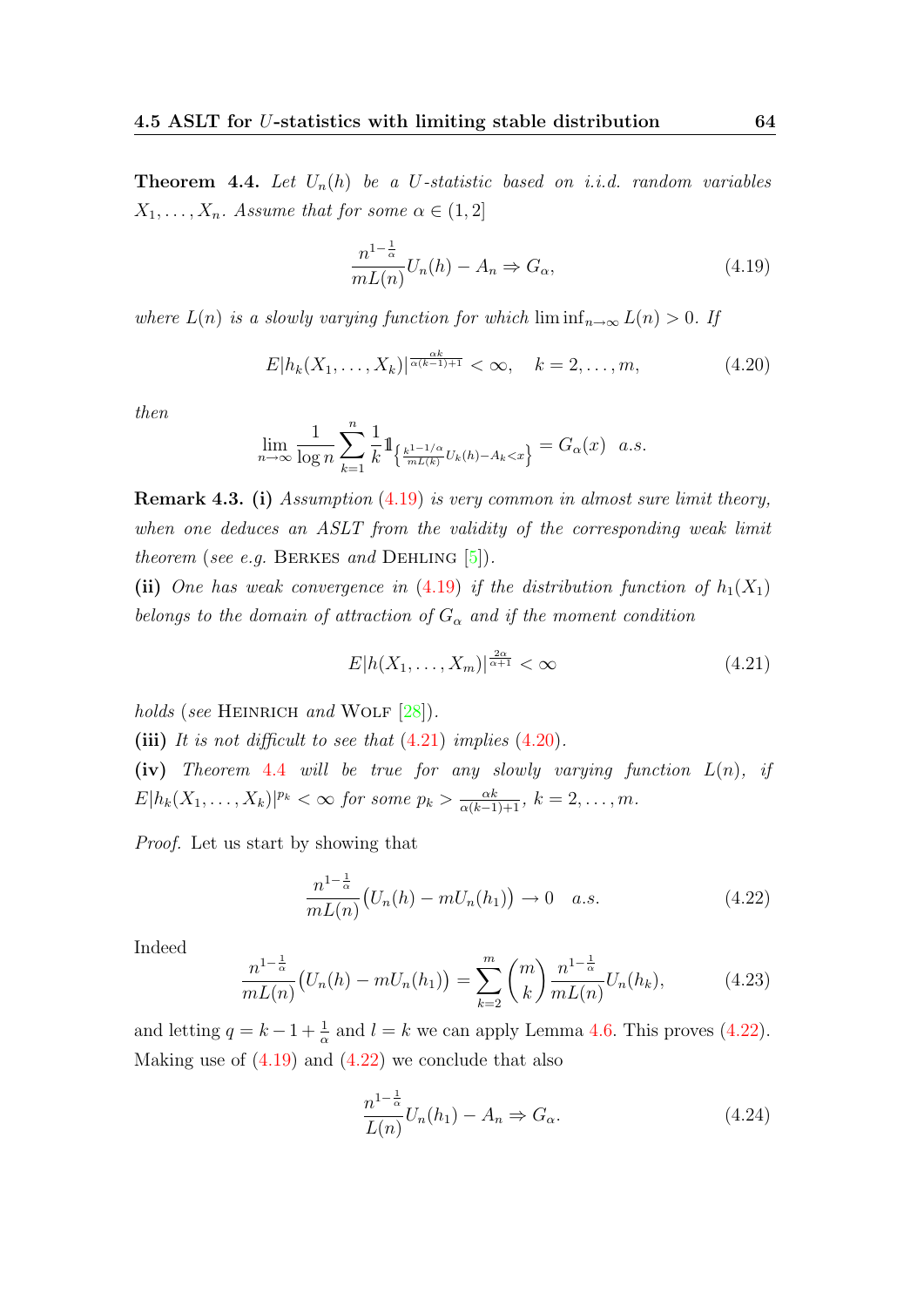It is known that weak convergence of normalized sums of real valued i.i.d. random variables to some stable law  $G_{\alpha}$  implies the corresponding ASLT (see PELIGRAD and RÉVÉSZ  $[43]$ . Hence  $(4.24)$  implies

$$
\lim_{n \to \infty} \frac{1}{\log n} \sum_{k=1}^{n} \frac{1}{k} 1_{\{\frac{k^{1-\frac{1}{\alpha}}}{L(k)}U_k(h_1) - A_k < x\}} = G_{\alpha}(x) \quad a.s.
$$

An application of Lemma [4.5](#page-60-2) to the random variables on the left hand side of [\(4.23\)](#page-63-5) completes the proof. $\Box$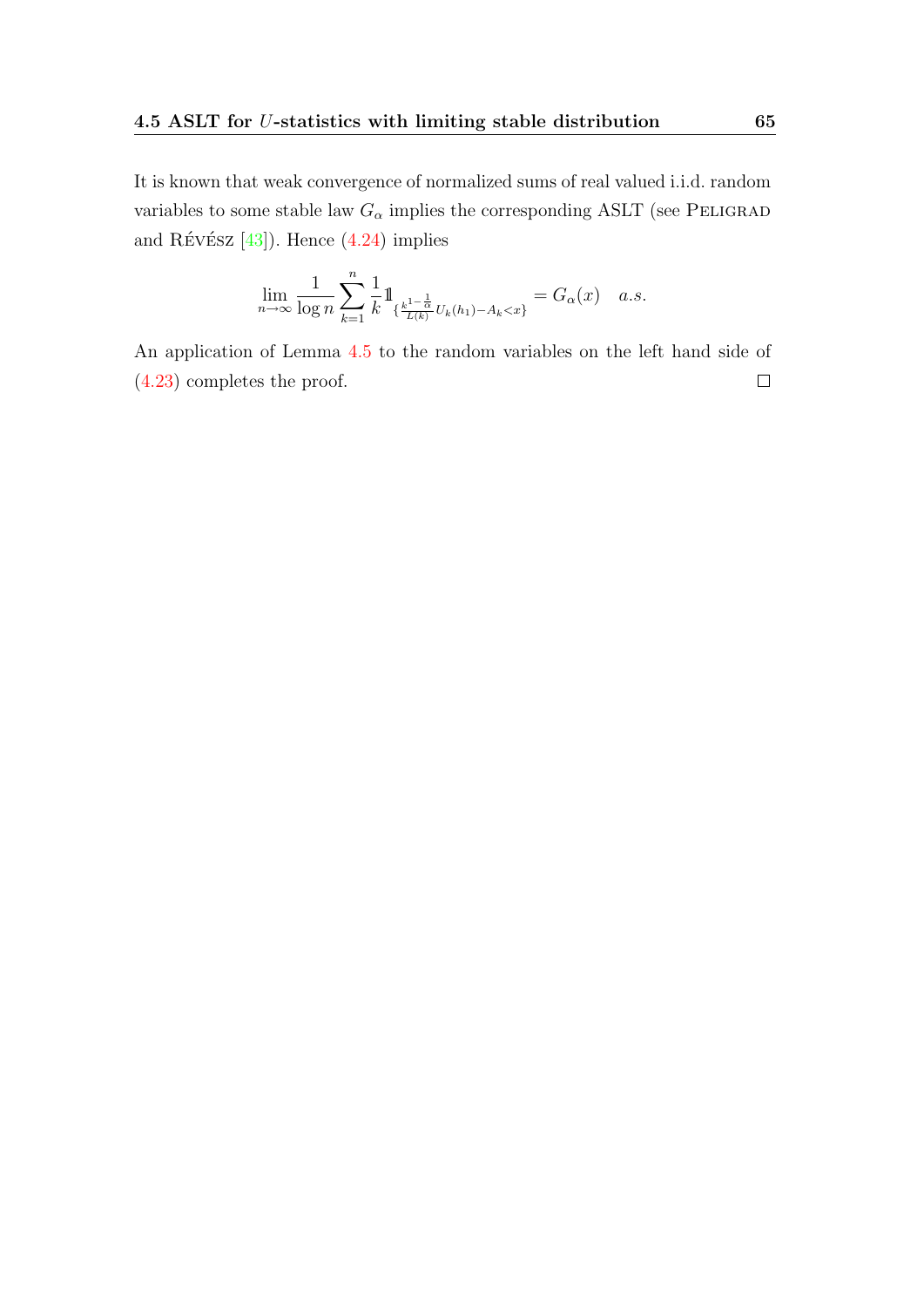## Bibliography

- <span id="page-65-5"></span>[1] M. Atlagh, M. Weber: Le théorème central limite presque sûr. Expositiones Mathematicae 18 (2000), 97–126.
- <span id="page-65-8"></span>[2] R.H. Berk: Limiting behavior of posterior distributions when the model is incorrect. Ann. Math. Statist. 37 (1966), 51–57.
- <span id="page-65-4"></span>[3] I. Berkes: Results and problems related to the pointwise central limit theorem. In: Asymptotic Methods in Probability and Statistics. Ed.: B. Szyszkowicz, Elsevier, Amsterdam (1998) pp. 59–96.
- <span id="page-65-6"></span>[4] I. Berkes, F. Csáki: A universal result in almost sure limit theory. Stoch. Proc. Appl. 94 (2001), 105–134.
- <span id="page-65-2"></span>[5] I. Berkes, H. Dehling: Some limit theorems in log density. Ann. Probab. 21 (1993), 1640–1670.
- <span id="page-65-3"></span>[6] I. Berkes, H. Dehling, T.F. Móri: *Counterexamples related to the a.s. central limit theorem.* Studia Sci. Math. Hung. **26** (1991), 153–164.
- <span id="page-65-0"></span>[7] A. Besiokovič: On the fundamental geometrical properties of linearly measurable plane sets of points. Math. Ann. 98 (1928), 422–464.
- <span id="page-65-1"></span>[8] G.A. Brosamler: An almost everywhere central limit theorem. Math. Proc. Camb. Phil. Soc. 104 (1988), 561–574.
- <span id="page-65-7"></span>[9] E. Brunner, M. Denker: Rank statistics under dependent observations and applications to factorial designs. J. Statist. Plann. Inference  $42 \text{ N. } 3 \ (1994)$ , 353–378.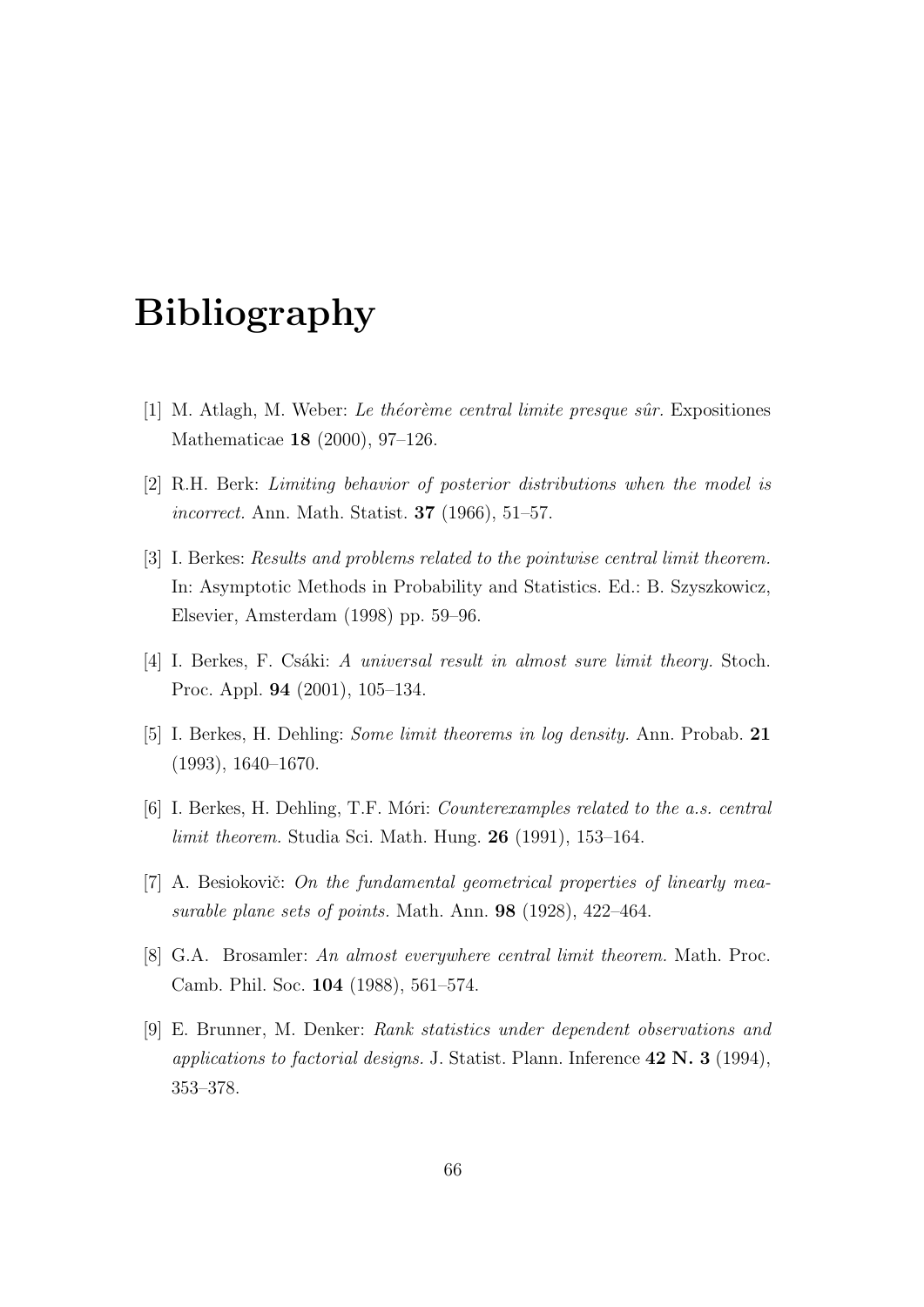- <span id="page-66-2"></span>[10] C. Cutler: Some results on the behaivoir and estimation of the fractal dimensions of distributions on attractors. J. Stat. Physics **62** (1991), 651–708. Errata and Addenda (1991), 65, pp. 417–418.
- <span id="page-66-8"></span>[11] C. Cutler:  $k^{th}$  nearest neighbors and the generalized logisitic distribution. In: Handbook of the Logistic Distribution 28 (1992). Ed.: N. Balakrishnan, pp. 512–522.
- <span id="page-66-7"></span>[12] C. Cutler: A review of the theory and estimation of fractal dimension. In: Nonlinear Time Series and Chaos 1 (1993), Dimension Estimation and Models. Ed.: H. Tong, pp. 1–107.
- <span id="page-66-0"></span>[13] C. Cutler, D. Dawson: Estimation of dimension for spatially-distributed data and related limits theorems. J. Multiv. Anal. 28 (1989), 115–148.
- <span id="page-66-1"></span>[14] C. Cutler, D. Dawson: Nearest neighbor analysis of a family of fractal distributions. Ann. Probab. 18 (1990), 256–271.
- <span id="page-66-10"></span>[15] H. Dehling: Complete convergence of triangular arrays and the law of the iterated logarithm for U-statistics. Stat. Probab. Letters 7 (1989), 319-321.
- <span id="page-66-9"></span>[16] M. Denker: Asymptotic theory in nonparametric statistics. Vieweg & Sohn, Braunschweig (1985).
- <span id="page-66-3"></span>[17] M. Denker, G. Keller : On U-statistics and von Mises' statistics for weakly dependent processes. Z. Wahrscheinlichketstheorie verw. Gebiete 64 (1983), 505-522.
- <span id="page-66-4"></span>[18] M. Denker, G. Keller : Rigorous Statistical Procedures for data from Dynam*ical systems.* J. Stat. Physics  $44$ , N.  $1/2$  (1986), 67-93.
- <span id="page-66-5"></span>[19] P. Erdös, G.A. Hunt : *Changes of signs of sums of random variables*. Pacific J. Math. 3 (1953), 673-687.
- <span id="page-66-6"></span>[20] A. Fisher : A pathwise central limit theorem for random walks. Preprint (1989).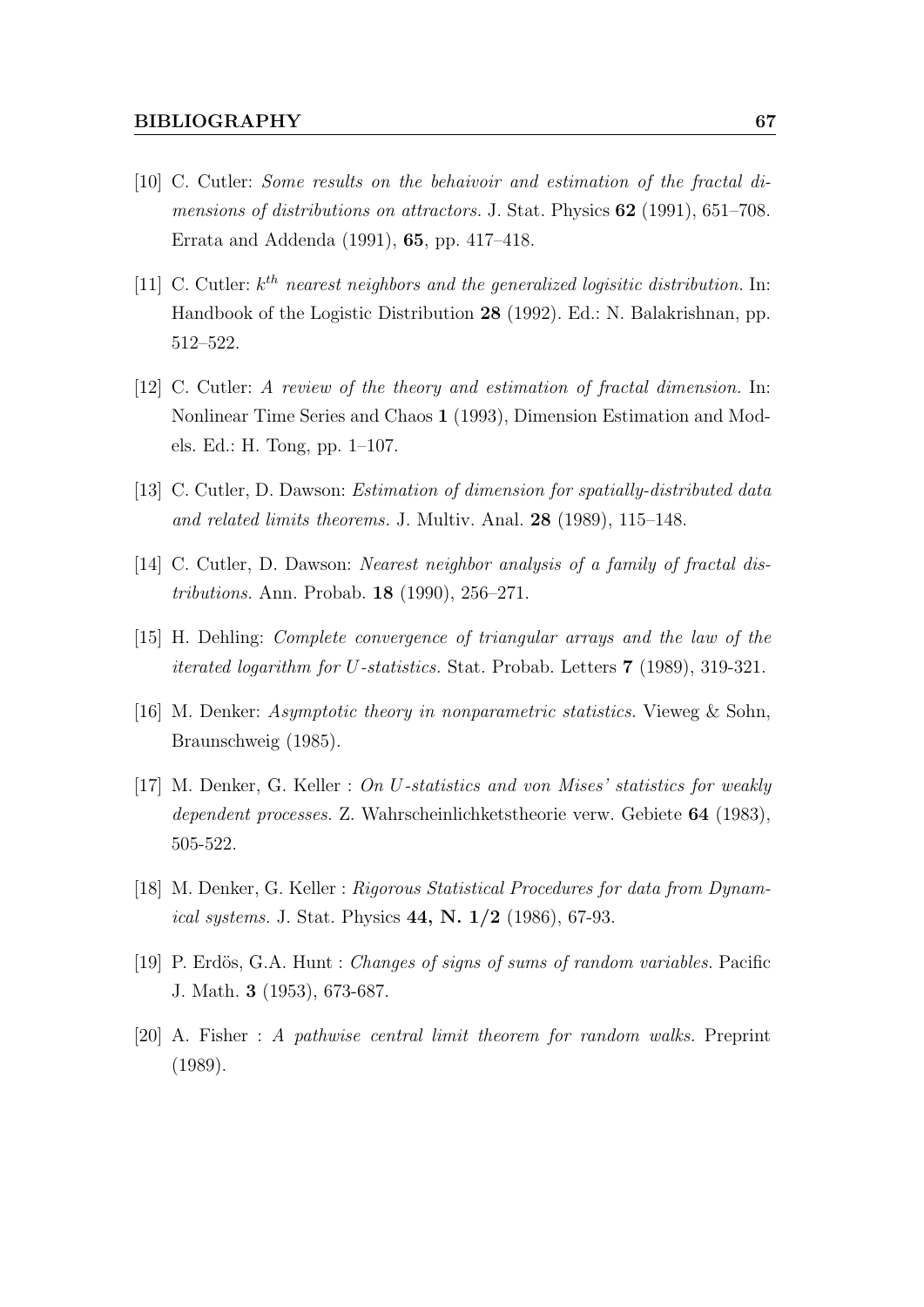- <span id="page-67-11"></span>[21] E. Gine, J. Zinn : Marchinkiewicz type laws of large numbers and convergence of moments for U-statistics. In: Probability in Banach Spaces 8. Ed.: R. M. Dudley, M. G. Hahn and J. Kuelsbs, Birkhäuser (1992), pp. 273–291.
- <span id="page-67-2"></span>[22] P. Grassberger, I. Procaccia : Characterization of strange attractors. Physical Review Letters 50, N. 5 (1983), 346–349.
- <span id="page-67-3"></span>[23] J. Guckenheimer : Dimension estimates for attractors. Contemporary Mathematics 28 (1984), 357–367.
- <span id="page-67-4"></span>[24] A. Hamann: Methoden zur Stabilisierung von Dimensionsschätzungen. PhD Thesis, Göttingen, (1998).
- <span id="page-67-6"></span>[25] P. Halmos: The foundations of probability. Amer. Math. Monthly 51, N 9 (1944), 493–510.
- <span id="page-67-8"></span>[26] P. Halmos: The theory of unbiased estimation. Ann. Math. Statist. 17 (1946), 34–43.
- <span id="page-67-0"></span>[27] F. Hausdorff: *Dimension und äusseres mass.* Math. Ann. **79** (1919), 157–179.
- <span id="page-67-12"></span>[28] L. Heinrich, W. Wolf: On the convergence of U-statistics with stable limit distribution. J. Multiv. Anal. 44 (1993), 226–278.
- <span id="page-67-1"></span>[29] H.G.E. Hentschel, I. Procaccia: The infinite number of generalized dimensions of fractals and strange attractors. Physica D 8 (1993), 435–444.
- <span id="page-67-7"></span>[30] W. Hoeffding: A class of statistics with asymptotical normal distribution. Ann. Math. Statist. 19 (1948), 293-325.
- <span id="page-67-9"></span>[31] W. Hoeffding: The strong law of large numbers for U-statistics. University of North Carolina Mimeo Report N. 302, (1961).
- <span id="page-67-5"></span>[32] H. Holzmann, S. Koch, A. Min: Almost sure limit theorems for U-statistics. Stat. Probab. Letters (2004), to appear .
- <span id="page-67-10"></span>[33] P. L. Hsu, H. Robbins: Complete convergence and the law of large numbers. Proc. Nat. Acad. Sci. U. S. A. 33, N. 2 (1947), 229-240.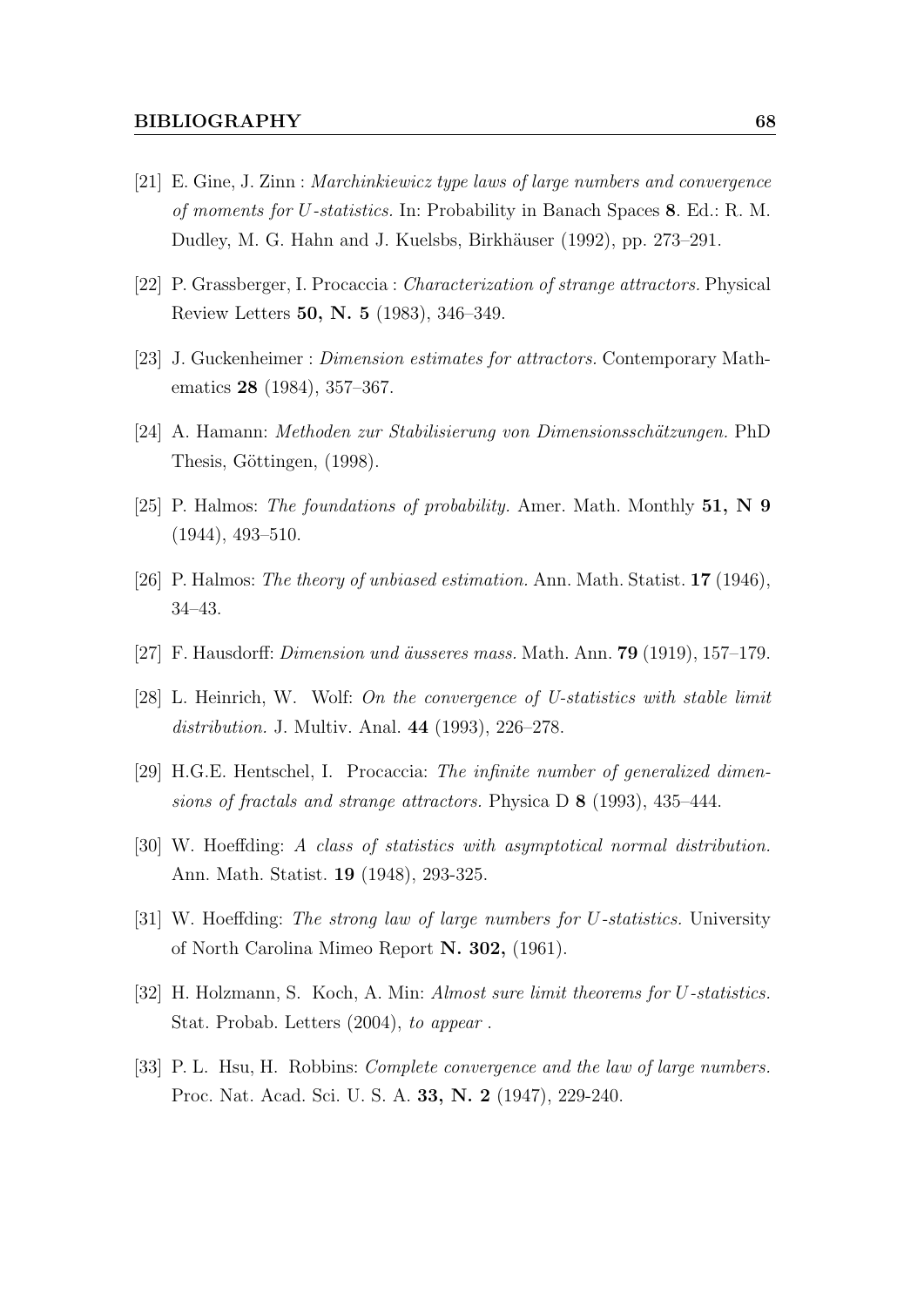- <span id="page-68-1"></span>[34] V. Jarnik: Diophantische Approximationen und Hausdroff Maß . Mathematicheskii Sbornik 36 (1929), 371–382.
- <span id="page-68-4"></span>[35] G. Keller: A new estimator for the information dimension with standard errors and confiedence intervals. Stoch. Proc. Appl. 71 (1997), 187–206.
- <span id="page-68-2"></span>[36] A. N. Kolmogorov: On certain asymptotic characteristics of completely bounded metric spaces. Dokl. Akad. Nauk SSSR 108 (1956), 385–385 (In Russian).
- <span id="page-68-10"></span>[37] V. Koroljuk, Yu. Borovskikh: Theory of U-statistics. Kluwer Academic Publishers Group, Dordrecht (1994).
- <span id="page-68-6"></span>[38] M. Lacey, W. Philipp: A note on the almost sure central limit theorem. Stat. Probab. Letters 9 (1990), 201-205.
- <span id="page-68-11"></span>[39] M. Lesigne: Almost sure central limit theorem for strictly stationary processes. Proc. of Amer. Math. Soc. 128 N.6 (1999), 1751-1759.
- <span id="page-68-5"></span>[40] P. Lévy: Théorie de l'addition des variables aléatoires. Gauthier-Villars, Paris (1937).
- <span id="page-68-0"></span>[41] P. Mattila: Geometry of sets and measures in euclidean spaces. Cambridge University Press, Cambridge (1995).
- <span id="page-68-9"></span>[42] E. Ott, W.D. Withers, J.A. Yorke : Is the dimension of chaotic attractors invariant under coordinate changes? Journal of Statistical Physics 36 (1984), 687-697.
- <span id="page-68-8"></span>[43] M. Peligrad, P. Révész: On the almost sure limit theorem. In: Almost everywhere convergence II. Ed: A.Bellow, R.Jones, Academic Press, Boston (1991), 209-225.
- <span id="page-68-7"></span>[44] M. Peligrad, Qi-Man Shao: A note on the almost sure central limit theorem for weakly dependent random variables. Stat. Probab. Letters 22 (1995), 131-136.
- <span id="page-68-3"></span>[45] A. Rényi: On the dimension and entropy of probability distributions. Acta. Math. Acad. Sci. Hungar. 10 (1959), 193-215.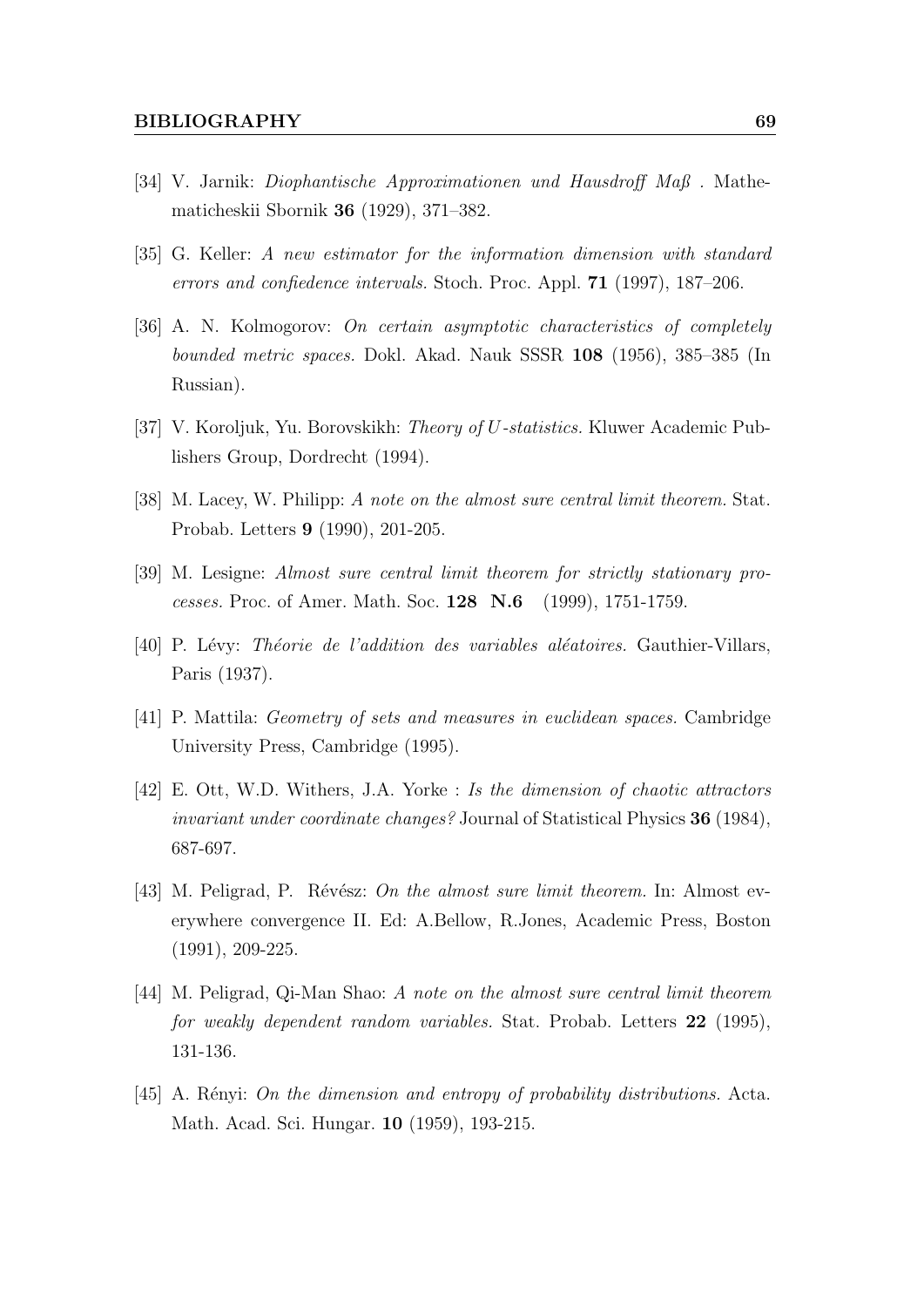- <span id="page-69-2"></span>[46] P. Schatte: On strong versions of the central limit theorem. Math. Nachr. 137 (1988), 249–256.
- <span id="page-69-4"></span>[47] P.K. Sen: Limiting behavior of regular functionals of empirical distributions for stationary \*-mixing processes. Z. Wahrscheinlichketstheorie verw. Gebiete 25 (1972), 71–82.
- <span id="page-69-1"></span>[48] D. Sullivan: Entropy, Hausdorff measures old and new, and limit sets of geometrically finite Kleinian groups. Acta Math. 153 (1984), 259–277.
- <span id="page-69-0"></span>[49] S. Taylor, C. Tricot: Packing measure, and its evalution for a Brownian path. Trans. Amer. Math. Soc. 288 (1985), 679–699.
- <span id="page-69-3"></span>[50] R. von Mises: On the asymptotic distribution of differentiable statistical functions. Ann. Math. Statist. 18 (1947), 309–348.
- <span id="page-69-5"></span>[51] Ken-ichi Yoshihara: Limiting behavior of U-statistics for stationary, absolutely regular processes. Z. Wahrscheinlichkeitstheorie verw. Gebiete 35 (1976), 237-252.
- <span id="page-69-6"></span>[52] Ken-ichi Yoshihara: Limiting behavior of U-statistics for strongly mixing sequences. Yokohama Math. Journal 39 (1992), 107-113.